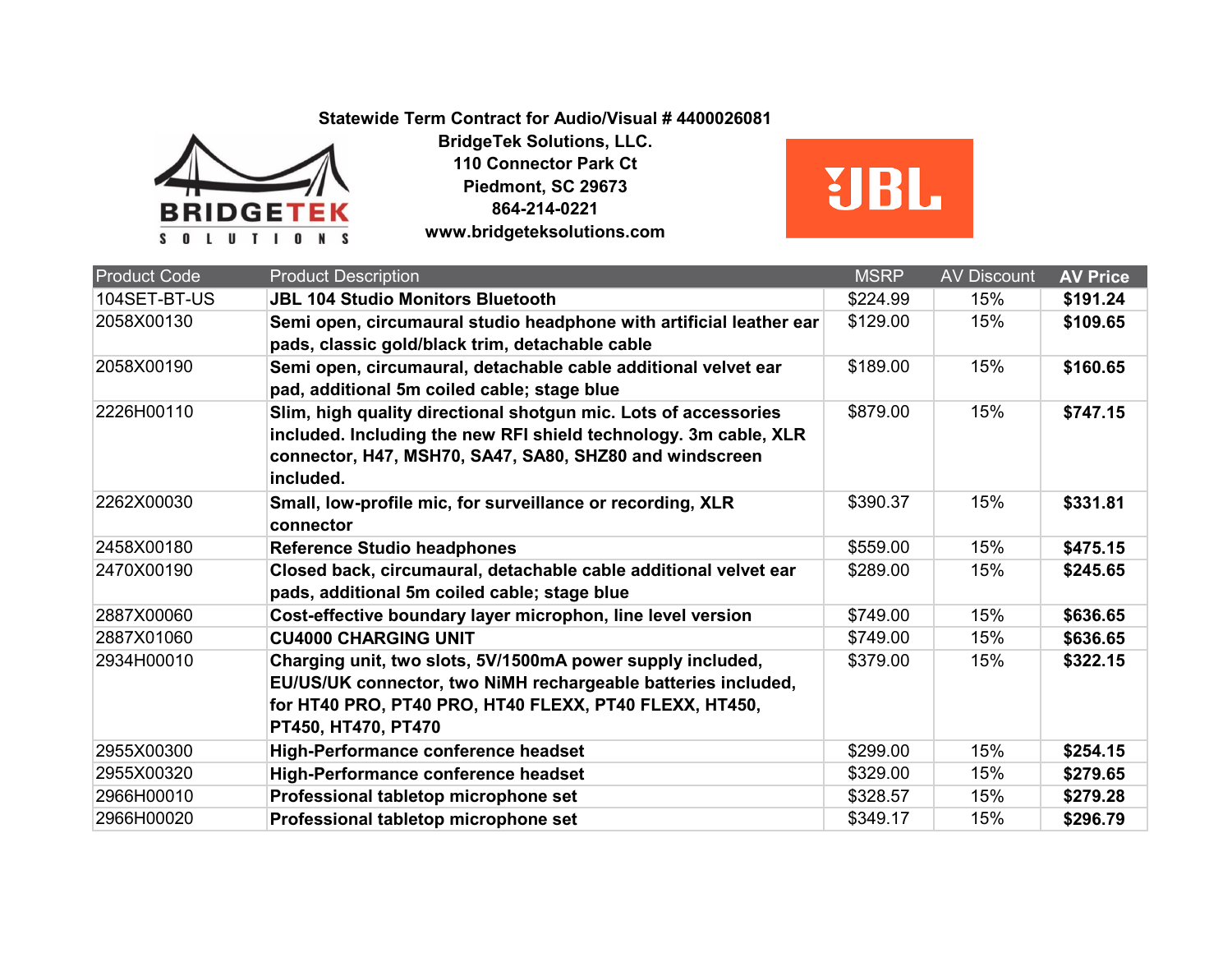| 2966H00030 | Professional Tabletop Stand for use with DAM modules and                                                                                                                                                                  | \$328.57   | 15% | \$279.28   |
|------------|---------------------------------------------------------------------------------------------------------------------------------------------------------------------------------------------------------------------------|------------|-----|------------|
|            | derivates; for use with GN15/30/50 M goosenecks only.                                                                                                                                                                     |            |     |            |
| 2966H00040 | Professional Tabletop Stand for use with all 3 pin XLR<br>microphones                                                                                                                                                     | \$132.87   | 15% | \$112.94   |
| 2999H00150 | Network concentrator for integrating DMS700, WMS4500 and<br>IVM4500 wireless systems into a HiQnet network, NO power supply<br>included, please order 7801H00120 additionally.                                            | \$1,119.35 | 15% | \$951.45   |
| 3009H00140 | Wireless microphone adapter for SHURE wireless microphone<br>heads                                                                                                                                                        | \$129.00   | 15% | \$109.65   |
| 3059X00060 | Large diaphragm studio microphone for universal applications                                                                                                                                                              | \$1,379.00 | 15% | \$1,172.15 |
| 305PMKII   | S/M, 305PMKII                                                                                                                                                                                                             | \$186.25   | 15% | \$158.31   |
| 306PMKII   | S/M, 306PMKII                                                                                                                                                                                                             | \$248.75   | 15% | \$211.44   |
| 308PMKII   | S/M, 308PMKII                                                                                                                                                                                                             | \$311.25   | 15% | \$264.56   |
| 3095H00290 | Stereo in-ear monitoring transmitter, patented digital MPX<br>generation with ultra linear frequency response. Low cut,<br>equalizer, compressor and room simulation, all metal case, for use<br>with IVM4500 IEM system. | \$689.00   | 15% | \$585.65   |
| 3095H00310 | Stereo in-ear monitoring transmitter, patented digital MPX<br>generation with ultra linear frequency response. Low cut,<br>equalizer, compressor and room simulation, all metal case, for use<br>with IVM4500 IEM system. | \$689.00   | 15% | \$585.65   |
| 3100H00120 | Rugged performance microphone designed for lead vocals with<br>on/off switch                                                                                                                                              | \$95.00    | 15% | \$80.75    |
| 3100H00310 | <b>CONNECTED PA MICROPHONE ADAPTER</b>                                                                                                                                                                                    | \$61.25    | 15% | \$52.06    |
| 3103H00030 | Professional closed-back monitor headphones                                                                                                                                                                               | \$175.00   | 15% | \$148.75   |
| 3138X00100 | Professional condenser mic for lead & backing vocals on stage.                                                                                                                                                            | \$229.00   | 15% | \$194.65   |
| 3158H00150 | Rack mount unit for 1 or 2 CU700, 2U high                                                                                                                                                                                 | \$214.71   | 15% | \$182.50   |
| 3165H00030 | <b>CK49 HYPERCARDIOID CAPSULE</b>                                                                                                                                                                                         | \$339.00   | 15% | \$288.15   |
| 3165H00220 | Flush Mount Module with cover; for DAM+ PAE powering module                                                                                                                                                               | \$77.25    | 15% | \$65.66    |
| 3185X00010 | Large diaphragm studio microphone based on C414 capsule.<br>Cardioid only.                                                                                                                                                | \$499.00   | 15% | \$424.15   |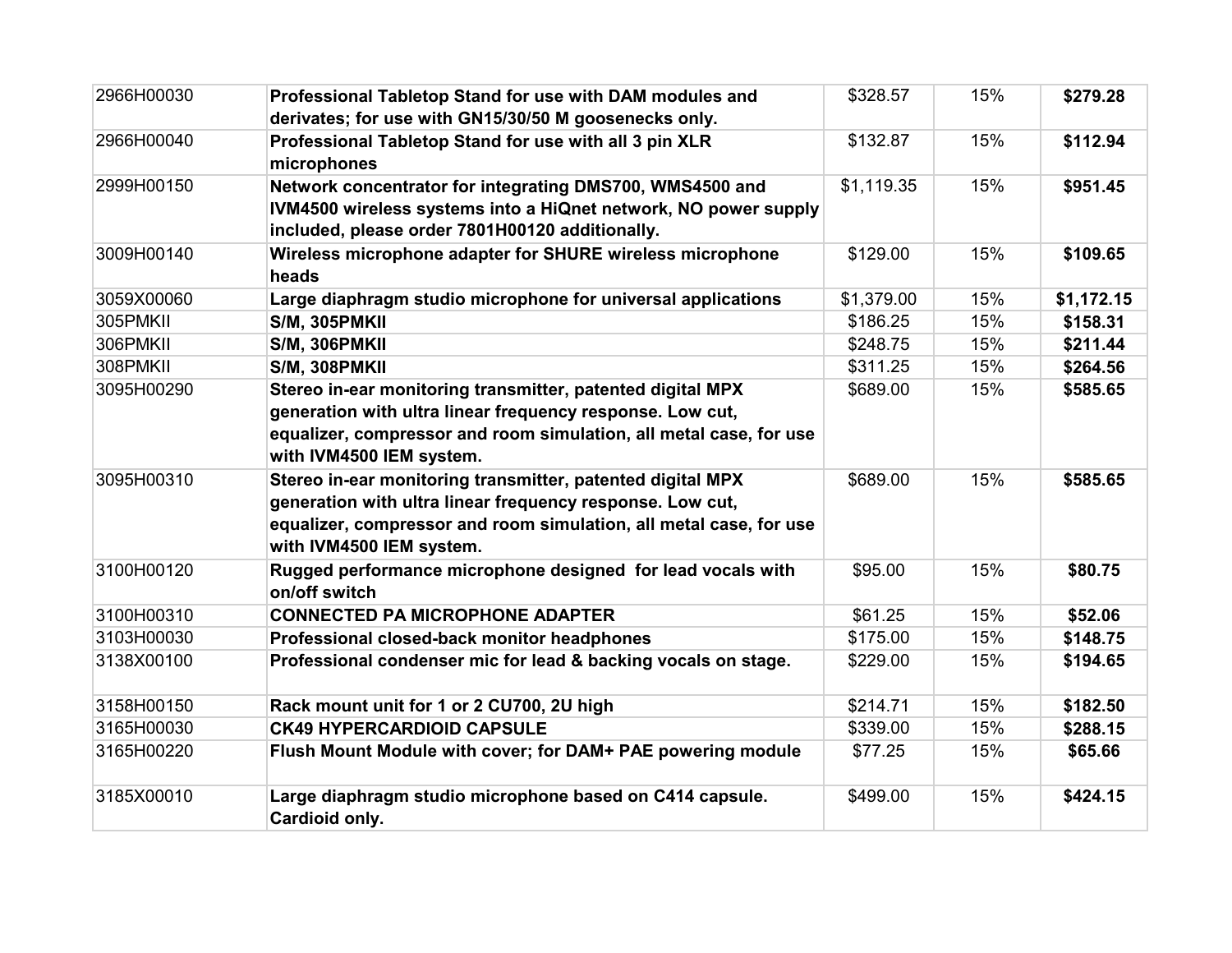| 3185X00110 | Computer-matched stereo pair based on C414 capsule. Cardioid<br>only.                                                                                                                                                                      | \$1,129.00 | 15% | \$959.65   |
|------------|--------------------------------------------------------------------------------------------------------------------------------------------------------------------------------------------------------------------------------------------|------------|-----|------------|
| 3201H00280 | Professional handheld transmitter, SA 63 stand adapter and 2x AA<br>LR6 battery included, rugged body, NO microphone head                                                                                                                  | \$549.00   | 15% | \$466.65   |
| 3201H00300 | Professional handheld transmitter, SA 63 stand adapter and 2x AA<br>LR6 battery included, rugged body, NO microphone head                                                                                                                  | \$549.00   | 15% | \$466.65   |
| 3202H00300 | Professional wireless bodypack transmitter, rugged metal housing,<br>belt clip, 2x AA LR6 battery, secure mute pin included, pilot tone                                                                                                    | \$549.00   | 15% | \$466.65   |
| 3203H00280 | PR4500 ENG Diversity bodypack receiver with rugged metal<br>housing, new reference radio electronic design ensures reliable<br>transmission. Belt clip, camera shoe, XLR cable, 3.5mm jack cable<br>and 2x AA size LR6 batteries included. | \$939.00   | 15% | \$798.15   |
| 3203H00300 | PR4500 ENG Diversity bodypack receiver with rugged metal<br>housing, new reference radio electronic design ensures reliable<br>transmission. Belt clip, camera shoe, XLR cable, 3.5mm jack cable<br>and 2x AA size LR6 batteries included. | \$939.00   | 15% | \$798.15   |
| 3205Z00280 | Professional wireless system including SR4500, HT4500, D7 WL1,<br>SA63, EU/US/UK/AU power supply adapter.                                                                                                                                  | \$1,249.00 | 15% | \$1,061.65 |
| 3205Z00300 | Professional wireless system including SR4500, HT4500, D7 WL1,<br>SA63, EU/US/UK/AU power supply adapter.                                                                                                                                  | \$1,249.00 | 15% | \$1,061.65 |
| 3207Z00300 | Professional wireless system including SR4500, PT4500, MK GL<br>instrument cable, EU/US/UK/AU power supply adapter.                                                                                                                        | \$1,065.00 | 15% | \$905.25   |
| 3216Z00300 | PR4500 ENG Diversity bodypack receiver, HT4500 handheld<br>transmitter, D5 WL1 dynamic microphone head. Accessories see<br>single components.                                                                                              | \$1,249.00 | 15% | \$1,061.65 |
| 3217Z00280 | PR4500 ENG Diversity bodypack receiver, PT4500 bodypack<br>transmitter, CK99 L lavalier microphone. Accessories see single<br>components.                                                                                                  | \$1,299.00 | 15% | \$1,104.15 |
| 3217Z00300 | PR4500 ENG Diversity bodypack receiver, PT4500 bodypack<br>transmitter, CK99 L lavalier microphone. Accessories see single<br>components.                                                                                                  | \$1,299.00 | 15% | \$1,104.15 |
| 3220Z00010 | Dynamic kick drum microphone with four different sound shapes.                                                                                                                                                                             | \$629.00   | 15% | \$534.65   |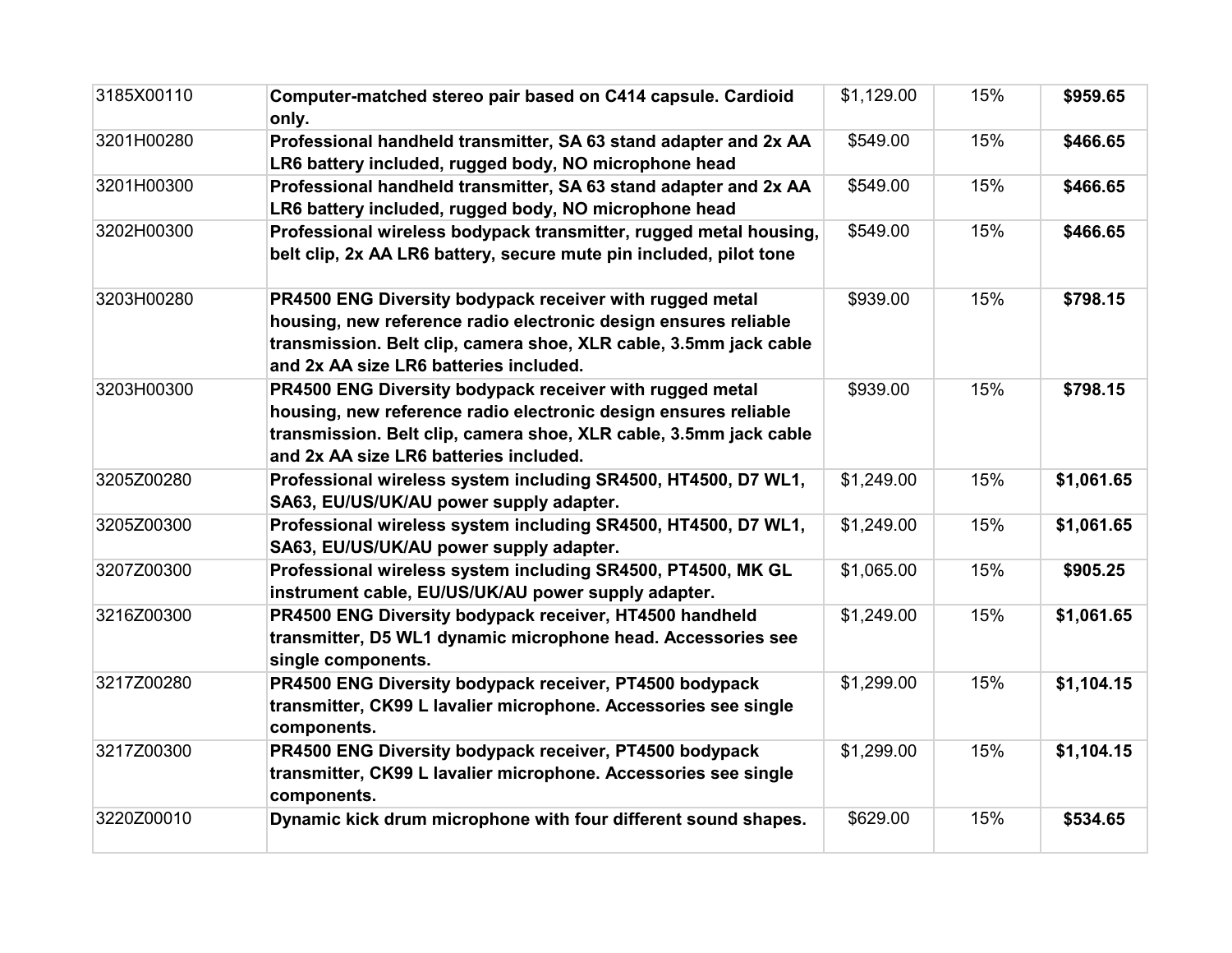| 3241H00010 | <b>LC81MD</b> beige                                                                                                                                                | \$449.00   | 15% | \$381.65   |
|------------|--------------------------------------------------------------------------------------------------------------------------------------------------------------------|------------|-----|------------|
| 3245H00010 | Receiver, Perception Wireless 45 single component                                                                                                                  | \$161.00   | 15% | \$136.85   |
| 3246H00010 | Handheld transmitter - Perception Wireless 45 single component,<br><b>SA45 included</b>                                                                            | \$149.00   | 15% | \$126.65   |
| 3247H00010 | Pocket transmitter, Perception Wireless 45 single component                                                                                                        | \$199.15   | 15% | \$169.28   |
| 3296H00010 | <b>APS4/NONE ANTENNA POWER SPLITTER</b>                                                                                                                            | \$769.00   | 15% | \$653.65   |
| 3296H00050 | APS4 EU/US/UK/AU ANTENNA POWER SPLITTER                                                                                                                            | \$969.00   | 15% | \$823.65   |
| 5035677    | SI EXPRESSION 1 CONSOLE                                                                                                                                            | \$3,198.47 | 15% | \$2,718.70 |
| 5035678    | <b>SI EXPRESSION 2 CONSOLE</b>                                                                                                                                     | \$3,711.54 | 15% | \$3,154.81 |
| 5035679    | <b>SI EXPRESSION 3 CONSOLE</b>                                                                                                                                     | \$4,536.53 | 15% | \$3,856.05 |
| 5039954    | <b>SCR SI PERFORMER 1 CONSOLE</b>                                                                                                                                  | \$5,223.75 | 15% | \$4,440.19 |
| 5046678.V  | 32CH MADI + 32CH USB Si Option card for simaltaneous Stagebox<br>and Record                                                                                        | \$411.53   | 15% | \$349.80   |
| 5049551    | <b>SIGNATURE 10 US MIXING SYSTEM</b>                                                                                                                               | \$424.03   | 15% | \$360.43   |
| 5049555    | <b>SIGNATURE 12 US MIXING SYSTEM</b>                                                                                                                               | \$498.46   | 15% | \$423.69   |
| 5049557    | Signature 12MTK (US)                                                                                                                                               | \$623.47   | 15% | \$529.95   |
| 5049559    | <b>Signature 16 US Mixing System</b>                                                                                                                               | \$836.53   | 15% | \$711.05   |
| 5049562    | Signature 22 (US)                                                                                                                                                  | \$999.04   | 15% | \$849.18   |
| 5049655    | <b>SCR Mini Stagebox 16R CAT5</b>                                                                                                                                  | \$1,424.04 | 15% | \$1,210.43 |
| 5056170    | <b>Si IMPACT CONSOLE</b>                                                                                                                                           | \$4,046.91 | 15% | \$3,439.87 |
| 5056217    | <b>Ui-12 Digital Mixer US</b>                                                                                                                                      | \$565.76   | 15% | \$480.90   |
| 5056219    | <b>UI-16 Digital Mixer US</b>                                                                                                                                      | \$771.96   | 15% | \$656.17   |
| 5076585    | <b>Ui-24R(US)</b>                                                                                                                                                  | \$1,373.75 | 15% | \$1,167.69 |
| 5085980US  | Notepad-5                                                                                                                                                          | \$136.25   | 15% | \$115.81   |
| 5085984US  | Notepad-8FX                                                                                                                                                        | \$186.25   | 15% | \$158.31   |
| 5085985US  | Notepad-12FX                                                                                                                                                       | \$223.75   | 15% | \$190.19   |
| 5095184-00 | Dual element boundary layer microphone for conferencing<br>applications                                                                                            | \$549.00   | 15% | \$466.65   |
| 5100247-00 | <b>DMS100 VOCAL SET DGTAL WIRELESS MICSYS</b>                                                                                                                      | \$273.75   | 15% | \$232.69   |
| 5100252-00 | <b>DMS300 Wireless Microphone System</b>                                                                                                                           | \$373.75   | 15% | \$317.69   |
| 5122010-00 | Lyra USB Microphone, K371 Professional Headphone With Stereo<br>Headphone Adaptor, Ableton Live 10 Lite (Mac/PC) production<br>software, and Berklee online course | \$350.00   | 15% | \$297.50   |
| 6000H03080 | Low profile table stand                                                                                                                                            | \$99.00    | 15% | \$84.15    |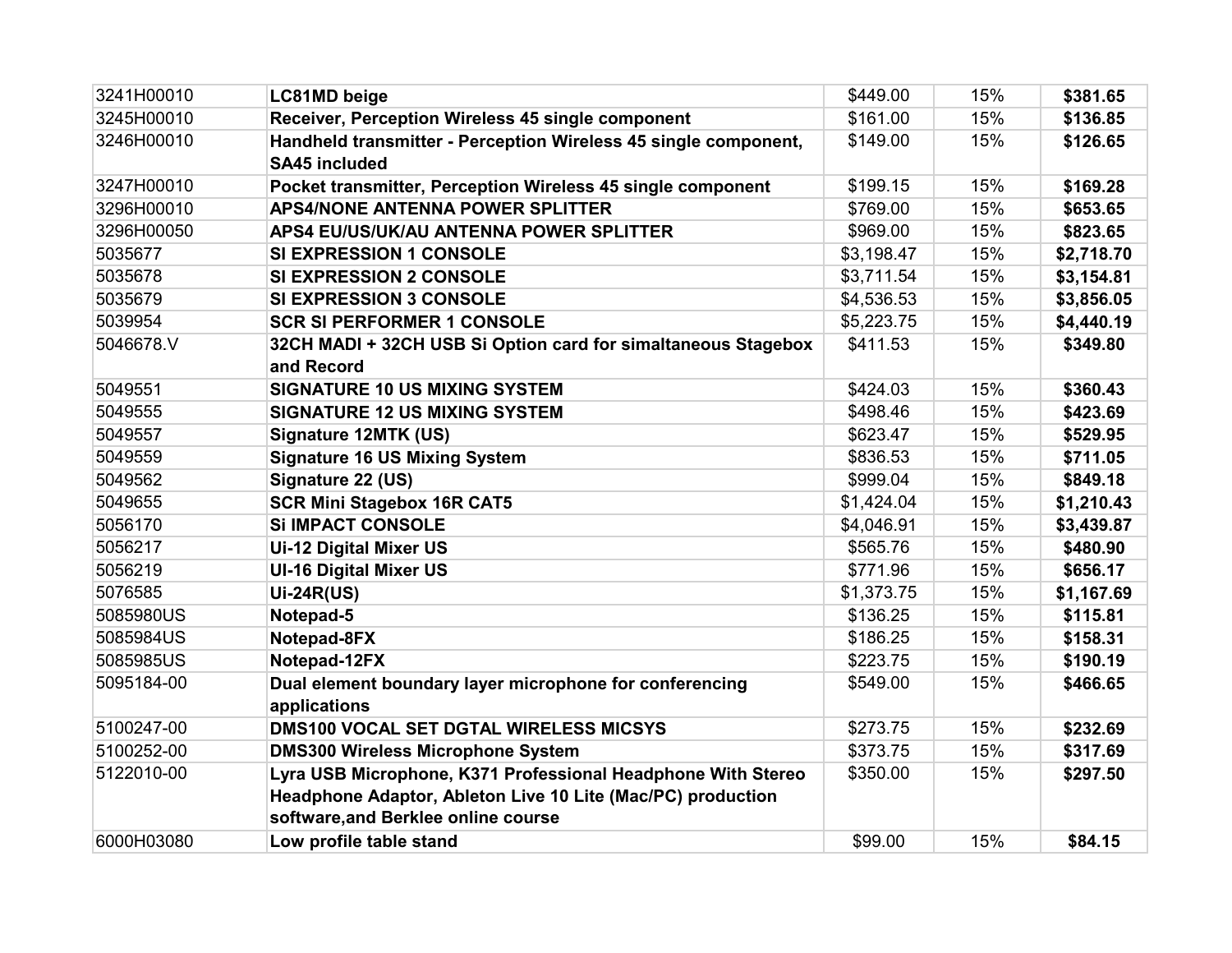| 6000H50930    | Headworn mic for vocals with mini XLR connector for use with B29<br>L battery operated power supply, MPA V L external phantom power<br>adapter, or AKG WMS bodypack transmitters. | \$559.00   | 15% | \$475.15   |
|---------------|-----------------------------------------------------------------------------------------------------------------------------------------------------------------------------------|------------|-----|------------|
| 6000H50940    | Light, rugged head-worn mic for presenters with XLR connector                                                                                                                     | \$529.00   | 15% | \$449.65   |
| 6000H50950    | Light, rugged head-worn mic for presenters with connector for use<br>Shure bodypack transmitters.                                                                                 | \$529.00   | 15% | \$449.65   |
| 6500H00250    | Digital automatic microphone mixer                                                                                                                                                | \$4,118.97 | 15% | \$3,501.12 |
| 6500H00500    | <b>MICROLITE ACCESSORIES</b>                                                                                                                                                      | \$50.47    | 15% | \$42.90    |
| 705P          | JBL 7-Series 705P 5-inch Bi-Amplified Master Reference Studio                                                                                                                     | \$1,249.00 | 15% | \$1,061.65 |
|               | Monitor, with 725G five-inch low frequency transducer, 2409H HF                                                                                                                   |            |     |            |
|               | transducer, and patented Image Control Waveguide. Dual Class-D                                                                                                                    |            |     |            |
|               | Power Amplifiers with 250 Watts for LF and 250 Watts for HF.                                                                                                                      |            |     |            |
| 7801H00110    | 12V/2000mA power supply for wireless systems like PS4000,<br>EU/US/UK/AU connector included                                                                                       | \$51.26    | 15% | \$43.57    |
| 80-000099     | Decor Style Wallplate Encoder with KVM, White                                                                                                                                     | \$1,600.00 | 15% | \$1,360.00 |
| 82200300      | Mini Stagebox 32i US                                                                                                                                                              | \$1,993.75 | 15% | \$1,694.69 |
| 9025109547    | <b>Martin ERA 300 Profile</b>                                                                                                                                                     | \$4,440.00 | 15% | \$3,774.00 |
| 90280060      | <b>RUSH PAR 2 CT Zoom</b>                                                                                                                                                         | \$1,175.00 | 15% | \$998.75   |
| 90280080      | <b>RUSH MH 6 Wash</b>                                                                                                                                                             | \$1,700.00 | 15% | \$1,445.00 |
| 90480160      | <b>RUSH BATTEN 1 HEX</b>                                                                                                                                                          | \$775.00   | 15% | \$658.75   |
| A520.001000SP | SI OPTICAL MADI CARD SPARE Module                                                                                                                                                 | \$800.00   | 15% | \$680.00   |
| <b>AC115S</b> | 15in Subwoofer with 75mm (3 in) voice coil.                                                                                                                                       | \$1,030.20 | 15% | \$875.67   |
| AC115S-WH     | <b>15IN SUBWOOFER, WHITE</b>                                                                                                                                                      | \$858.50   | 15% | \$729.73   |
| <b>AC118S</b> | 18in Subwoofer with 75mm (3 in) voice coil.                                                                                                                                       | \$959.50   | 15% | \$815.58   |
| AC118S-WH     | <b>18IN SUBWOOFER, WHITE</b>                                                                                                                                                      | \$959.50   | 15% | \$815.58   |
| <b>AC15</b>   | Ultra-Compact 2-Way Loudspeaker with 1 x 5.25in LF. 90 x 90                                                                                                                       | \$386.83   | 15% | \$328.81   |
|               | Coverage, Passive. Suspension Eyebolts Not Included. Optional U-<br>Bracket Model MTU-15. Sold as 2 per carton.                                                                   |            |     |            |
| AC15-WH       | <b>AC15-WH (WHITE)</b>                                                                                                                                                            | \$464.60   | 15% | \$394.91   |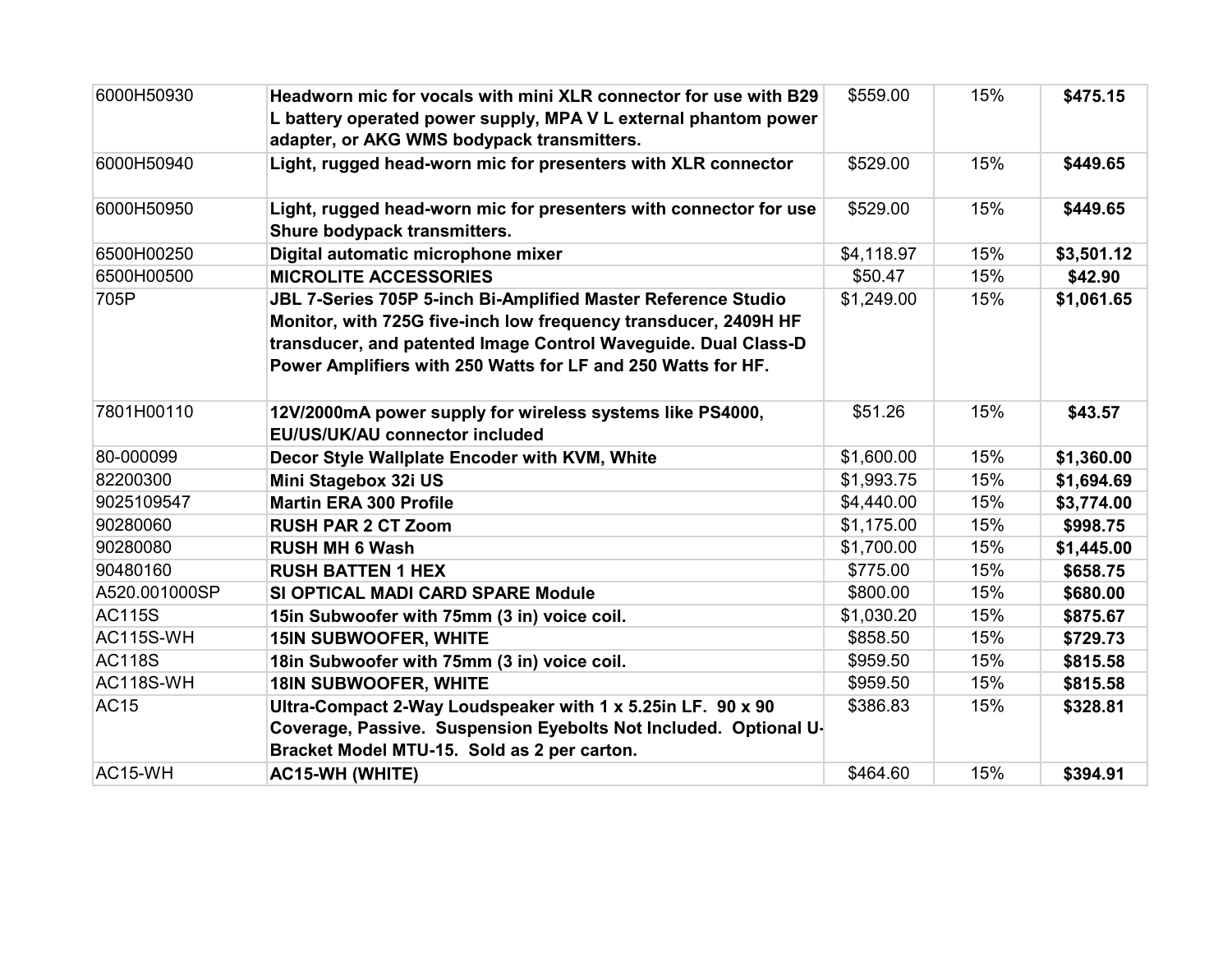| AC16         | Ultra-Compact 2-Way Loudspeaker with 1 x 6.5in LF. 90 x 90      | \$935.26   | 15% | \$794.97   |
|--------------|-----------------------------------------------------------------|------------|-----|------------|
|              | <b>Coverage, Passive. Compact PT Progressive Transition</b>     |            |     |            |
|              | Waveguide. Suspension Eyebolts Not Included. Optional U-        |            |     |            |
|              | <b>Bracket Model MTU-16.</b>                                    |            |     |            |
| AC16-WH      | AC16 - SINGLE 6.5IN 2-WAY (WHITE)                               | \$935.26   | 15% | \$794.97   |
| AC18/26      | Compact 2-Way Loudspeaker with 1 x 8in LF. 120 x 60 Coverage,   | \$1,145.34 | 15% | \$973.54   |
|              | Passive. Compact PT Progressive Transition Waveguide,           |            |     |            |
|              | Rotatable. Suspension Eyebolts Not Included. Optional U-Bracket |            |     |            |
|              | Model MTU-18.                                                   |            |     |            |
| AC18/26-WH   | AC18/26 - SINGLE 8IN2-WAY (WHITE)                               | \$1,145.34 | 15% | \$973.54   |
| AC18/95      | Compact 2-Way Loudspeaker with 1 x 8in LF. 90 x 50 Coverage,    | \$1,145.34 | 15% | \$973.54   |
|              | Passive. Compact PT Progressive Transition Waveguide,           |            |     |            |
|              | Rotatable. Suspension Eyebolts Not Included. Optional U-Bracket |            |     |            |
|              | Model MTU-18.                                                   |            |     |            |
| AC18/95-WH   | AC18/95 - SINGLE 8IN2-WAY (WHITE)                               | \$1,145.34 | 15% | \$973.54   |
| AC195        | 10in 2-way full-range system, rotatable 90 x 50 waveguide       | \$757.50   | 15% | \$643.88   |
|              | coverage pattern with 2408H-2 1 in exit, 1.5 in voice coil.     |            |     |            |
| AC2212/00    | Compact 2-Way Loudspeaker with 1 x 12in LF. 100 x 100           | \$1,240.28 | 15% | \$1,054.24 |
|              | Coverage, Bi-Amp/Passive Switchable. Compact PT Progressive     |            |     |            |
|              | Transition Waveguide. Suspension Eyebolts Not Included.         |            |     |            |
|              | Optional U-Bracket Model MTU-4. Optional Planar Array Frame Kit |            |     |            |
|              | PAF-2K 3 Wide A                                                 |            |     |            |
| AC2212/00-WH | Compact 2-Way Loudspeaker with 1 x 12in LF. 100 x 100           | \$1,355.42 | 15% | \$1,152.11 |
|              | Coverage, Bi-Amp/Passive Switchable. Compact PT Progressive     |            |     |            |
|              | Transition Waveguide. Suspension Eyebolts Not Included.         |            |     |            |
|              | <b>Optional U-Bracket Model MTU-4.</b>                          |            |     |            |
| AC2212/64    | Compact 2-Way Loudspeaker with 1 x 12in LF. 60 x 40 Coverage,   | \$1,183.72 | 15% | \$1,006.16 |
|              | Bi-Amp/Passive Switchable. Compact PT Progressive Transition    |            |     |            |
|              | Waveguide. Suspension Eyebolts Not Included. Optional U-        |            |     |            |
|              | <b>Bracket Model MTU-4.</b>                                     |            |     |            |
| AC2212/64-WH | Compact 2-Way Loudspeaker with 1 x 12in LF. 60 x 40 Coverage,   | \$1,172.00 | 15% | \$996.20   |
|              | Bi-Amp/Passive Switchable. Compact PT Progressive Transition    |            |     |            |
|              | Waveguide. Suspension Eyebolts Not Included. Optional U-        |            |     |            |
|              | <b>Bracket Model MTU-4.</b>                                     |            |     |            |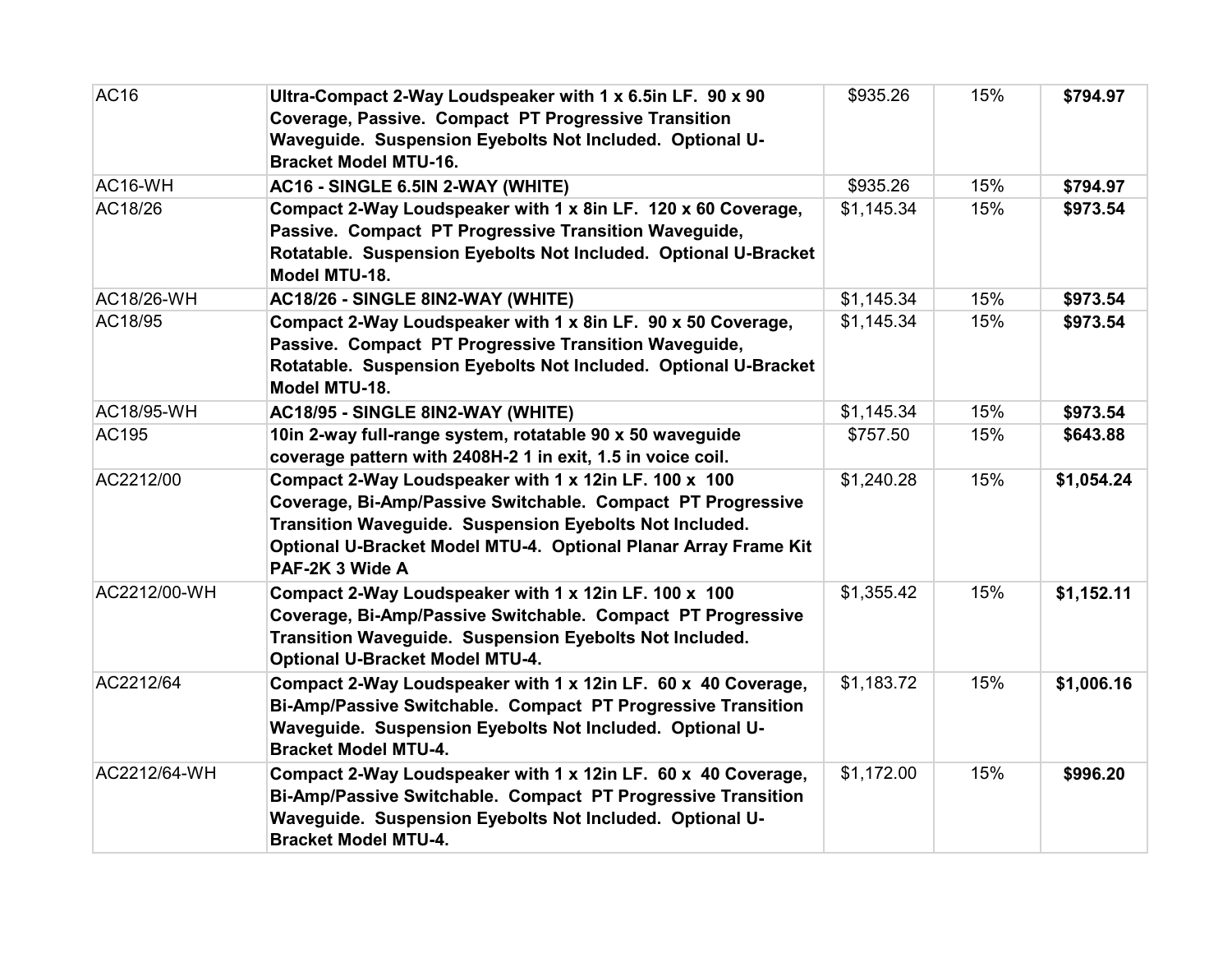| AC2212/95        | Compact 2-Way Loudspeaker with 1 x 12in LF. 90 x 50 Coverage,<br>Bi-Amp/Passive Switchable. Compact PT Progressive Transition<br>Waveguide. Suspension Eyebolts Not Included. Optional U-<br><b>Bracket Model MTU-4.</b>                           | \$1,183.72 | 15% | \$1,006.16 |
|------------------|----------------------------------------------------------------------------------------------------------------------------------------------------------------------------------------------------------------------------------------------------|------------|-----|------------|
| AC2212/95-WH     | Compact 2-Way Loudspeaker with 1 x 12in LF. 90 x 50 Coverage,<br>Bi-Amp/Passive Switchable. Compact PT Progressive Transition<br>Waveguide. Suspension Eyebolts Not Included. Optional U-<br><b>Bracket Model MTU-4.</b>                           | \$1,183.72 | 15% | \$1,006.16 |
| AC2215/00-WH     | Compact 2-Way Loudspeaker with 1 x 15in LF. 100 x 100<br>Coverage, Bi-Amp/Passive Switchable. Compact PT Progressive<br>Transition Waveguide. Suspension Eyebolts Not Included.<br>Optional U-Bracket Model MTU-2. White finish.                   | \$1,527.12 | 15% | \$1,298.05 |
| AC <sub>26</sub> | Compact 2-Way Loudspeaker with 2 x 6.5in LF. 90 x 90 Coverage,<br>Passive. Compact PT Progressive Transition Waveguide.<br>Suspension Eyebolts Not Included. Optional U-Bracket Model MTU-<br>26.                                                  | \$1,337.24 | 15% | \$1,136.65 |
| AC26-WH          | AC26 - DUAL 6.5IN 2WAY WHITE                                                                                                                                                                                                                       | \$1,337.24 | 15% | \$1,136.65 |
| <b>AC299</b>     | 12in 2-way system, 90 x 90 waveguide coverage pattern with 2408H-<br>21 in exit, 1.5 in voice coil.                                                                                                                                                | \$1,030.20 | 15% | \$875.67   |
| AC299-WH         | 12IN 2-WAY FULL-RANGE SYSTEM, WHITE                                                                                                                                                                                                                | \$1,030.20 | 15% | \$875.67   |
| AC566            | 15in 2-way system, 60 x 60 waveguide coverage pattern with 2408H-<br>21 in exit, 1.5 in voice coil.                                                                                                                                                | \$1,151.40 | 15% | \$978.69   |
| AC566-WH         | 15IN 2-WAY FULL-RANGE SYSTEM, WHITE                                                                                                                                                                                                                | \$1,151.40 | 15% | \$978.69   |
| AC895            | 8in 2-way full-range system, rotatable 90 x 50 waveguide coverage<br>pattern with 2414H-C 1 in exit, 1 in voice coil.                                                                                                                              | \$727.20   | 15% | \$618.12   |
| <b>AC895-WH</b>  | 8IN 2-WAY FULL-RANGE SYSTEM, WHITE                                                                                                                                                                                                                 | \$727.20   | 15% | \$618.12   |
| <b>ACTPACK</b>   | Bundle that includes one Nano Patch+ compact 2 channel analog<br>passive volume control and these accessories: 2 XLR male to XLR<br>female Cables (3m); 2 XLR male to TRS Cables (3m) 2 Speaker<br><b>Isolation Pads</b>                           | \$99.00    | 15% | \$84.15    |
| AL7115           | High Power 1 x 15in Low Frequency Loudspeaker. 1 x 15in 2265H<br>Differential Drive woofer. Available in Black or White. Suspension<br>Eyebolts Not Included. Arrays With AM7200 and Mid-High<br>Loudspeakers using PAF-3K Planar Array Frame Kit. | \$1,870.52 | 15% | \$1,589.94 |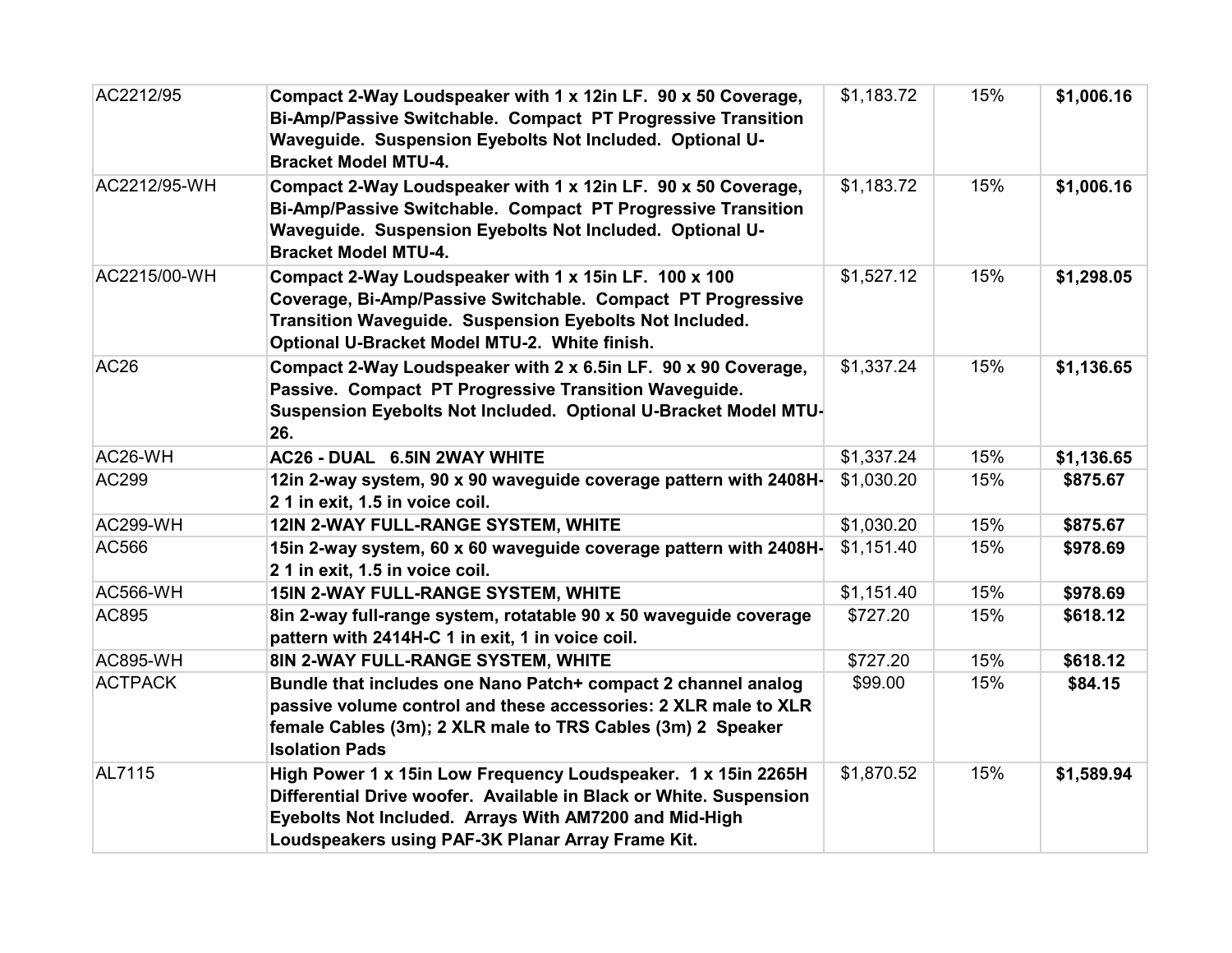| AM5212/00-WH | Med Pwr 12in 2-Way Full-Range Loudspeaker System with 2-in<br>dual voice coil and dual magnetic gap                                                                                                                                                                         | \$1,935.16 | 15% | \$1,644.89 |
|--------------|-----------------------------------------------------------------------------------------------------------------------------------------------------------------------------------------------------------------------------------------------------------------------------|------------|-----|------------|
| AM5212/64    | Medium Power 12in 2-Way Full-Range Loudspeaker System with<br>JBL Differential Drive 50.8 mm (2-in) dual voice coil and dual<br>magnetic gap 262H low frequency driver and 2408H-1 high-<br>frequency 38mm (1.5 in) exit, 38mm (1.5 in) voice-coil compression<br>driver.   | \$1,935.16 | 15% | \$1,644.89 |
| AM5212/66    | Medium Power 12in 2-Way Full-Range Loudspeaker System 2-in<br>dual voice coil and dual magnetic gap                                                                                                                                                                         | \$1,935.16 | 15% | \$1,644.89 |
| AM5212/66-WH | Med Pwr 12in 2-Way Full-Range Loudspeaker System 2-in dual<br>voice coil and dual magnetic gap                                                                                                                                                                              | \$1,935.16 | 15% | \$1,644.89 |
| AM5212/95    | Medium Power 12in 2-Way Full-Range Loudspeaker System with<br>JBL Differential Drive 50.8 mm (2-in) dual voice coil and dual<br>magnetic gap 262H low frequency driver and 2408H-1 high-<br>frequency 38mm (1.5 in) exit, 38mm (1.5 in) voice-coil compression<br>driver. 9 | \$1,935.16 | 15% | \$1,644.89 |
| AM5212/95-WH | Medium Power 12in 2-Way Full-Range Loudspeaker System with<br>JBL Differential Drive 50.8 mm (2-in) dual voice coil and dual<br>magnetic gap 262H low frequency driver and 2408H-1 high-<br>frequency 38mm (1.5 in) exit, 38mm (1.5 in) voice-coil compression<br>driver. 9 | \$1,611.96 | 15% | \$1,370.17 |
| AM5215/66    | Medium Power 15in 2-Way Full-Range Loudspeaker System with<br>JBL Differential Drive 50.8 mm (2-in) dual voice coil and dual<br>magnetic gap 265H low frequency driver and 2408H-1 high-<br>frequency 38mm (1.5 in) exit, 38mm (1.5 in) voice-coil compression<br>driver. 6 | \$1,701.85 | 15% | \$1,446.57 |
| AM5215/66-WH | Medium Power 15in 2-Way Full-Range Loudspeaker System with<br>JBL Differential Drive 50.8 mm (2-in) dual voice coil and dual<br>magnetic gap 265H low frequency driver and 2408H-1 high-<br>frequency 38mm (1.5 in) exit, 38mm (1.5 in) voice-coil compression<br>driver. 6 | \$1,701.85 | 15% | \$1,446.57 |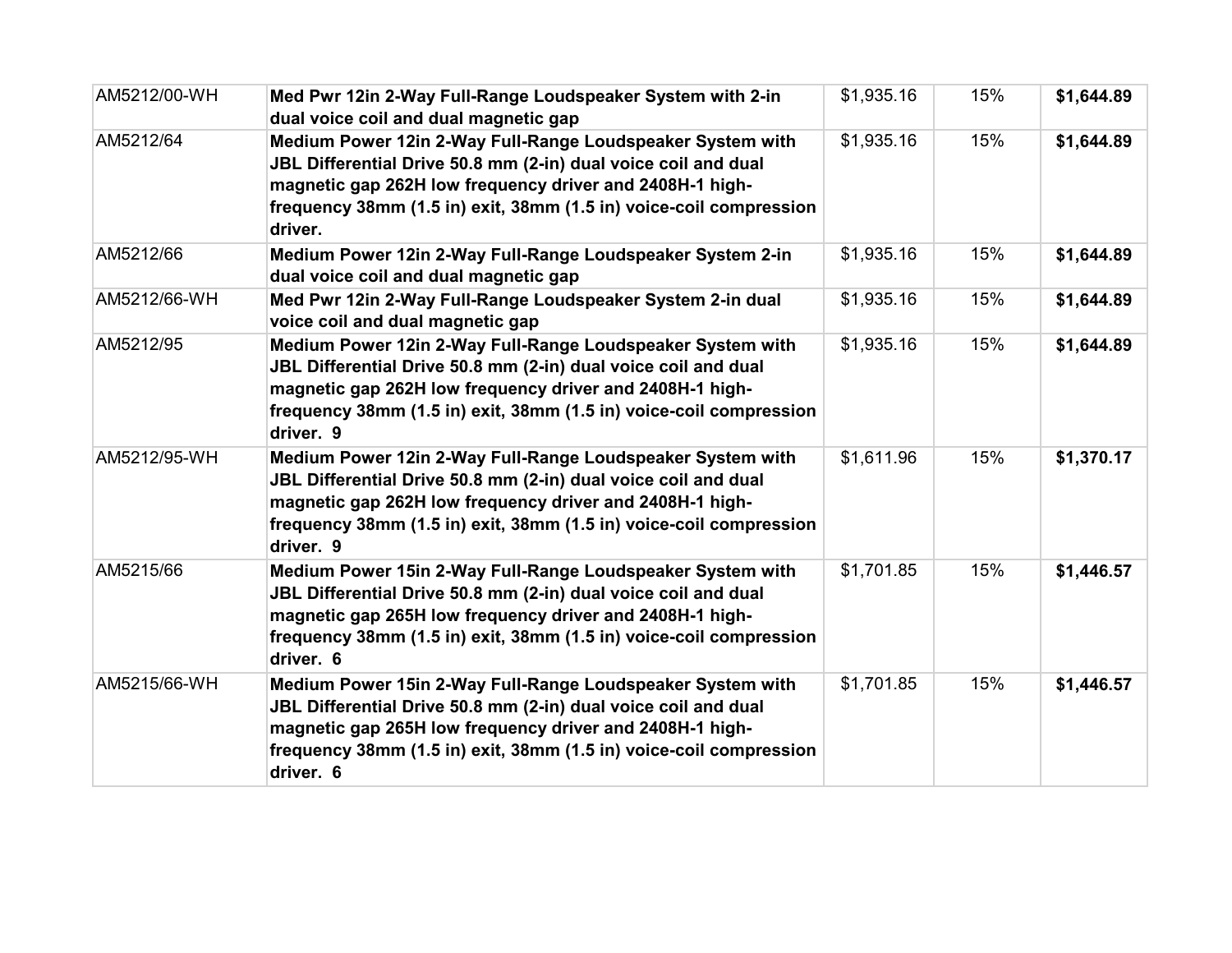| AM7200/64    | High Power Mid-High Frequency Loudspeaker with JBL CMCD-82H<br>mid driver, and 2432H High Frequency 38mm (1.5 in) exit, 75mm (3-<br>in) voice coil compression driver. 60 x 40 Coverage, Bi-<br>Amp/Passive Switchable. Available in Black or White (-WH). Priced<br>as ea | \$3,207.76 | 15% | \$2,726.60 |
|--------------|----------------------------------------------------------------------------------------------------------------------------------------------------------------------------------------------------------------------------------------------------------------------------|------------|-----|------------|
| AM7200/64-WH | High Power Mid-High Frequency Loudspeaker with JBL CMCD-82H<br>mid driver, and 2432H High Frequency 38mm (1.5 in) exit, 75mm (3-<br>in) voice coil compression driver. 60 x 40 Coverage, Bi-<br>Amp/Passive Switchable. Available in Black or White (-WH). Priced<br>as ea | \$3,176.00 | 15% | \$2,699.60 |
| AM7200/95    | High Power Mid-High Frequency Loudspeaker with JBL CMCD-82H<br>mid driver, and 2432H High Frequency 38mm (1.5 in) exit, 75mm (3-<br>in) voice coil compression driver. 90 x 50 Coverage, Bi-<br>Amp/Passive Switchable. Available in Black or White (-WH). Priced<br>as ea | \$3,207.76 | 15% | \$2,726.60 |
| AM7200/95-WH | High Pwr Mid High Frequency Loudspeaker with mid driver and<br>2432H High Frequency exit voice coil compression driver                                                                                                                                                     | \$3,176.00 | 15% | \$2,699.60 |
| AM7215/26    | High Power 15in 2-Way Full-Range Loudspeaker System with JBL<br>Differential Drive 75mm (3-in) dual voice coil and dual magnetic<br>gap 2265H low frequency driver and 2432H high-frequency 38mm<br>(1.5 in) exit, 75mm (3 in) voice-coil compression driver. 120 x 60     | \$3,054.24 | 15% | \$2,596.10 |
| AM7215/26-WH | High Power 15in 2-Way Full-Range Loudspeaker System with JBL<br>Differential Drive 75mm (3-in) dual voice coil and dual magnetic<br>gap 2265H low frequency driver and 2432H high-frequency 38mm<br>(1.5 in) exit, 75mm (3 in) voice-coil compression driver. 120 x 60     | \$3,054.24 | 15% | \$2,596.10 |
| AM7215/64    | High Power 15in 2-Way Full-Range Loudspeaker System with JBL<br>Differential Drive 75mm (3-in) dual voice coil and dual magnetic<br>gap 2265H low frequency driver and 2432H high-frequency 38mm<br>(1.5 in) exit, 75mm (3 in) voice-coil compression driver. 60 x 40 ro   | \$3,054.24 | 15% | \$2,596.10 |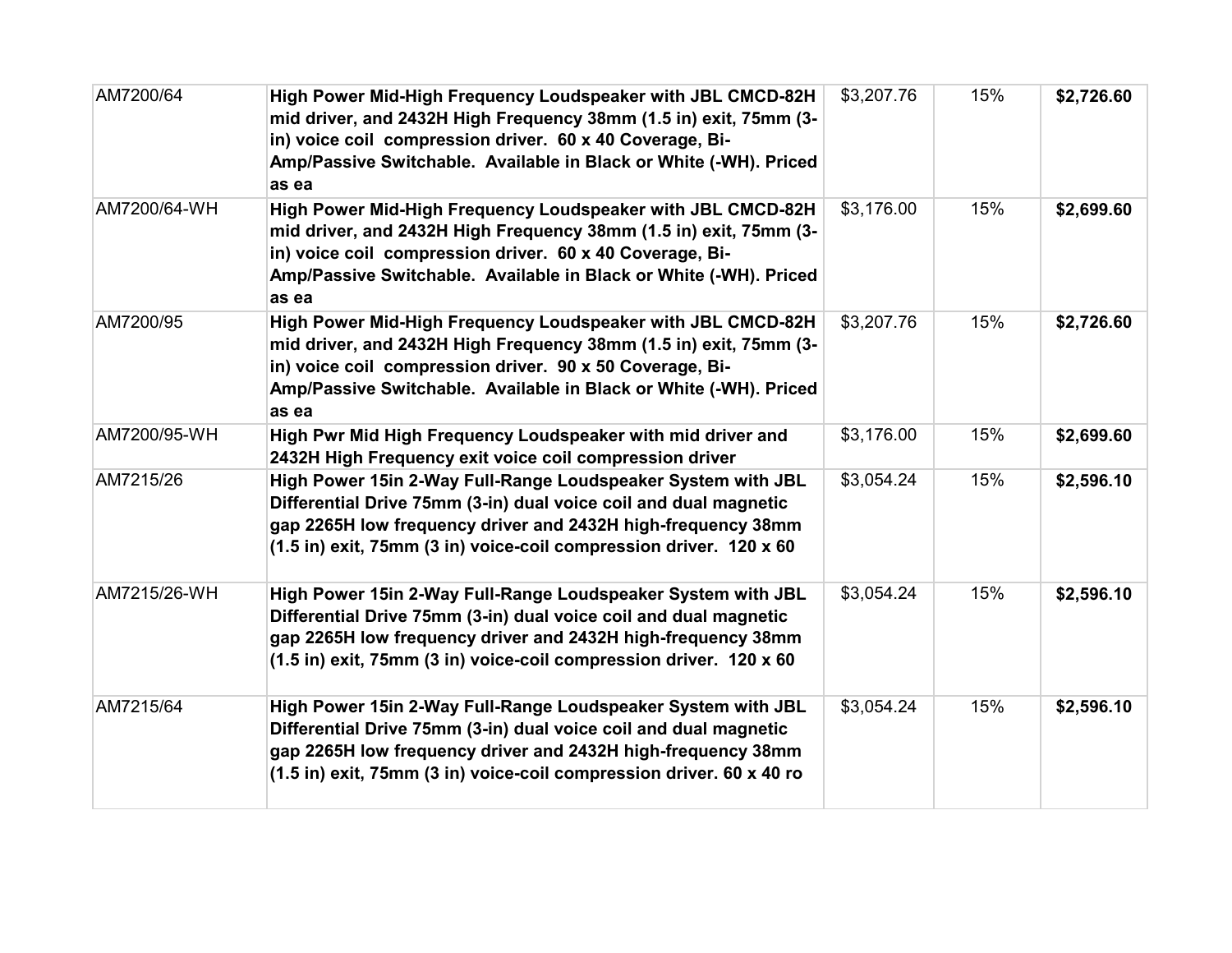| AM7215/64-WH | High Power 15in 2-Way Full-Range Loudspeaker System with JBL<br>Differential Drive 75mm (3-in) dual voice coil and dual magnetic<br>gap 2265H low frequency driver and 2432H high-frequency 38mm<br>(1.5 in) exit, 75mm (3 in) voice-coil compression driver. 60 x 40 ro    | \$3,084.48 | 15% | \$2,621.81 |
|--------------|-----------------------------------------------------------------------------------------------------------------------------------------------------------------------------------------------------------------------------------------------------------------------------|------------|-----|------------|
| AM7215/66    | High Power 15in 2-Way Full-Range Loudspeaker System with JBL<br>Differential Drive 75mm (3-in) dual voice coil and dual magnetic<br>gap 2265H low frequency driver and 2432H high-frequency 38mm<br>(1.5 in) exit, 75mm (3 in) voice-coil compression driver. 60 x 60ro     | \$3,054.24 | 15% | \$2,596.10 |
| AM7215/66-WH | High Power 15in 2-Way Full-Range Loudspeaker System with JBL<br>Differential Drive 75mm (3-in) dual voice coil and dual magnetic<br>gap 2265H low frequency driver and 2432H high-frequency 38mm<br>(1.5 in) exit, 75mm (3 in) voice-coil compression driver. 60 x 60ro     | \$3,054.24 | 15% | \$2,596.10 |
| AM7215/95    | High Power 15in 2-Way Full-Range Loudspeaker System with JBL<br>Differential Drive 75mm (3-in) dual voice coil and dual magnetic<br>gap 2265H low frequency driver and 2432H high-frequency 38mm<br>(1.5 in) exit, 75mm (3 in) voice-coil compression driver. 90 x 50 r     | \$3,054.24 | 15% | \$2,596.10 |
| AM7215/95-WH | High Power 15in 2-Way Full-Range Loudspeaker System with JBL<br>Differential Drive 75mm (3-in) dual voice coil and dual magnetic<br>gap 2265H low frequency driver and 2432H high-frequency 38mm<br>(1.5 in) exit, 75mm (3 in) voice-coil compression driver. 90 x 50 r     | \$3,054.24 | 15% | \$2,596.10 |
| AM7315/64    | High Power 3-Way Full-Range Loudspeaker System with JBL<br>Differential Drive 75mm (3-in) dual voice coil and dual magnetic<br>gap 2265H low frequency driver, CMCD-82H mid driver, and 2432H<br>high-frequency 38mm (1.5 in) exit, 75mm (3 in) voice-coil<br>compression d | \$4,338.96 | 15% | \$3,688.12 |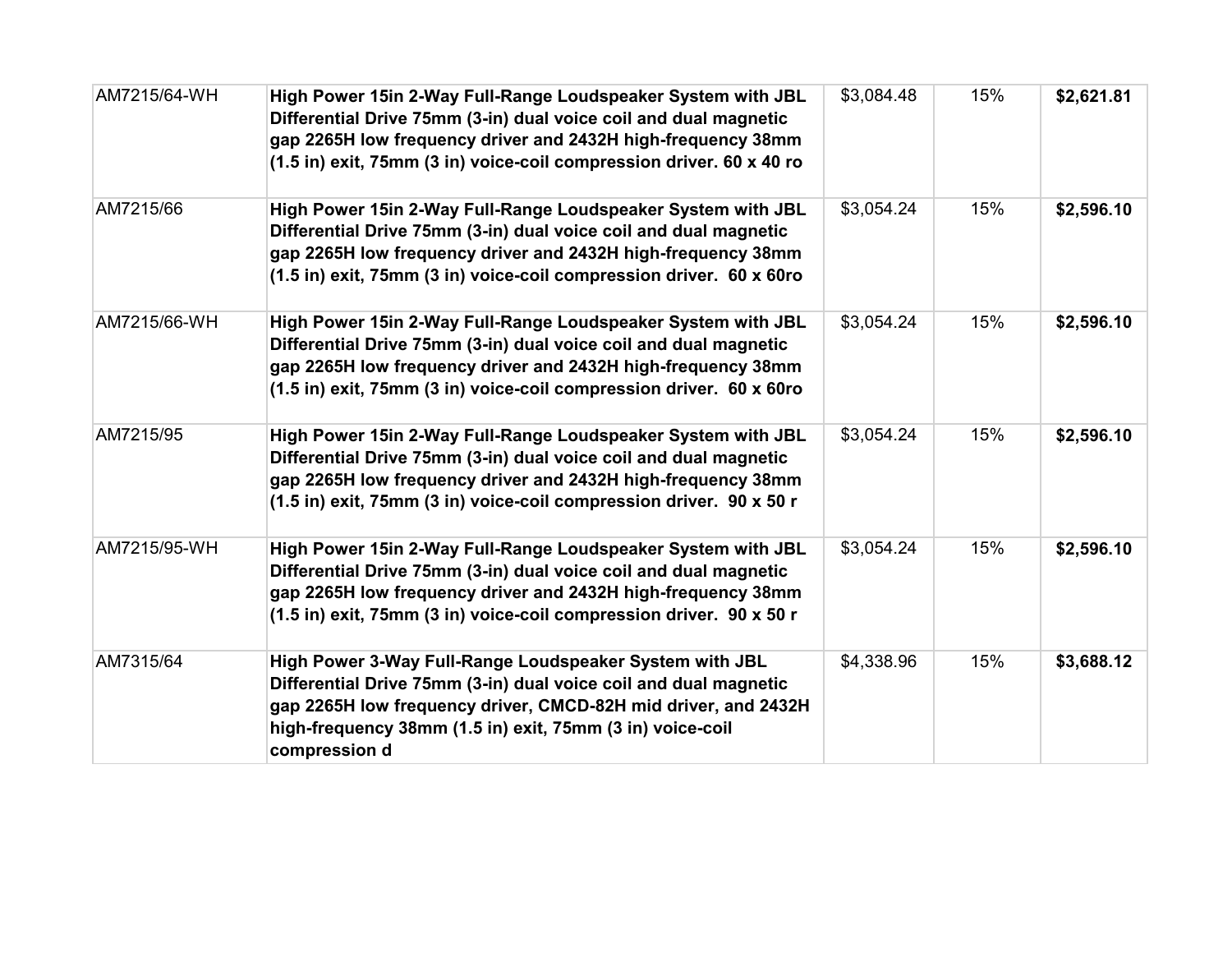| AM7315/64-WH      | High Power 3-Way Full-Range Loudspeaker System with JBL<br>Differential Drive 75mm (3-in) dual voice coil and dual magnetic<br>gap 2265H low frequency driver, CMCD-82H mid driver, and 2432H<br>high-frequency 38mm (1.5 in) exit, 75mm (3 in) voice-coil<br>compression d            | \$4,338.96 | 15% | \$3,688.12 |
|-------------------|----------------------------------------------------------------------------------------------------------------------------------------------------------------------------------------------------------------------------------------------------------------------------------------|------------|-----|------------|
| AM7315/95         | High Power 3-Way Full-Range Loudspeaker System with JBL<br>Differential Drive 75mm (3-in) dual voice coil and dual magnetic<br>gap 2265H low frequency driver, CMCD-82H mid driver, and 2432H<br>high-frequency 38mm (1.5 in) exit, 75mm (3 in) voice-coil<br>compression d            | \$4,338.96 | 15% | \$3,688.12 |
| AM7315/95-WH      | High Power 3-Way Full-Range Loudspeaker System with JBL<br>Differential Drive 75mm (3-in) dual voice coil and dual magnetic<br>gap 2265H low frequency driver, CMCD-82H mid driver, and 2432H<br>high-frequency 38mm (1.5 in) exit, 75mm (3 in) voice-coil<br>compression d            | \$4,338.96 | 15% | \$3,688.12 |
| ASB6112           | <b>SINGLE 12 SUBWOOFER</b>                                                                                                                                                                                                                                                             | \$1,654.38 | 15% | \$1,406.22 |
| <b>ASB6112-WH</b> | <b>SINGLE 12 SUBWOOFER (WHITE)</b>                                                                                                                                                                                                                                                     | \$1,654.38 | 15% | \$1,406.22 |
| ASB6115           | <b>5INGLE 15 SUBWOOFER</b>                                                                                                                                                                                                                                                             | \$1,870.52 | 15% | \$1,589.94 |
| <b>ASB6115-WH</b> | <b>5INGLE 15 SUBWOOFER (WHITE)</b>                                                                                                                                                                                                                                                     | \$1,870.52 | 15% | \$1,589.94 |
| ASB6128           | High Power Dual 18in Subwoofer. 2 x 18in 2242H VGC Driver,<br>Parallel/Discrete Switchable. Suspension Eyebolts Not Included.<br>Arrays with AM6340 and AM4340 Loudspeakers Using PAF-2K<br>Planar Array Frame Kit. Priced as each.                                                    | \$3,799.62 | 15% | \$3,229.68 |
| <b>ASB6128V</b>   | Extended Response, High Power Dual 18in Subwoofer. 2 x 18in<br>2258H NDD Neodymium Dual Drive Transducers in V-Loaded<br><b>Configuration, Deep Cabinet, Driver Magnets Outward For</b><br>Maximum Cooling, , Parallel/Discrete Switchable. Suspension<br><b>Eyebolts Not Included</b> | \$4,114.00 | 15% | \$3,496.90 |
| <b>ASB6128-WH</b> | High Power Dual 18in Subwoofer. 2 x 18in 2242H VGC Driver,<br>Parallel/Discrete Switchable. Suspension Eyebolts Not Included.<br>Arrays with AM6340 and AM4340 Loudspeakers Using PAF-2K<br>Planar Array Frame Kit. White finish. Priced as each.                                      | \$3,799.62 | 15% | \$3,229.68 |
| <b>ASB7118</b>    | <b>SINGLE 18IN SUBWOOFER</b>                                                                                                                                                                                                                                                           | \$3,607.72 | 15% | \$3,066.56 |
| <b>ASB7118-WH</b> | <b>SINGLE 18IN SUBWOOFER (WHITE)</b>                                                                                                                                                                                                                                                   | \$3,607.72 | 15% | \$3,066.56 |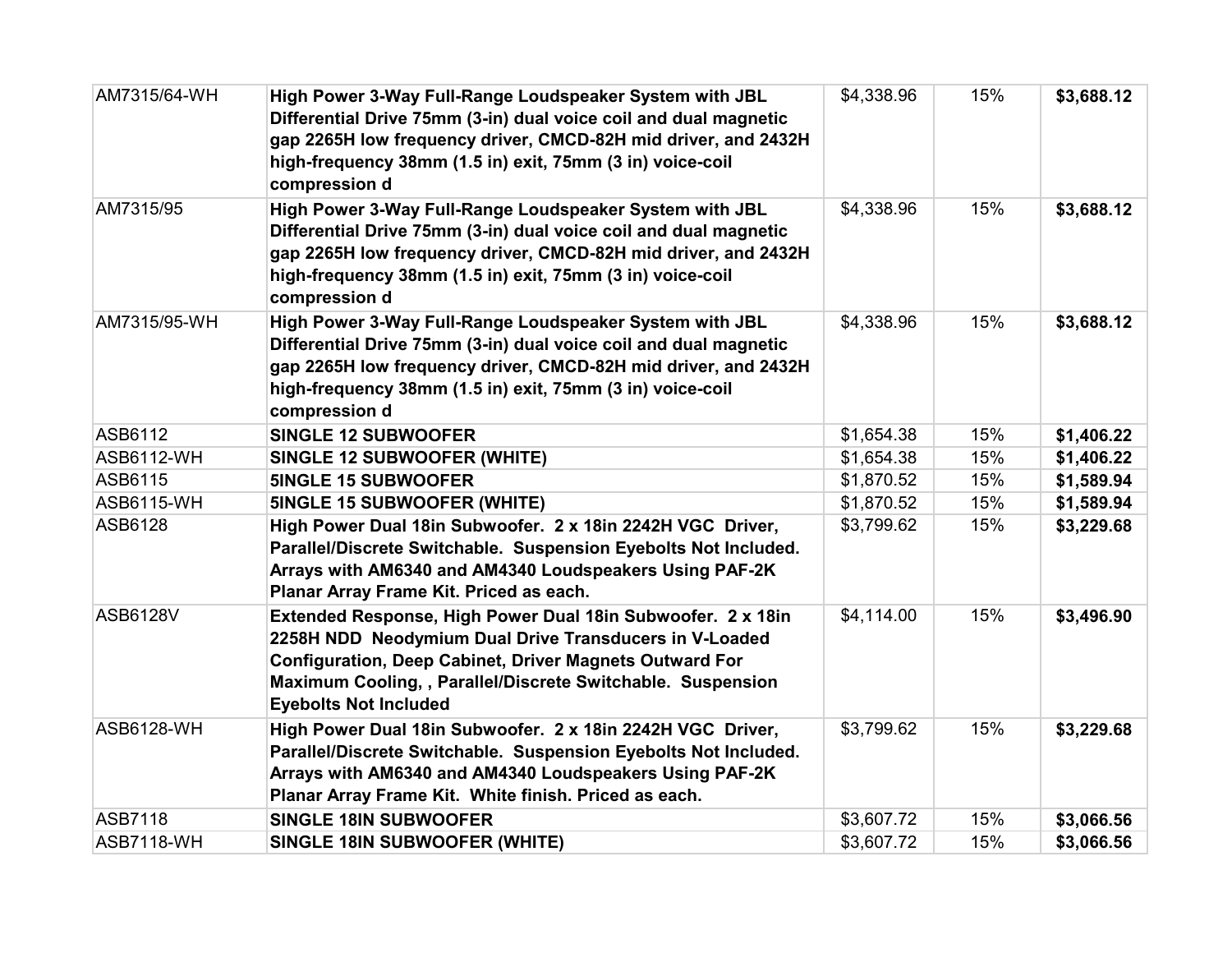| ASB7128           | <b>DUAL 18IN SUBWOOFER</b>                                          | \$6,330.68 | 15% | \$5,381.08 |
|-------------------|---------------------------------------------------------------------|------------|-----|------------|
| <b>ASB7128-WH</b> | <b>DUAL 18IN SUBWOOFER (WHITE)</b>                                  | \$6,330.68 | 15% | \$5,381.08 |
| <b>ASH6118</b>    | <b>SINGLE 18 HORNLOADED SUBWOOFER</b>                               | \$3,971.32 | 15% | \$3,375.62 |
| AW266             | HIGH OUTPUT 12IN 2-WAY FULL-RANGE LOUDSP                            | \$4,021.82 | 15% | \$3,418.55 |
| <b>AW266-BK</b>   | HIGH OUTPUT 12IN 2-WAY FULL-RANGE LOUDSP                            | \$4,021.82 | 15% | \$3,418.55 |
| <b>AW266-LS</b>   | 12IN 2-WAY ALL WEATHER LOUDSPEAKER WITH                             | \$4,021.82 | 15% | \$3,418.55 |
| AW295             | HIGH OUTPUT 12IN 2-WAY FULL-RANGE LOUDSP                            | \$4,021.82 | 15% | \$3,418.55 |
| <b>AW295-BK</b>   | HIGH OUTPUT 12IN 2-WAY FULL-RANGE LOUDSP                            | \$4,021.82 | 15% | \$3,418.55 |
| <b>AW295-LS</b>   | 12IN 2-WAY ALL WEATHER LOUDSPEAKER WITH                             | \$4,021.82 | 15% | \$3,418.55 |
| AW526             | HIGH OUTPUT 15IN 2-WAY FULL-RANGE LOUDSP                            | \$4,353.10 | 15% | \$3,700.14 |
| <b>AW526-BK</b>   | HIGH OUTPUT 15IN 2-WAY FULL-RANGE LOUDSP                            | \$4,353.10 | 15% | \$3,700.14 |
| AW566             | HIGH OUTPUT 15IN 2-WAY FULL-RANGE LOUDSP                            | \$4,353.10 | 15% | \$3,700.14 |
| <b>AW566-BK</b>   | HIGH OUTPUT 15IN 2-WAY FULL-RANGE LOUDSP                            | \$4,353.10 | 15% | \$3,700.14 |
| <b>AW566-LS</b>   | 15IN 2-WAY ALL WEATHER LOUDSPEAKER WITH                             | \$4,353.10 | 15% | \$3,700.14 |
| AW595             | HIGH OUTPUT 15IN 2-WAY FULL-RANGE LOUDSP                            | \$4,353.10 | 15% | \$3,700.14 |
| <b>AW595-BK</b>   | HIGH OUTPUT 15IN 2-WAY FULL-RANGE LOUDSP                            | \$4,353.10 | 15% | \$3,700.14 |
| <b>AW595-LS</b>   | 15IN 2-WAY ALL WEATHER LOUDSPEAKER WITH                             | \$4,353.10 | 15% | \$3,700.14 |
| AW595-LS-BK       | 15IN 2-WAY ALL WEATHER LOUDSPEAKER WITH                             | \$4,353.10 | 15% | \$3,700.14 |
| <b>AWC129</b>     | ALL-WEATHER CO AX 12 inch 2WAYLIGHT GRAY                            | \$954.45   | 15% | \$811.28   |
| AWC129-BK         | 12in 2-Way All-Weather Compact Co-axial Loudspeaker. 90 x 90        | \$954.45   | 15% | \$811.28   |
|                   | broadband control, co-ax driver with 12 in Kevlar-reinforced woofer |            |     |            |
|                   | with 3 in voice coil and 1 in compression driver, high-temp polymer |            |     |            |
|                   | diaphragm. U-Bracket incl, paintable.                               |            |     |            |
| <b>AWC159</b>     | All-Weather Compact 2-Way Coaxial Loudspeaker with 15 LF            | \$1,464.50 | 15% | \$1,244.83 |
| AWC159-BK         | 15in 2-Way All-Weather Compact Co-axial Loudspeaker. 90 x 90        | \$1,464.50 | 15% | \$1,244.83 |
|                   | broadband control, co-ax driver with 15 in Kevlar-reinforced woofer |            |     |            |
|                   | with 3 in voice coil and 1.5 in compression driver, high-temp       |            |     |            |
|                   | polymer diaphragm.U-Bracket included, paintable.                    |            |     |            |
| AWC15LF           | 15in All-Weather Compact Low Frequency Loudspeaker. 15 in           | \$1,100.00 | 15% | \$935.00   |
|                   | Kevlar-reinforced cone with 3 in voice coil.                        |            |     |            |
| AWC15LF-BK        | 15in All-Weather Compact Low Frequency Loudspeaker 15 in            | \$1,111.00 | 15% | \$944.35   |
|                   | Kevlar reinforced cone with 3 in voice coil.                        |            |     |            |
| AWC62             | <b>COMPACT ALL WEATHER 2 WAY COAXIAL LOUDSP</b>                     | \$383.80   | 15% | \$326.23   |
| AWC62-BK          | Same as AWC62, in black. Sold and packed as each.                   | \$383.80   | 15% | \$326.23   |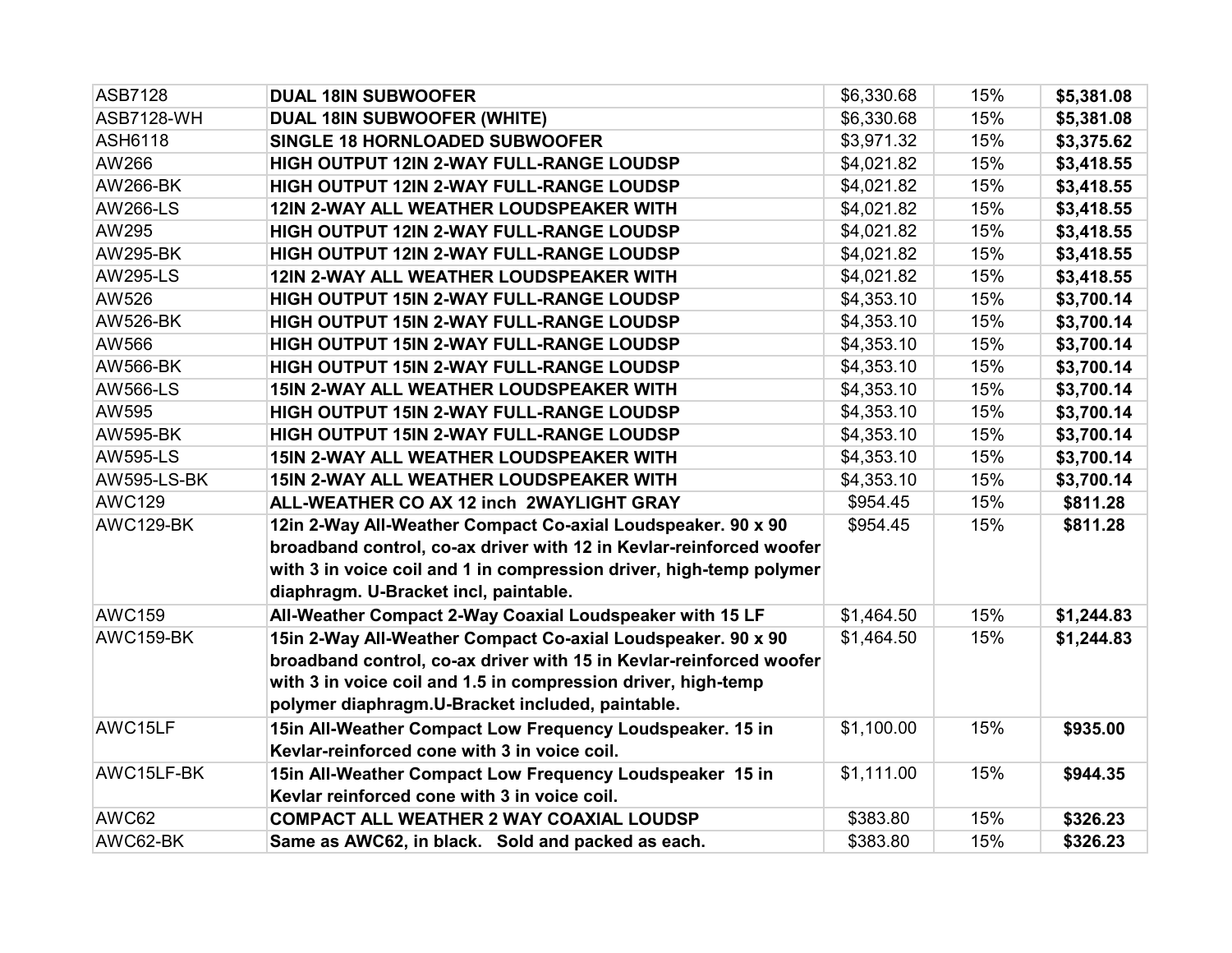| AWC82                 | ALL WEATHER CO-AX 8 inch 2 WAY LIGHT GRAY                          | \$510.05   | 15% | \$433.54   |
|-----------------------|--------------------------------------------------------------------|------------|-----|------------|
| AWC82-BK              | 8in 2-Way All-Weather Compact Co-axial Loudspeaker. 120 x 120      | \$510.05   | 15% | \$433.54   |
|                       | broadband control, co-ax driver with 8 in Kevlar-reinforced woofer |            |     |            |
|                       | and 1 in compression driver with high-temp polymer diaphragm. U-   |            |     |            |
|                       | Bracket included, paintable. Sold and packed as each.              |            |     |            |
|                       |                                                                    |            |     |            |
| <b>B23L</b>           | XLR phantom adapter for MicroMic inMLin & inLin versions           | \$129.00   | 15% | \$109.65   |
| BSSAC5S-BLK-V         | Analog Controller with 5 Sources (Black - US)                      | \$98.00    | 15% | \$83.30    |
| BSSAC5S-WHT-V         | Analog Controller with 5 Sources (White - US)                      | \$98.00    | 15% | \$83.30    |
| BSSACV-WHT-V          | Analog Controller with Volume (White - US)                         | \$98.00    | 15% | \$83.30    |
| BSSBLU101M            | <b>BSS, BLU101, SIGPROCESSOR BLULINK</b>                           | \$3,527.50 | 15% | \$2,998.38 |
| BSSBLU102M            | BSS BLUE-102, AUDIO DSP + 8 MIC INPUTS                             | \$3,527.50 | 15% | \$2,998.38 |
| BSSBLU103-M           | BSS, BLU103, SIGNAL PROCESSOR W/VOIP                               | \$3,527.50 | 15% | \$2,998.38 |
| BSSBLU160             | <b>BLU160 SIGNAL PROCESSOR W/DSP</b>                               | \$3,786.00 | 15% | \$3,218.10 |
| BSSBLU160MXV1         | <b>BLU160 SIGNAL PROCESSOR W/DSP</b>                               | \$3,786.00 | 15% | \$3,218.10 |
| BSSBLU50-M            | BSS, BLU50, 4X4 SIGNAL PROCESSOR, MLY, US_JA                       | \$1,425.00 | 15% | \$1,211.25 |
| BSSBLU800             | BLU800 SIGNAL PROCESSOR W/DSP & COBRANET                           | \$7,032.00 | 15% | \$5,977.20 |
| BSSBLU805M-US         | Networked signal processor w/ AVB & BLU link chassis               | \$7,032.00 | 15% | \$5,977.20 |
| BSSBLU806M-US         | BSS, BLU806, SIGNAL PROCESSOR W/DANTE                              | \$6,278.75 | 15% | \$5,336.94 |
| BSSBLU8V2-BLK-M       | Programmable zone controller (Black)                               | \$750.00   | 15% | \$637.50   |
| BSSBLU8V2-WHT-M       | Programmable zone controller (White)                               | \$750.00   | 15% | \$637.50   |
| <b>BSSBLU-BIB-M</b>   | <b>BSS BLUE-BIB, BREAK IN BOX - XLR TO CAT5</b>                    | \$932.88   | 15% | \$792.95   |
| BSSBLU-BOB1-M         | 8-channel analog break-out box w/ BLU link (half rack)             | \$789.36   | 15% | \$670.96   |
| BSSBLU-BOB2-M         | 8-channel analog break-out box w/ BLU link (rack mount)            | \$861.12   | 15% | \$731.95   |
| <b>BSSBLUCARDIN-M</b> | 4 analog input mic line card for Soundweb London Chassis           | \$376.00   | 15% | \$319.60   |
| <b>BSSBLUCARDOUT-</b> | 4 analog output card for Soundweb London Chassis                   | \$376.00   | 15% | \$319.60   |
| <b>BSSBLU-DANFX</b>   | <b>BLU link to Dante Bridge</b>                                    | \$982.50   | 15% | \$835.13   |
| <b>BSSBLUHIF-M</b>    | Soundweb London Telephone Headset Interface                        | \$314.00   | 15% | \$266.90   |
| BSSBLU-USB-M-US       | <b>USB audio / BLU link interface</b>                              | \$300.00   | 15% | \$255.00   |
| BSSDCP-555-US         | <b>BSS, CONFERENCING PROCESSOR, US</b>                             | \$3,500.00 | 15% | \$2,975.00 |
| BSSEC4B-BLK-M         | Ethernet Controller with 4 Buttons (Black - US)                    | \$258.00   | 15% | \$219.30   |
| BSSEC4BV-BLK-M        | Ethernet Controller with 4 Buttons and Volume (Black - US)         | \$298.00   | 15% | \$253.30   |
| BSSEC4BV-WHT-M        | Ethernet Controller with 4 Buttons and Volume (White - US)         | \$298.00   | 15% | \$253.30   |
| BSSEC4B-WHT-M         | <b>Ethernet Controller with 4 Buttons (White - US)</b>             | \$258.00   | 15% | \$219.30   |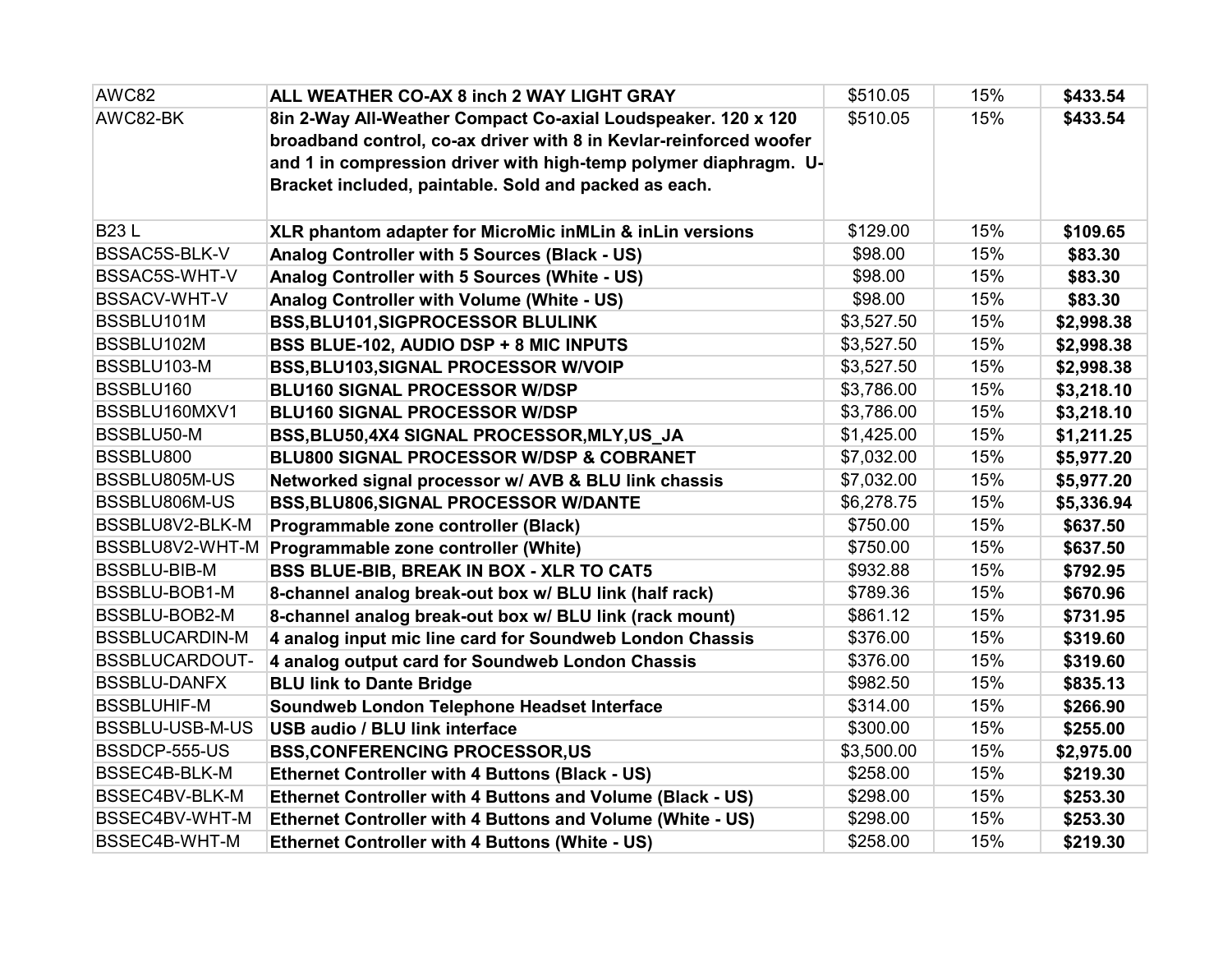| BSSEC8BV-BLK-M                | Ethernet Controller with 8 Buttons and Volume (Black - US)                                                                 | \$398.00   | 15% | \$338.30   |
|-------------------------------|----------------------------------------------------------------------------------------------------------------------------|------------|-----|------------|
| BSSEC8BV-WHT-M                | Ethernet Controller with 8 Buttons and Volume (White - US)                                                                 | \$398.00   | 15% | \$338.30   |
| <b>BSSECV-BLK-M</b>           | <b>Ethernet Controller with Volume (Black - US)</b>                                                                        | \$198.00   | 15% | \$168.30   |
| <b>BSSECV-WHT-M</b>           | <b>Ethernet Controller with Volume (White - US)</b>                                                                        | \$198.00   | 15% | \$168.30   |
| BSSECV-WHT-M-EU               | <b>Ethernet Controller with Volume (White - EU)</b>                                                                        | \$198.00   | 15% | \$168.30   |
| C1000S                        | Stereo in-ear monitoring transmitter, patented digital MPX                                                                 | \$289.00   | 15% | \$245.65   |
|                               | generation with ultra linear frequency response. Low                                                                       |            |     |            |
|                               | cut, equalizer, compressor and room simulation, all metal case, for                                                        |            |     |            |
|                               | use with IVM4500 IEM system. UHF antenna and EU/US/UK power<br>supply included.                                            |            |     |            |
| <b>C111 LP</b>                | Rugged headworn mic for sports use with mini XLR connector for                                                             | \$129.00   | 15% | \$109.65   |
|                               | use with B29 L battery operated power supply, MPA V L external<br>phantom power adapter, or AKG WMS bodypack transmitters. |            |     |            |
| C <sub>1</sub> PRO            | Compact Size Two-Way, 5.25in Low Frequency, .75in                                                                          | \$107.06   | 15% | \$91.00    |
|                               | Polycarbonate Dome Tweeter, Molded Enclosure, Shielded Magnet,<br><b>Black</b>                                             |            |     |            |
| C1PRO-WH                      | Compact Size Two-Way, 5.25in Low Frequency, .75in                                                                          | \$107.06   | 15% | \$91.00    |
|                               | Polycarbonate Dome Tweeter, Molded Enclosure, Shielded Magnet,<br><b>White</b>                                             |            |     |            |
| C29AV-1                       | 8 INCH 2 WAY AV MONITOR                                                                                                    | \$495.25   | 15% | \$420.96   |
| C29AV-WH-1                    | 8 inch 2 WAY AV MONITOR WHITE                                                                                              | \$495.25   | 15% | \$420.96   |
| C <sub>2</sub> PM             | One Control 2P Powered Master speaker, (without passive<br>extension speaker) and power supply.                            | \$202.00   | 15% | \$171.70   |
| C <sub>2</sub> P <sub>S</sub> | One C2PM powered master, one Passive Extension Speaker, one<br>Power Supply and two Snap-On Angle Pedestals.               | \$262.60   | 15% | \$223.21   |
| C3000                         | Tube inVintage Revivalin microphone                                                                                        | \$349.00   | 15% | \$296.65   |
| <b>C411 PP</b>                | Slim, high quality directional shotgun mic. Lots of accessories                                                            | \$209.00   | 15% | \$177.65   |
|                               | included. Including the new RFI shield technology. 3m cable, XLR                                                           |            |     |            |
|                               | connector, H47, MSH70, SA47, SA80, SHZ80 and windscreen<br>included.                                                       |            |     |            |
| <b>C414 XLS</b>               | as C 451B but as matched pair                                                                                              | \$1,349.00 | 15% | \$1,146.65 |
| C417L                         | Dynamic kick drum microphone with four different sound shapes.                                                             | \$129.00   | 15% | \$109.65   |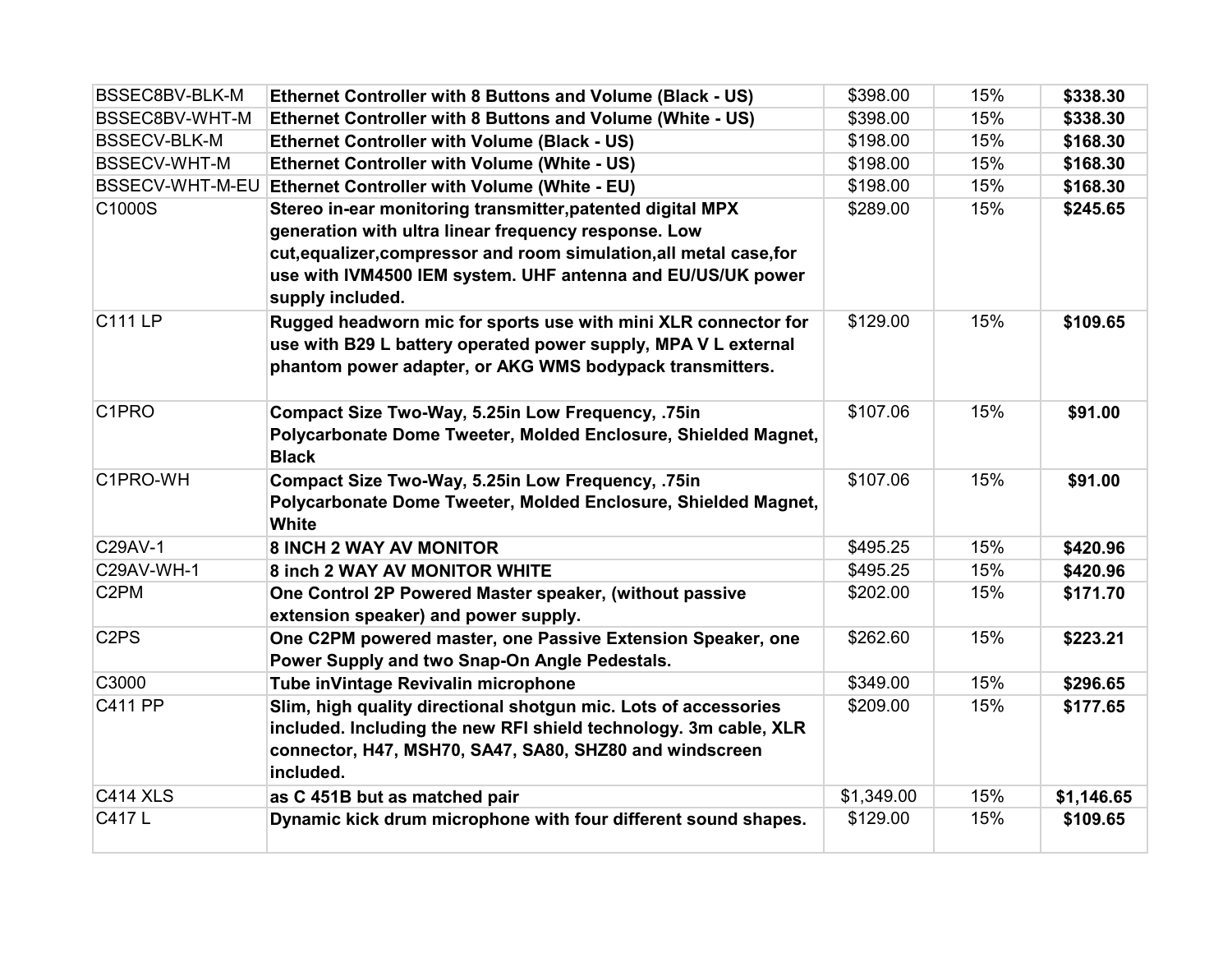| <b>C417 PP</b>                | Extremely light, inconspicuous mic, mini XLR-version                                                                                                                                                                                         | \$165.00   | 15% | \$140.25   |
|-------------------------------|----------------------------------------------------------------------------------------------------------------------------------------------------------------------------------------------------------------------------------------------|------------|-----|------------|
| C430                          | For hardwire applications, with standard XLR connector for<br>phantom powering.                                                                                                                                                              | \$249.00   | 15% | \$211.65   |
| C44-USB                       | <b>Lyra USB Microphone</b>                                                                                                                                                                                                                   | \$186.25   | 15% | \$158.31   |
| C451 B                        | Large diaphragm microphone for vocal & instrument applications                                                                                                                                                                               | \$629.00   | 15% | \$534.65   |
| C451 B MATCHED<br><b>PAIR</b> | Microphone for drums, percussion, acoustic guitars & overhead                                                                                                                                                                                | \$1,379.00 | 15% | \$1,172.15 |
| C5 WL1                        | Microphone head with D5 acoustic                                                                                                                                                                                                             | \$249.00   | 15% | \$211.65   |
| C50PACK                       | Subwoofer-Satellite System with 4 Satellite Speakers. Each pack<br>contains 1 subwoofer and 4 satellites                                                                                                                                     | \$646.91   | 15% | \$549.87   |
| C50PACK-WH                    | Subwoofer-Satellite System with 4 Satellite Speakers                                                                                                                                                                                         | \$646.91   | 15% | \$549.87   |
| <b>C516 ML</b>                | Overhead mic for hardwire applications, with standard XLR<br>connector for phantom powering.                                                                                                                                                 | \$239.00   | 15% | \$203.15   |
| C518 M                        | Ultra-light hypercardioid instrumental miniature mic for accordeon<br>and speakers with mini XLR connector for use with B29 L battery<br>operated power supply, MPA V L external phantom power adapter,<br>or AKG WMS bodypack transmitters. | \$319.00   | 15% | \$271.15   |
| <b>C518 ML</b>                | Miniature clip-on mic for drums & percussion for hardwire<br>applications, with standard XLR connector for phantom powering.                                                                                                                 | \$239.00   | 15% | \$203.15   |
| C519 M                        | Miniature clip-on mic for drums & percussion with mini XLR<br>connector for use with B29 L battery operated power supply, MPA<br>V L external phantom power adapter, or AKG WMS bodypack<br>transmitters.                                    | \$309.00   | 15% | \$262.65   |
| <b>C519 ML</b>                | Clip-on mic with miniature gooseneck for wind instruments for<br>hardwire applications, with standard XLR connector for phantom<br>powering.                                                                                                 | \$239.00   | 15% | \$203.15   |
| C520                          | Phantom power supply & 2 channel mini recording mixer                                                                                                                                                                                        | \$279.00   | 15% | \$237.15   |
| C520 L                        | Headworn mic for vocals with XLR connector for phantom<br>powering                                                                                                                                                                           | \$229.00   | 15% | \$194.65   |
| C544 L                        | High-Performance conference headset                                                                                                                                                                                                          | \$179.00   | 15% | \$152.15   |
| C555L                         | HANDHELD VOCAL MICROPHONE Black colored C636                                                                                                                                                                                                 | \$179.00   | 15% | \$152.15   |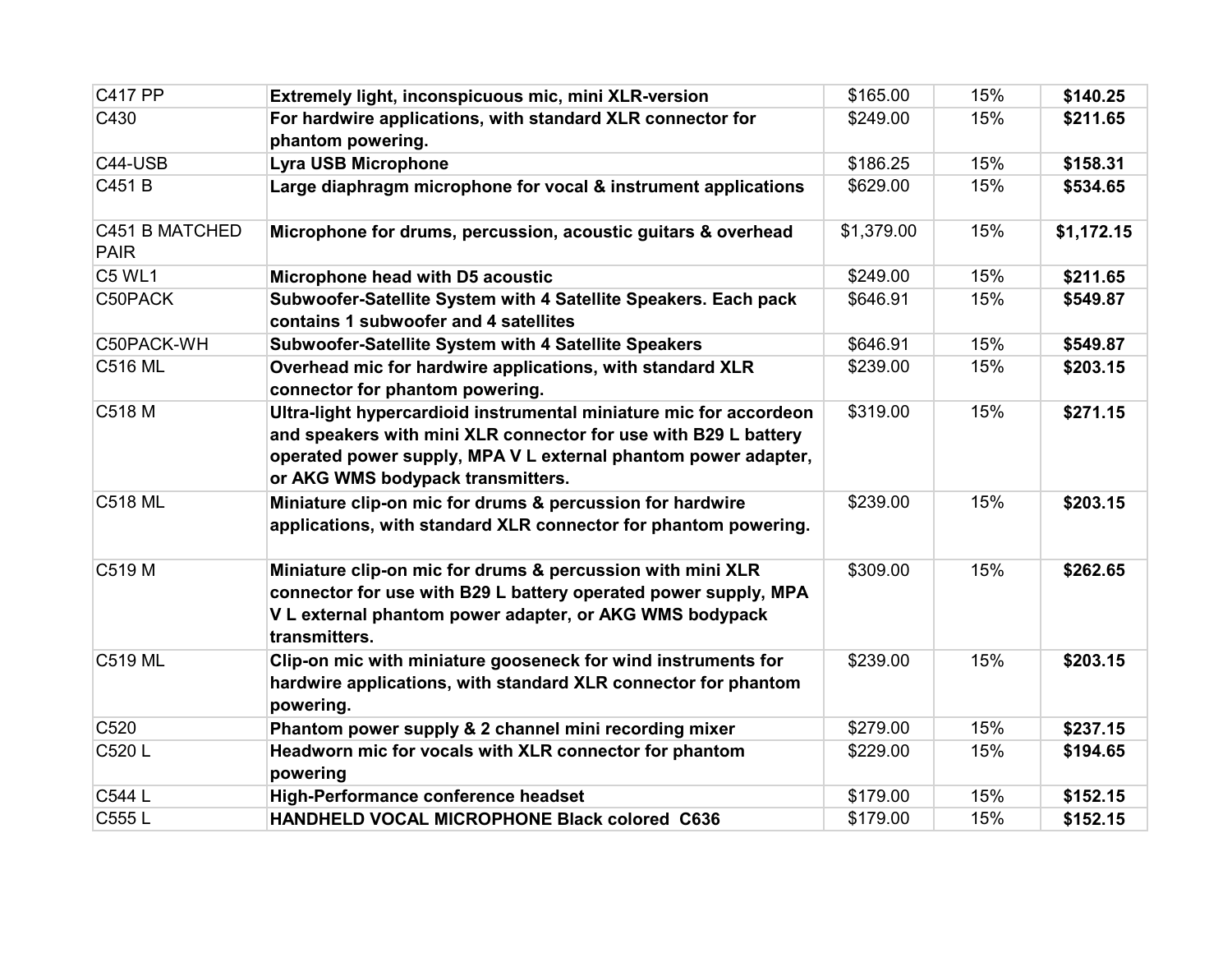| <b>C636 BLK</b>         | Microphone head with C7 acoustic for wireless systems DMS800<br>and WMS4500                                        | \$619.00   | 15% | \$526.15   |
|-------------------------|--------------------------------------------------------------------------------------------------------------------|------------|-----|------------|
| C636 WL1                | Microphone head with D7 acoustic                                                                                   | \$619.00   | 15% | \$526.15   |
| C7                      | Professional condenser mic for lead & backing vocals on stage.                                                     | \$311.00   | 15% | \$264.35   |
| C7 WL1                  | First dedicated connected PA compatible handheld microphone                                                        | \$311.00   | 15% | \$264.35   |
|                         | combining the advantages of this game changing pro audio system<br>with the great audio performance of a P5.       |            |     |            |
| <b>CBL201B</b>          | Dual element boundary layer microphone for conferencing<br>applications                                            | \$549.00   | 15% | \$466.65   |
| <b>CBL301B</b>          | Triple element boundary layer microphone for conferencing<br>applications                                          | \$679.00   | 15% | \$577.15   |
| CBL31 WLS               | Small, low-profile mic, for surveillance or recording, XLR<br>connector                                            | \$379.00   | 15% | \$322.15   |
|                         | CBL410 PCC BLACK BOUNDARY LAYER MICROPHONE for wireless use                                                        | \$129.00   | 15% | \$109.65   |
| <b>CBL410 PCC WHITE</b> | Plug and play desktop microphone for use with PC or laptop. For<br>conferences via VOIP. Cascadable. Colour: black | \$129.00   | 15% | \$109.65   |
| <b>CBT 100LA-1</b>      | LINE ARRAY COLUMN, 100 CM TALL, 16 2IN                                                                             | \$929.20   | 15% | \$789.82   |
| CBT 100LA-1-WH          | CBT 100LA Straight 100 cm tall 16 2 inch                                                                           | \$929.20   | 15% | \$789.82   |
| CBT 100LA-LS            | (EN54 LIFE/SAFETY) LINE ARRAY COLUMN, 10                                                                           | \$1,040.70 | 15% | \$884.60   |
| CBT 100LA-LS-WH         | EN54 Life/Safety Straight Line Array Column with 16 x 2in Drivers<br>and Constant Beamwidth Technology             | \$1,040.70 | 15% | \$884.60   |
| <b>CBT 50LA-1</b>       | CBT 50LA STRAIGH 50 CM TAIL 8 2 inch DRIVERS                                                                       | \$510.05   | 15% | \$433.54   |
| CBT 50LA-1-WH           | 50 cm Straight Line Array Column with 8 x 2in Drivers and<br><b>Constant Beamwidth Technology</b>                  | \$510.05   | 15% | \$433.54   |
| CBT 50LA-LS             | 50CM Tall Column Spkr, EN54 1 per carton, 1 per Masterpack                                                         | \$550.45   | 15% | \$467.88   |
| CBT 50LA-LS-WH          | 50CM Tall Column Spkr, WH, EN54 1 per carton, 1 per Masterpack                                                     | \$550.45   | 15% | \$467.88   |
| <b>CBT 70J-1</b>        | S/M, CBT 70J                                                                                                       | \$1,309.63 | 15% | \$1,113.19 |
| <b>CBT 70J-1-WH</b>     | S/M, CBT 70J                                                                                                       | \$1,309.63 | 15% | \$1,113.19 |
| CBT 70JE-1              | Extension for CBT 70J-1 Line Array, 4 x 5in Drivers. 500W<br>continuous pink noise, 8 ohms, linking bracket incl   | \$742.35   | 15% | \$631.00   |
| CBT 70JE-1-WH           | 70 cm Ext for CBT 70J-1 Line Array, 4 x 5in Drivers. 500W                                                          | \$742.35   | 15% | \$631.00   |
|                         | continuous pink noise, 8 ohms, linking bracket incl                                                                |            |     |            |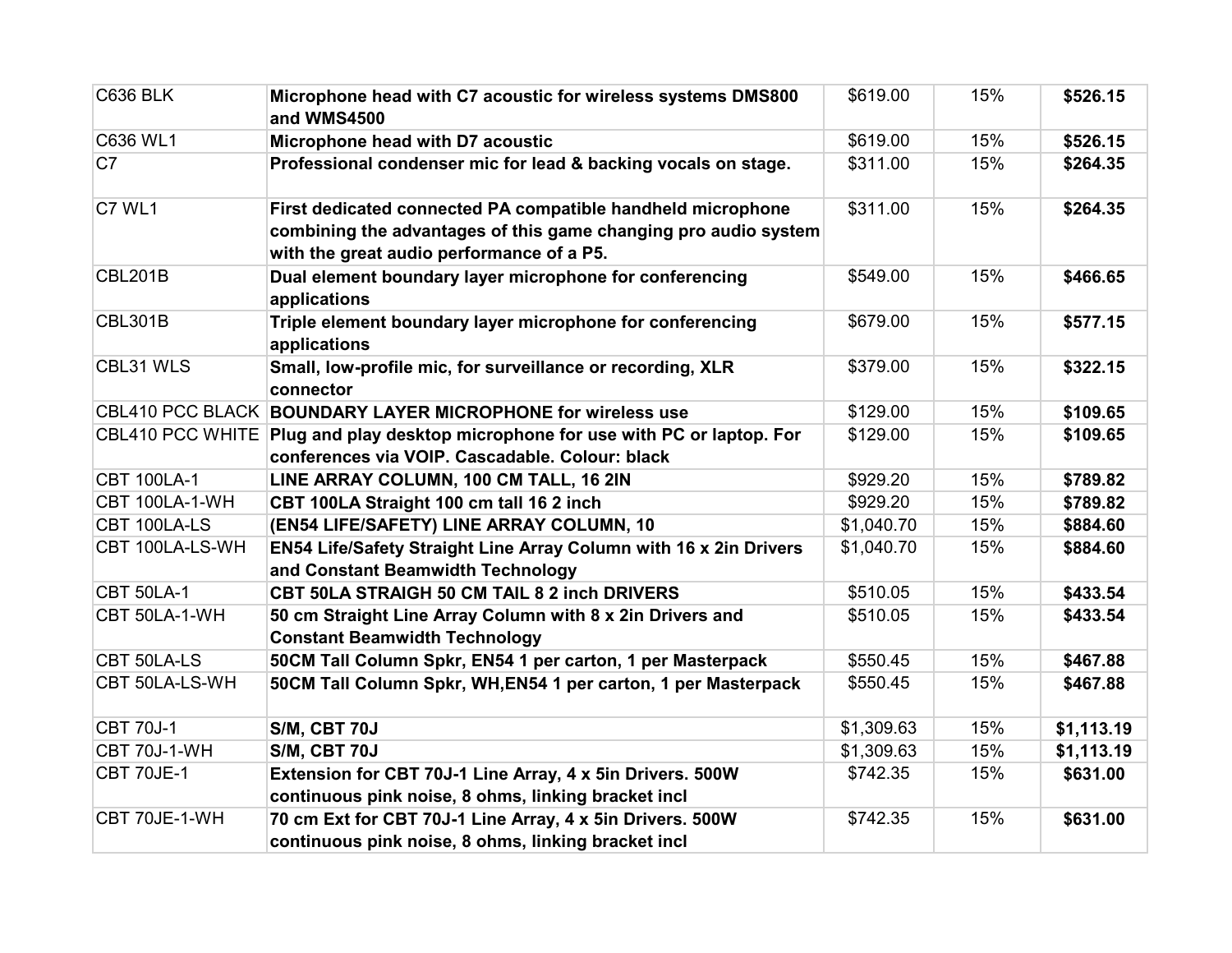| CGN331E                    | Rugged 50 cm gooseneck module, programmable mute switch<br>(on/off, push-to-talk, push-to-mute), high RFI immunity, LED ring,<br><b>XLR</b> connector                                                                                                          | \$289.00 | 15% | \$245.65 |
|----------------------------|----------------------------------------------------------------------------------------------------------------------------------------------------------------------------------------------------------------------------------------------------------------|----------|-----|----------|
| CGN341E DAM+<br><b>SET</b> | 50cm gooseneck module; does not include capsule or powering<br>module.                                                                                                                                                                                         | \$379.00 | 15% | \$322.15 |
| CGN99 C/L                  | Cardioid condenser microphone on 30cm Gooseneck, phantom<br>powering module with XLR connector included                                                                                                                                                        | \$189.00 | 15% | \$160.65 |
| CGN99 C/S                  | DAM Set, consisting of CK31, W30, GN30E                                                                                                                                                                                                                        | \$189.00 | 15% | \$160.65 |
| CGN99 H/L                  | Hypercardioid condenser microphone on 30cm gooseneck,<br>phantom powering module with XLR connector included                                                                                                                                                   | \$189.00 | 15% | \$160.65 |
| CGN99 H/S                  | Cardioid condensermicrophone on 50cm Gooseneck, phantom<br>powering module with XLR connector included                                                                                                                                                         | \$189.00 | 15% | \$160.65 |
| CHM99 BLACK                | <b>High-Performance conference headphones</b>                                                                                                                                                                                                                  | \$189.00 | 15% | \$160.65 |
| CHM99 WHITE                | Hanging module with 10m non twisting cable and inline phantom<br>power adapter                                                                                                                                                                                 | \$189.00 | 15% | \$160.65 |
| <b>CK31</b>                | Remote mute switch, 1 meter cable, 2.5mm plug - External switch<br>to mute and un-mute the PT450/470/4500 and DPT700                                                                                                                                           | \$127.92 | 15% | \$108.73 |
| <b>CK32</b>                | Screw-on cardioid microphone capsule module, only for GN / HM<br>modules, W30 windscreen included                                                                                                                                                              | \$115.00 | 15% | \$97.75  |
| <b>CK33</b>                | Screw-on omni directional microphone capsule module, only for<br>GN / HM modules, W30 windscreen included                                                                                                                                                      | \$199.00 | 15% | \$169.15 |
| <b>CK41</b>                | Screw-on hypercardioid shotgun microphone capsule module,<br>speech optimized, only for GN / HM modules, W80 windscreen<br>included                                                                                                                            | \$199.00 | 15% | \$169.15 |
| <b>CK80</b>                | Screw-on hypercardioid microphone capsule module, only for GN /<br>HM modules, W30 windscreen included                                                                                                                                                         | \$129.00 | 15% | \$109.65 |
| <b>CK99L</b>               | Extremely light, inconspicuous mic with XLR connector for<br>phantom powering                                                                                                                                                                                  | \$189.00 | 15% | \$160.65 |
| CONTROL 16 C/T             | Two-Way 165 mm (6.5 in) Co-axial Ceiling Loudspeaker. 165 mm<br>(6.5 in) high output driver with polypropylene cone and butyl<br>rubber surround and 19 mm (3/4 in) soft-dome liquid-cooled<br>tweeter, 62 Hz 20 kHz bandwidth, 110 coverage, high 91 dB white | \$149.50 | 15% | \$127.08 |
| <b>CONTROL 227C</b>        | <b>6IN CEILING SPEAKER ON A BAFFLE</b>                                                                                                                                                                                                                         | \$295.88 | 15% | \$251.50 |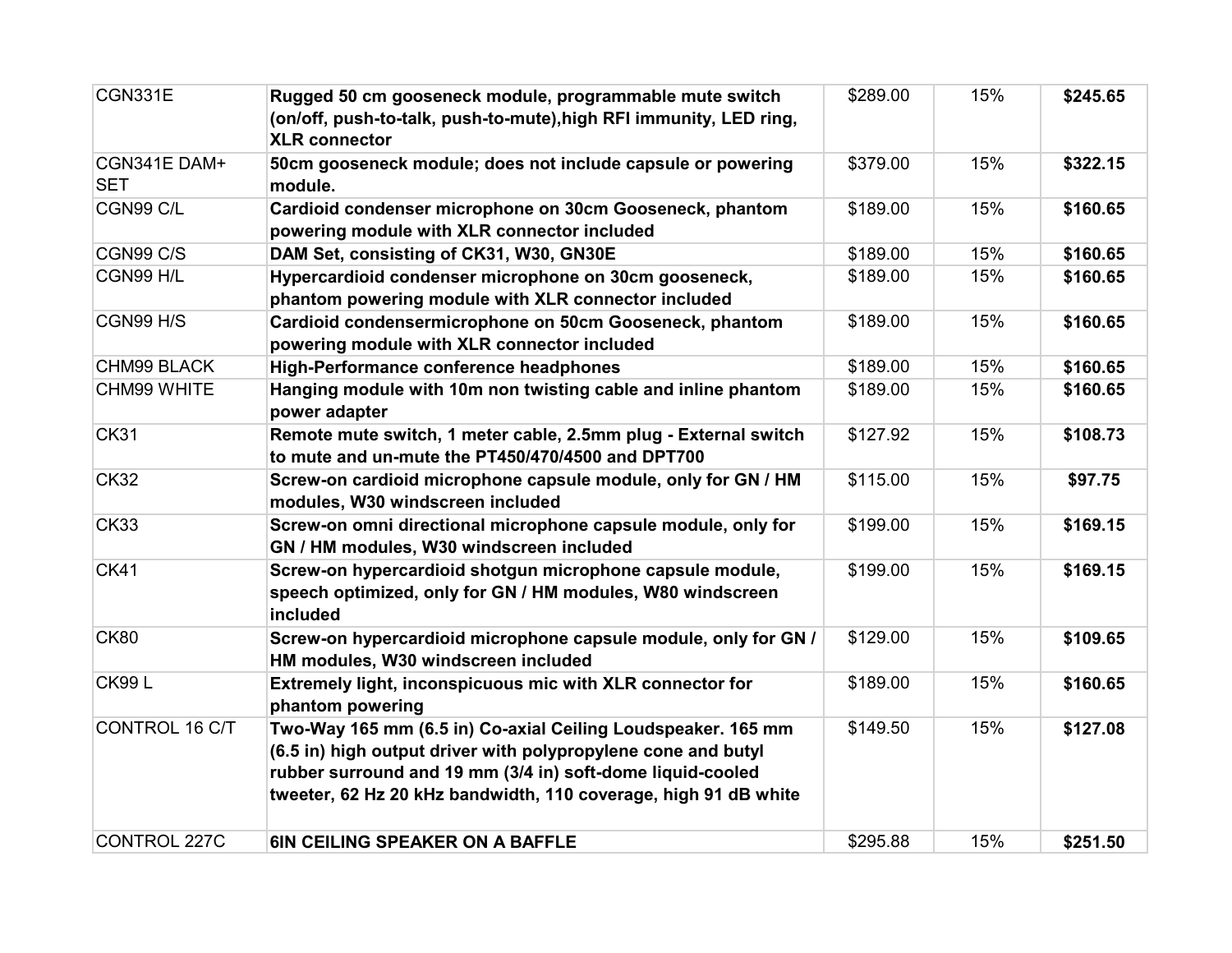| <b>CONTROL 227CT</b> | Control 227C with Pre-Attached 60 Watt 70V/100V Multi-Tap<br>Transformer. Taps at 68 W, 34W and 17W (plus 8.5W at 70V only).<br>12in Round Baffle x 5.8in Deep. (Priced and Sold as Each). UL<br><b>LISTED</b>                                                                  | \$337.24 | 15% | \$286.65 |
|----------------------|---------------------------------------------------------------------------------------------------------------------------------------------------------------------------------------------------------------------------------------------------------------------------------|----------|-----|----------|
| <b>CONTROL 23-1</b>  | 3in 2 Way Vented Loudspeaker, Invisiball Installation System (plus<br>U-bracket attachment points).                                                                                                                                                                             | \$146.35 | 15% | \$124.40 |
| <b>CONTROL 25-1</b>  | S/M, CONTROL 25-1                                                                                                                                                                                                                                                               | \$196.95 | 15% | \$167.41 |
| <b>CONTROL 30</b>    | 10 inch 3 WAY COMPACT WR W TRANSFORMER                                                                                                                                                                                                                                          | \$866.43 | 15% | \$736.47 |
| <b>CONTROL 30-WH</b> | High Output Indoor/Outdoor 3-Way Monitor Loudspeaker with LF<br>and Coaxial Mid-High Frequency Drivers.                                                                                                                                                                         | \$866.43 | 15% | \$736.47 |
| <b>CONTROL 31</b>    | <b>S/M CONTROL 31</b>                                                                                                                                                                                                                                                           | \$757.50 | 15% | \$643.88 |
| <b>CONTROL 312CS</b> | <b>12IN CEILING SUBWOOFER</b>                                                                                                                                                                                                                                                   | \$564.19 | 15% | \$479.56 |
| <b>CONTROL 31-WH</b> | Two-Way, High Output Indoor-Outdoor Monitor Loudspeaker with<br>10 in LF and 2414H-C Compression Driver. Ext Bandwidth,<br><b>Extremely Smooth Response.</b>                                                                                                                    | \$757.50 | 15% | \$643.88 |
| <b>CONTROL 321C</b>  | Premium 12in Coax Ceiling Loudspeaker. True-Broadband 90<br>Coverage. 250 Watts, 34 Hz to 18 kHz Frequency Response, 94 dB<br>Sensitivity. 2412H Compression Driver. 14.4in Square Ported<br>Baffle x 8.8in Deep. EZ-Rail For Ease of Installation. UL LISTED.                  | \$454.95 | 15% | \$386.71 |
| <b>CONTROL 321CT</b> | Control 321C with pre-attached 60 Watt 70V/100V Multi-Tap<br>Transformer. Taps at 68W, 34W and 17W Plus 8.5W at 70V Only                                                                                                                                                        | \$500.56 | 15% | \$425.48 |
| CONTROL 322C         | High-Power 12inCoax Ceiling Loudpeaker with Medium Format<br>Compression Driver. True Broadband 90 Coverage. 400 Watts, 32<br>Hz to 20 kHz Frequency Response, 95 dB Sensitivity. 2407H<br>Compression Driver. 14.4in Square Ported Baffle x 8.8in Deep. EZ-<br><b>Rail for</b> | \$661.75 | 15% | \$562.49 |
| <b>CONTROL 322CT</b> | Control 322C with pre-attached 100 Watt 70V/100V Multi-Tap<br>Transformer. Taps at 100W, 50W & 25W Plus 12.5W at 70V Only                                                                                                                                                       | \$719.02 | 15% | \$611.17 |
| <b>CONTROL 328C</b>  | 8in Coax Ceiling Speaker with 12in Waveguide. Broadband<br>120Coverage. 250 Watts, 45 Hz to 18 kHz Frequency Response, 93<br>dB Sensitivity. 2412H Compression driver. 12in Round Ported<br>Baffle/Waveguide x 6.3in Deep. UL LISTED                                            | \$369.05 | 15% | \$313.69 |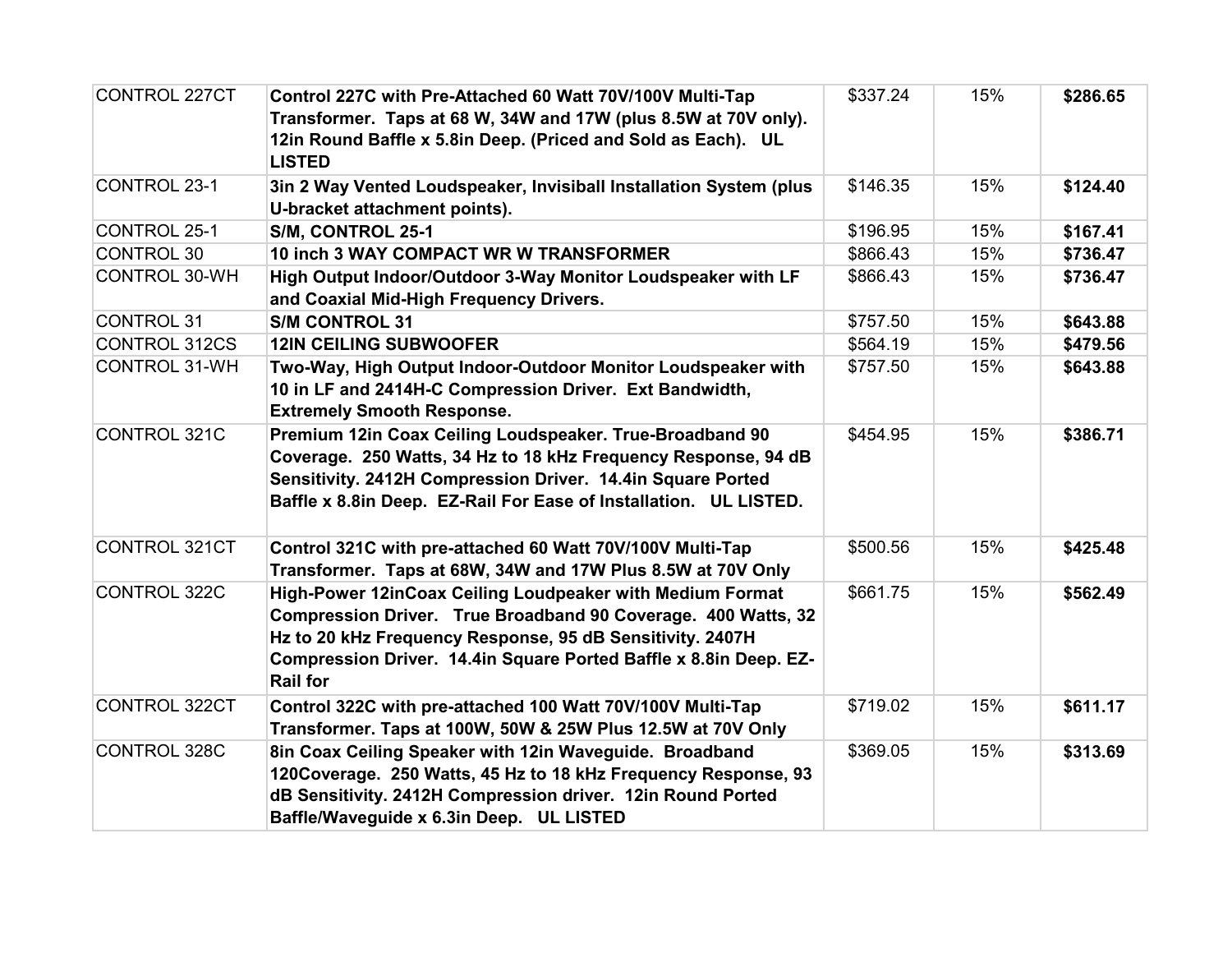| <b>CONTROL 328CT</b>        | Control 328C with pre-attached 60 Watt 70V/100V Multi-Tap<br><b>Transformer. T</b>                                                                                                                                                                                         | \$414.66   | 15% | \$352.46   |
|-----------------------------|----------------------------------------------------------------------------------------------------------------------------------------------------------------------------------------------------------------------------------------------------------------------------|------------|-----|------------|
| <b>CONTROL 5</b>            | Compact Size Two-Way, 6.5in Low Frequency, 1in Pure Titanium<br>Dome Tweeter, Molded Enclosure, Shielded Magnet, Black                                                                                                                                                     | \$220.18   | 15% | \$187.15   |
| <b>CONTROL 50S/T</b>        | Compact surfact-mount subwoofer with built-in crossover. 8 in<br>long-throw woofer, 100W cont pink noise 400W peak, selectable<br>70V/100V                                                                                                                                 | \$397.69   | 15% | \$338.04   |
| CONTROL 50S/T-<br><b>WH</b> | Compact surfact-mount subwoofer with built-in crossover. 200 mm<br>(8 in) long-throw woofer, 100W cont pink noise (400W peak),<br>selectable 70V/100V or low-impedance, drives 2 or 4 satellite<br>speakers (C42C, C52 or C62P), wall-mount bracket included, black        | \$397.69   | 15% | \$338.04   |
| <b>CONTROL 88M</b>          | High-Power 8in Mushroom-Style Landscape Speaker. 8in<br>polypropylene cone woofer with rubber surround & 1in tweeter, 47<br>Hz - 16 kHz, 120 Watts Cont. Pink Noise Power Handling (480W<br>peak) at 8 ohms, plus 60W multi-tap transformer. IP-56 rated.<br>Hunter green. | \$378.75   | 15% | \$321.94   |
| <b>CONTROL HST</b>          | <b>Control HST-Wide-Coverage On-Wall Speaker</b>                                                                                                                                                                                                                           | \$335.32   | 15% | \$285.02   |
| <b>CONTROL HST-WH</b>       | <b>Control HST - Wide-Coverage On-Wall Speaker</b>                                                                                                                                                                                                                         | \$335.32   | 15% | \$285.02   |
| <b>CONTROL SB-2</b>         | <b>10IN SUBWOOFER SYSTEM</b>                                                                                                                                                                                                                                               | \$394.51   | 15% | \$335.33   |
| <b>CONTROL SB2210</b>       | Compact, Low Profile, High-Power Subwoofer with 2 x 250mm (10<br>Inch) Woven-Fiberglass Cone Drivers. 500 Watts Cont. Pink Noise<br>Power Handling (2000W peak), 13 M6 Suspension Points, feet,<br>Optional U-bracket. 38 Hz-500 Hz Frequency Range, Black.                | \$782.75   | 15% | \$665.34   |
| CONTROL SB2210-             | <b>COMPACT DUEL 10IN SUBWOOFER, WHT</b>                                                                                                                                                                                                                                    | \$782.75   | 15% | \$665.34   |
| <b>CONTROLCRV</b>           | Curved-Design Dual 4in Speaker, selectable 70V/100V or 4 ohm,<br>indoor/outdoor. Master Pack Quantity: 4 Pieces                                                                                                                                                            | \$264.06   | 15% | \$224.45   |
| <b>CONTROLCRV-WH</b>        | Curved-Design Dual 4in Speaker, selectable 70V/100V or 4 ohm,<br>indoor/outdoor, combinable, 80 Hz - 20 kHz, 75W cont pink (300W<br>peak), wall-mount bracket included (prices as each and sold<br>individually), white. Master Pack Quantity: 4 Pieces                    | \$264.06   | 15% | \$224.45   |
| CS3 BU                      | CS3 2 meter cable with T connector                                                                                                                                                                                                                                         | \$1,361.52 | 15% | \$1,157.29 |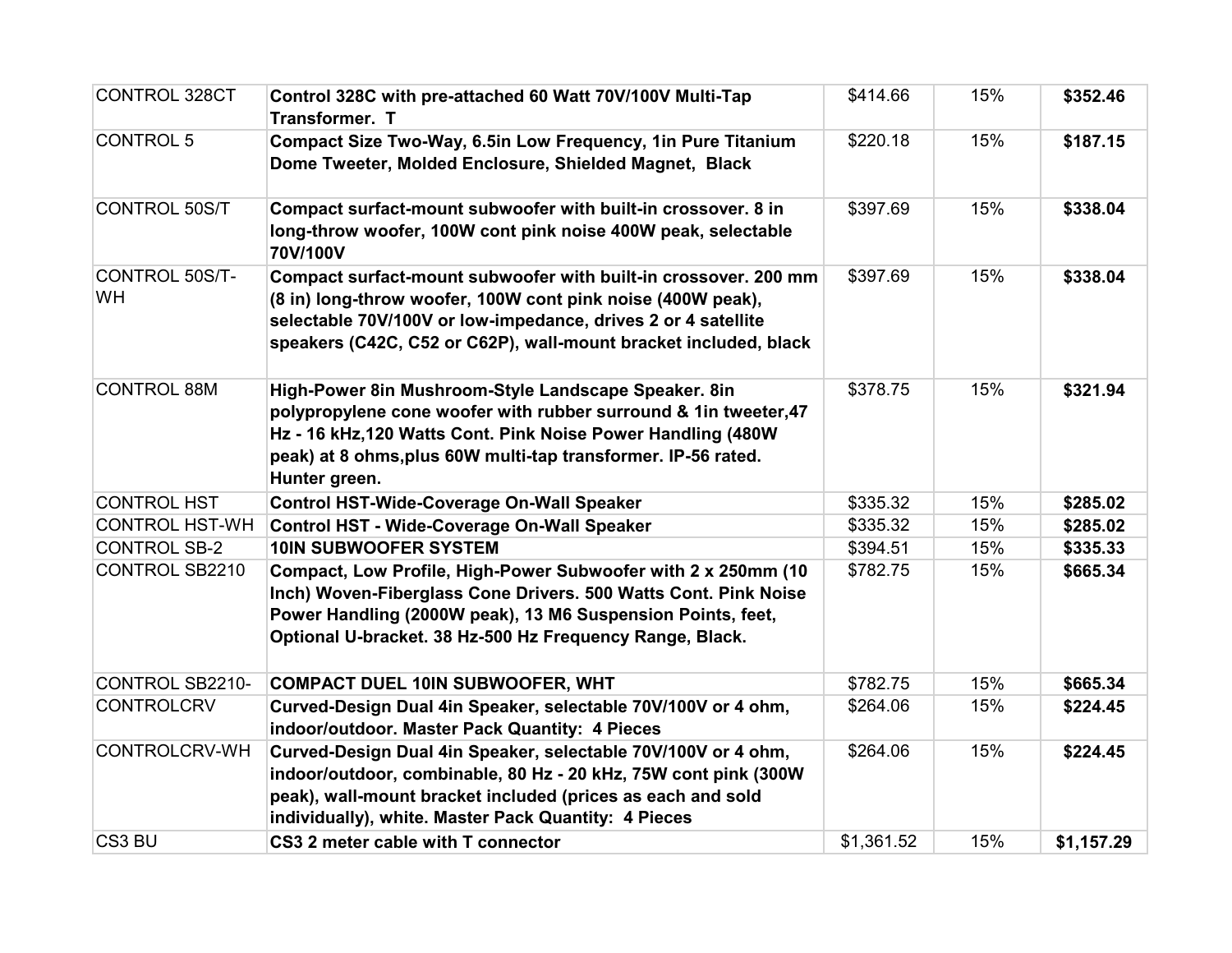| <b>CS3 CU 30</b>    | Delegate Unit with 30cm/12in gooseneck                             | \$419.00   | 15% | \$356.15   |
|---------------------|--------------------------------------------------------------------|------------|-----|------------|
| <b>CS3 CU 50</b>    | Delegate Unit with 50cm/20in gooseneck                             | \$419.00   | 15% | \$356.15   |
| <b>CS3 DU 30</b>    | <b>CONFERENCE SYSTEM EQUIPMENT</b>                                 | \$329.00   | 15% | \$279.65   |
| <b>CS3 DU 50</b>    | Chairman Unit with 30cm/12in gooseneck                             | \$329.00   | 15% | \$279.65   |
| CS321               | Chairman Unit with 50cm/20in gooseneck                             | \$99.00    | 15% | \$84.15    |
| <b>CS3EC005</b>     | Hanging module with 10 m non twisting cable and inline phantom     | \$68.33    | 15% | \$58.08    |
|                     | power adapter                                                      |            |     |            |
| CS3EC010            | <b>CONFERENCE SYSTEM EQUIPMENT</b>                                 | \$129.70   | 15% | \$110.25   |
| CS3EC020            | <b>CONFERENCE SYSTEM EQUIPMENT</b>                                 | \$259.23   | 15% | \$220.35   |
| CS3EC050            | <b>CONFERENCE SYSTEM EQUIPMENT</b>                                 | \$516.92   | 15% | \$439.38   |
| <b>CS3EC100</b>     | <b>CONFERENCE SYSTEM EQUIPMENT</b>                                 | \$749.00   | 15% | \$636.65   |
| CS3ECT002           | <b>CONFERENCE SYSTEM EQUIPMENT</b>                                 | \$105.27   | 15% | \$89.48    |
| CS3ECT005           | <b>CONFERENCE SYSTEM EQUIPMENT</b>                                 | \$149.00   | 15% | \$126.65   |
| CS3TC               | CS3 5 meter cable with T connector                                 | \$62.00    | 15% | \$52.70    |
| CS5 IRT2            | <b>CONFERENCE SYSTEM EQUIPMENT</b>                                 | \$3,999.00 | 15% | \$3,399.15 |
| CS521               | CS5 Conference system- Infrared Transmitter large                  | \$99.00    | 15% | \$84.15    |
| CSS-1S/T            | Compact 2-Way 100V/70V/8 ohms Surface-Mount Loudspeaker.           | \$131.30   | 15% | \$111.61   |
| CSS-BB4X6           | Pack of 6 pcs of 4in backcans for CSS8004. Steel, zinc-plated,     | \$60.18    | 15% | \$51.15    |
|                     | powder-coated, 4.8in (121mm) deep, 5 knockouts (priced an sold     |            |     |            |
|                     | as a pack of 6 pcs).                                               |            |     |            |
| CSS-BB8X6           | Pack of 6 pcs of 8in backcans for CSS8008 or CSS8018. Steel, zinc- | \$111.18   | 15% | \$94.50    |
|                     | plated, powder-coated, 4.8in (121 mm) deep, 5 knockouts (priced    |            |     |            |
|                     | an sold as a pack of 6 pcs).                                       |            |     |            |
| CSS-H15             | 15 Watt Paging Horn. (Priced as each, 6 in masterpack)             | \$96.90    | 15% | \$82.37    |
| CSS-H <sub>30</sub> | 30 Watt Paging Horn (Priced as each, 4 in masterpack)              | \$132.60   | 15% | \$112.71   |
| CSX BIR10           | <b>CONFERENCE SYSTEM EQUIPMENT</b>                                 | \$3,999.00 | 15% | \$3,399.15 |
| CSX CU50            | Breakout box and IR base unit                                      | \$3,999.00 | 15% | \$3,399.15 |
| CSX IRR10           | High-performance condenser gooseneck microphone                    | \$469.00   | 15% | \$398.65   |
| <b>CSX IRT3</b>     | <b>Charging Station for 50x IRR10</b>                              | \$3,499.00 | 15% | \$2,974.15 |
| <b>CSX IRT4</b>     | <b>CONFERENCE SYSTEM EQUIPMENT</b>                                 | \$3,999.00 | 15% | \$3,399.15 |
| CU700 EU/US/UK      | <b>Cardioid Capsule with foam windscreen W40</b>                   | \$561.00   | 15% | \$476.85   |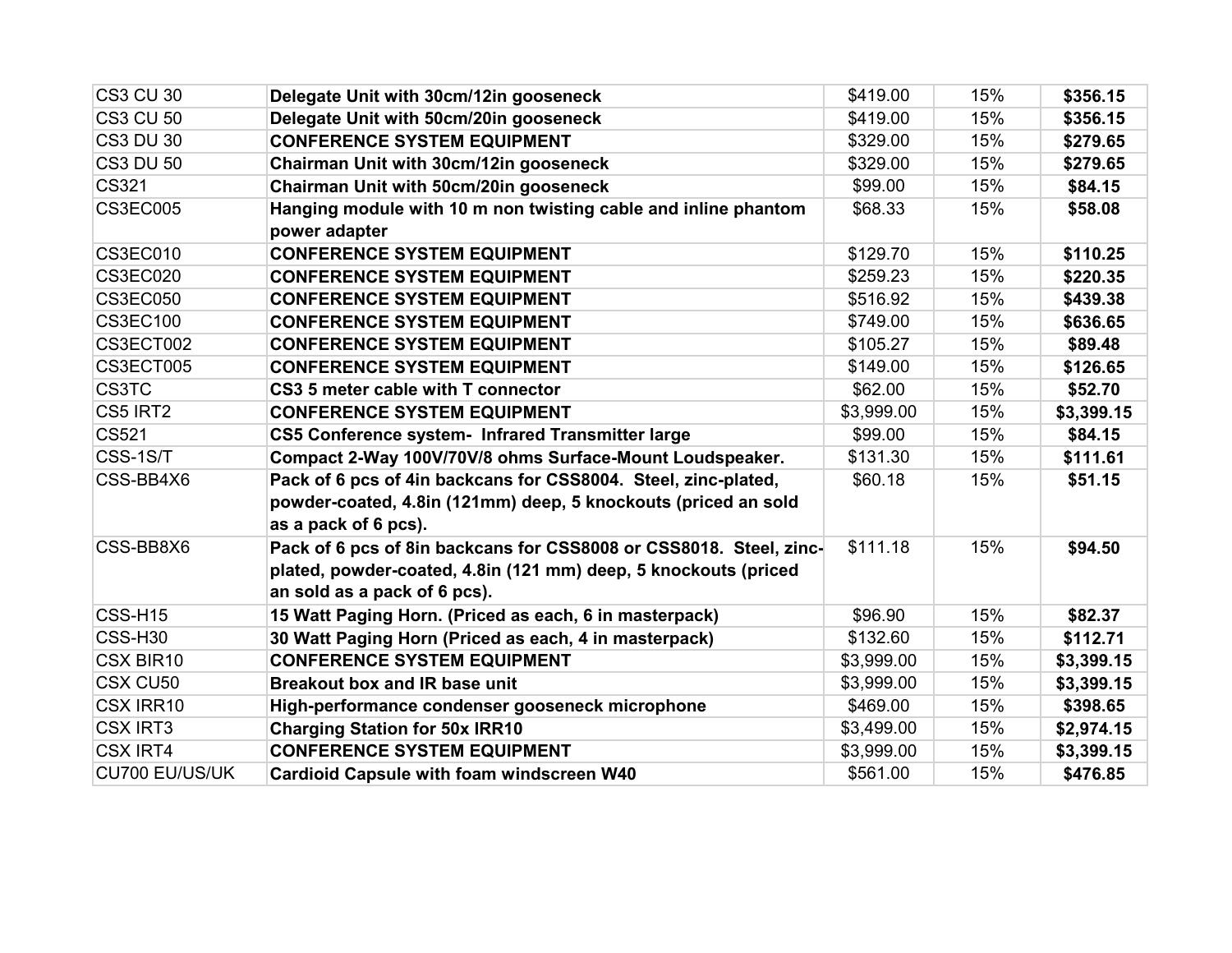| D112 MKII                     | Clip-on mic with miniature gooseneck for wind instruments with | \$249.00   | 15% | \$211.65 |
|-------------------------------|----------------------------------------------------------------|------------|-----|----------|
|                               | mini XLR connector for use with B29 L battery operated power   |            |     |          |
|                               | supply, MPA V L external phantom power adapter, or AKG WMS     |            |     |          |
|                               | bodypack transmitters.                                         |            |     |          |
| <b>D12 VR</b>                 | Dynamic microphone designed for low-pitched instruments        | \$629.00   | 15% | \$534.65 |
| D <sub>230</sub>              | Handheld condenser microphone with 24-karat gold-plated        | \$249.00   | 15% | \$211.65 |
|                               | capsule, mechano-pneumatic shock absorber, rugged zinc alloy   |            |     |          |
|                               | housing and spring steel grill.                                |            |     |          |
| D40                           | incl. 1x D12VR, 2x C214, 1x C451, 4x D40                       | \$129.00   | 15% | \$109.65 |
| D <sub>5</sub>                | Rugged performance microphone designed for backing vocals and  | \$129.00   | 15% | \$109.65 |
|                               | instruments, with on/off switch                                |            |     |          |
| <b>D5 WL1</b>                 | <b>CONNECTED PA MICROPHONE ADAPTER</b>                         | \$149.00   | 15% | \$126.65 |
| D <sub>5</sub> C              | HANDHELD VOCAL MICROPHONE D5 with on/off switch                | \$129.00   | 15% | \$109.65 |
| D <sub>5</sub> C <sub>S</sub> | Professional dynamic vocal microphone                          | \$139.00   | 15% | \$118.15 |
| D <sub>5</sub> S              | Professional dynamic mic for lead & backing vocals on stage    | \$139.00   | 15% | \$118.15 |
| D7                            | HANDHELD VOCAL MICROPHONE D5C with on/off switch               | \$229.00   | 15% | \$194.65 |
| D7 WL1                        | Microphone head with C5 acoustic                               | \$249.00   | 15% | \$211.65 |
| D <sub>7</sub> S              | Reference dynamic vocal microphone, highest audio performance  | \$239.00   | 15% | \$203.15 |
|                               | for stage and studio.                                          |            |     |          |
| <b>DBX1215V</b>               | 12 Series - Dual 15 Band Graphic Equalizer                     | \$373.75   | 15% | \$317.69 |
| <b>DBX1231V</b>               | 12 Series - Dual 31 Band Graphic Equalizer                     | \$523.75   | 15% | \$445.19 |
| DBX1260MV                     | 12x6 Digital Zone Processor                                    | \$1,162.07 | 15% | \$987.76 |
| DBX1261MV                     | 12x6 Digital Zone Processor                                    | \$937.00   | 15% | \$796.45 |
| DBX131SV                      | 2 Series - Single 31 Band Graphic Equalizer                    | \$236.25   | 15% | \$200.81 |
| DBX215SV                      | 2 Series - Dual 15 Band Graphic Equalizer                      | \$236.25   | 15% | \$200.81 |
| DBX223XSV                     | 223s with XLR Connectors                                       | \$261.25   | 15% | \$222.06 |
| DBX231SV                      | 2 Series - Dual 31 Band Graphic Equalizer                      | \$286.25   | 15% | \$243.31 |
| DBX234SV                      | Stereo 2/3 Way, Mono 4-Way Crossover                           | \$286.25   | 15% | \$243.31 |
| DBX234XSV                     | 234s with XLR Connectors                                       | \$336.25   | 15% | \$285.81 |
| DBX260V                       | 2x6 Loudspeaker Management System                              | \$836.25   | 15% | \$710.81 |
| DBX266XSV                     | <b>Dual Compressor Gate</b>                                    | \$223.75   | 15% | \$190.19 |
| DBX286SV                      | Mic Preamp / Channel Strip                                     | \$272.72   | 15% | \$231.81 |
| DBX-286SVVM                   | Mic Preamp / Channel Strip                                     | \$286.25   | 15% | \$243.31 |
| <b>DBX510</b>                 | <b>SubHarmonic Synthesizer</b>                                 | \$211.25   | 15% | \$179.56 |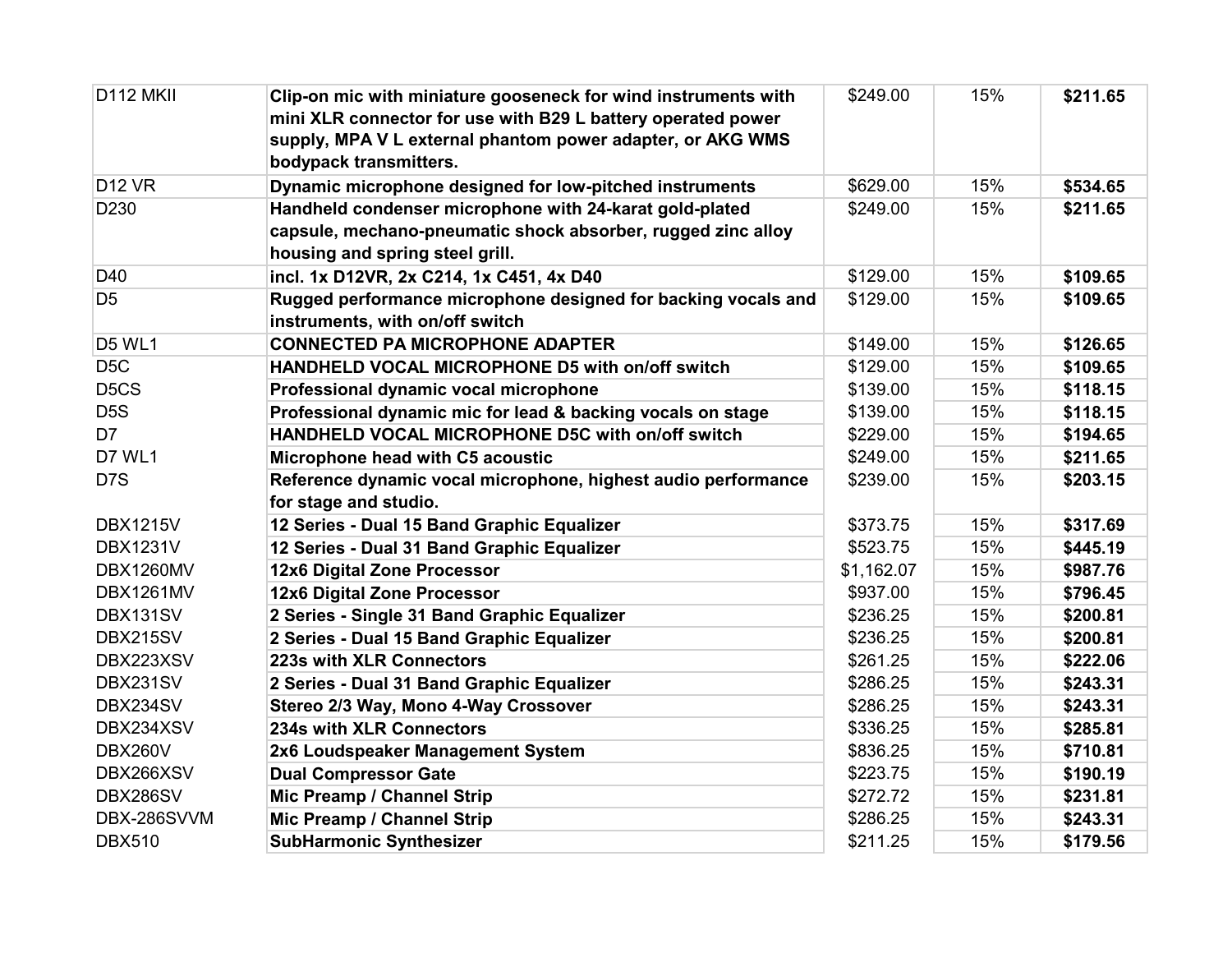| <b>DBX520</b>  | 500 SERIES                                                         | \$223.75   | 15% | \$190.19   |
|----------------|--------------------------------------------------------------------|------------|-----|------------|
| <b>DBX530</b>  | <b>3-Band Parametric EQ</b>                                        | \$286.25   | 15% | \$243.31   |
| DBX560A        | <b>Compressor/Limiter</b>                                          | \$286.25   | 15% | \$243.31   |
| <b>DBX580</b>  | <b>Mic Preamp</b>                                                  | \$348.75   | 15% | \$296.44   |
| DBX640MV       | ZonePro 640m, Digital Zone Processor                               | \$749.00   | 15% | \$636.65   |
| DBX640V        | 6x4 Digital Zone Processor                                         | \$749.57   | 15% | \$637.13   |
| DBX641MV       | <b>Digital Zone Processor</b>                                      | \$624.00   | 15% | \$530.40   |
| DBX641V        | 6x4 Digital Zone Processor                                         | \$624.58   | 15% | \$530.89   |
| DBX676FX       | <b>Tube Mic Pre Channel Strip</b>                                  | \$1,311.25 | 15% | \$1,114.56 |
| DBXAFS2-V      | Dual Channel Advanced Feedback Suppression w/ LCD display          | \$423.75   | 15% | \$360.19   |
| DBXCT2         | Cable tester with many common connectors such as Speaker           | \$61.25    | 15% | \$52.06    |
|                | Twist, XLR, Phono, BNC, DIN, TRS, TS, DMX, & Banana                |            |     |            |
| DBXCT3         | Advanced cable testing unit with split design, allowing users to   | \$186.25   | 15% | \$158.31   |
|                | test the cable at the plug-in source                               |            |     |            |
| DBXDB10V       | <b>Passive Direct Box</b>                                          | \$111.25   | 15% | \$94.56    |
| DBXDB12V       | <b>Active Direct Box</b>                                           | \$149.62   | 15% | \$127.18   |
| DBXDI1         | Active direct box ensures audio signals reach their destination in | \$148.75   | 15% | \$126.44   |
|                | both a balanced format and free from unwanted noise                |            |     |            |
| DBXDI4         | 4-channel direct box that converts unbalanced signals into         | \$148.75   | 15% | \$126.44   |
|                | balanced output for use with mixers, PAs, recording consoles and   |            |     |            |
|                | more                                                               |            |     |            |
| <b>DBXDJDI</b> | 2-channel passive direct box that converts unbalanced signals into | \$61.25    | 15% | \$52.06    |
|                | balanced output for use with mixers, PAs, recording consoles and   |            |     |            |
|                | more                                                               |            |     |            |
| DBXPA2-V       | 2x6 PA Management System                                           | \$573.75   | 15% | \$487.69   |
| DBXPB48V       | <b>PRODUCTION SERIES</b>                                           | \$148.75   | 15% | \$126.44   |
| DBXPMCM-04     | <b>16-Channel Personal Monitor Controller</b>                      | \$661.25   | 15% | \$562.06   |
| DBXPS6         | DBX, PS6 6 OUT 12V PWR SUPPLY FOR DBX PMC                          | \$498.75   | 15% | \$423.94   |
| DBXRTA-M       | <b>DriveRack RTA Mic w/clip</b>                                    | \$136.25   | 15% | \$115.81   |
| DBXVENU360-V   | 3X6 Loudspeaker Management System                                  | \$1,136.25 | 15% | \$965.81   |
| DBXZC1V        | ZC 1 Wall Mounted, Programmable Zone Controller                    | \$74.30    | 15% | \$63.16    |
| DBXZC2V        | ZC 2 Wall Mounted, Programmable Zone Controller                    | \$74.30    | 15% | \$63.16    |
| DBXZC3V        | ZC 3 Wall Mounted, Program Selecter Zone Controller                | \$86.54    | 15% | \$73.56    |
| DBXZC4V        | ZC 4 Wall Mounted Contact Closure Input Zone Controller            | \$98.75    | 15% | \$83.94    |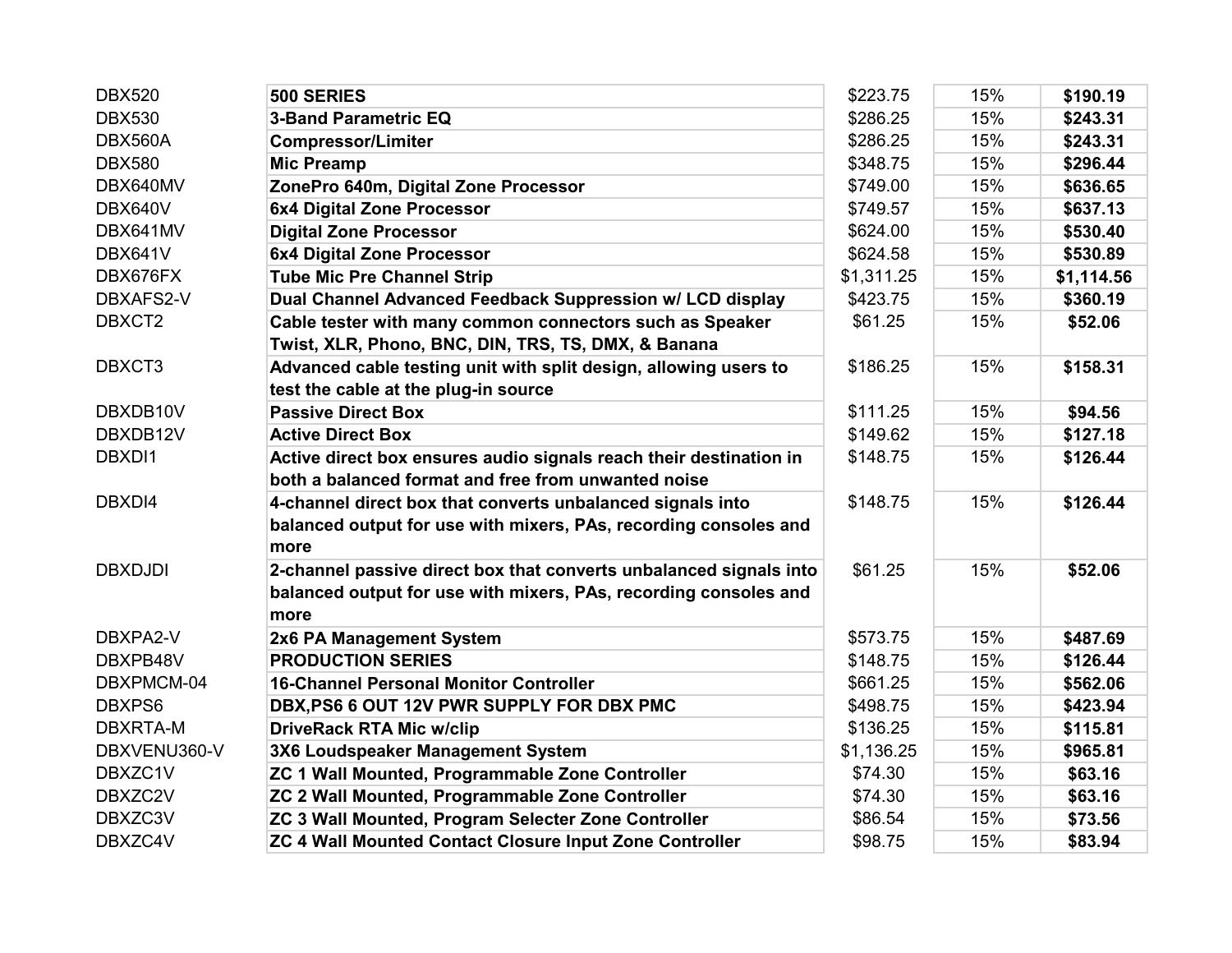| DBXZC6V                          | ZC 6 Wall Mounted Push Button Up/Down Controller                                            | \$74.30    | 15% | \$63.16    |
|----------------------------------|---------------------------------------------------------------------------------------------|------------|-----|------------|
| DBXZC7V                          | ZC 7 Wall Mounted Mic Page Assignment Controller                                            | \$86.54    | 15% | \$73.56    |
| DBXZC8V                          | ZC 8 Wall Mounted Up/Down Volume Controller                                                 | \$86.54    | 15% | \$73.56    |
| DBXZC9V                          | <b>ZC 9 Wall Mounted 8 Position Zone Controller</b>                                         | \$86.54    | 15% | \$73.56    |
| <b>DBXZCV-FIRE</b>               | <b>ZC FIRE Fire System Interface</b>                                                        | \$87.33    | 15% | \$74.23    |
| DCI2X1250N-U-<br><b>USMX</b>     | Two-channel, 1250W @ 4 Power Amplifier with BLU link, 70V/100V                              | \$3,698.00 | 15% | \$3,143.30 |
| DCI2X2400N-U-<br><b>USFX</b>     | Two-channel, 2400W @ 4 Power Amplifier with BLU link, 70V/100V                              | \$5,430.06 | 15% | \$4,615.55 |
| DCI2X300-U-USFX                  | DCi 2300 Two-channel, TRUE RACK DENSITY, CHANNEL<br><b>INDEPENDENT HI-Z/LOW-Z SELECTION</b> | \$1,309.50 | 15% | \$1,113.08 |
| DCI2X600-U-USFX                  | Two-channel 600W @ 4 Analog Power Amplifier 70V/100V                                        | \$1,938.06 | 15% | \$1,647.35 |
| DCI4X1250N-U-                    | DCI4X1250 NETWORK                                                                           | \$5,598.00 | 15% | \$4,758.30 |
| DCI4X1250-U-USMX                 | DCI4X1250 ANALOG, TRUE RACK DENSITY, DIRECT DRIVE<br><b>CONSTANT VOLTAGE</b>                | \$4,648.00 | 15% | \$3,950.80 |
| DCI4X600N-U-USMX                 | <b>DCI4600 NETWORK</b>                                                                      | \$4,248.00 | 15% | \$3,610.80 |
| DCI4X600-U-USFX                  | Four-channel 600W at 4 Analog Power Amplifier 70V 100V                                      | \$3,199.06 | 15% | \$2,719.20 |
| DCI4X600-U-USMX                  | DCI4600 ANALOG, TRUE RACK DENSITY, DIRECT DRIVE<br><b>CONSTANT VOLTAGE</b>                  | \$3,298.00 | 15% | \$2,803.30 |
| DCI8X300N-U-USMX DCI8300 NETWORK |                                                                                             | \$5,500.00 | 15% | \$4,675.00 |
| DCI8X300-U-USFX                  | Eight-channel, 300W 4 Analog Power Amplifier, 70V/100V                                      | \$4,266.06 | 15% | \$3,626.15 |
| DCI8X300-U-USMX                  | DCI8X300 ANALOG, Eight-channel, 300W Analog Power Amplifier,<br>70V/100V                    | \$4,398.00 | 15% | \$3,738.30 |
| DCI8X600-U-USFX                  | Eight-channel, 600W 4 Analog Power Amplifier, 70V/100V                                      | \$6,400.06 | 15% | \$5,440.05 |
| DGN99                            | 15cm gooseneck module; does not include capsule or powering<br>module.                      | \$189.00   | 15% | \$160.65   |
| DGN99 E                          | PA/Paging gooseneck mic with rugged, all-metal body. No<br>phantom power needed. 3m cable   | \$189.00   | 15% | \$160.65   |
| DHT TETRAD D5<br>NON-EU          | <b>DIGITAL MICROPHONE SYSTEM TETRAD Pocket transmitter</b>                                  | \$340.02   | 15% | \$289.02   |
| DHT TETRAD P5<br>NON-EU          | <b>DIGITAL MICROPHONE SYSTEM TETRAD Handheld transmitter</b>                                | \$249.00   | 15% | \$211.65   |
| DMM14 U                          | Digital automatic microphone mixer                                                          | \$3,499.00 | 15% | \$2,974.15 |
| DMM14 UL                         | Digital automatic microphone mixer                                                          | \$3,799.00 | 15% | \$3,229.15 |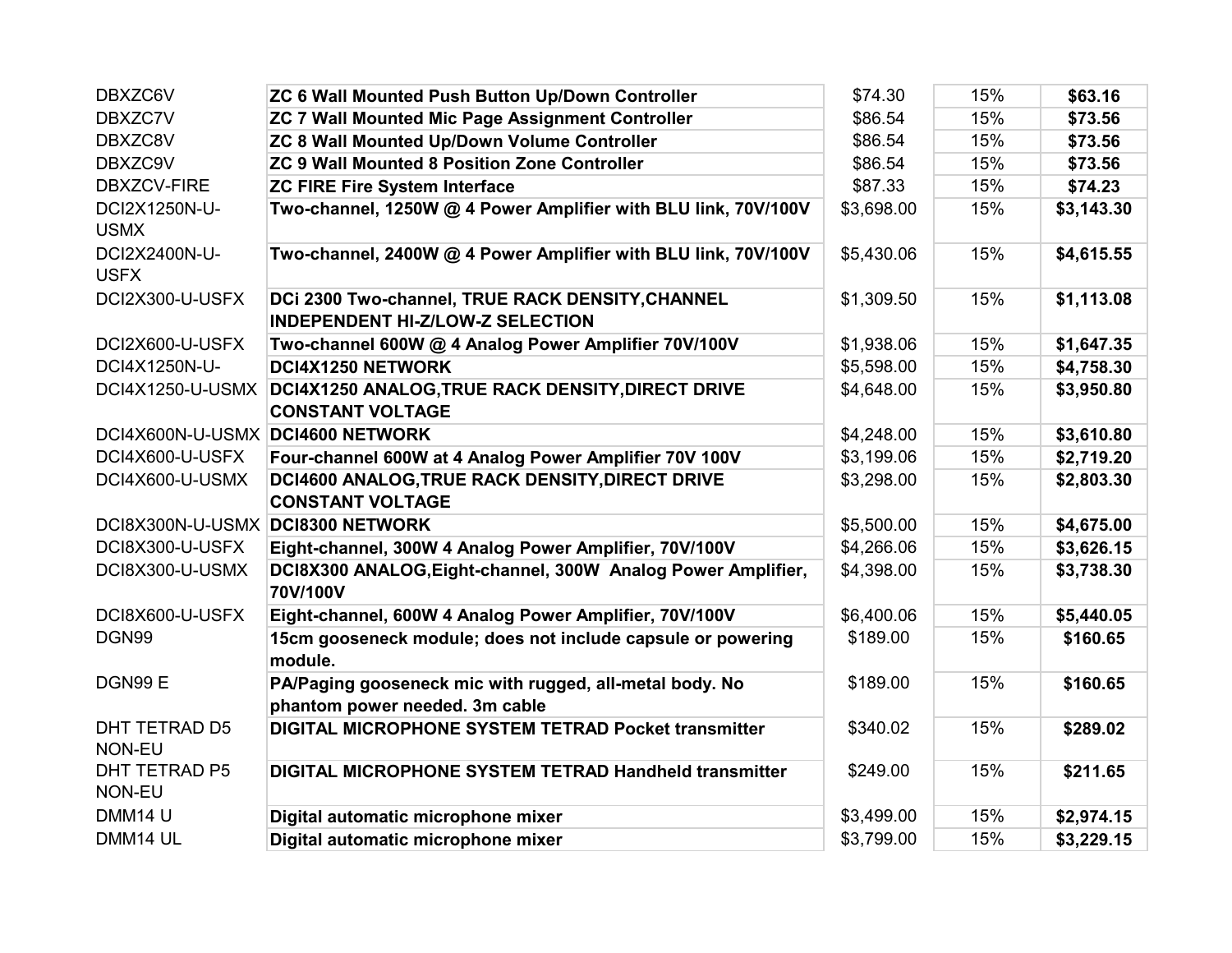| <b>DMS800 CU800</b>                | Digital automatic microphone mixer                                                                                                                                                                                                                        | \$590.12   | 15% | \$501.60   |
|------------------------------------|-----------------------------------------------------------------------------------------------------------------------------------------------------------------------------------------------------------------------------------------------------------|------------|-----|------------|
| DPT TETRAD NON-<br>EU              | Charging unit, technically identical to CU700, but includes 2 plastic<br>caps for DHT800                                                                                                                                                                  | \$342.51   | 15% | \$291.13   |
| <b>DRUMSET</b><br><b>CONCERT 1</b> | High-Performance Drum Microphone Set, contains: 1x P2, 2x P17,<br>4x P4 (the P17 is technically identical to the P170 and is not<br>available as a single unit)                                                                                           | \$1,118.00 | 15% | \$950.30   |
| DRUMSET SESSION                    | THE FABULOUS EGG for bass drum and bass guitar on stage and<br>in the studio                                                                                                                                                                              | \$499.00   | 15% | \$424.15   |
| DST99 <sub>S</sub>                 | <b>DIGITAL MICROPHONE SYSTEM TETRAD Handheld transmitter</b>                                                                                                                                                                                              | \$189.00   | 15% | \$160.65   |
| <b>EK500 S</b>                     | Standard 3 m (10 ft.) cable mini XLR/mini jack (1/8in)                                                                                                                                                                                                    | \$52.77    | 15% | \$44.85    |
| <b>EON ONE</b>                     | A linear-array P.A. systemthat brings an unobstructed 10in bass<br>reflex subwoofer with 6 - 2in drivers. The built-in 6-channel mixer<br>provides a combination of XLR, 1/4in, 3.5mm, RCA, and Bluetooth<br>audio into a true all-in-one design.         | \$1,249.00 | 15% | \$1,061.65 |
| <b>EON ONE</b><br>COMPACT-NA       | <b>EON ONE Compact-NA</b>                                                                                                                                                                                                                                 | \$686.25   | 15% | \$583.31   |
| <b>EON ONE PRO</b>                 | 1 JBL EON One base, 2 Listening height spacers, 1 colunm<br>speaker array, 1 pwr cable and 1 quick start guide                                                                                                                                            | \$1,623.75 | 15% | \$1,380.19 |
| EON208P                            | <b>JBL Packaged PA System with integrated 300 Watt powered mixer;</b><br>8-channel mixer with user selectable Reverb on Ch1-4, 2 x 8in JBL<br>two-way speakers, durable plastic enclosure. Weight 38.8lbs.                                                | \$899.00   | 15% | \$764.15   |
| <b>EON610</b>                      | 10in 2-way stage monitor or front of house powered speaker<br>system; 1000 Watt peak power rating, 124dB Maximum SPL, Image<br>Control Waveguide, Bluetooth v4.0 control                                                                                  | \$485.00   | 15% | \$412.25   |
| <b>EON612</b>                      | 12in two-way stage monitor or front of house powered speaker<br>system; 1000 Watt peak power rating, 126dB Maximum SPL, Image<br>Control Waveguide, JBL Low-Frequency Waveguide, Bluetooth<br>v4.0 control, Two channel mixer with XLR-1/4in combo inputs | \$546.00   | 15% | \$464.10   |
| <b>EON615</b>                      | 15in two-way system featuring JBL new waveguide technology and<br><b>Bluetooth</b>                                                                                                                                                                        | \$607.00   | 15% | \$515.95   |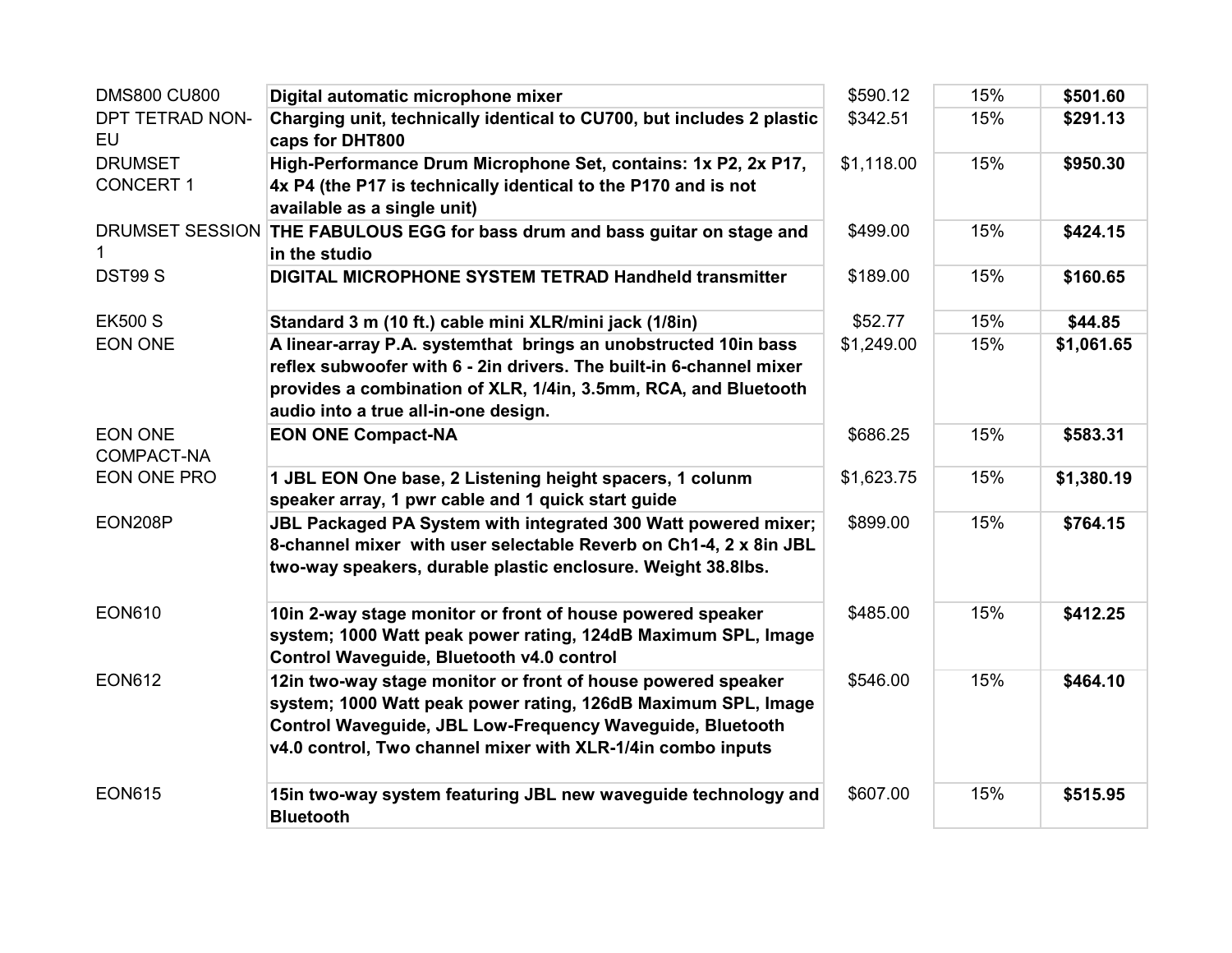| <b>EON618S</b>  | Powered 18in subwoofer, 1000W class D ampflier with maximum    | \$999.00   | 15% | \$849.15   |
|-----------------|----------------------------------------------------------------|------------|-----|------------|
|                 | 132dB SPL, Bluetooth control.                                  |            |     |            |
| FG032-10        | CB-TP15 Rough-In Box for 15 Wall/Flush Mount Modero Touch      | \$175.00   | 15% | \$148.75   |
|                 | <b>Panels</b>                                                  |            |     |            |
| FG038-10        | CB-TP5 Rough-In Box for NXD-CV5 Wall/Flush Mount Modero        | \$175.00   | 15% | \$148.75   |
|                 | <b>Touch Panel</b>                                             |            |     |            |
| FG038-12        | CB-TP5i/CB-TP5ib Back Cover for the CB-TP5i Rough-in Box       | \$70.00    | 15% | \$59.50    |
| FG039-15        | CB-MXP19/20 Rough-In Box and Cover Plate for the 19 or 20 Wall | \$325.00   | 15% | \$276.25   |
|                 | <b>Mount Modero X Series Touch Panels</b>                      |            |     |            |
| FG039-17        | CB-MXP10 Rough-In Box and Cover Plate for the 10 Wall Mount    | \$245.00   | 15% | \$208.25   |
|                 | <b>Modero X Series Touch Panels</b>                            |            |     |            |
| FG039-18        | CB-MXP7 Rough-In Box and Cover Plate for the 7 Wall Mount      | \$200.00   | 15% | \$170.00   |
|                 | <b>Modero X Series Touch Panels</b>                            |            |     |            |
| FG039-19        | CB-MXP43 Rough-In Box and Cover Plate for the 4.3 Wall Mount   | \$105.00   | 15% | \$89.25    |
|                 | <b>Modero X Series Touch Panels</b>                            |            |     |            |
| FG070-602       | <b>NXA-USBCC - G4 Computer Control</b>                         | \$200.00   | 15% | \$170.00   |
| FG10-027        | AMX CC 4 Pin Femal to 4 Pin Female)                            | \$50.00    | 15% | \$42.50    |
| FG1010-09-01    | AVB-CVT-HD15-DVI-D, RGBHV DVI Conversion Module                | \$624.00   | 15% | \$530.40   |
| FG1010-304      | Solecis 4x1 HDMI Digital Switcher with DXLink Output           | \$1,650.00 | 15% | \$1,402.50 |
| FG1010-310-FX   | <b>DXLink Multi-Format Transmitter Module</b>                  | \$1,075.00 | 15% | \$913.75   |
| FG1010-311      | <b>DXL-TX-4K60</b>                                             | \$740.00   | 15% | \$629.00   |
| FG1010-312-01   | <b>DXLink Twisted Pair 4K60 TX</b>                             | \$1,040.00 | 15% | \$884.00   |
| FG1010-312-02   | <b>DXLink Twisted Pair 4K60 TX</b>                             | \$1,040.00 | 15% | \$884.00   |
| FG1010-314      | SDX-414-DX Solecis 4x1 4K HDMI Digital Switcher with DXLink    | \$1,390.00 | 15% | \$1,181.50 |
|                 | Output                                                         |            |     |            |
| FG1010-320-BL   | <b>AVB-WP-TX-MULTI-DXLINK DXLink</b>                           | \$920.00   | 15% | \$782.00   |
| FG1010-320-BL   | <b>AVB-WP-TX-MULTI-DXLINK DXLink</b>                           | \$920.00   | 15% | \$782.00   |
| FG1010-320-WHFX | AVB-WP-TX-MULTI-DXLINK DXLink Multi-Format Wallplate           | \$950.00   | 15% | \$807.50   |
|                 | <b>Transmitters -- WHITE</b>                                   |            |     |            |
| FG1010-325-BLFX | AVB-DWP-TX-MULTI-DXLINK DXLink Multi Format Decor Style        | \$950.00   | 15% | \$807.50   |
|                 | <b>Wallplate Transmitters US BLACK</b>                         |            |     |            |
| FG1010-325-WHFX | AVB-DWP-TX-MULTI-DXLINK DXLink Multi-Format Decor Style        | \$950.00   | 15% | \$807.50   |
|                 | <b>Wallplate Transmitters (US) - WHITE</b>                     |            |     |            |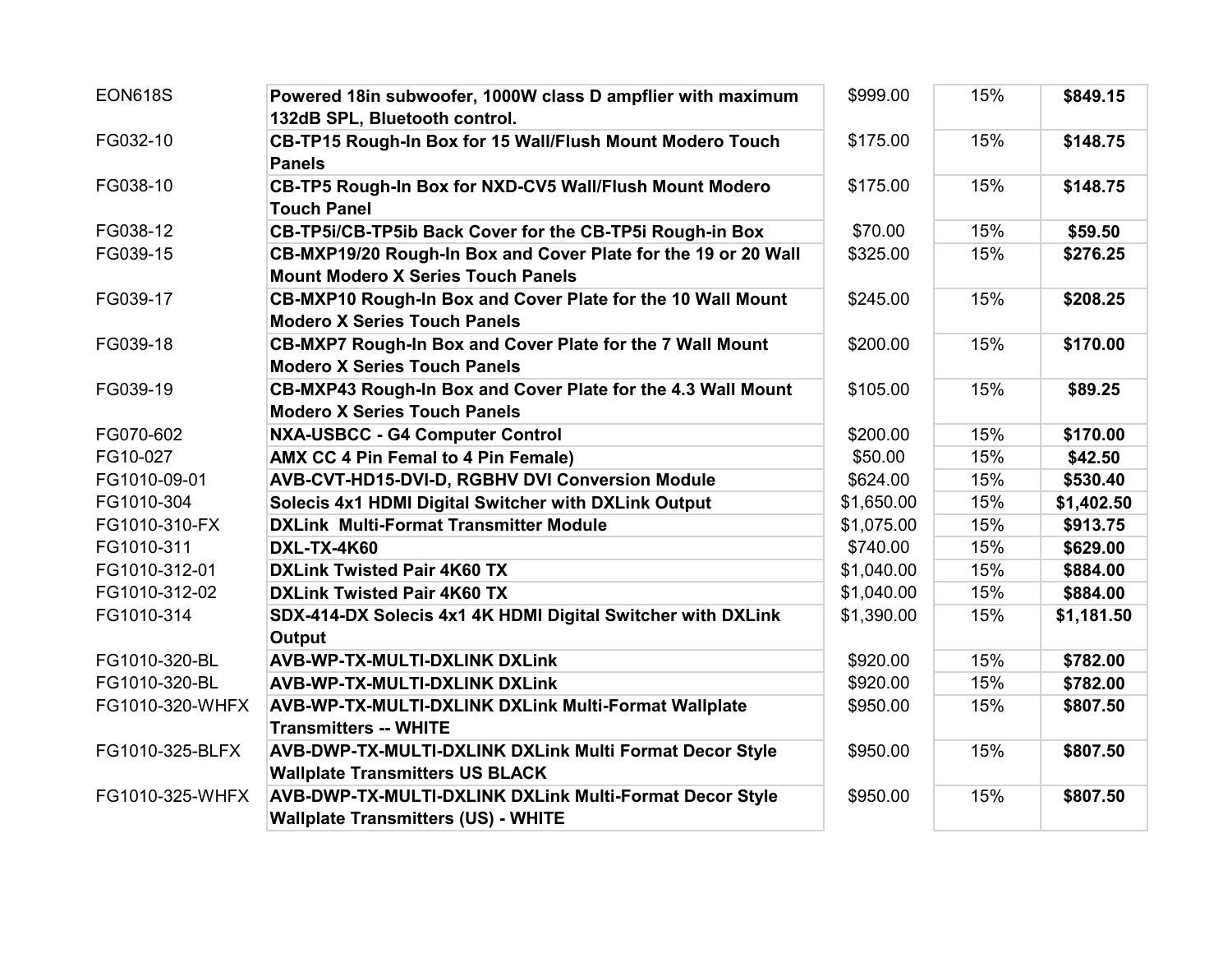| FG1010-330-BLFX | DXLink 4K HDMI Decor Style Wallplate Transmitter (US), 4K and    | \$650.00   | 15% | \$552.50   |
|-----------------|------------------------------------------------------------------|------------|-----|------------|
|                 | UHD support, HDCP compliant, black                               |            |     |            |
| FG1010-330-WH   | DX-TX-DWP-4K DXLink 4K HDMI Decor Style Wallplate                | \$630.00   | 15% | \$535.50   |
|                 | <b>Transmitters (US) - WHITE</b>                                 |            |     |            |
| FG1010-354      | FG1010-354                                                       | \$1,480.00 | 15% | \$1,258.00 |
| FG1010-355      | SDX-514M-DX, 5X1 4K MULTIFORMAT DXLINK TRANSMITTER               | \$1,600.00 | 15% | \$1,360.00 |
| FG1010-357      | <b>VPX-1701</b>                                                  | \$1,930.00 | 15% | \$1,640.50 |
| FG1010-362FX    | DXLF-MFTX-MM-D DXLink Multi-Format Multimode Fiber               | \$1,770.00 | 15% | \$1,504.50 |
|                 | <b>Transmitter, Duplex</b>                                       |            |     |            |
| FG1010-362MX    | DXLink Fiber Multi-Format Transmitter Module (multimode/duplex), | \$1,720.00 | 15% | \$1,462.00 |
|                 | HDCP compliant, compatible with Enova DGX DXLink Multimode       |            |     |            |
|                 | <b>Fiber Input Boards</b>                                        |            |     |            |
| FG1010-363FX    | DXLink Fiber Multi-Format Transmitter, Multimode Simplex, HDCP   | \$1,770.00 | 15% | \$1,504.50 |
|                 | Compliant                                                        |            |     |            |
| FG1010-48-01    | <b>CatPro RX RGBHV + Stereo</b>                                  | \$904.00   | 15% | \$768.40   |
| FG1010-500FX    | DX-RX, DXLINK HDMI HDCP RX W SCALER                              | \$1,280.00 | 15% | \$1,088.00 |
| FG1010-505      | DXL-RX-4K60, DXLite 4K60 RX                                      | \$550.00   | 15% | \$467.50   |
| FG1010-510-01FX | DX-RX-4K DXLink 4K HDMI Receiver Module                          | \$1,525.00 | 15% | \$1,296.25 |
| FG1010-512-01   | <b>DXLink Twisted Pair 4K60 RX</b>                               | \$1,240.00 | 15% | \$1,054.00 |
| FG1010-512-02   | <b>DXLink Twisted Pair 4K60 RX</b>                               | \$1,240.00 | 15% | \$1,054.00 |
| FG1010-561-01FX | DXLink 4K HDMI Twisted Pair Receiver Module with SmartScale,     | \$1,480.00 | 15% | \$1,258.00 |
|                 | HDCP compliant; compatible with all DXLink Transmitters, Enova   |            |     |            |
|                 | DGX DXLink Twisted Pair Output Board and Enova DVX-              |            |     |            |
|                 | 3155HD/3156HD/2155HD/3150HD/DVX-2150HD                           |            |     |            |
| FG1010-562FX    | DXLink Fiber HDMI Receiver, Multimode Duplex, SmartScale, HDCP   | \$1,770.00 | 15% | \$1,504.50 |
|                 | <b>Compliant</b>                                                 |            |     |            |
| FG1010-563FX    | DXLink Fiber HDMI Receiver, Multimode Simplex, SmartScale, HDCP  | \$1,770.00 | 15% | \$1,504.50 |
|                 | <b>Compliant</b>                                                 |            |     |            |
| FG1010-563FX    | DXLink Fiber HDMI Receiver Module (multimode/simplex), with      | \$1,770.00 | 15% | \$1,504.50 |
|                 | SmartScale, HDCP compliant, compatible with Enova DGX DXLink     |            |     |            |
|                 | <b>Multimode Fiber Output Boards</b>                             |            |     |            |
| FG1010-563MX    | DXLink Fiber HDMI Receiver, Multimode Simplex, SmartScale, HDCP  | \$1,720.00 | 15% | \$1,462.00 |
|                 | <b>Compliant</b>                                                 |            |     |            |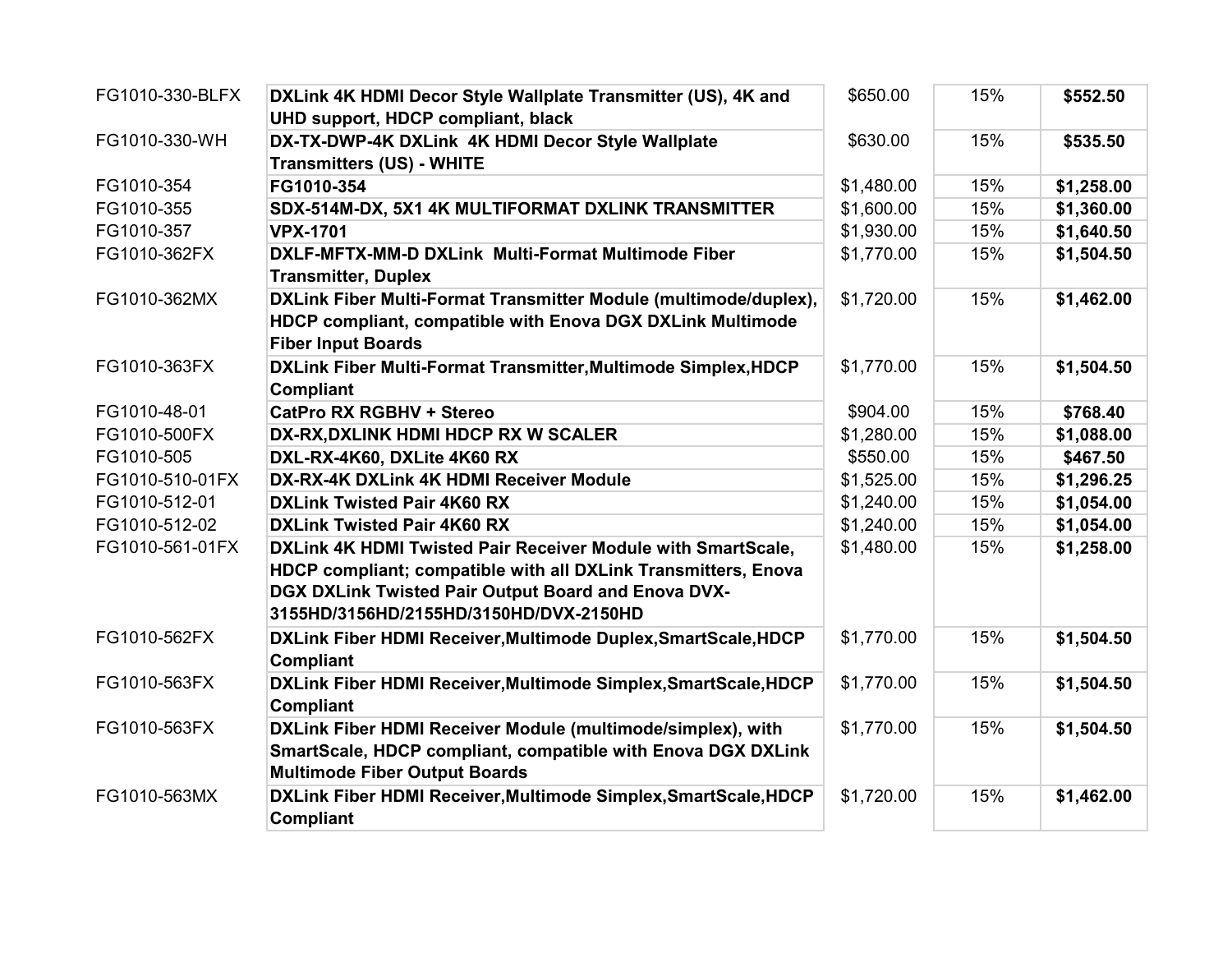| FG1010-720-01 | V Style Module Rack Mounting Tray, use with Solecis Digital                                                                                                                                                                                                  | \$68.00    | 15% | \$57.80    |
|---------------|--------------------------------------------------------------------------------------------------------------------------------------------------------------------------------------------------------------------------------------------------------------|------------|-----|------------|
|               | Switchers, DXLink Transmitter / Receiver, Converter, DAD Modules<br>and more                                                                                                                                                                                 |            |     |            |
| FG1010-721-01 | AVB-VSTYLE-RMK - V Style Module Rack Mounting Tray (with fill<br>plates)                                                                                                                                                                                     | \$100.00   | 15% | \$85.00    |
| FG1010-78-01  | NXB-APW-1000, JITC COMPLIANT TC                                                                                                                                                                                                                              | \$650.00   | 15% | \$552.50   |
| FG1015-100    | SCL-1                                                                                                                                                                                                                                                        | \$540.00   | 15% | \$459.00   |
| FG10-1717-04  | 9 Pin Dsub Female to 3.3 mm Stereo Phone Plug                                                                                                                                                                                                                | \$150.00   | 15% | \$127.50   |
| FG1020-800    | PR01-0808                                                                                                                                                                                                                                                    | \$7,425.00 | 15% | \$6,311.25 |
| FG10-2183-16  | RGB WITH AUDIO FLAT CABLES, 16 FT                                                                                                                                                                                                                            | \$90.00    | 15% | \$76.50    |
| FG10-2192-16  | <b>HDMI 16ft Flat Cable</b>                                                                                                                                                                                                                                  | \$94.24    | 15% | \$80.10    |
| FG10-2193-16  | CBL-DP-FL2-16, DISPLAYPORT 16FT FLAT CAB                                                                                                                                                                                                                     | \$100.00   | 15% | \$85.00    |
| FG10-2220-16  | The 16 foot USB Extension Cable is designed to be used with the                                                                                                                                                                                              | \$54.00    | 15% | \$45.90    |
|               | Sereno Video Conferencing Camera to ensure perfect video quality<br>in long-distance applications                                                                                                                                                            |            |     |            |
| FG10-2220-33  | The USB Extension Cable is designed to be used with the<br>SerenoTM Video Conferencing Camera to ensure perfect video<br>quality in long-distance applications. The 16 ft. (5m) and 33 ft.<br>(10m) extension cables can be combined for a maximum of 50 ft. | \$74.00    | 15% | \$62.90    |
| FG1043-125K   | AVS-8Y3000-PS-225W,8Y3000 225W STD PS, REPLACEMENT KIT                                                                                                                                                                                                       | \$819.00   | 15% | \$696.15   |
| FG1046-121K   | AVS-OP-PS-2U-225W, OPTIMA 2RU 225W PS, REPLACEMENT KIT                                                                                                                                                                                                       | \$338.00   | 15% | \$287.30   |
| FG1046-216    | 3 RU, Local Front Mount Control Panel                                                                                                                                                                                                                        | \$774.00   | 15% | \$657.90   |
| FG1058-540-FX | AVS-ENOVADGX32-VI-HDMI Enova                                                                                                                                                                                                                                 | \$1,550.00 | 15% | \$1,317.50 |
| FG1058-600-FX | AVS-ENOVADGX32-VI-DVI                                                                                                                                                                                                                                        | \$1,550.00 | 15% | \$1,317.50 |
| FG1058-622-FX | <b>ENOVADGX-VI-DXLINK-MMF-D Enova DGX DXLink Multimode</b><br><b>Fiber Input Board, Duplex</b>                                                                                                                                                               | \$3,150.00 | 15% | \$2,677.50 |
| FG1058-623-FX | 4 DXLink Fiber input Enova DGX Board, Multimode Fiber                                                                                                                                                                                                        | \$3,150.00 | 15% | \$2,677.50 |
|               | Simplex, includes HDCP compliance, compatible with Enova DGX<br>8,16,32 and 64 Enclosures                                                                                                                                                                    |            |     |            |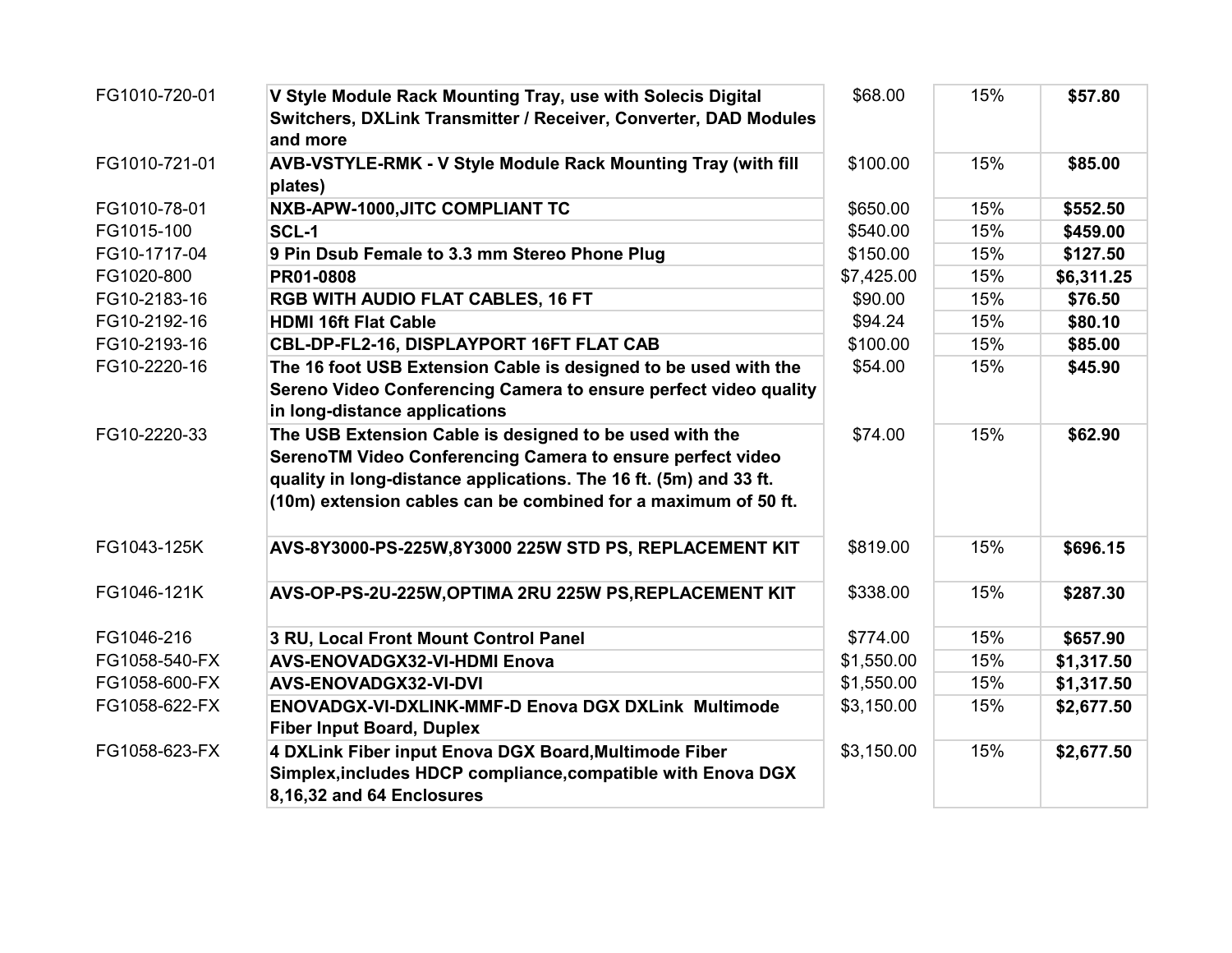| FG1058-632-FX | 4 DXLink Fiber output Enova DGX Board, Multimode Fiber       | \$3,150.00 | 15% | \$2,677.50 |
|---------------|--------------------------------------------------------------|------------|-----|------------|
|               | Duplex, includes HDCP compliance, compatible with Enova DGX  |            |     |            |
|               | 8,16,32 and 64 Enclosures                                    |            |     |            |
| FG1058-705-FX | AVS-ENOVADGX-AUD-INS-EXT Enova DGX Audio Insert / Extract    | \$1,550.00 | 15% | \$1,317.50 |
|               | <b>Board</b>                                                 |            |     |            |
| FG1060-164K   | DGX64-CPU-NX, ENOVADGX 64 CPU REPLACEMENT                    | \$3,500.00 | 15% | \$2,975.00 |
| FG1061-164K   | DGX6400-CPU Enova DGX 6400 CPU replacment kit                | \$3,500.00 | 15% | \$2,975.00 |
| FG1061-540-FX | DGX-I-HDMI-4K Enova DGX 4K HDMI Input Board                  | \$1,550.00 | 15% | \$1,317.50 |
| FG1061-542    | DGX-I-HDMI-4K60                                              | \$1,550.00 | 15% | \$1,317.50 |
| FG1061-552    | DGX-O-HDMI-4K60                                              | \$1,550.00 | 15% | \$1,317.50 |
| FG1061-570MX  | DGX-I-DXL-4K, ENOVADGX 4K DXLINK INPUT                       | \$1,950.00 | 15% | \$1,657.50 |
| FG1061-580    | DGX-O-DXL-4K Enova DGX DXLink Twisted Pair 4K Output Board   | \$1,950.00 | 15% | \$1,657.50 |
|               |                                                              |            |     |            |
| FG1061-716-FX | DGX800/1600-ASB, ENOVA AUD SWITCH BD KIT                     | \$3,930.00 | 15% | \$3,340.50 |
| FG1061-732-FX | Audio Switching Board Kit For Enova DGX 3200                 | \$4,950.00 | 15% | \$4,207.50 |
| FG1061-832-FX | <b>Enova DGX Dante Audio Switching Board Kit</b>             | \$4,950.00 | 15% | \$4,207.50 |
| FG10-752-10   | Cable, 9 pin D-Sub male to 4 pin small phoenix female        | \$150.00   | 15% | \$127.50   |
| FG10-754-10   | 4 Pin Small Phoenix Female to 9 Pin D-Sub Male, 10           | \$150.00   | 15% | \$127.50   |
| FG10-756-04   | Remote Control Connector Cable CC-232, AUTOPATCH/GPT         | \$150.00   | 15% | \$127.50   |
| FG1090-160FX  | AVS-PS-12VDC-2.5A,12V 2.5A DESKTOP SU                        | \$68.00    | 15% | \$57.80    |
| FG1090-170    | <b>PDXL-2 Dual Power over DXLink Controller</b>              | \$580.00   | 15% | \$493.00   |
| FG1090-231    | 12-Key, Channel Selector                                     | \$358.00   | 15% | \$304.30   |
| FG1231-20     | <b>Inspired Signage XPress Std License</b>                   | \$550.00   | 15% | \$467.50   |
| FG1231-60     | <b>Inspired XPress Serial Cable</b>                          | \$50.00    | 15% | \$42.50    |
| FG1232-50     | The IS-XPT-2000-VESA is used to mount the IS-XPT-2000 on the | \$100.00   | 15% | \$85.00    |
|               | back of displays with 75 mm x 75 mm or 100 mm x 100 mm VESA  |            |     |            |
|               | <b>FDMI mounting holes.</b>                                  |            |     |            |
| FG1301-17     | <b>AP-TTS16 Tabletop Stand for Novara</b>                    | \$300.00   | 15% | \$255.00   |
| FG1311-16-KW  | AMX SP-16-AX-TR-UK 16-Button Keypad with AXLink - White      | \$315.00   | 15% | \$267.75   |
| FG1312-08-SA  | 8-Button Keypad (US) With Ethernet, Brushed Aluminum         | \$360.00   | 15% | \$306.00   |
| FG1312-08-SB  | 8-BUTTON KEYPAD (US) WITH ETHERNET, BLACK                    | \$360.00   | 15% | \$306.00   |
| FG1312-08-SW  | 8-BUTTON KEYPAD (US) WITH ETHERNET, WHITE                    | \$360.00   | 15% | \$306.00   |
| FG1402-53-DW  | UPX-HDMI+A-DE HDMI Pass-Through Universal Transmitter Decor  | \$320.00   | 15% | \$272.00   |
|               | <b>Style Wallplate WHIT</b>                                  |            |     |            |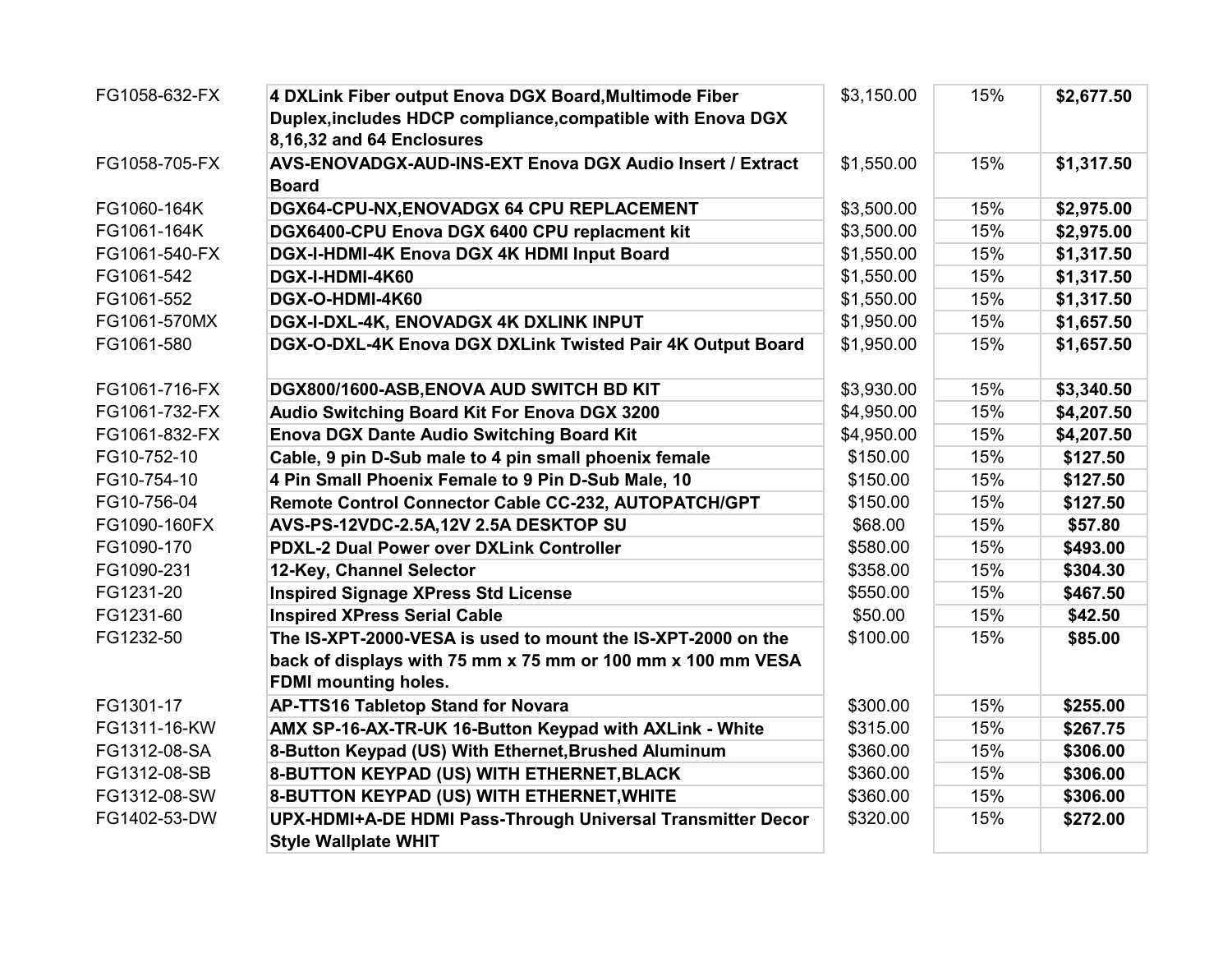| FG1402-53-SB  | AMX UPX-HDMI+A-US HDMI Pass-Through Universal Transmitter<br><b>Wallplate (US) - Black</b>                                                                     | \$300.00   | 15% | \$255.00   |
|---------------|----------------------------------------------------------------------------------------------------------------------------------------------------------------|------------|-----|------------|
| FG1402-53-SW  | UPX-HDMI+A-US HDMI Pass-Through Universal Transmitter<br><b>Wallplate (US) - White</b>                                                                         | \$300.00   | 15% | \$255.00   |
| FG148-141     | 2.4-inch color active-matrix TFT LCD Touch Panel, 240 x 320 pixel<br>resolution, Transmits/Receives two-way signals using ZigBee<br><b>Wireless technology</b> | \$100.00   | 15% | \$85.00    |
| FG148-142     | MIO-R4-KP-FRENCH, MIO-R4 W/KE                                                                                                                                  | \$100.00   | 15% | \$85.00    |
| FG148-143     | 2.4-inch color active-matrix TFT LCD Touch Panel, 240 x 320 pixel                                                                                              | \$100.00   | 15% | \$85.00    |
|               | resolution, Transmits/Receives two-way signals using ZigBee<br>Wireless technology.                                                                            |            |     |            |
| FG148-144     | 2.4-inch color active-matrix TFT LCD Touch Panel, 240 x 320 pixel<br>resolution, Transmits/Receives two-way signals using ZigBee<br><b>Wireless technology</b> | \$100.00   | 15% | \$85.00    |
| FG148-145     | MIO-R4-KP-TRANSPORT Mio R-4 Device Transport Keypad                                                                                                            | \$100.00   | 15% | \$85.00    |
| FG148-146     | MIO-R4-KP-EURO Mio R-4 European Keypad                                                                                                                         | \$100.00   | 15% | \$85.00    |
| FG148-147     | MIO-RX-KP-EURO Mio R-1/2/3 European Keypad                                                                                                                     | \$100.00   | 15% | \$85.00    |
| FG148-148     | MIO-R4-KP-EURO Mio R-4 European Keypad with SHIFT button                                                                                                       | \$100.00   | 15% | \$85.00    |
| FG1700-01E    | SV-MEE-1, EQUIPMENT ENCLOSURE(NO TRAY)                                                                                                                         | \$396.92   | 15% | \$337.38   |
| FG1700-01-T   | <b>SV-MET-1, MOUNT EQUIPMENT TRAY(NO ENCLOS</b>                                                                                                                | \$225.00   | 15% | \$191.25   |
| FG1702-21     | SV-ADE-2, AUDIO DECODER/ENCODER, 5W                                                                                                                            | \$500.00   | 15% | \$425.00   |
| FG1702-22     | SV-AMP-1, 5 INPUT STEREO AMP, 16W at 4 OH                                                                                                                      | \$740.00   | 15% | \$629.00   |
| FG1901-01     | NCITE-813, 8x1 4K60 Prs Swtch                                                                                                                                  | \$4,695.00 | 15% | \$3,990.75 |
| FG1901-12     | NCITE-813A, 8x1 4K60 Prs Swtch, Amp                                                                                                                            | \$5,560.00 | 15% | \$4,726.00 |
| FG1901-16     | NCITE-813AC, 8x1 4K60 Prs Swtch, Amp, NX                                                                                                                       | \$6,510.00 | 15% | \$5,533.50 |
| FG1905-09     | Enova DVX 4x2 All-In-One Presentation Switchers (Multi-<br>Format, HDMI Inputs), 70/100V                                                                       | \$6,950.00 | 15% | \$5,907.50 |
| FG1906-0201   | DVX-2265-4K, 6X2 ALL-IN-ONE 4K60 Presentation Switcher                                                                                                         | \$7,000.00 | 15% | \$5,950.00 |
| FG2050-22     | <b>ENV-VST-TSO, VIEWSTAT OUTDOOR TEMPERATURE SENSOR</b>                                                                                                        | \$110.00   | 15% | \$93.50    |
| FG2102-06L-BL | Massio 6-Button Ethernet ControlPad, Landscape Black - Fits into<br>standard 1 gang US, UK or EU back box                                                      | \$720.00   | 15% | \$612.00   |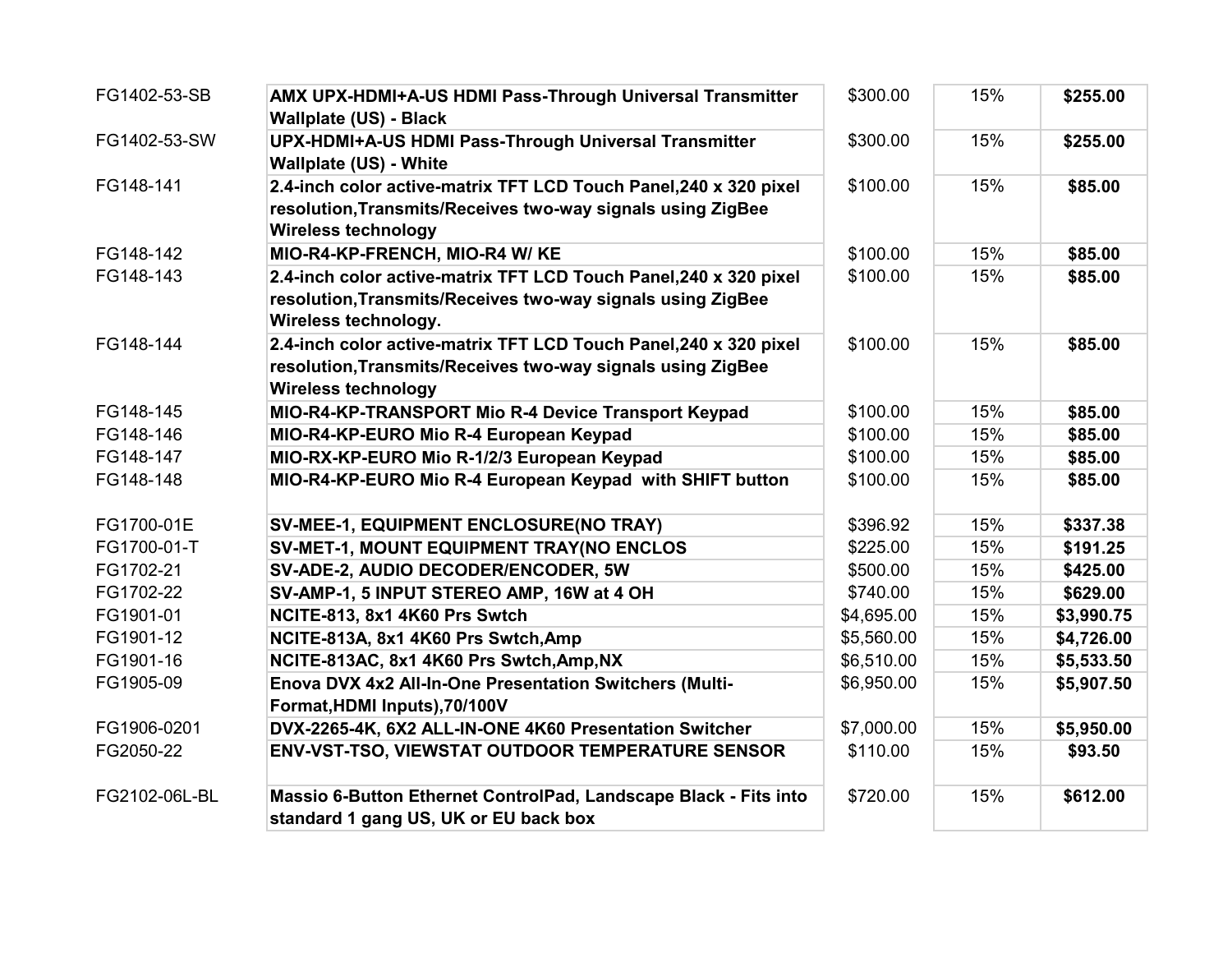| FG2102-06P-BL | Massio 6-Button Ethernet ControlPad, Portrait, Black - Fits into | \$720.00   | 15% | \$612.00   |
|---------------|------------------------------------------------------------------|------------|-----|------------|
|               | standard 1 gang US, UK or EU back box                            |            |     |            |
| FG2102-08-BL  | Massio 8-Button Ethernet ControlPad with Knob, Black             | \$930.00   | 15% | \$790.50   |
| FG2106-01     | NETLINX NX INTEGRATED CONTROLLER                                 | \$1,226.00 | 15% | \$1,042.10 |
| FG2106-03     | <b>NETLINX NX INTEGRATED CONTROLLER</b>                          | \$3,500.00 | 15% | \$2,975.00 |
| FG2106-04     | NETLINX NX INTEGRATED CONTROLLER                                 | \$4,740.00 | 15% | \$4,029.00 |
| FG2116-07     | NXA-CF2NI CompactFlash Upgrade for NI-X100 Series Controllers    | \$200.00   | 15% | \$170.00   |
| FG2116-08     | NXA-CFTPV CompactFlash Upgrade for Modero V and VG Series        | \$200.00   | 15% | \$170.00   |
|               | <b>Touch Panels 4 GB</b>                                         |            |     |            |
| FG2116-80     | NXA-MSD 2 GB 2 GB MicroSD Card for MVP-9000i                     | \$70.00    | 15% | \$59.50    |
| FG2178-64     | NXA-ENET8-POE+ Gigabit PoE Ethernet Switch                       | \$600.00   | 15% | \$510.00   |
| FG2261-10     | NXA-BEZP-500 Portrait Bezel Kit for NXD-500i BLACK               | \$180.00   | 15% | \$153.00   |
| FG2261-11     | NXA-BEZP-500 Portrait Bezel Kit for NXD-500i SILVER              | \$180.00   | 15% | \$153.00   |
| FG2261-48     | NXA-BEZ500 Mystique Style Bezel Kit for the NXD-500i BLACK       | \$180.00   | 15% | \$153.00   |
| FG2261-49     | NXA-BEZ500 Mystique Style Bezel Kit for the NXD-500i WHITE       | \$180.00   | 15% | \$153.00   |
| FG2262-10     | NXA-BEZP-430 Portrait Bezel Kit for the NXD-430 - BLACK          | \$180.00   | 15% | \$153.00   |
| FG2262-11     | NXA-BEZP-430 Portrait Bezel Kit for the NXD-430 - WHITE          | \$180.00   | 15% | \$153.00   |
| FG2262-12     | NXA-BEZP-435 Portrait Bezel Kit for the NXD-435 - BLACK          | \$180.00   | 15% | \$153.00   |
| FG2262-13     | NXA-BEZP-435 Portrait Bezel Kit for the NXD-435 WHITE            | \$180.00   | 15% | \$153.00   |
| FG2263-03     | <b>NXV-CPIControl Phone Interface</b>                            | \$995.00   | 15% | \$845.75   |
| FG2263-05-00  | <b>Authorized AMX Touch Panel Application for Mobile Devices</b> | \$249.00   | 15% | \$211.65   |
| FG2263-06-00  | Authorized AMX Touch Panel Application License for iPAD          | \$749.00   | 15% | \$636.65   |
| FG2263-14     | TPC-WIN8-TAB, Windows 8 License                                  | \$749.00   | 15% | \$636.65   |
| FG2265-08     | <b>ROUGH-IN BOX AND COVER PLATE FOR MODER</b>                    | \$245.00   | 15% | \$208.25   |
| FG2265-10     | <b>ROUGH-IN BOX AND COVER PLATE FOR MODER</b>                    | \$105.00   | 15% | \$89.25    |
| FG2265-13     | <b>MSA-MMK-43, MULTI MOUNT KIT, MODERO S 4.3</b>                 | \$275.00   | 15% | \$233.75   |
| FG2265-14     | <b>RACK MOUNT KIT FOR MODERO S 10.1 WALL</b>                     | \$206.00   | 15% | \$175.10   |
| FG2265-15     | <b>RACK MOUNT KIT FOR MODERO S 7 WALL MO</b>                     | \$206.00   | 15% | \$175.10   |
| FG2265-16-00  | <b>SECURE TABLE MOUNT KIT FOR MODERO S 10</b>                    | \$304.00   | 15% | \$258.40   |
| FG2265-17-00  | <b>SECURE TABLE MOUNT KIT FOR MODERO S 7</b>                     | \$232.00   | 15% | \$197.20   |
| FG2265-18     | <b>SECURE TABLE MOUNT KIT FOR MODERO S 4.</b>                    | \$250.00   | 15% | \$212.50   |
| FG2265-21     | Multi Mount Kit for MSD-1001-L2                                  | \$295.00   | 15% | \$250.75   |
| FG2265-21-00  | MSA-MMK2-10, MULTI MNT KIT, 10 S & RMBK                          | \$206.00   | 15% | \$175.10   |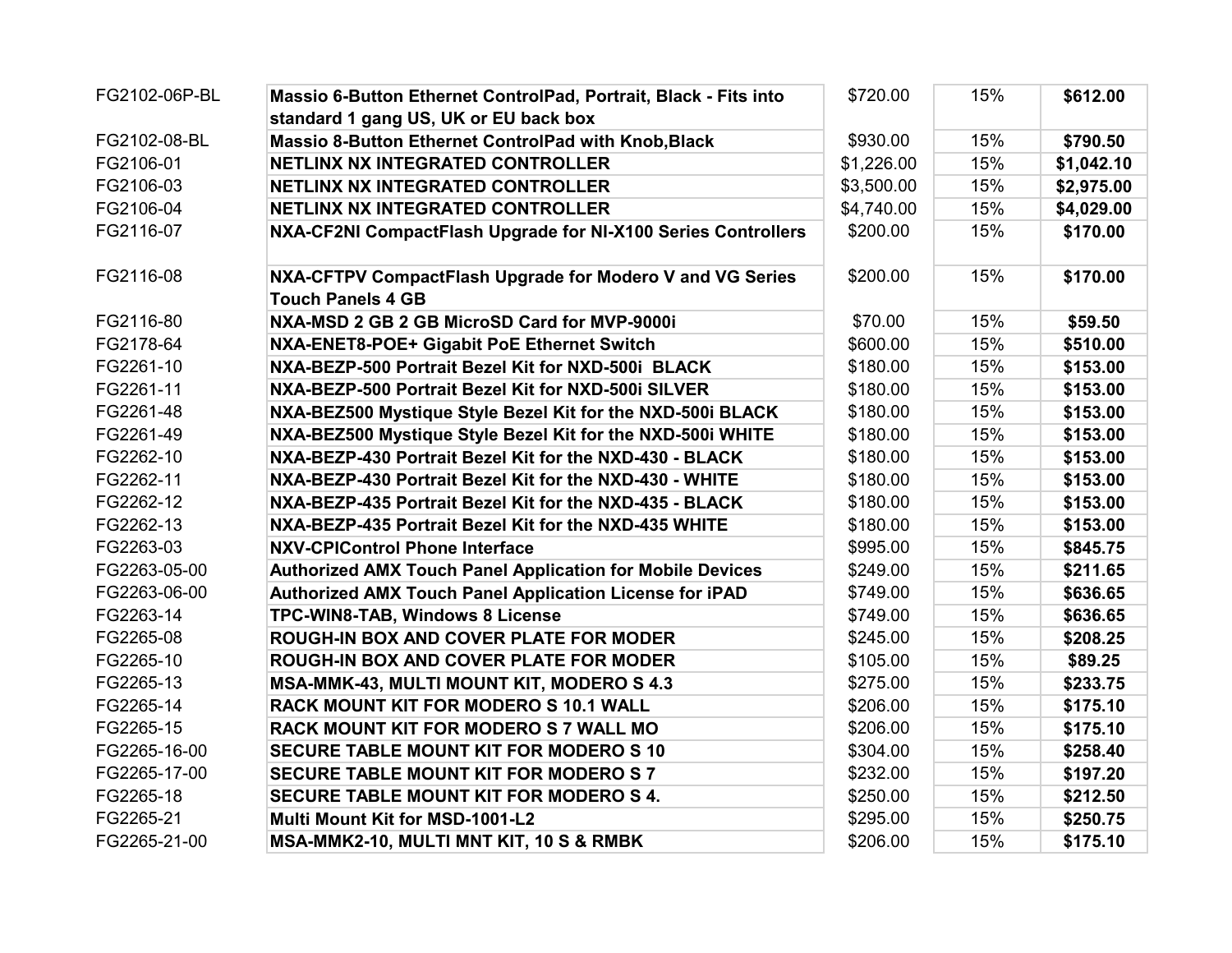| FG2265-22-00   | Multi Mount Kit for 7 Modero S Series Wall Mount Touch Panel,     | \$206.00   | 15% | \$175.10   |
|----------------|-------------------------------------------------------------------|------------|-----|------------|
|                | mounts to any smooth surface including glass without drilling or  |            |     |            |
|                | cutting, compatible with MSD-701-L2 (FG2265-32) and ACB-2110      |            |     |            |
|                | (FG4221-10).                                                      |            |     |            |
| FG2265-32      | <b>Wall Mount Touch Panel 7inch</b>                               | \$1,960.00 | 15% | \$1,666.00 |
| FG2265-35-00   | The MSA-AMK-07 Any Mount Kit is designed to mount the 7in         | \$206.00   | 15% | \$175.10   |
|                | Modern S Wall Mount Touch Panel to standard sized single and      |            |     |            |
|                | double gang boxes in the US EU UK and Australia MSA-AMK2-07 is    |            |     |            |
|                | compatible with MSD-701 FG2265-02 and ACB-2107 FG4221-07          |            |     |            |
| FG2265-36      | MSA-AMK-10 Any Mount Kit for 10.1 Modero S Series Wall Mount      | \$200.00   | 15% | \$170.00   |
|                | <b>Touch Panel</b>                                                |            |     |            |
| FG2265-36-00   | MSA-AMK2-10, ANY MOUNT KIT, 10 S & RMBK                           | \$206.00   | 15% | \$175.10   |
| FG2606-13-WH   | <b>CCD-6NA Clear Connect Phase Adaptive Dimmer</b>                | \$199.00   | 15% | \$169.15   |
| FG2606-21-WH   | <b>Clear ConnectTM 120/277V Switch</b>                            | \$180.00   | 15% | \$153.00   |
| FG2606-32-WH   | <b>Clear ConnectTM 120V Accessory Switch</b>                      | \$50.00    | 15% | \$42.50    |
| FG2606-33-WH   | <b>Clear ConnectTM 277V Accessory Switch</b>                      | \$60.00    | 15% | \$51.00    |
| FG2606-51-WH   | <b>Clear ConnectTM Switching Plug in Device - 15 A Softswitch</b> | \$149.00   | 15% | \$126.65   |
| FG2606-61-WH   | Clear ConnectTM Wall Keypad - 6-Button with Raise/Lower           | \$350.00   | 15% | \$297.50   |
| FG2606-868     | NetLinx Clear Connect Gateway NXB-CCG-868, 868MHz                 | \$495.00   | 15% | \$420.75   |
| FG2904-53      | NXA-RK7 Rack Mount Kit for 7 Wall/Flush Mount Touch Panel         | \$300.00   | 15% | \$255.00   |
| FG2904-56      | NXA-CV5AM Angle Mount Kit for 5 Wall/Flush Mount Touch Panels     | \$50.00    | 15% | \$42.50    |
| FG3004-41      | RMS ENTERPRISE CLOUD HOSTED SERVICE                               | \$625.00   | 15% | \$531.25   |
| FG3004-51      | <b>RMS QRS QUICK RESPONSE SCHEDULING</b>                          | \$250.00   | 15% | \$212.50   |
| FG3102-03      | <b>Vision External RAID Controller</b>                            | \$1,720.00 | 15% | \$1,462.00 |
| FG3201-60      | NMX-VRK RACK SHELF 1 RU V-STYLE 12                                | \$300.00   | 15% | \$255.00   |
| FG4121-00BL-UA | ACV-2100BL, ACENDO VIBE                                           | \$899.00   | 15% | \$764.15   |
| FG4121-00GR    | <b>ACV-2100GR</b>                                                 | \$995.00   | 15% | \$845.75   |
| FG4151-00BL    | Acendo VibeTM Conferencing Sound Bar with Camera (Black)          | \$1,149.00 | 15% | \$976.65   |
| FG4151-00GR    | Acendo VibeTM Conferencing Sound Bar with Camera (Grey)           | \$1,149.00 | 15% | \$976.65   |
| FG4151-00GR-UA | ACV-5100GR, ACENDO VIBE                                           | \$1,149.00 | 15% | \$976.65   |
| FG4221-07      | 7in Acendo Book Scheduling Touch Panel                            | \$1,900.00 | 15% | \$1,615.00 |
| FG423-30       | PS3.0 12 VDC, 3.0 A Power Supply with 1.3 mm Barrel Plug          | \$165.00   | 15% | \$140.25   |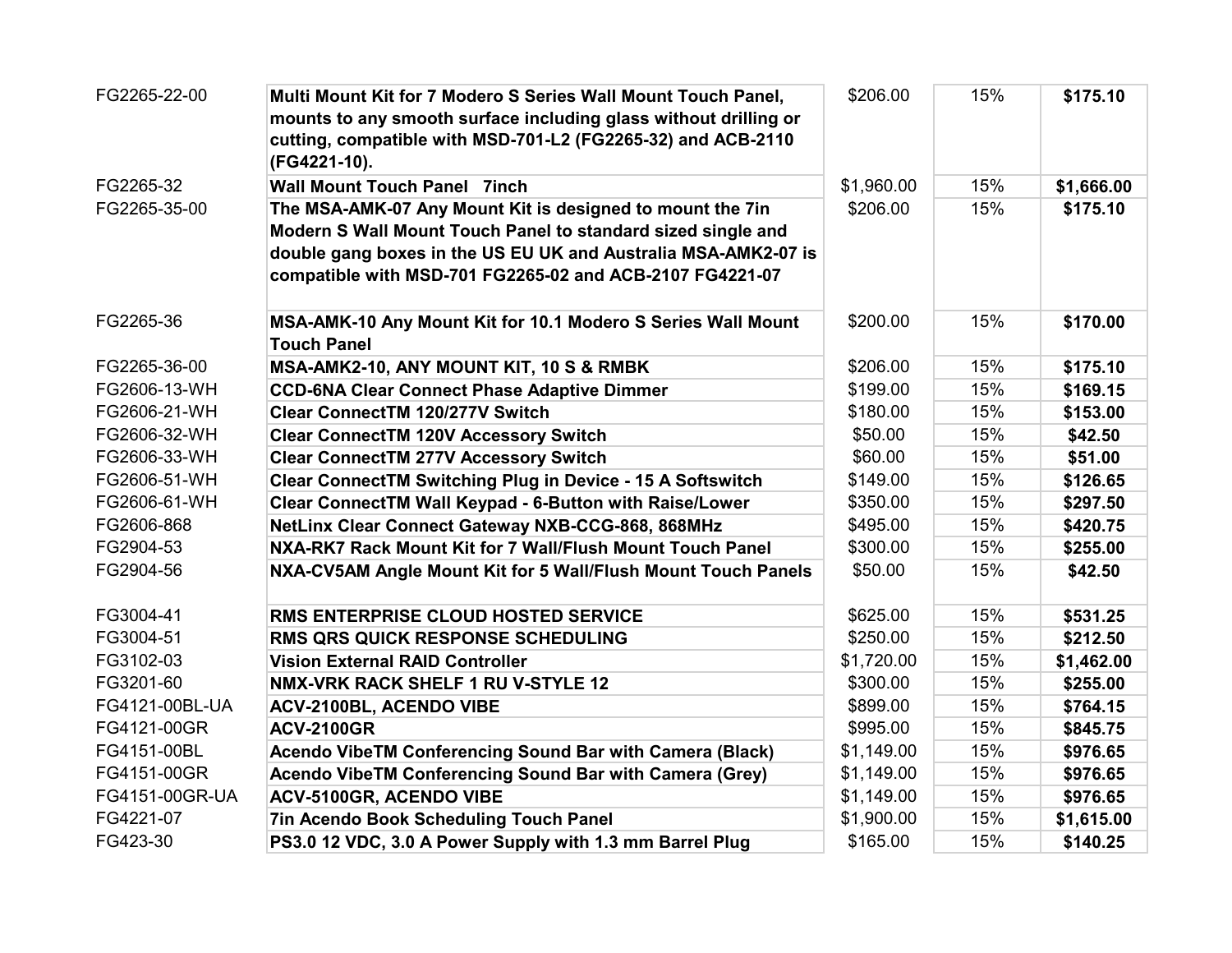| FG423-48 | AMX PSR5.4 power supply for NX1200                                                          | \$168.00 | 15% | \$142.80 |
|----------|---------------------------------------------------------------------------------------------|----------|-----|----------|
| FG423-49 | PSR7-V 12 VDC, 5.5 A Power Supply                                                           | \$510.00 | 15% | \$433.50 |
| FG423-83 | PS-POE-AF-TC PoE Injector for Modero                                                        | \$134.00 | 15% | \$113.90 |
| FG423-84 | PS-POE-AT-TC High Power PoE Injector, 802.3AT Compliant                                     | \$200.00 | 15% | \$170.00 |
| FG541-41 | The HPX-P250-PC-IN module provides power connectivity for India                             | \$180.00 | 15% | \$153.00 |
|          | and South Africa plug types to the HydraPort chassis                                        |          |     |          |
| FG552-22 | HPX-AV101-DVI-A DVI with Stereo Module with Integrated Cables                               | \$145.00 | 15% | \$123.25 |
| FG552-25 | HPX-AV102-RGB+A RGB with Stereo Module with Integrated<br><b>Cables</b>                     | \$135.00 | 15% | \$114.75 |
| FG552-28 | DISPLAYPORT MODULE WITH RETRACTABLE CA                                                      | \$295.00 | 15% | \$250.75 |
| FG552-30 | ETHERNET MODULE WITH RETRACTABLE CABLE                                                      | \$295.00 | 15% | \$250.75 |
| FG552-31 | <b>RGB with Stereo Module with Retractable Cable</b>                                        | \$295.00 | 15% | \$250.75 |
| FG552-32 | HPX-AV102-HDMI-R, HDMI 4K60 Module w/ MyTurn-Ready<br><b>Retractable Cable</b>              | \$306.00 | 15% | \$260.10 |
| FG552-34 | <b>Cat6 Ethernet Module with Retractable Cable</b>                                          | \$305.00 | 15% | \$259.25 |
| FG552-35 | HPX-AV103-RGB+A-R RGB with Stereo Module with Retractable<br><b>MyTurn Ready Cable</b>      | \$305.00 | 15% | \$259.25 |
| FG552-36 | HPX-AV102-MDP-R, MINI DISPLAYPORT MODULE                                                    | \$295.00 | 15% | \$250.75 |
| FG552-37 | USB 3.0 Module with Retractable MyTurn Ready Cable                                          | \$305.00 | 15% | \$259.25 |
| FG552-38 | DisplayPort 4K60 Module with Retractable MyTurn Ready Cable                                 | \$320.00 | 15% | \$272.00 |
| FG552-39 | HPX-AV102A-MDP-R Mini DisplayPort 4K60 Module with<br><b>Retractable MyTurn-Ready Cable</b> | \$305.00 | 15% | \$259.25 |
| FG553-12 | Dual USB Module with Printed USB Symbol                                                     | \$83.00  | 15% | \$70.55  |
| FG554-02 | HPX-U100-2BTN, HydraPort 2-Button Keypad Module                                             | \$125.00 | 15% | \$106.25 |
| FG554-21 | <b>HPA-MYT-TXMyTurn Source Selector Button</b>                                              | \$62.62  | 15% | \$53.23  |
| FG554-23 | HPA-MYT-RX, MYTURN SOURCE SELECTOR RECEI                                                    | \$212.00 | 15% | \$180.20 |
| FG559-92 | The HydraPort Installation Router Guide HPX-AC-TMPLT-600 is a                               | \$310.00 | 15% | \$263.50 |
|          | sturdy, re-usable cutting template to simplify the installation of a 6-                     |          |     |          |
|          | Module HydraPort chassis, HPX-600. Use this template for cutting                            |          |     |          |
|          | the table or lectern, ensuring a correct fit every time                                     |          |     |          |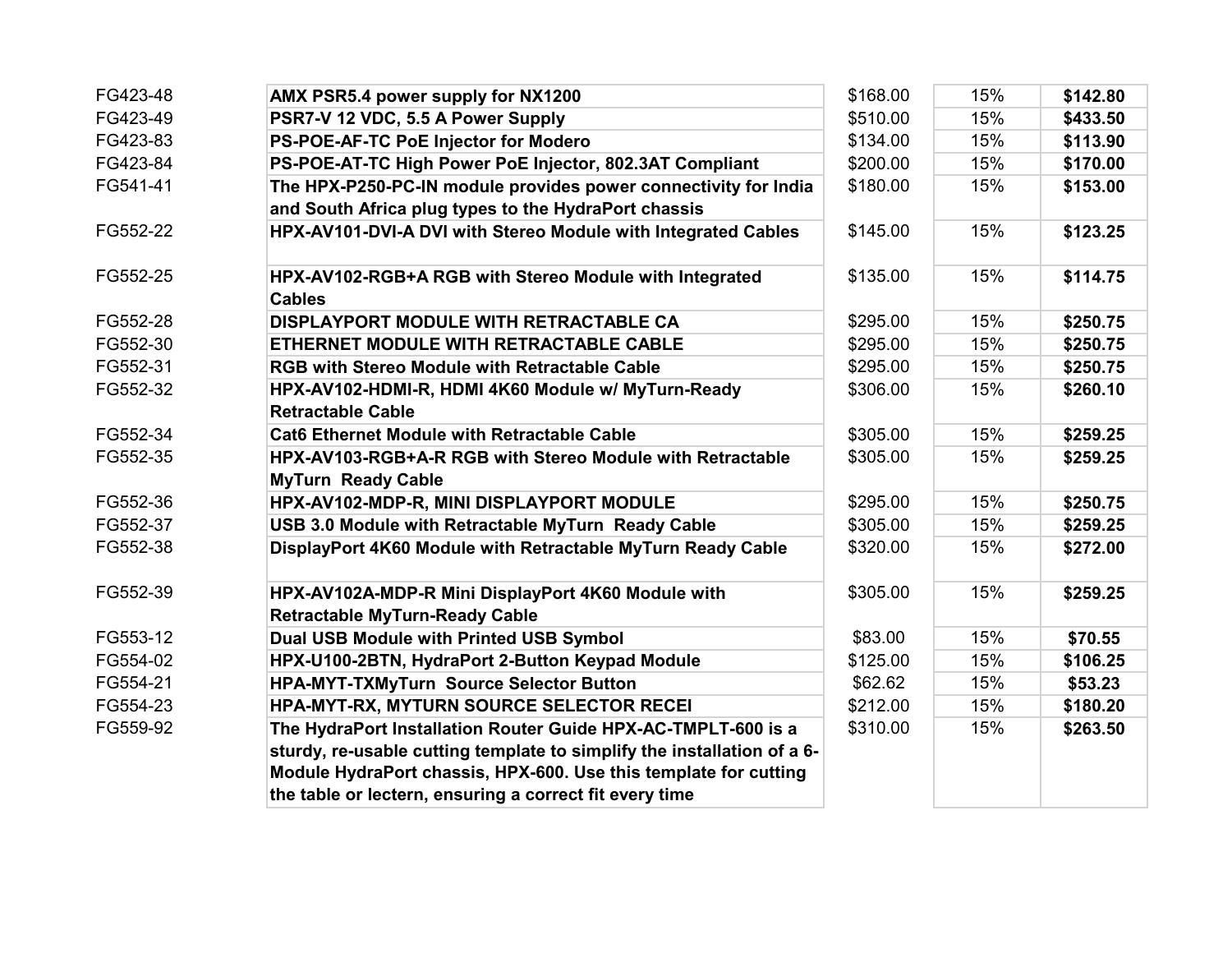| FG559-93    | HPX-AC-TMPLT-900, Aluminum Installation Router Guide for HPX-<br>900 (The HydraPort Installation Router Guide is a sturdy, reusable<br>cutting template to simplify the installation of a HydraPort chassis.                                                             | \$310.00 | 15% | \$263.50 |
|-------------|--------------------------------------------------------------------------------------------------------------------------------------------------------------------------------------------------------------------------------------------------------------------------|----------|-----|----------|
| FG559-94    | The HydraPort Installation Router Guide HPX-AC-TMPLT-1200 is a<br>sturdy, re-usable cutting template to simplify the installation of a<br>12-Module HydraPort chassis, HPX-1200. Use this template for<br>cutting the table or lectern, ensuring a correct fit every tim | \$310.00 | 15% | \$263.50 |
| FG559-95    | The HydraPort Installation Router Guide HPX-AC-TMPLT-MSP7 is a<br>sturdy, re-usable cutting template to simplify the installation of a<br>HydraPort Touch Connection Port with 7 Panel, HPX-MSP-7. Use<br>this template for cutting the table or lectern, ensuring a c   | \$310.00 | 15% | \$263.50 |
| FG559-96    | The HydraPort Installation Router Guide HPX-AC-TMPLT-MSP10 is<br>a sturdy, re-usable cutting template to simplify the installation of a<br>HydraPort Touch Connection Port with 10.1 Panel, HPX-MSP-10.<br>Use this template for cutting the table or lectern, ensurin   | \$310.00 | 15% | \$263.50 |
| FG560-01-BL | <b>HPX-600 6 Module Connection Ports</b>                                                                                                                                                                                                                                 | \$362.00 | 15% | \$307.70 |
| FG560-01-SL | <b>AMX HPX-600 6 Module Connection Ports</b>                                                                                                                                                                                                                             | \$362.00 | 15% | \$307.70 |
| FG560-02-BL | <b>HPX-900 9 Module Connection Ports - Black</b>                                                                                                                                                                                                                         | \$415.00 | 15% | \$352.75 |
| FG560-02-SL | <b>AMX HPX-900 9 Module Connection Ports</b>                                                                                                                                                                                                                             | \$415.00 | 15% | \$352.75 |
| FG560-03-SL | <b>HPX-1200 12 Module Connection Ports</b>                                                                                                                                                                                                                               | \$466.00 | 15% | \$396.10 |
| FG561-01    | AMX HPX-P200-PC-US Power Outlet (US) Module with Cord                                                                                                                                                                                                                    | \$145.00 | 15% | \$123.25 |
| FG561-11    | HPX-P250-PC-UK Power Outlet                                                                                                                                                                                                                                              | \$190.00 | 15% | \$161.50 |
| FG561-21    | HPX-P200-PC-EU Power Outlet (EU) Module                                                                                                                                                                                                                                  | \$190.00 | 15% | \$161.50 |
| FG561-31    | HPX-P200-PC-AU Power Outlet (AU) Module                                                                                                                                                                                                                                  | \$180.00 | 15% | \$153.00 |
| FG561-41    | HPX-P250-PC-IN Power Outlet (IN) Module                                                                                                                                                                                                                                  | \$190.00 | 15% | \$161.50 |
| FG561-51    | POWER OUTLET (MULTI-REGION) MODULE                                                                                                                                                                                                                                       | \$200.00 | 15% | \$170.00 |
| FG561-61    | HPX-P200-PC-EU2 HydraPort Power Outlet (EU) Module                                                                                                                                                                                                                       | \$190.00 | 15% | \$161.50 |
| FG563-03    | HPX-N100-SRJ45, HYDRAPORT SINGLE SHIELDE                                                                                                                                                                                                                                 | \$80.00  | 15% | \$68.00  |
| FG563-04    | HPX-N102-SRJ45 Dual Shielded Ethernet Module                                                                                                                                                                                                                             | \$132.00 | 15% | \$112.20 |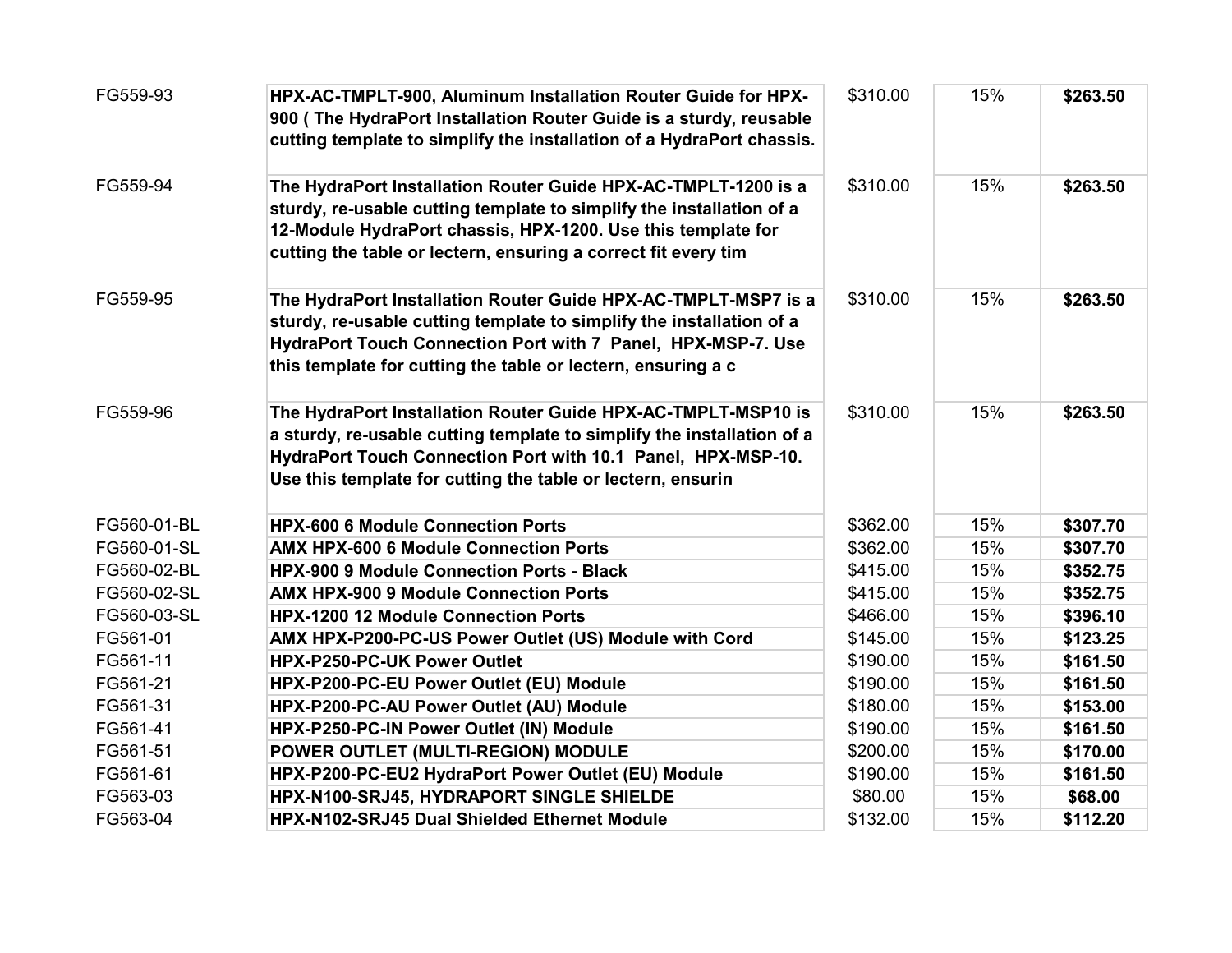| FG564-11-BL   | HPX-U400-R-MET-6N Metreau 6-Button Keypad Ramp Mount Kit                                  | \$318.00   | 15% | \$270.30   |
|---------------|-------------------------------------------------------------------------------------------|------------|-----|------------|
| FG570-02B-MB  | 2 GlossMatte Black in Silver Metal                                                        | \$105.00   | 15% | \$89.25    |
| FG570-02S-GS  | HPG-20 2 Grommet, Gloss Silver in Silver Metal                                            | \$105.00   | 15% | \$89.25    |
| FG571-09      | HydraPort Touch Connection Port with 7 Panel, Silver; 10 module                           | \$3,620.00 | 15% | \$3,077.00 |
|               | connection port with Modero S Series Touch Panel built into the                           |            |     |            |
|               | cover                                                                                     |            |     |            |
| FG571-10      | HPX-MSP-10-SL, Touch Connection Port with 10.1 Panel, Black                               | \$3,620.00 | 15% | \$3,077.00 |
| FG5793-06P-BL | MKP-106 6-Button Massio Keypad (US, UK, EU)                                               | \$490.00   | 15% | \$416.50   |
| FG5793-08L-B  | BLACK - MKP-108 8-Button Massio Keypad with Knob (US, UK,<br>EU)                          | \$575.00   | 15% | \$488.75   |
| FG5793-08L-W  | WHITE - MKP-108 8-Button Massio Keypad with Knob (US, UK, EU)                             | \$590.00   | 15% | \$501.50   |
| FG5793-13-BL  | Metreau 7-Button Ethernet Expansion Keypad, Black                                         | \$260.00   | 15% | \$221.00   |
| FG5794-01-LA  | Metreau 6-button keypad with navigation Light Almond                                      | \$280.00   | 15% | \$238.00   |
| FG5794-02-LA  | MET-13 Metreau 13-Button Keypad                                                           | \$260.00   | 15% | \$221.00   |
| FG5794-42     | MET-TTS Tabletop Stand for up to 3 Metreau keypads Stand for 2                            | \$300.00   | 15% | \$255.00   |
|               | <b>Keypad</b>                                                                             |            |     |            |
| FG5794-43     | MET-TTS Tabletop Stand for up to 3 Metreau keypads Stand for 3<br><b>Keypad</b>           | \$300.00   | 15% | \$255.00   |
| FG5795-01BG   | MIO-CLASSIC-S Mio Modero Keypad                                                           | \$390.00   | 15% | \$331.50   |
| FG5795-02WH   | MIO-CLASSIC-D Mio Modero Keypad Classic Series D                                          | \$490.00   | 15% | \$416.50   |
| FG5795-07BG   | MIO-CLASSIC-BB Blank Button Accessory Kit for Mio Modero<br><b>Classic Series - BEIGE</b> | \$99.00    | 15% | \$84.15    |
| FG5795-07BL   | MIO-CLASSIC-BB Blank Button Accessory Kit for Mio Modero<br><b>Classic Series BLACK</b>   | \$99.00    | 15% | \$84.15    |
| FG5795-07WH   | MIO-CLASSIC-BB Blank Button Accessory Kit for Mio Modero<br><b>Classic Series WHITE</b>   | \$99.00    | 15% | \$84.15    |
| FG5795-08BG   | <b>MIO-ACCCP-S Accent Frame for Classic Series S BEIGE</b>                                | \$70.00    | 15% | \$59.50    |
| FG5795-08BL   | <b>MIO-ACCCP-S Accent Frame for Classic Series S BLACK</b>                                | \$70.00    | 15% | \$59.50    |
| FG5795-08WH   | MIO-ACCCP-S Accent Frame for Classic Series S WHITE                                       | \$70.00    | 15% | \$59.50    |
| FG5795-09BG   | MIO-ACCCP-D Accent Frame for Classic Series D BEIGE                                       | \$80.00    | 15% | \$68.00    |
| FG5795-09BL   | <b>MIO-ACCCP-D Accent Frame for Classic Series D BLACK</b>                                | \$80.00    | 15% | \$68.00    |
| FG5795-09WH   | <b>MIO-ACCCP-D Accent Frame for Classic Series D WHITE</b>                                | \$80.00    | 15% | \$68.00    |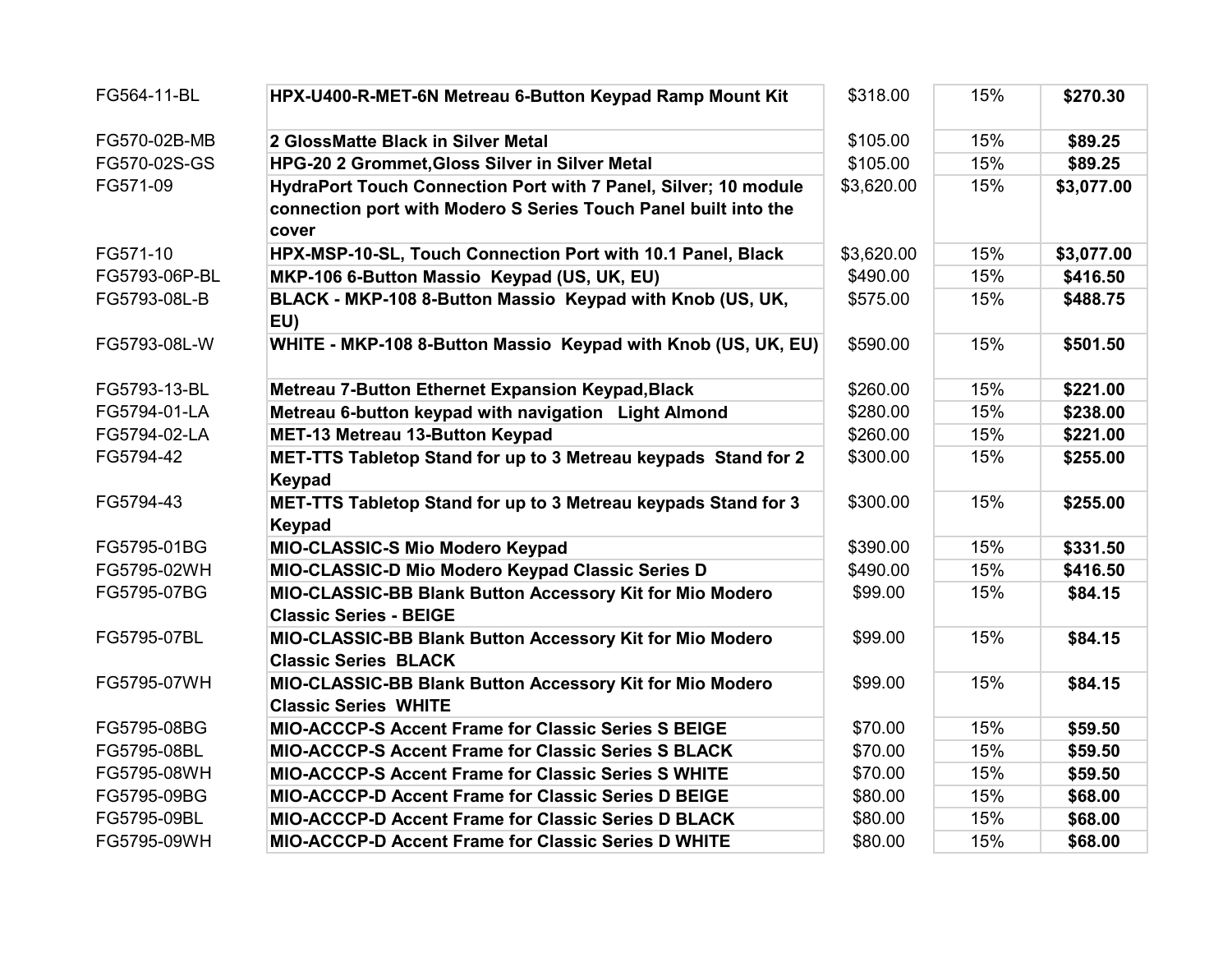| FG5795-11    | MIO-CLASSIC-S-EN Engraving for One Set of Classic Series S<br><b>Buttons</b>                 | \$115.00   | 15% | \$97.75    |
|--------------|----------------------------------------------------------------------------------------------|------------|-----|------------|
| FG5795-21BG  | MIO-CLASSIC-SW Set of 4 Mio Modero Classic Series Single Width<br><b>Blank Buttons BEIGE</b> | \$50.00    | 15% | \$42.50    |
| FG5795-21BL  | MIO-CLASSIC-SW Set of 4 Mio Modero Classic Series Single Width<br><b>Blank Buttons BLACK</b> | \$50.00    | 15% | \$42.50    |
| FG5795-21WH  | MIO-CLASSIC-SW Set of 4 Mio Modero Classic Series Single Width<br><b>Blank Buttons WHITE</b> | \$50.00    | 15% | \$42.50    |
| FG5797-01BG  | <b>MIO-IRRX Mio Modero IR Receiver - BEIGE</b>                                               | \$400.00   | 15% | \$340.00   |
| FG5797-01BL  | <b>MIO-IRRX Mio Modero IR Receiver - BLACK</b>                                               | \$400.00   | 15% | \$340.00   |
| FG5798-02WH  | MIO-PRESTIGE-D Mio Modero Keypad Prestige Series D                                           | \$535.00   | 15% | \$454.75   |
| FG5798-05WH  | MIO-PRESTIGE-SW Set of 4 Prestige Series Single Buttons - White                              | \$65.00    | 15% | \$55.25    |
| FG5966-01BAT | AMX MVP-BP-5X, BATTERY PACK KIT FOR MVP-5200 GB                                              | \$400.00   | 15% | \$340.00   |
| FG5966-11    | MVP-TCS-52 Table Charging Station for 5 and 5.2 Modero Touch<br><b>Panels Gloss White</b>    | \$600.00   | 15% | \$510.00   |
| FG5967-11    | <b>MVP-TDS-9 Table Docking Station</b>                                                       | \$1,600.00 | 15% | \$1,360.00 |
| FG5968-17    | MXA-HST Bluetooth Handset for Modero X Series Touch Panel                                    | \$395.00   | 15% | \$335.75   |
| FG5968-19    | MXA-BT Bluetooth USB Adapter for Modero X Series Touch Panels                                | \$75.00    | 15% | \$63.75    |
| FG5968-20    | MXA-MP, Modero X Series Multi Preview                                                        | \$1,495.00 | 15% | \$1,270.75 |
| FG5968-30-00 | MPA-VRK Rack Mounting Tray for MXA-MPL and MXA-MP                                            | \$265.00   | 15% | \$225.25   |
| FG5968-64    | <b>SECURE TABLE MOUNT KIT FOR 20.3 MODER</b>                                                 | \$495.00   | 15% | \$420.75   |
| FG5968-65    | <b>SECURE TABLE MOUNT KIT FOR 19.4 MODER</b>                                                 | \$495.00   | 15% | \$420.75   |
| FG5968-66    | <b>SECURE TABLE MOUNT KIT FOR 10.1 MODER</b>                                                 | \$295.00   | 15% | \$250.75   |
| FG5968-66-00 | <b>Touch Panel</b>                                                                           | \$310.00   | 15% | \$263.50   |
| FG5968-68    | FLUSH MOUNT KIT FOR 20.3 PORTRAIT AND                                                        | \$525.00   | 15% | \$446.25   |
| FG5968-69    | FLUSH MOUNT KIT FOR 19.4 PORTRAIT AND                                                        | \$495.00   | 15% | \$420.75   |
| FG5968-70    | FLUSH MOUNT KIT FOR 10.1 PORTRAIT AND                                                        | \$395.00   | 15% | \$335.75   |
| FG5968-71    | FLUSH MOUNT KIT FOR 7 PORTRAIT AND LA                                                        | \$395.00   | 15% | \$335.75   |
| FG5968-72    | FLUSH MOUNT KIT FOR 4.3 WALL MOUNT TO                                                        | \$375.00   | 15% | \$318.75   |
| FG5968-74    | <b>VIDEO ACCELERATION CABLE FOR MODERO X</b>                                                 | \$95.00    | 15% | \$80.75    |
| FG5968-75    | <b>VIDEO ACCELERATION CABLE FOR MODERO X</b>                                                 | \$95.00    | 15% | \$80.75    |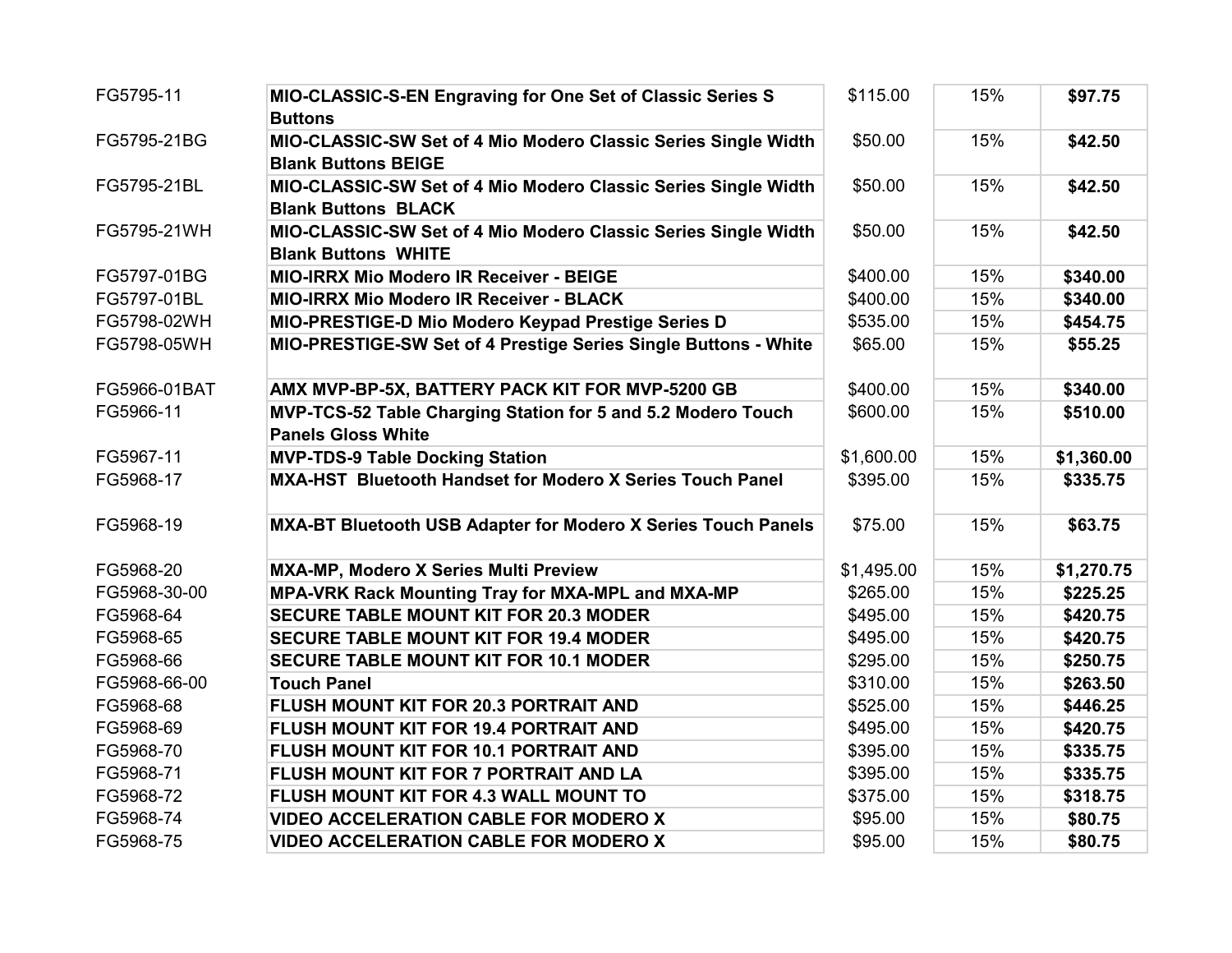| FG5968-76   | <b>VIDEO ACCELERATION CABLE FOR MODERO X</b>                                                                                                         | \$95.00    | 15% | \$80.75    |
|-------------|------------------------------------------------------------------------------------------------------------------------------------------------------|------------|-----|------------|
| FG5968-82   | Flush Mount Rough-In Box and Cover Plate, for use with MXA-FMK-<br>43 Flush Mount Kit for 4.3INCH Modero X Series Wall Mount Touch<br><b>Panels</b>  | \$175.00   | 15% | \$148.75   |
| FG5968-83   | Flush Mount Rough-In Box and Cover Plate, for use with MXA-FMK-<br>07 Flush Mount Kit for 7INCH Modero X Series Wall Mount Touch<br><b>Panels</b>    | \$252.00   | 15% | \$214.20   |
| FG5968-84   | Flush Mount Rough-In Box and Cover Plate, for use with MXA-FMK-<br>10 Flush Mount Kit for 10.1INCH Modero X Series Wall Mount<br><b>Touch Panels</b> | \$252.00   | 15% | \$214.20   |
| FG5968-85   | Flush Mount Rough-In Box and Cover Plate, for use with MXA-FMK-<br>19 Flush Mount Kit for 19.4INCH Modero X Series Wall Mount<br><b>Touch Panels</b> | \$350.00   | 15% | \$297.50   |
| FG5968-86   | Flush Mount Rough-In Box and Cover Plate, for use with MXA-FMK-<br>20 Flush Mount Kit for 20.3INCH Modero X Series Wall Mount<br><b>Touch Panels</b> | \$350.00   | 15% | \$297.50   |
| FG5969-49BL | MD-1002-BL,10 Modero Wall Panel, Black                                                                                                               | \$1,960.00 | 15% | \$1,666.00 |
| FG5969-53   | MT-702,7 Modero Tabletop Touch Panel                                                                                                                 | \$1,650.00 | 15% | \$1,402.50 |
| FG5969-55BL | MD-702-BL,7 MODERO WALL PNL, BL                                                                                                                      | \$1,440.00 | 15% | \$1,224.00 |
| FG5969-60   | Rack Mount Kit for 20.3 Modero X Series Landscape Wall Mount<br><b>Touch Panel</b>                                                                   | \$595.00   | 15% | \$505.75   |
| FG5969-61   | <b>RACK MOUNT KIT FOR 19.4 MODERO X SERI</b>                                                                                                         | \$595.00   | 15% | \$505.75   |
| FG5969-62   | <b>RACK MOUNT KIT FOR 10.1 MODERO X SERI</b>                                                                                                         | \$295.00   | 15% | \$250.75   |
| FG5969-63   | RACK MOUNT KIT FOR 7 MODERO X SERIES                                                                                                                 | \$305.00   | 15% | \$259.25   |
| FG606-10    | <b>2-Space Enclosure</b>                                                                                                                             | \$240.00   | 15% | \$204.00   |
| FG606-11    | <b>4-Space Enclosure</b>                                                                                                                             | \$400.00   | 15% | \$340.00   |
| FG606-12    | <b>6-Space Enclosure</b>                                                                                                                             | \$510.00   | 15% | \$433.50   |
| FG606-13    | 6-Space Enclosure with 6 Breakers (120 VAC)                                                                                                          | \$1,680.00 | 15% | \$1,428.00 |
| FG606-18    | <b>Module Divider</b>                                                                                                                                | \$50.00    | 15% | \$42.50    |
| FG606-31    | RDM-2INC Dual Incandescent Dimmer Module - 2,400 W                                                                                                   | \$590.00   | 15% | \$501.50   |
| FG606-50    | Switch Module (2400 W)                                                                                                                               | \$80.00    | 15% | \$68.00    |
| FG606-51    | Dual-Switch Module (2400 W (x2))                                                                                                                     | \$130.00   | 15% | \$110.50   |
| FG606-52    | Triple-Switch Module (2400W (x3))                                                                                                                    | \$190.00   | 15% | \$161.50   |
| FG606-60    | DC Module (1920 W, 0-10 VDC)                                                                                                                         | \$400.00   | 15% | \$340.00   |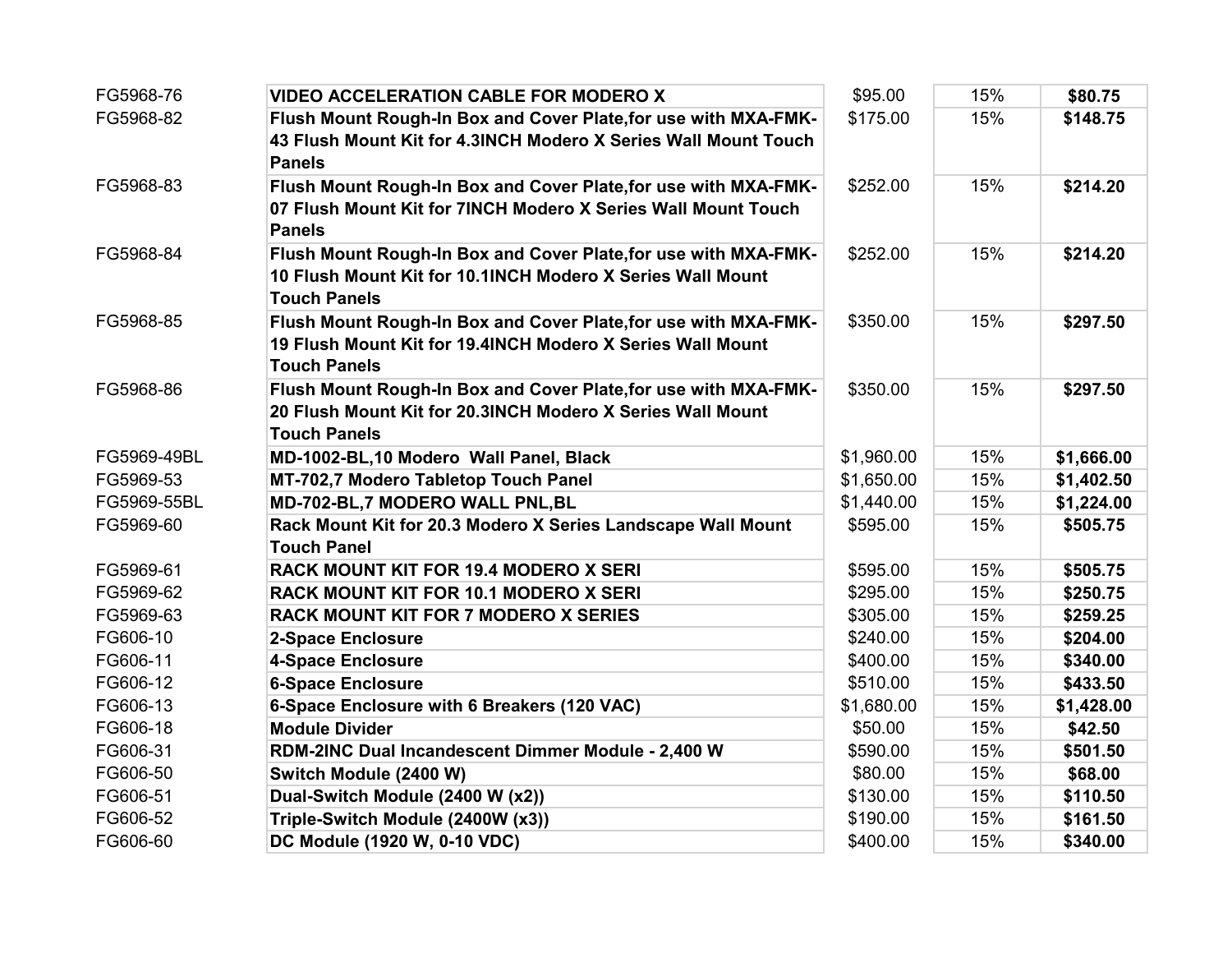| FG606-62           | RDM-3DC Triple DC Module - 1,920 W (x3), 0-12 VDC               | \$770.00   | 15% | \$654.50   |
|--------------------|-----------------------------------------------------------------|------------|-----|------------|
| FG606-66           | Dual-Channel FDB Module (1920 W (x2))                           | \$450.00   | 15% | \$382.50   |
| FG606-80           | Heavy-Duty 6-Circuit Energy Management Relay Module (20 A)      | \$840.00   | 15% | \$714.00   |
| FG606-90           | 12 VDC 2.5A Power Supply Module (120 VAC)                       | \$240.00   | 15% | \$204.00   |
| FG706-02           | 4-Channel Integrated Dimmer Module (240 VAC)                    | \$900.00   | 15% | \$765.00   |
| FG706-03           | 6-Channel Integrated Dimmer Module (120 VAC)                    | \$995.00   | 15% | \$845.75   |
| FG706-04           | 6-Channel Integrated Dimmer Module (240 VAC)                    | \$995.00   | 15% | \$845.75   |
| FG706-05           | Radia Eclipse 6-Channel Dimmer (120VAC)                         | \$640.00   | 15% | \$544.00   |
| FG706-06           | Radia Eclipse 6-Channel Dimmer (240VAC)                         | \$640.00   | 15% | \$544.00   |
| FG706-07           | Radia Eclipse 6-Channel Dimmer (277VAC)                         | \$640.00   | 15% | \$544.00   |
| FG782-418          | AXR-RF RF Reciver (AxLink) 418 MHz                              | \$160.00   | 15% | \$136.00   |
| FG782-433          | <b>ACR-RF RF receiver (AxLink) 433Mhz</b>                       | \$400.00   | 15% | \$340.00   |
| FG-EW-0205         | <b>Extended warranty for FG5756</b>                             | \$56.00    | 15% | \$47.60    |
| FG-EW-0205         | 2 year warranty (will make 5yr) for FG2105-08 (NI-3101) Must be | \$236.00   | 15% | \$200.60   |
|                    | ordered at time of purchase of NI-3101                          |            |     |            |
| FG-EW-0205         | <b>Extended warranty for FG2106-03</b>                          | \$272.00   | 15% | \$231.20   |
| FG-EW-0205         | <b>Extended warranty for FG5968-24</b>                          | \$544.00   | 15% | \$462.40   |
| FG-IR01            | <b>AMX IR01 IR Emitter Module</b>                               | \$50.00    | 15% | \$42.50    |
| FGIR03             | <b>External IR Reciver Module</b>                               | \$75.00    | 15% | \$63.75    |
| FGN1115-WP-BL      | Minimal Proprietary Compression Video Over IP N1115 MPC Decor   | \$1,650.00 | 15% | \$1,402.50 |
|                    | <b>Style Wallplate Encoder with KVM</b>                         |            |     |            |
| FGN1115-WP-WH      | Minimal Proprietary Compression Video Over IP N1115 MPC Decor   | \$1,650.00 | 15% | \$1,402.50 |
|                    | <b>Style Wallplate Encoder with KVM</b>                         |            |     |            |
| FGN1122A-SA        | NMX-ENC-N1122A                                                  | \$1,340.00 | 15% | \$1,139.00 |
| <b>FGN1122-CD</b>  | Minimal Proprietary Compression Video Over IP Encoder, Card     | \$1,260.00 | 15% | \$1,071.00 |
| <b>FGN1122-SA</b>  | Minimal Compression 1080p HD Video over IP Encoder with PoE     | \$1,300.00 | 15% | \$1,105.00 |
|                    |                                                                 |            |     |            |
| <b>FGN1134A-SA</b> | NMX-ENC-N1134A                                                  | \$1,750.00 | 15% | \$1,487.50 |
| <b>FGN1222A-CD</b> | SVSI Minimal Compression Video over IP Decoder Card with two    | \$1,298.00 | 15% | \$1,103.30 |
|                    | RJ45 network ports (one POE), IR, serial, balanced audio, and   |            |     |            |
|                    | HDMI video out - must be used in conjunction with NMX-ACC-      |            |     |            |
|                    | <b>N9206 Rack Mount Cage</b>                                    |            |     |            |
| FGN1222A-SA        | Minimal Proprietary Compression Video Over IP Decoder, with     | \$1,340.00 | 15% | \$1,139.00 |
|                    | PoE, AES67 Support                                              |            |     |            |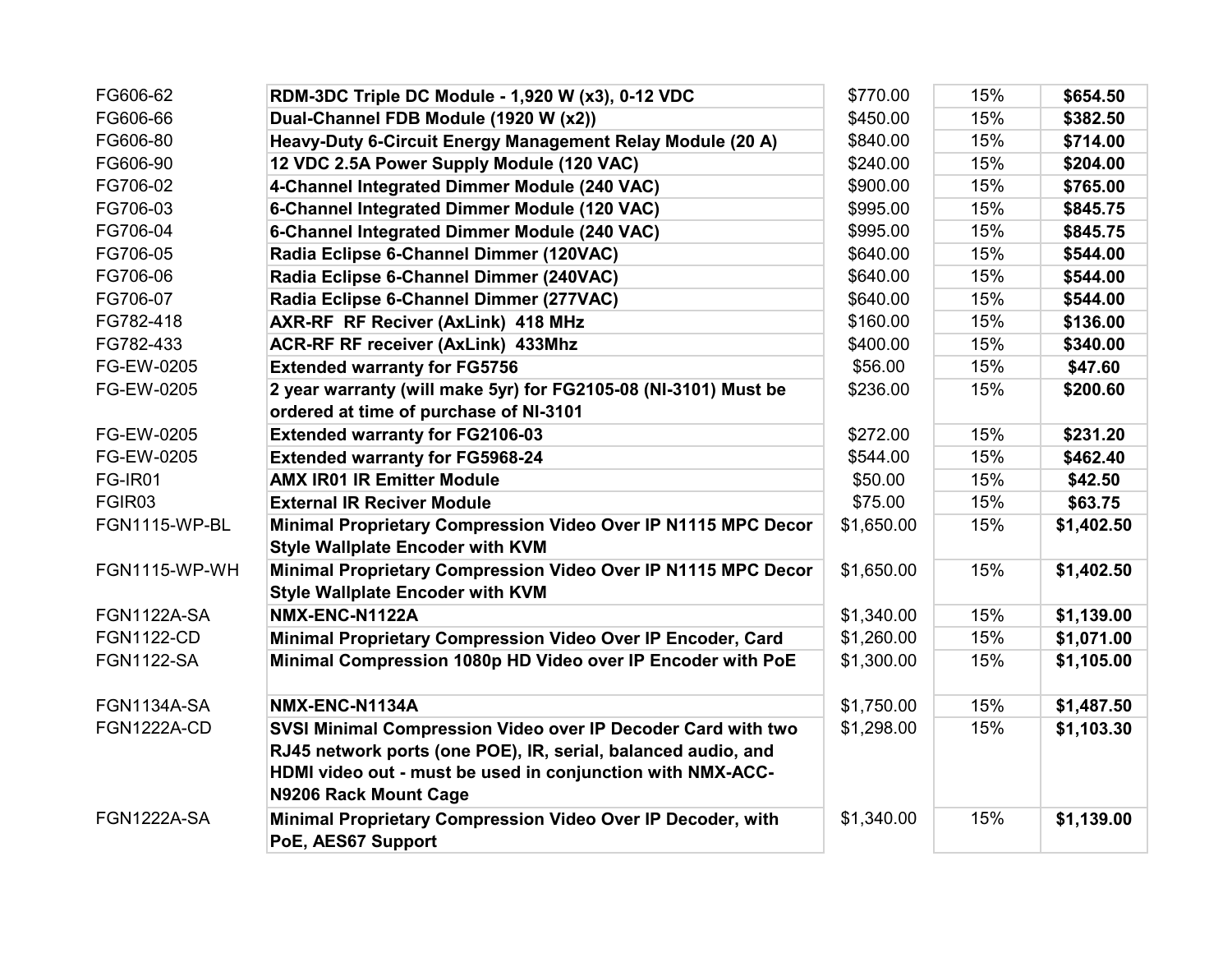| <b>FGN1222-CD</b>    | Minimal Proprietary Compression Video Over IP Decoder, Card                     | \$1,260.00 | 15% | \$1,071.00 |
|----------------------|---------------------------------------------------------------------------------|------------|-----|------------|
| <b>FGN1222-SA</b>    | Minimal Compression 1080p HD Video over IP Decoder with PoE                     | \$1,300.00 | 15% | \$1,105.00 |
| <b>FGN1512</b>       | N1000 Windowing Processor, 4x1 + Stacking                                       | \$5,655.00 | 15% | \$4,806.75 |
| <b>FGN2135A-CD</b>   | SVSI Stand-alone JPEG2000 Encoder with ultra-low latency for                    | \$3,110.00 | 15% | \$2,643.50 |
|                      | 1080p/60hz, KVM control, one SFP fiber/RJ45 copper network port                 |            |     |            |
|                      | cage, and one RJ45 (with PoE), IR, serial, KVM-over-IP keyboard                 |            |     |            |
|                      | and mouse operation, balanced audio, VGA, and HDMI connectors,<br><b>AES</b>    |            |     |            |
| <b>FGN2135A-SA</b>   | NMX-ENC-N2135A                                                                  | \$3,150.00 | 15% | \$2,677.50 |
| <b>FGN2151-CD</b>    | JPEG 2000 4K UHD Video over IP Encoder with KVM, Card                           | \$3,060.00 | 15% | \$2,601.00 |
| <b>FGN2151-SA</b>    | NMX-ENC-N2151 - JPEG 2000 4K UHD                                                | \$3,090.00 | 15% | \$2,626.50 |
| <b>FGN2212-A-SA</b>  | JPEG 2000 Digital Cinema Grade Video over IP Decoder, HDMI                      | \$1,300.00 | 15% | \$1,105.00 |
| <b>FGN2212-CD</b>    | SVSI JPEG2000 Decoder Card with ultra-low latency for                           | \$1,270.00 | 15% | \$1,079.50 |
|                      | 1080p/60hz, RJ45, serial, balanced audio, VGA, and HDMI                         |            |     |            |
|                      | connectors - must be used in conjunction with NMX-ACC-N9206                     |            |     |            |
|                      | <b>Rack Mount Cage</b>                                                          |            |     |            |
| <b>FGN2221-CD</b>    | JPEG 2000 Video over IP Decoder with LocalPlay, Card                            | \$1,349.06 | 15% | \$1,146.70 |
| <b>FGN2222A-CD</b>   | NMX-DEC-N2222A-C                                                                | \$1,710.00 | 15% | \$1,453.50 |
| <b>FGN2222A-SA</b>   | NMX-DEC-N2222A                                                                  | \$1,750.00 | 15% | \$1,487.50 |
| <b>FGN2222-CD</b>    | JPEG 2000 Digital Cinema Grade Video over IP Decoder, PoE,<br>HDMI, Card        | \$1,630.00 | 15% | \$1,385.50 |
| <b>FGN2222-SA</b>    | Stand-alone JPEG2000 decoder                                                    | \$1,660.00 | 15% | \$1,411.00 |
| FGN22251-CD          | NMX-DEC-N2251-C JPEG 2000 4K UHD Video over IP Decoder with<br><b>KVM, Card</b> | \$3,390.00 | 15% | \$2,881.50 |
| <b>FGN2312-CD</b>    | <b>NMX-ENC-N2312-C</b>                                                          | \$1,070.00 | 15% | \$909.50   |
| <b>FGN2312-SA</b>    | N2300 Series 4K UHD Video over IP Stand Alone Encoder with                      | \$1,075.00 | 15% | \$913.75   |
|                      | <b>KVM, PoE</b>                                                                 |            |     |            |
| FGN2315-WP-BL        | NMX-ENC-N2315-WP-BL                                                             | \$1,070.00 | 15% | \$909.50   |
| <b>FGN2315-WP-WH</b> | NMX-ENC-N2315-WP-WH                                                             | \$1,070.00 | 15% | \$909.50   |
| <b>FGN2322-SA</b>    | Series 4K UHD Video over IP Stand Alone Decoder with KVM, PoE                   | \$970.00   | 15% | \$824.50   |
|                      | <b>Encoder with KVM, PoE</b>                                                    |            |     |            |
| <b>FGN2422A-SA</b>   | JPEG 2000 4K60 4:4:4 UHD Video Over IP Decoder, Stand Alone                     | \$1,850.00 | 15% | \$1,572.50 |
|                      | with PoE, KVM, AES-67                                                           |            |     |            |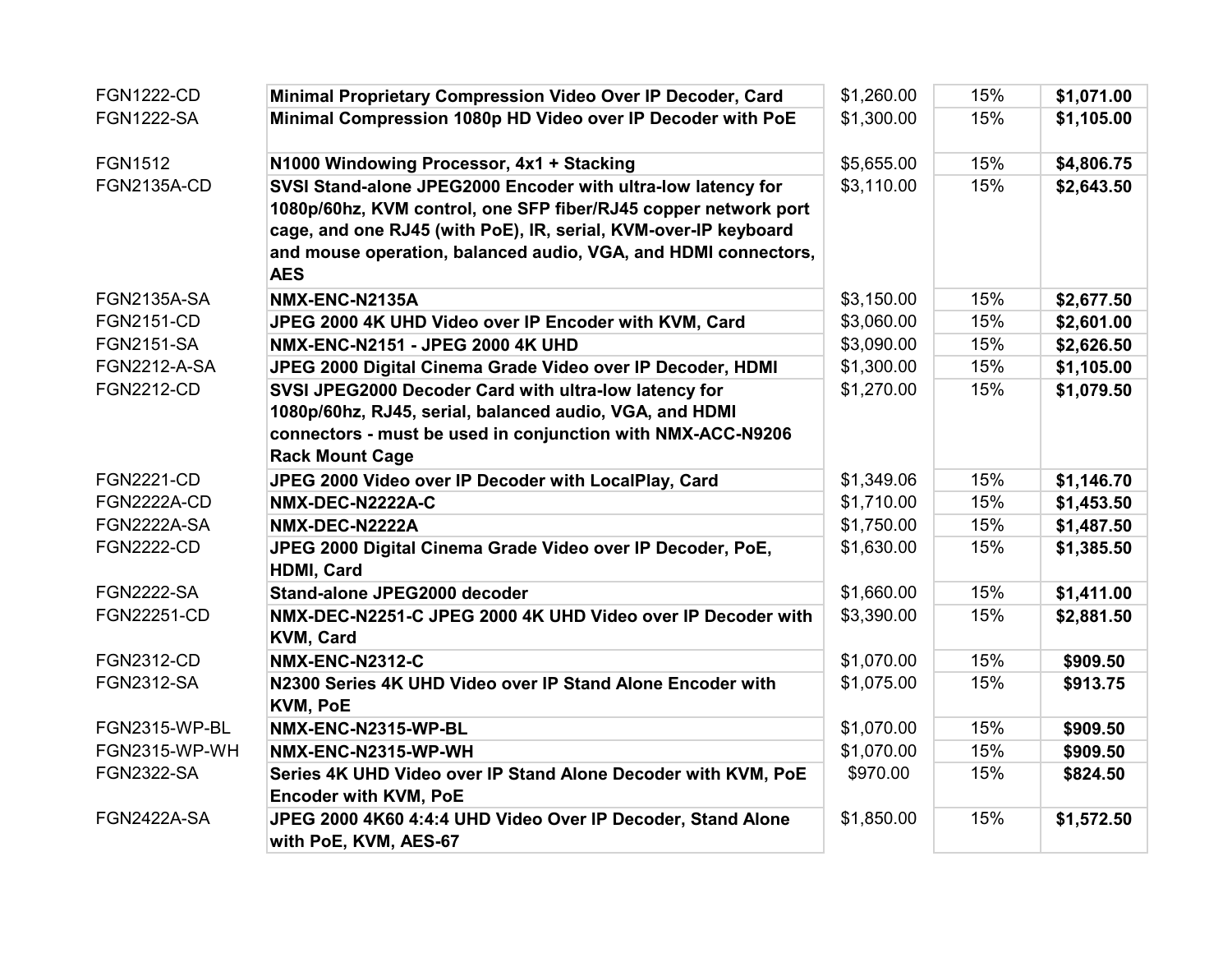| <b>FGN3132-SA</b> | PoE, SFP, HDMI/HDCP, USB for Record                                                      | \$3,000.00 | 15% | \$2,550.00 |
|-------------------|------------------------------------------------------------------------------------------|------------|-----|------------|
| <b>FGN3232-CD</b> | SVSI H.264 Decoder Card with USB for record, one SFP fiber/RJ45                          | \$1,430.00 | 15% | \$1,215.50 |
|                   | copper network port cage, and one RJ45 (with PoE), IR, serial, VGA                       |            |     |            |
|                   | and HDMI connection (SFP module not included) - must be used in                          |            |     |            |
|                   | conjunction with NMX-ACC-N9206 Rack Mount Cage                                           |            |     |            |
|                   |                                                                                          |            |     |            |
| <b>FGN3232-SA</b> | PoE, SFP, HDMI/HDCP, USB for Record                                                      | \$1,460.00 | 15% | \$1,241.00 |
| <b>FGN4321-CD</b> | <b>Audio over IP Transceiver Card</b>                                                    | \$930.00   | 15% | \$790.50   |
| <b>FGN4321-SA</b> | NMX-ATC-N4321 Audio over IP Transceiver                                                  | \$960.00   | 15% | \$816.00   |
| <b>FGN7142</b>    | Networked AV Presentation Switcher with six local inputs (4 4K60                         | \$4,790.00 | 15% | \$4,071.50 |
|                   | and 2 VGA), two outputs (HDMI, one scaled, on unscaled, each with<br>mirrored HDMI port) |            |     |            |
| FGN7142-23        | Networked AV Presentation Switcher with six local inputs (4 4K60                         | \$6,525.00 | 15% | \$5,546.25 |
|                   | and 2 VGA), two outputs (HDMI, one scaled, on unscaled, each with                        |            |     |            |
|                   | mirrored HDMI port) with one N2312 encoder card and one N2322                            |            |     |            |
|                   | decoder card.                                                                            |            |     |            |
| FGN8301-B-01      | Wall Controllers are stand-alone, dual-gang IP controllers that                          | \$740.00   | 15% | \$629.00   |
|                   | send commands to multiple IP clients with the push of a button                           |            |     |            |
| FGN8301-W-01      | Wall Controllers are stand-alone, dual-gang IP controllers that                          | \$740.00   | 15% | \$629.00   |
|                   | send commands to multiple IP clients with the push of a button                           |            |     |            |
| FGN8301-W-02      | N-Series Wall Controllers are stand-alone, dual-gang IP controllers                      | \$740.00   | 15% | \$629.00   |
|                   | that send commands to multiple IP clients with the push of a                             |            |     |            |
|                   | button                                                                                   |            |     |            |
| FGN8302-B-01      | N-Series Wall Controllers are stand-alone, dual-gang IP controllers                      | \$1,190.00 | 15% | \$1,011.50 |
|                   | that send commands to multiple IP clients with the push of a                             |            |     |            |
|                   | button                                                                                   |            |     |            |
| FGN8302-B-02      | N-Series Wall Controllers are stand-alone, dual-gang IP controllers                      | \$1,190.00 | 15% | \$1,011.50 |
|                   | that send commands to multiple IP clients with the push of a                             |            |     |            |
|                   | button                                                                                   |            |     |            |
| FGN8302-W-01      | N-Series Wall Controllers are stand-alone, dual-gang IP controllers                      | \$1,190.00 | 15% | \$1,011.50 |
|                   | that send commands to multiple IP clients with the push of a                             |            |     |            |
|                   | button                                                                                   |            |     |            |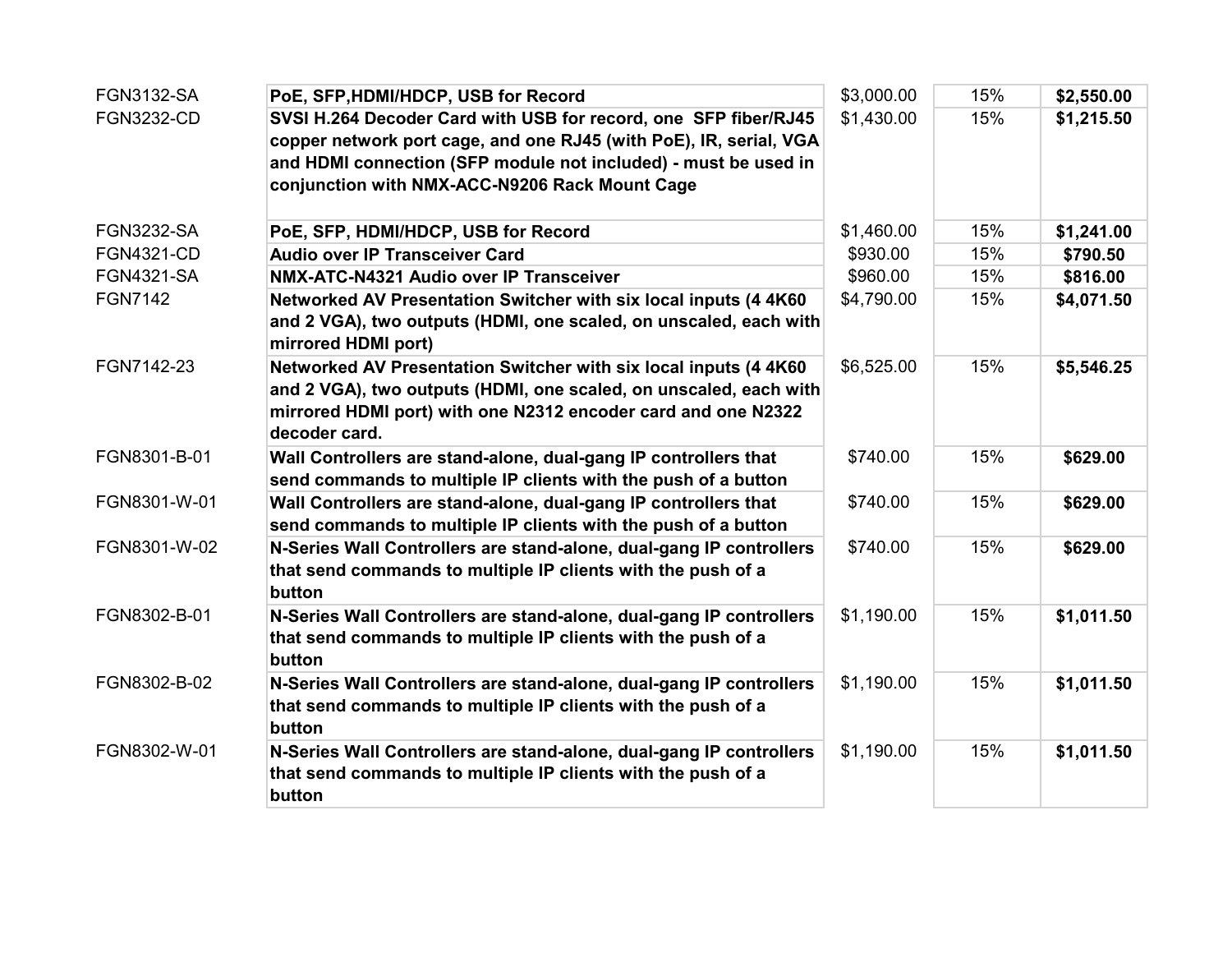| FGN8302-W-02         | N-Series Wall Controllers are stand-alone, dual-gang IP controllers<br>that send commands to multiple IP clients with the push of a<br>button                                           | \$1,190.00 | 15% | \$1,011.50 |
|----------------------|-----------------------------------------------------------------------------------------------------------------------------------------------------------------------------------------|------------|-----|------------|
| <b>FGN8307-SD</b>    | 7 N-Touch Wall Mount Touch Panel, high-quality user interface and<br>controller in a single unit enables control of SVSI devices.<br><b>Compatible with Modero S wall mount options</b> | \$1,900.00 | 15% | \$1,615.00 |
| <b>FGN8307-ST</b>    | 7 N-Touch Tabletop Touch Panel, high-quality user interface and<br>controller in a single unit enables control of SVSI devices                                                          | \$1,995.00 | 15% | \$1,695.75 |
| FGN9102              | NMX-ACC-N9102 1RU Rack Shelf for Two Side-Side SVSI N-Series<br><b>Encoders, Decoders and Audio Transceiver</b>                                                                         | \$240.00   | 15% | \$204.00   |
| <b>FGN9206</b>       | NMX-ACC-N9206 2RU Rack Mount Cage w/ Power for 6 SVSI N-<br><b>Series Card Units</b>                                                                                                    | \$940.00   | 15% | \$799.00   |
| <b>FGN9420</b>       | NMX-ACC-N9420, CABLE, DVI-I TOHDMI+VGA                                                                                                                                                  | \$100.00   | 15% | \$85.00    |
| FGP37-0404-115       | Fixed Matrix Switchers Composite Video with BNC, Stereo Audio<br>with 5T Phoenix-style                                                                                                  | \$943.00   | 15% | \$801.55   |
| FGP46-1616-007       | Optima Pre-Engineered Matrix Switchers Audio with 5T Phoenix-<br>style and Digital Volume Control 16x16 Stereo 5T, DVC                                                                  | \$4,537.00 | 15% | \$3,856.45 |
| FG-UDM-PS            | <b>UDM-PS, UDM POWER SUPPLY</b>                                                                                                                                                         | \$60.00    | 15% | \$51.00    |
| <b>FGVSC500-1M</b>   | Stacking connector for Cisco 500-series switches, 1-M length                                                                                                                            | \$260.00   | 15% | \$221.00   |
| <b>FGVSFP-LR</b>     | Single-mode 10-UKps SFP fiber transceiver module for Cisco<br>switches, dual LC connectors, up to 10-km                                                                                 | \$970.00   | 15% | \$824.50   |
| FGVSFP-LR-1G         | SINGLE MODE MODULE FOR N1X33/ N2X35 SFP CAGE                                                                                                                                            | \$130.00   | 15% | \$110.50   |
| FGVSFP-RJ-1G         | RJ45 MODULE FOR N1X33/ N2X35 SFP CAGE                                                                                                                                                   | \$170.00   | 15% | \$144.50   |
| <b>FGVSFP-SR</b>     | fiber transceiver module                                                                                                                                                                | \$480.00   | 15% | \$408.00   |
| FGVSFP-SR-1G         | MULTIMODE MODULE FOR N1X33/ N2X35 SFP CAGE                                                                                                                                              | \$110.00   | 15% | \$93.50    |
| <b>FGVSW300-10MP</b> | Cisco 300 Series 10-port Gigabit Ethernet Managed Switch with<br><b>PoE</b>                                                                                                             | \$1,290.00 | 15% | \$1,096.50 |
| <b>FLOORPAD</b>      | Helical remote antenna, directional, passive (9dB antenna gain),                                                                                                                        | \$561.00   | 15% | \$476.85   |
| <b>ANTENNA</b>       | collapsable 12inch to 3inch - diversity system requires two<br>antennas                                                                                                                 |            |     |            |
| G135MA               | Three channel, 35W 8 power amplifier                                                                                                                                                    | \$208.95   | 15% | \$177.61   |
| G160MA               | Four channel, 60W @ 8 power amplifier                                                                                                                                                   | \$341.25   | 15% | \$290.06   |
| GDCI4X1250N-U-US     | DCI4X1250 NETWORK                                                                                                                                                                       | \$5,598.00 | 15% | \$4,758.30 |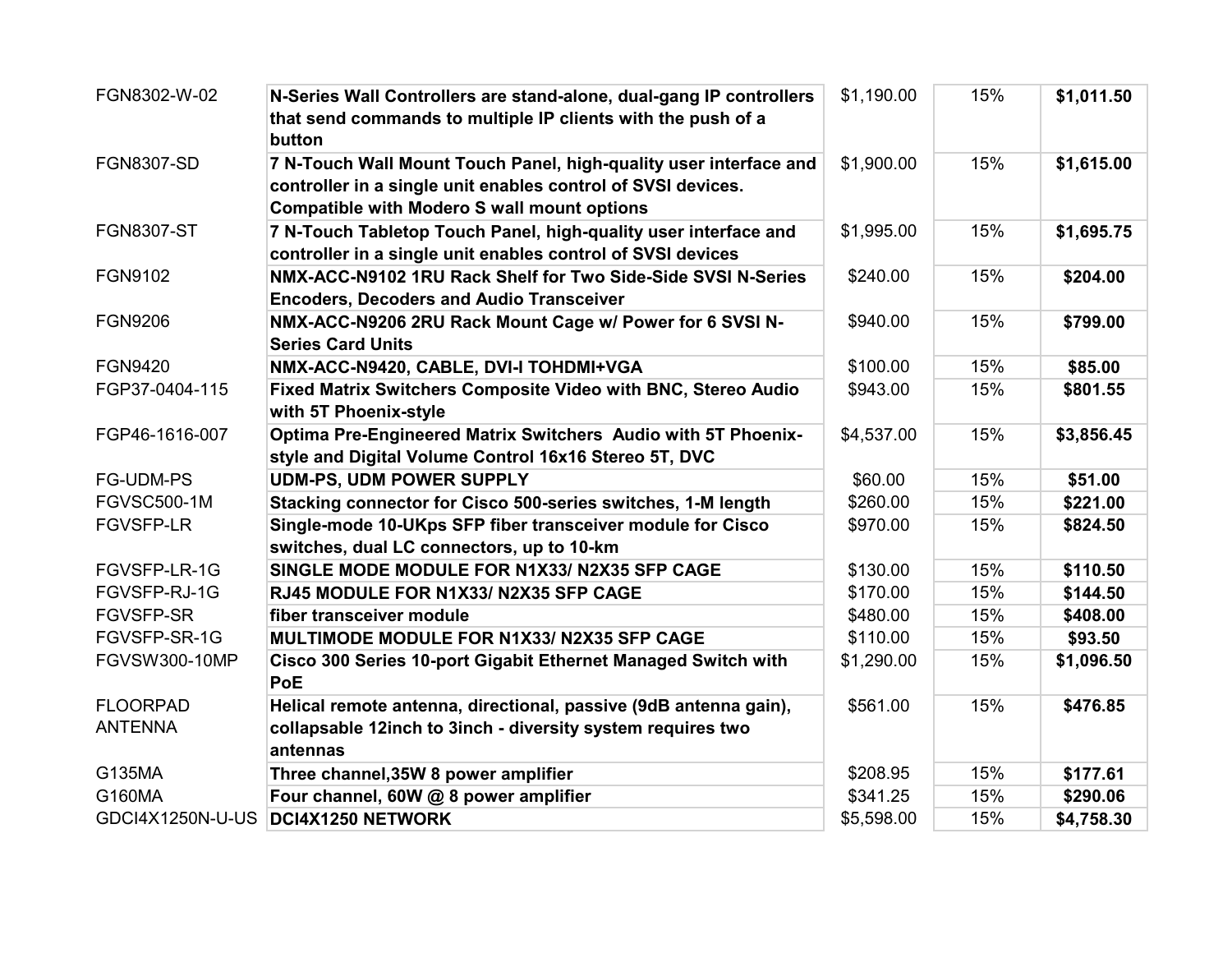| GDCI4X1250-U-US                     | DCI4X1250 ANALOG, TRUE RACK DENSITY, DIRECT DRIVE                                                                                                         | \$4,648.00 | 15% | \$3,950.80 |
|-------------------------------------|-----------------------------------------------------------------------------------------------------------------------------------------------------------|------------|-----|------------|
|                                     | <b>CONSTANT VOLTAGE</b>                                                                                                                                   |            |     |            |
| GDCI4X300N-U-US                     | <b>DCI4300 NETWORK</b>                                                                                                                                    | \$3,048.00 | 15% | \$2,590.80 |
| GDCI4X600N-U-US                     | <b>DCI4600 NETWORK</b>                                                                                                                                    | \$4,248.00 | 15% | \$3,610.80 |
| GDCI8X300N-U-US                     | <b>DCI8300 NETWORK</b>                                                                                                                                    | \$5,500.00 | 15% | \$4,675.00 |
| GDCI8X300-U-US                      | DCI8X300 ANALOG, Eight-channel, 300W Analog Power Amplifier,<br>70V/100V                                                                                  | \$4,398.00 | 15% | \$3,738.30 |
| GDCI8X600-U-US                      | DCI8600 ANALOG, Eight-channel, 600W Analog Power Amplifier,<br>70V/100V                                                                                   | \$6,598.00 | 15% | \$5,608.30 |
| <b>GN15 E INCL. DPA</b>             | Rugged 15 cm gooseneck for permanent screw-on installation,                                                                                               | \$229.00   | 15% | \$194.65   |
|                                     | phantom powering module with XLR connector included                                                                                                       |            |     |            |
| GN15 ESP INCL.                      | Rugged 50 cm gooseneck with integrated 5-pin XLR connector &                                                                                              | \$319.00   | 15% | \$271.15   |
| <b>WINDSCREEN</b>                   | phantom power adapter, provides 2 additional pins for LED control                                                                                         |            |     |            |
| GN15 INCL. DPA,<br><b>SCREW SET</b> | Table stand mic with on/off switch, coiled cable with 3-pin XLR<br>connector. No phantom power needed.                                                    | \$229.00   | 15% | \$194.65   |
| <b>GN15 M</b>                       | DAM+ Set, consisting of CK41, W40M, GN30M, PAEM                                                                                                           | \$129.00   | 15% | \$109.65   |
| <b>GN155 SET</b>                    | Rugged 50 cm gooseneck with integrated XLR connector                                                                                                      | \$589.00   | 15% | \$500.65   |
| <b>GN30 CS</b>                      | Elegant floor stand, rugged all-metal gooseneck module, XLR<br>connector on a 10m cable                                                                   | \$199.00   | 15% | \$169.15   |
| <b>GN30 E 5-PIN</b>                 | Gooseneck module - 50 cm; for use with CS5 conferencing<br>systems                                                                                        | \$249.00   | 15% | \$211.65   |
| <b>GN30 E INCL. DPA</b>             | Rugged 30 cm gooseneck for permanent screw-on installation,<br>phantom powering module with XLR connector included                                        | \$249.00   | 15% | \$211.65   |
| GN30 ESP INCL.<br><b>WINDSCREEN</b> | Rugged 15 cm gooseneck module with programmable mute switch<br>(on/off, push-to-talk, push-to-mute), high RFI immunity, LED ring,<br><b>XLR connector</b> | \$289.00   | 15% | \$245.65   |
| GN30 INCL. DPA,<br><b>SCREW SET</b> | Rugged 15 cm gooseneck with integrated XLR connector                                                                                                      | \$249.00   | 15% | \$211.65   |
| <b>GN30 M</b>                       | Hypercardioid condenser microphone on 50cm gooseneck,                                                                                                     | \$129.00   | 15% | \$109.65   |
|                                     | phantom powering module with XLR connector included                                                                                                       |            |     |            |
| <b>GN50 CS</b>                      | Gooseneck module - 30 cm; for use with CS5 conferencing                                                                                                   | \$199.00   | 15% | \$169.15   |
|                                     | systems                                                                                                                                                   |            |     |            |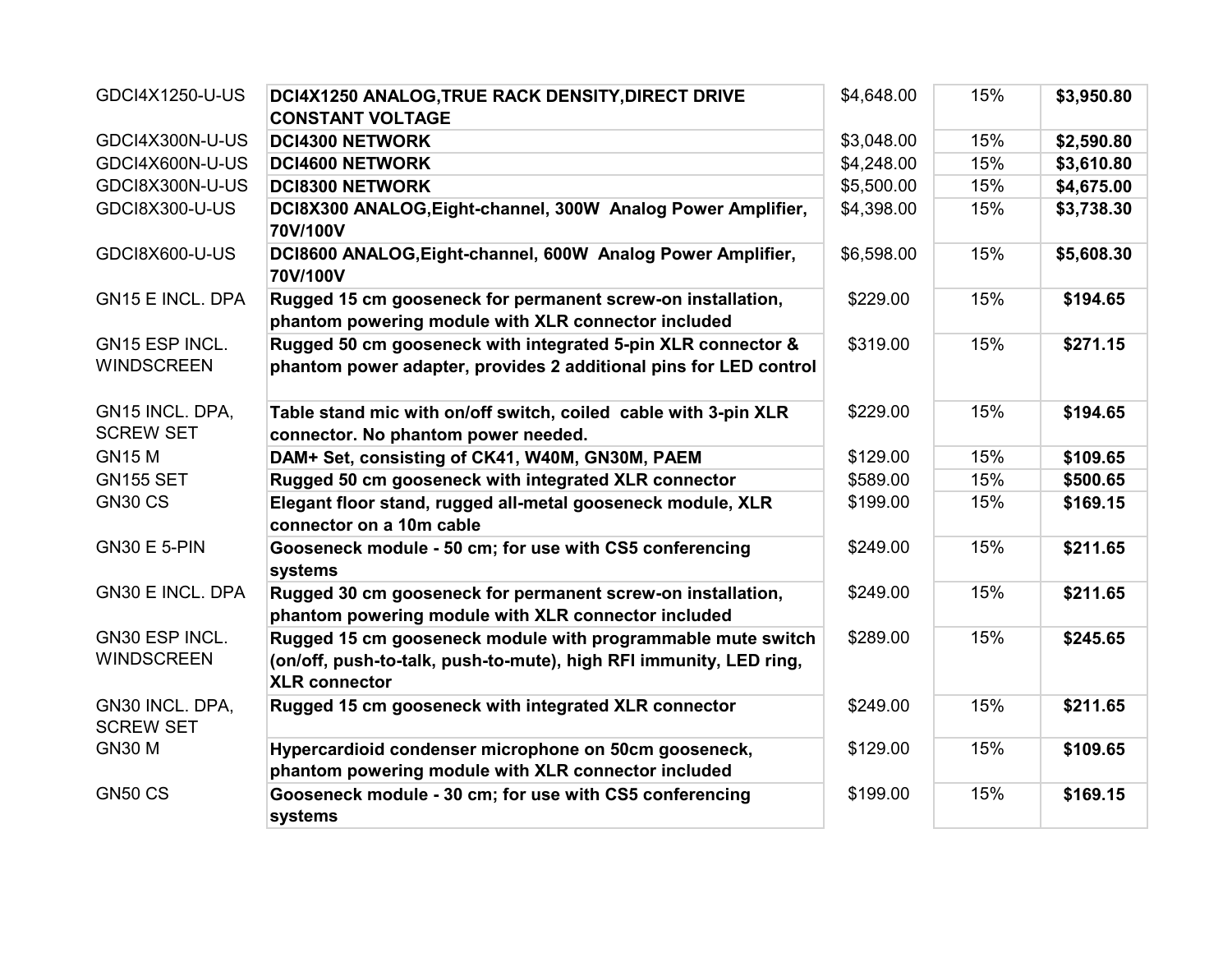| <b>GN50 E 5-PIN</b>                              | Rugged 30 cm gooseneck with integrated 5-pin XLR connector &<br>phantom power adapter, provides 2 additional pins for LED control                                                   | \$249.00 | 15% | \$211.65 |
|--------------------------------------------------|-------------------------------------------------------------------------------------------------------------------------------------------------------------------------------------|----------|-----|----------|
| <b>GN50 E INCL. DPA</b>                          | Rugged 50 cm gooseneck for permanent screw-on installation,<br>phantom powering module with XLR connector included                                                                  | \$249.00 | 15% | \$211.65 |
| GN50 ESP INCL.<br><b>WINDSCREEN</b>              | Rugged 30 cm gooseneck module, programmable mute switch<br>(on/off, push-to-talk, push-to-mute), high RFI immunity, LED ring,<br><b>XLR connector</b>                               | \$349.00 | 15% | \$296.65 |
| GN50 INCL. DPA,<br><b>SCREW SET</b>              | Rugged 30 cm gooseneck with integrated XLR connector                                                                                                                                | \$249.00 | 15% | \$211.65 |
| <b>GN50 M</b>                                    | 30cm gooseneck module; does not include capsule or powering<br>module.                                                                                                              | \$199.00 | 15% | \$169.15 |
| <b>H1 MAGNET CLIP</b><br><b>BLACK 5 PACK</b>     | magnet clip black -5 pcs                                                                                                                                                            | \$99.00  | 15% | \$84.15  |
| <b>H1 MAGNET CLIP</b><br><b>WHITE 5 PACK</b>     | magnet clip, white-5 pcs                                                                                                                                                            | \$99.00  | 15% | \$84.15  |
| H <sub>2</sub> CROCO CLIP<br><b>BLACK 5 PACK</b> | mic clip, black-5 pcs                                                                                                                                                               | \$99.00  | 15% | \$84.15  |
| H <sub>2</sub> CROCO CLIP<br><b>WHITE 5 PACK</b> | mic clip, white-5 pcs                                                                                                                                                               | \$99.00  | 15% | \$84.15  |
| H3 CROCO CABLE<br><b>CLIP BLACK 5 PACK</b>       | cable clip, black-5 pcs                                                                                                                                                             | \$69.00  | 15% | \$58.65  |
| H <sub>500</sub>                                 | Foam windscreen for CK31, CK32, CK33                                                                                                                                                | \$60.00  | 15% | \$51.00  |
| H600                                             | <b>Elastic shock mount unit for all Discreet Acoustics GN modules</b>                                                                                                               | \$173.48 | 15% | \$147.46 |
| H85                                              | Stand adapter for C 1000 S incl. LED and/or WMS handheld<br>transmitters                                                                                                            | \$150.00 | 15% | \$127.50 |
| <b>HELICAL ANTENNA</b>                           | Rack mount kit for WMS40 mini, WMS40 mini2                                                                                                                                          | \$624.00 | 15% | \$530.40 |
| HM1000                                           | In Ear Monitoring System W/reference audio quality, new radio<br>design W/narrow filter, radio signal attentuator & Cue-<br>mode.Includes 1xSST4500 Stationary Transmitter, SPR4500 | \$215.00 | 15% | \$182.75 |
|                                                  | Diversity Bodypack Receiver, IP2 Ear Channel Headphones, 19in<br><b>Rack mount kit</b>                                                                                              |          |     |          |
| <b>HM1000 M</b>                                  | Flush Mount Module with cover; for DAM+ PAE powering module                                                                                                                         | \$129.00 | 15% | \$109.65 |
| HP12U US                                         | 6-Channel Matrix Headphone Amplifier                                                                                                                                                | \$248.40 | 15% | \$211.14 |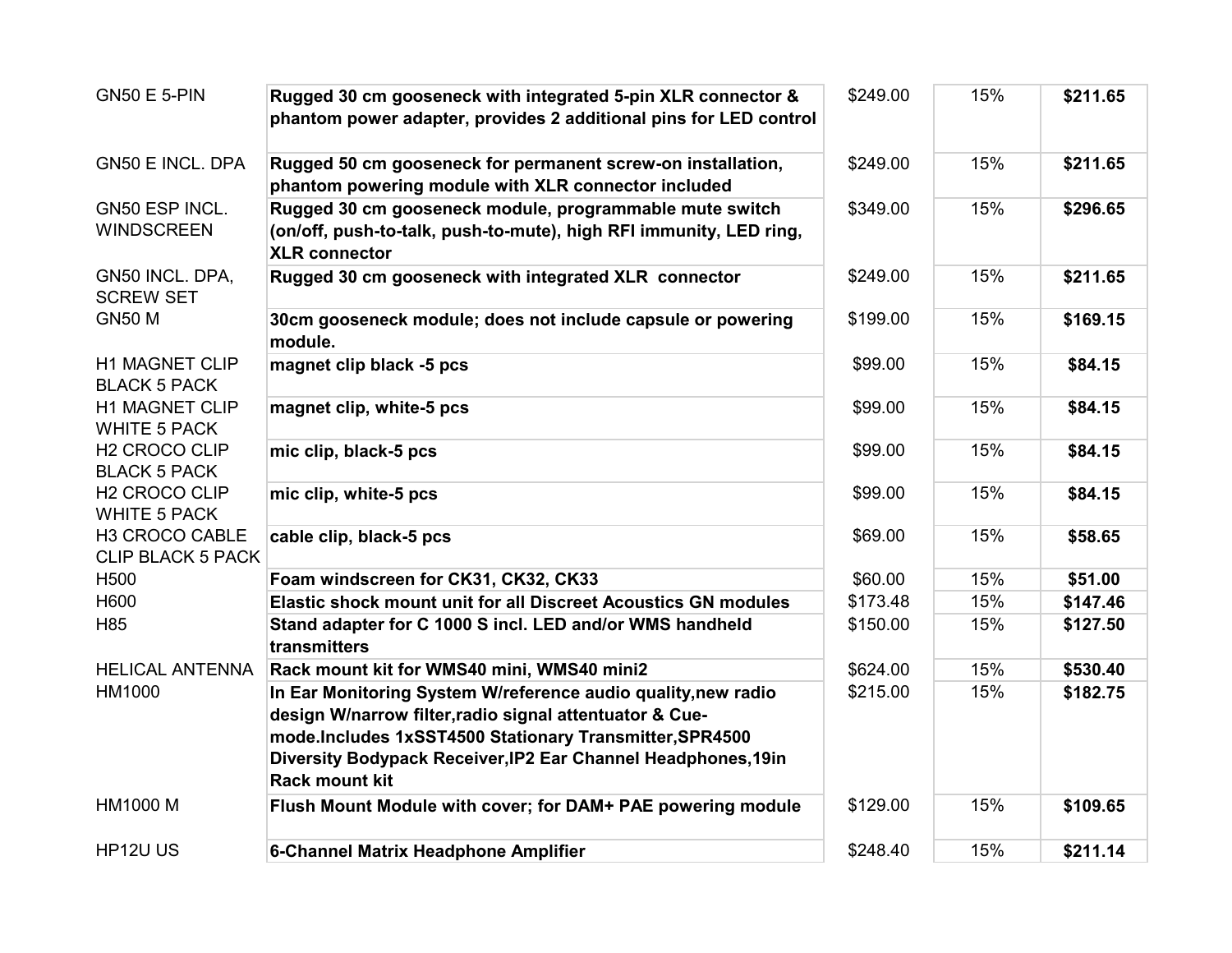| HP4E                                           | Light, rugged head-worn mic for presenters with connector for use<br>Shure bodypack transmitters.                                 | \$142.03   | 15% | \$120.73 |
|------------------------------------------------|-----------------------------------------------------------------------------------------------------------------------------------|------------|-----|----------|
| <b>HP6E US</b>                                 | <b>6-Channel Matrix Headphone Amplifier</b>                                                                                       | \$211.37   | 15% | \$179.66 |
| <b>HPD8138</b>                                 | 8in Ceiling Speaker for Pre-Install Backcan, stylish look, for use                                                                | \$51.00    | 15% | \$43.35  |
|                                                | with MTC-81BB8 backcan and MTC-81TB8 tile bridge, or standard                                                                     |            |     |          |
|                                                | backcans. Very high 97 dB sens, 95 Hz -18 kHz, 6W multiple tap                                                                    |            |     |          |
|                                                | transformer, 90 coverage(priced as each, sold in packs of 4 pcs)                                                                  |            |     |          |
| <b>HSC15</b>                                   | High-Performance conference headset                                                                                               | \$229.00   | 15% | \$194.65 |
| <b>HSC171</b>                                  | Prof. closed-back headsets derived from K 271 headphones with                                                                     | \$289.00   | 15% | \$245.65 |
|                                                | dynamic mic for broadcast and recording use. Without muting<br>function. MK HS cable not included.                                |            |     |          |
| <b>HSC271</b>                                  | Prof. closed-back headsets derived from K 171 headphones with                                                                     | \$319.00   | 15% | \$271.15 |
|                                                | condenser mic for broadcast and recording use. Automatic mic                                                                      |            |     |          |
|                                                | and headphone muting function via mute switch. MK HS cable not<br>included.                                                       |            |     |          |
| <b>HSD171</b>                                  | 12-Channel Headphone Amplifier with USB                                                                                           | \$289.00   | 15% | \$245.65 |
| <b>HSD271</b>                                  | Prof. closed-back headsets derived from K 171 headphones with                                                                     | \$319.00   | 15% | \$271.15 |
|                                                | dynamic mic for broadcast and recording use. Without muting<br>function. MK HS cable not included.                                |            |     |          |
| ICAAS10                                        | Coiled 5 m (10 ft.) cable mini XLR/mini jack (1/8in)                                                                              | \$74.00    | 15% | \$62.90  |
| <b>CASCADING CABLE</b><br><b>INTONATO-DC-M</b> |                                                                                                                                   |            | 15% |          |
|                                                | Intonato Desktop Controller. Accesssory for use with Intonato 24.<br>Large master Volume Control, MUTE, DIM and Keys that provide | \$1,000.00 |     | \$850.00 |
|                                                | instant access to Intonato 24 functions including individual                                                                      |            |     |          |
|                                                | speaker MUTE, SOLO, SCENES, TALKBACK and more. Compact                                                                            |            |     |          |
|                                                | desktop form                                                                                                                      |            |     |          |
| IP <sub>2</sub>                                | High-Performance conference headset                                                                                               | \$99.00    | 15% | \$84.15  |
| IRX108BT-NA                                    | Powered 8in Portable Speaker with Bluetooth                                                                                       | \$415.00   | 15% | \$352.75 |
| IRX112BT-NA                                    | Powered 12in Portable Speaker with Bluetooth                                                                                      | \$475.00   | 15% | \$403.75 |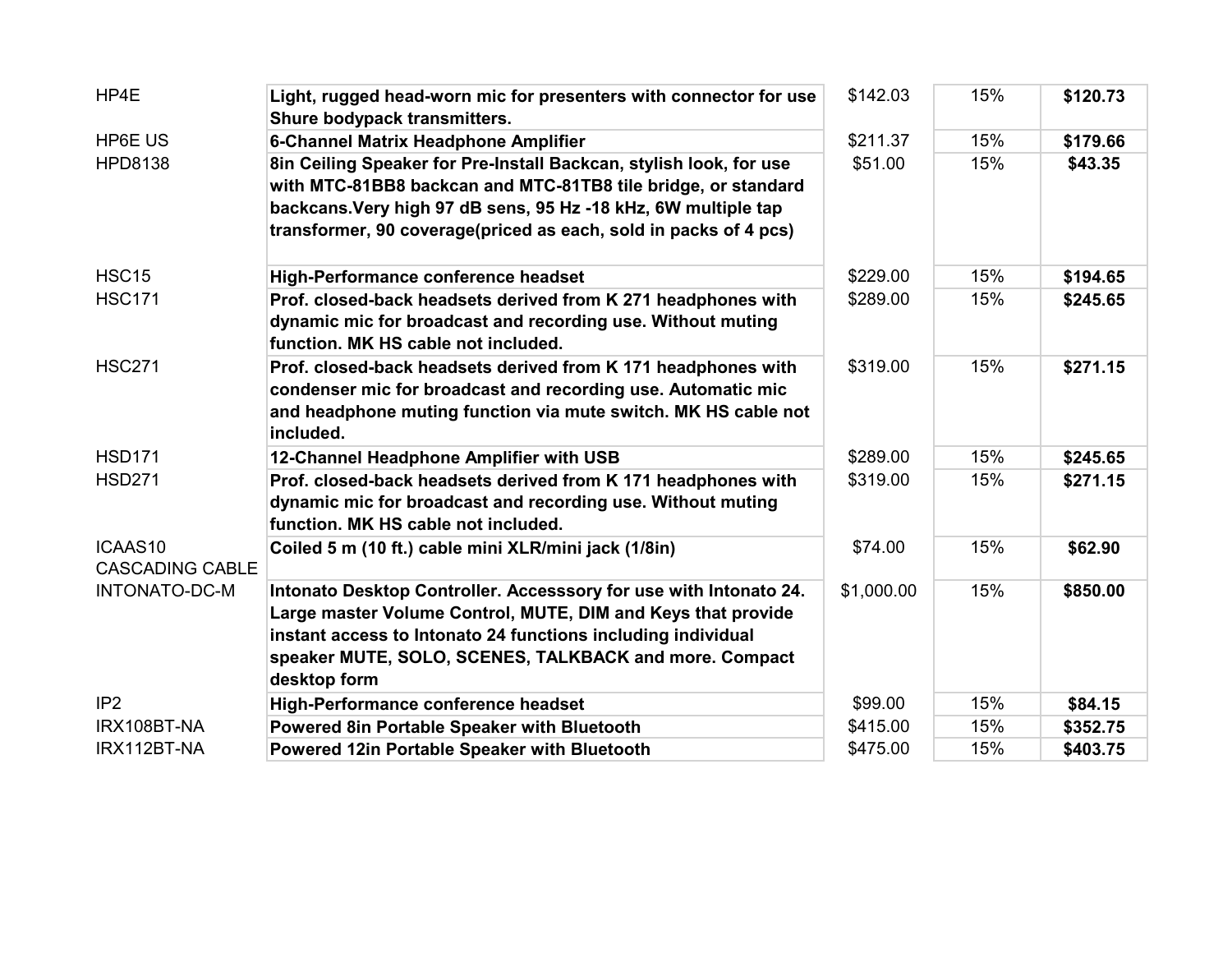| <b>IVM4500 SET BD7-</b><br>100MW | In Ear Monitoring System W/reference audio quality, new radio<br>design W/narrow filter, radio signal attentuator & Cue-<br>mode.Includes 1xSST4500 Stationary Transmitter, SPR4500<br>Diversity Bodypack Receiver, IP2 Ear Channel Headphones, 19in<br><b>Rack mount kit</b> | \$1,249.00 | 15% | \$1,061.65 |
|----------------------------------|-------------------------------------------------------------------------------------------------------------------------------------------------------------------------------------------------------------------------------------------------------------------------------|------------|-----|------------|
| <b>IVM4500 SET BD7-</b><br>50MW  | High performance earphones for professional in-ear-monitoring.<br>Blocks out stage noise and provides total ambient isolation, three<br>pairs/sizes of ear molds included                                                                                                     | \$1,249.00 | 15% | \$1,061.65 |
| <b>IVM4500 SET BD8-</b><br>100MW | In Ear Monitoring System W/reference audio quality, new radio<br>design W/narrow filter, radio signal attentuator & Cue-<br>mode.Includes 1xSST4500 Stationary Transmitter, SPR4500<br>Diversity Bodypack Receiver, IP2 Ear Channel Headphones, 19in<br><b>Rack mount kit</b> | \$1,249.00 | 15% | \$1,061.65 |
| <b>IVM4500 SET BD8-</b><br>50MW  | In Ear Monitoring System W/reference audio quality, new radio<br>design W/narrow filter, radio signal attentuator & Cue-<br>mode.Includes 1xSST4500 Stationary Transmitter, SPR4500<br>Diversity Bodypack Receiver, IP2 Ear Channel Headphones, 19in<br><b>Rack mount kit</b> | \$1,249.00 | 15% | \$1,061.65 |
| IVX-577125                       | Intellivox V-90 MKII, Ral 9010 - EN54:24. Made to Order Call for<br>availability                                                                                                                                                                                              | \$1,908.90 | 15% | \$1,622.57 |
| IVX-802000                       | Intellivox Hinge Bracket 90, RAL9010. Made to Order Call for<br>availability                                                                                                                                                                                                  | \$91.91    | 15% | \$78.12    |
| IVX-802105                       | <b>INTELLIVOX CABLE ENTRY COVER BOX 2X M16,</b>                                                                                                                                                                                                                               | \$250.48   | 15% | \$212.91   |
| IVX-802120                       | INTELLIVOX CABLE ENTRY COVER BOX 6X XLR,                                                                                                                                                                                                                                      | \$975.66   | 15% | \$829.31   |
| IVX-802226                       | <b>INTELLIVOX WALL BRACKET 25MM, SET (3 PCS</b>                                                                                                                                                                                                                               | \$124.23   | 15% | \$105.60   |
| IVX-802261                       | <b>INTELLIVOX WALL BRACKET 60MM, SET (3 PCS</b>                                                                                                                                                                                                                               | \$141.40   | 15% | \$120.19   |
| IVX-806608                       | Intellivox Swivel Wall Bracket 90, RAL9010. Made to Order Call for<br>availability                                                                                                                                                                                            | \$137.36   | 15% | \$116.76   |
| IVX-806618                       | Intellivox Swivel Wall Bracket 45, RAL9010. Made to Order Call for<br>availability                                                                                                                                                                                            | \$134.33   | 15% | \$114.18   |
| JBLCSM21V                        | 2 x 1 Stereo/Mono Public Address Mixer                                                                                                                                                                                                                                        | \$747.36   | 15% | \$635.26   |
| JBLCSM32V                        | 3 x 2 Stereo/Mono Public Address Mixer                                                                                                                                                                                                                                        | \$902.90   | 15% | \$767.47   |
| <b>JBLCSPM4</b>                  | <b>CSM 4-Zone Paging Station</b>                                                                                                                                                                                                                                              | \$174.00   | 15% | \$147.90   |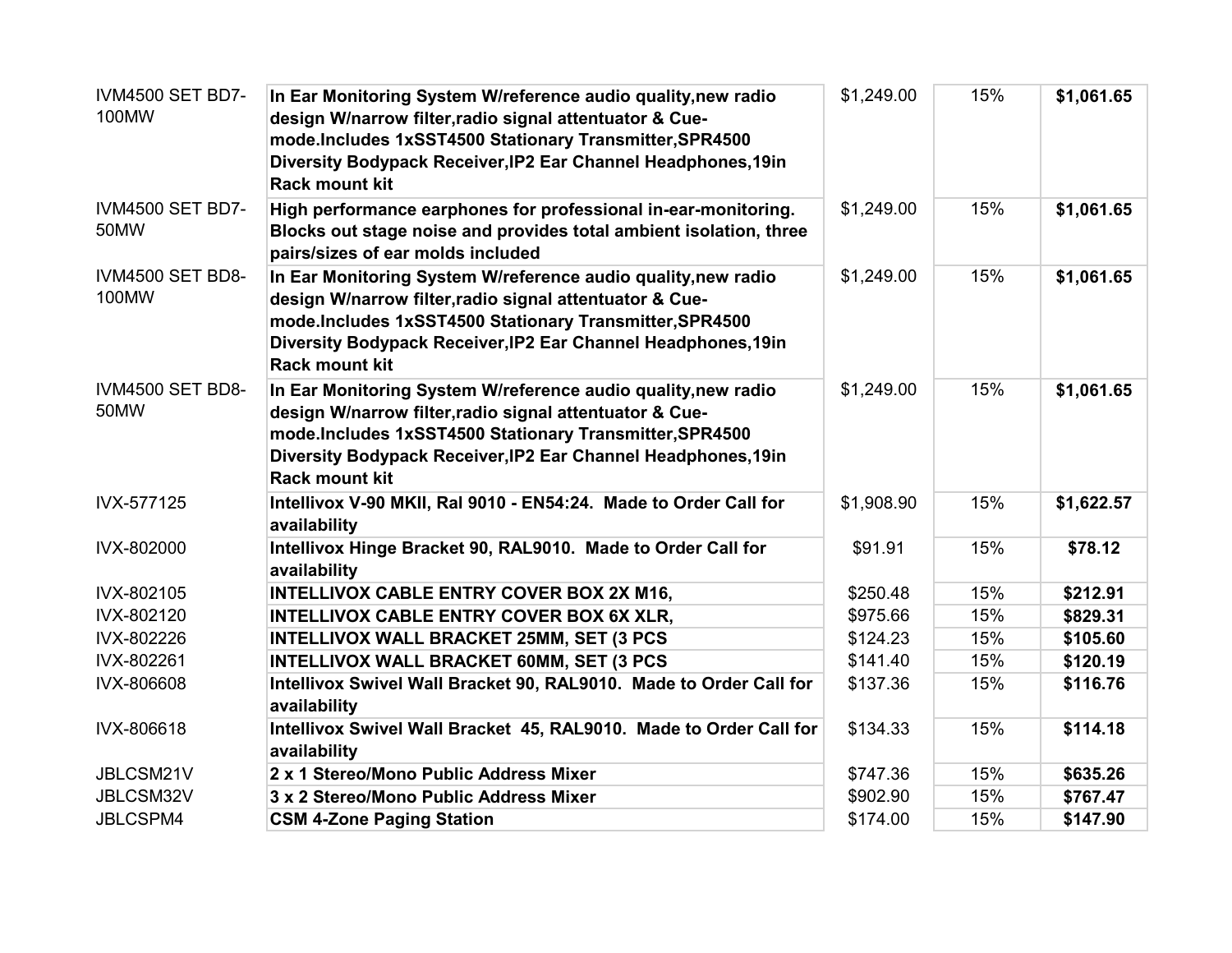| <b>JBLCSR2SVBLKV</b> | Wall Controller with 2-Position Source Selector and Volume<br>Control; US Version (Black) For use with CSM-21, CSM-32                                                                                                 | \$80.80  | 15% | \$68.68  |
|----------------------|-----------------------------------------------------------------------------------------------------------------------------------------------------------------------------------------------------------------------|----------|-----|----------|
| JBLCSR2SVWHTV        | Wall Controller with 2-Position Source Selector and Volume<br>Control; US Version (White) For use with CSM-21, CSM-32                                                                                                 | \$80.80  | 15% | \$68.68  |
| <b>JBLCSR3SVBLKV</b> | <b>Controller with 3-Position Source Selector and Volume Control; US</b><br>Version (Black) For use with CSM-32                                                                                                       | \$80.80  | 15% | \$68.68  |
| <b>JBLCSR3SVWHTV</b> | Wall Controller with 3-Position Source Selector and Volume<br>Control; US Version (White) For use with CSM-32                                                                                                         | \$80.80  | 15% | \$68.68  |
| <b>JBLCSRVBLKV</b>   | Wall Controller with Volume Control; US Version (Black) For use<br>with CSM-21, CSM-32, All CSMA                                                                                                                      | \$80.80  | 15% | \$68.68  |
| <b>JBLCSRVWHTV</b>   | Wall Controller with Volume Control; US Version (White) For use<br>with CSM-21, CSM-32, All CSMA                                                                                                                      | \$80.80  | 15% | \$68.68  |
| <b>JBLPOLE-GA</b>    | JBL speaker pole featuring gass assist adjustment from 36in to<br>53in.                                                                                                                                               | \$219.00 | 15% | \$186.15 |
| <b>JBLPOLE-MA</b>    | JBL speaker pole with manual adjustment from 36in to 55in.                                                                                                                                                            | \$132.00 | 15% | \$112.20 |
| <b>JBLTRIPOD-GA</b>  | JBL speaker tripod featuring gass assist adjustment                                                                                                                                                                   | \$335.00 | 15% | \$284.75 |
| <b>JBLTRIPOD-MA</b>  | <b>JBL speaker tripod with manual adjustment</b>                                                                                                                                                                      | \$142.40 | 15% | \$121.04 |
| <b>JRX212</b>        | 12in two-way stage monitor or front of house passive speaker                                                                                                                                                          | \$327.60 | 15% | \$278.46 |
|                      | system; 1000 Watt peak power handling, 129dB Maximum SPL, 8                                                                                                                                                           |          |     |          |
|                      | ohms. 19mm MDF enclosure, 18-gauge hexagon perforated steel<br>grille. Net Weight 19.5kg (43 lbs).                                                                                                                    |          |     |          |
| <b>JRX215</b>        | 15in two-way front of house passive speaker system; 1000 Watt<br>peak power handling, 128dB Maximum SPL, 8 ohms. 19mm MDF<br>enclosure, 18-gauge hexagon perforated steel grille. Net Weight<br>27.4kg (60.5 lbs).    | \$392.70 | 15% | \$333.80 |
| <b>JRX218S</b>       | 18in passive compact subwoofer; 1400 Watt peak power handling,<br>127dB Maximum SPL, 4 ohms. 19mm MDF enclosure, 18-gauge<br>hexagon perforated steel grille. Net Weight 40.4kg (89 lbs).                             | \$655.20 | 15% | \$556.92 |
| <b>JRX225</b>        | Dual 15in two-way front of house passive speaker system; 2000<br>Watt peak power handling, 133dB Maximum SPL, 4 ohms. 19mm<br>MDF enclosure, 18-gauge hexagon perforated steel grille. Net<br>Weight 42.6kg (94 lbs). | \$590.10 | 15% | \$501.59 |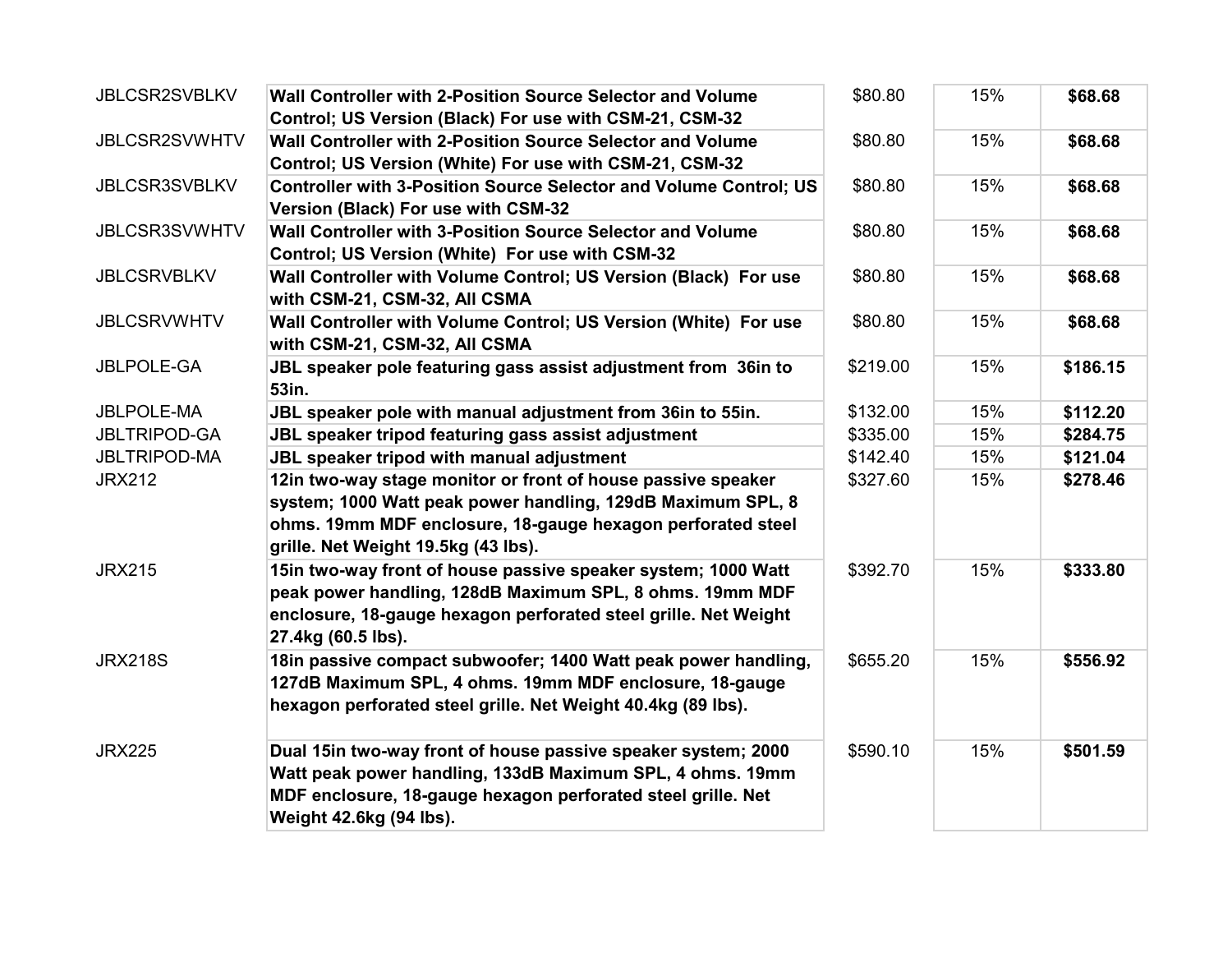| K15              | Professional studio headphones W/40mm drivers & closed back<br>design ideal for studio recording & monitoring<br>applications. Precisely balanced, 16Hz - 22 kHz response, self<br>adjusting headb& & 3 meter cable.32 Ohms impedance. Gold-<br>plated 3.5mm(1/8-inch)plug     | \$119.00   | 15% | \$101.15   |
|------------------|--------------------------------------------------------------------------------------------------------------------------------------------------------------------------------------------------------------------------------------------------------------------------------|------------|-----|------------|
| K361             | PROFESSIONAL AUDIO HEADPHONE K361                                                                                                                                                                                                                                              | \$123.75   | 15% | \$105.19   |
| <b>K361BT</b>    | Professional Audio Bluetooth Headphone                                                                                                                                                                                                                                         | \$161.25   | 15% | \$137.06   |
| K371             | PROFESSIONAL AUDIO HEADPHONE K371                                                                                                                                                                                                                                              | \$186.25   | 15% | \$158.31   |
| <b>K371BT</b>    | K371BT Professional Audio Bluetooth Headphone                                                                                                                                                                                                                                  | \$223.75   | 15% | \$190.19   |
| <b>K612 PRO</b>  | High Performance Headphones, patented Varimotion technology                                                                                                                                                                                                                    | \$249.00   | 15% | \$211.65   |
| K702             | <b>PROFESSIONAL HEADPHONE</b>                                                                                                                                                                                                                                                  | \$439.00   | 15% | \$373.15   |
| <b>K712 PRO</b>  | High Performance Headphones, patented Varimotion technology                                                                                                                                                                                                                    | \$625.00   | 15% | \$531.25   |
| K72              | Charging unit, two slots, 12V/1500mA power supply included,<br>EU/US/UK connector, four NiMH rechargeable batteries included,<br>for DHT700, DPT700                                                                                                                            | \$69.00    | 15% | \$58.65    |
| <b>K812 PRO</b>  | Patented VarimotionTM-two-layer diaphragm, flat wire voice coil,<br>in3-D form ear pads for perfect fit, individually tested and<br>numbered                                                                                                                                   | \$1,879.00 | 15% | \$1,597.15 |
| K872             | Inconspicuous cardioid clip-on microphone with mini XLR<br>connector. Rugged metal housing.                                                                                                                                                                                    | \$1,879.00 | 15% | \$1,597.15 |
| K92              | Professional studio headphones W/40mm drivers & closed back<br>design ideal for studio recording&monitoring<br>applications. Precisely balanced, 16Hz - 20 kHz response, self<br>adjusting headb&3 meter cable.3.5mm(1/8-inch)plug<br>W/6.3mm(1/4in)adaptee.32 Ohms impedance. | \$89.00    | 15% | \$75.65    |
| LCT 81C/T        | Lay-in Ceiling Tile Speaker, 8in driver, for US-size suspended grid<br>ceilings (NOT for 600 x 600 mm metric grids), Sold as each;<br>packed in pairs.                                                                                                                         | \$132.60   | 15% | \$112.71   |
| <b>LEXALPHAV</b> | <b>Desktop Recording Studio</b>                                                                                                                                                                                                                                                | \$61.00    | 15% | \$51.85    |
| LEXBOB-32        | 32 Channel Digital to Analog Converter over DB25 connectors                                                                                                                                                                                                                    | \$3,780.00 | 15% | \$3,213.00 |
| LEXIO22-01       | 2-Input USB 2.0 Desktop Recording Studio                                                                                                                                                                                                                                       | \$327.60   | 15% | \$278.46   |
| LEXIO42          | 4-Input USB 2.0 Desktop Recording Studio                                                                                                                                                                                                                                       | \$412.00   | 15% | \$350.20   |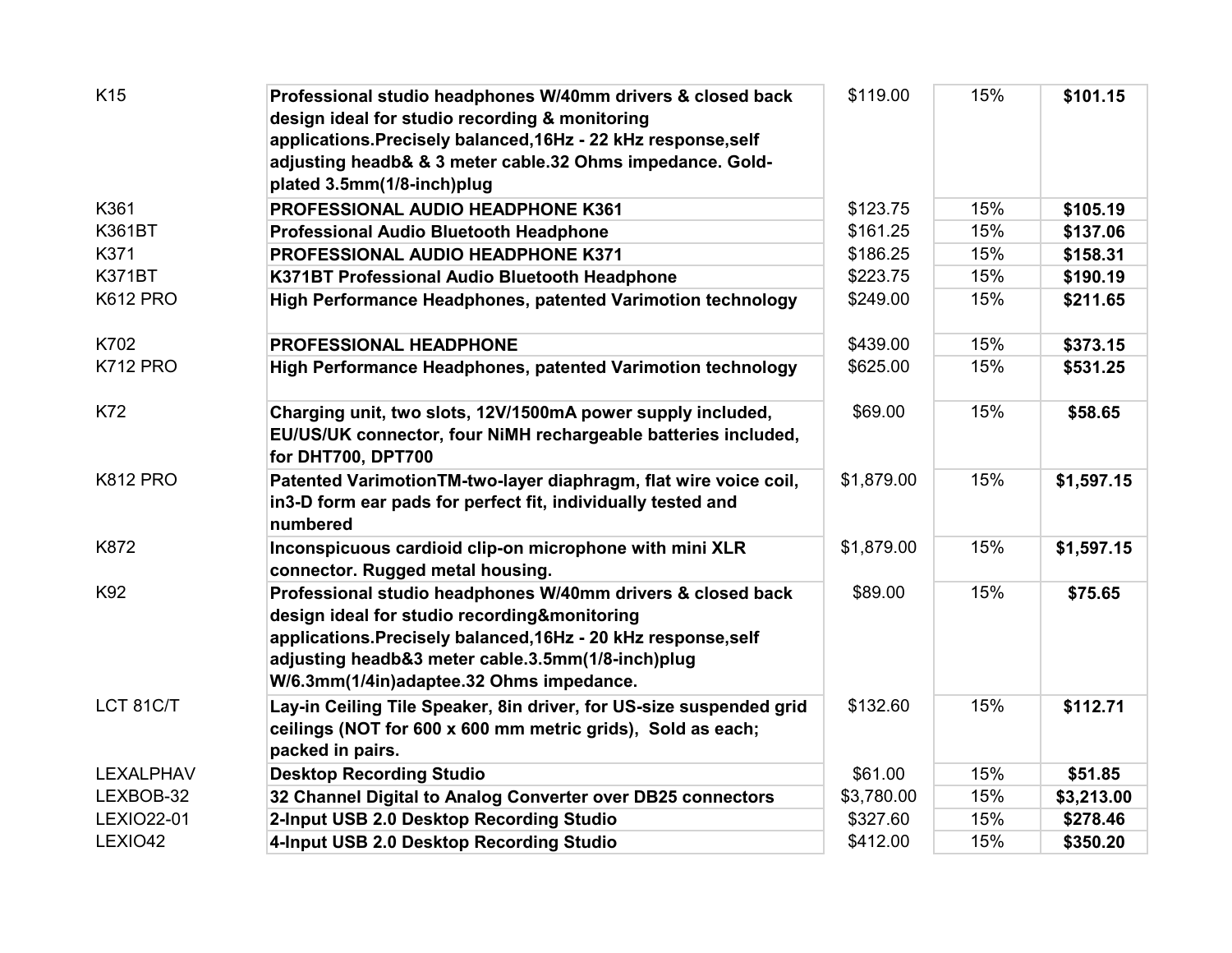| <b>LEXLAMBDAV</b>                    | <b>Desktop Recording Studio</b>                                                   | \$135.45   | 15% | \$115.13   |
|--------------------------------------|-----------------------------------------------------------------------------------|------------|-----|------------|
| LEXLXPPLUGRB-D                       | <b>Lexicon LXP Native Reverb Plug-in Bundle</b>                                   | \$261.45   | 15% | \$222.23   |
| LEXMX400V                            | <b>Multi-Effects Processor</b>                                                    | \$374.00   | 15% | \$317.90   |
| LEXMX400XLV                          | <b>Multi-Effects Processor</b>                                                    | \$437.00   | 15% | \$371.45   |
| LEXPCM96FX                           | <b>Stereo Reverb/Effects Processor</b>                                            | \$3,936.45 | 15% | \$3,345.98 |
|                                      | LEXPCM96SUR-AFX Multi-channel Reverb/Effects Processor - Analog & Digital I/O     | \$5,248.95 | 15% | \$4,461.61 |
|                                      | LEXPCM96SUR-DFX Multi-channel Reverb/Effects Processor - Digital I/O              | \$4,986.45 | 15% | \$4,238.48 |
| LEXPLMPXR-D                          | VST / AU / RTAS Reverb Plug-in, VST / AU / RTAS Reverb Plug-in                    | \$130.20   | 15% | \$110.67   |
| LEXPLPCMFX-D                         | PCM Native Effects Plug-in Bundle                                                 | \$655.20   | 15% | \$556.92   |
| <b>LEXPLPCMRB</b>                    | PCM Native Reverb Plug-in Bundle                                                  | \$786.45   | 15% | \$668.48   |
| LEXPLPCMTOT-D                        | PCM Total Bundle (Reverb & Effects Plug-ins)                                      | \$1,311.45 | 15% | \$1,114.73 |
| LEXQLI32                             | 32-Channel Immersive Cinema Processors with BLU link                              | \$7,350.00 | 15% | \$6,247.50 |
|                                      | Input/Output                                                                      |            |     |            |
| <b>LSR310S</b>                       | 10-inch powered subwoofer.                                                        | \$499.00   | 15% | \$424.15   |
| M <sub>2</sub>                       | 2-WAY FLOOR STANDING OR SOFFIT MOUNTABLE                                          | \$6,000.00 | 15% | \$5,100.00 |
| MA1350-81                            | SV-EXT-1, CONTROLLER, SV PROGRAM EXSTREA                                          | \$234.00   | 15% | \$198.90   |
| MA1350-86                            | SV-RMK-1, RACKMOUNT KIT, BARIX, SCHOOLVI                                          | \$105.00   | 15% | \$89.25    |
| MA1702-01                            | POWER SUPPLY, 24VDC                                                               | \$50.00    | 15% | \$42.50    |
| MDA1 AKG                             | adapter connector AKG                                                             | \$69.00    | 15% | \$58.65    |
| MDA2 SEN1                            | adapter connector Sennheiser Lemo                                                 | \$99.00    | 15% | \$84.15    |
| MDA3 SEN2                            | adapter connector Sennheiser Jack                                                 | \$69.00    | 15% | \$58.65    |
| <b>MDA4 SHU</b>                      | adapter connector SHURE                                                           | \$69.00    | 15% | \$58.65    |
| MDA5 AT                              | adapter connector AudioTechnica                                                   | \$69.00    | 15% | \$58.65    |
| MDA6 BD                              | adapter connector Beyerdynamic                                                    | \$69.00    | 15% | \$58.65    |
| <b>MDA7 LEC</b>                      | adapter connector Lectrosonic                                                     | \$69.00    | 15% | \$58.65    |
| <b>MDPA PHANTOM</b><br>POWER ADAPTER | phantom power adapter XLR                                                         | \$99.00    | 15% | \$84.15    |
| MK HS STUDIO C                       | Headset cable for PC, Conferencing (1/8in mini jack, 1/8 in mini<br>jack)         | \$111.53   | 15% | \$94.80    |
| MK HS STUDIO D                       | Headset cable for Studio, Moderators, Commentators (3pin XLR<br>male, 1/4in jack) | \$70.96    | 15% | \$60.32    |
| MK HS XLR 4D                         | Headset cable for cameras, Intercom, (5pin XLR male)                              | \$64.71    | 15% | \$55.00    |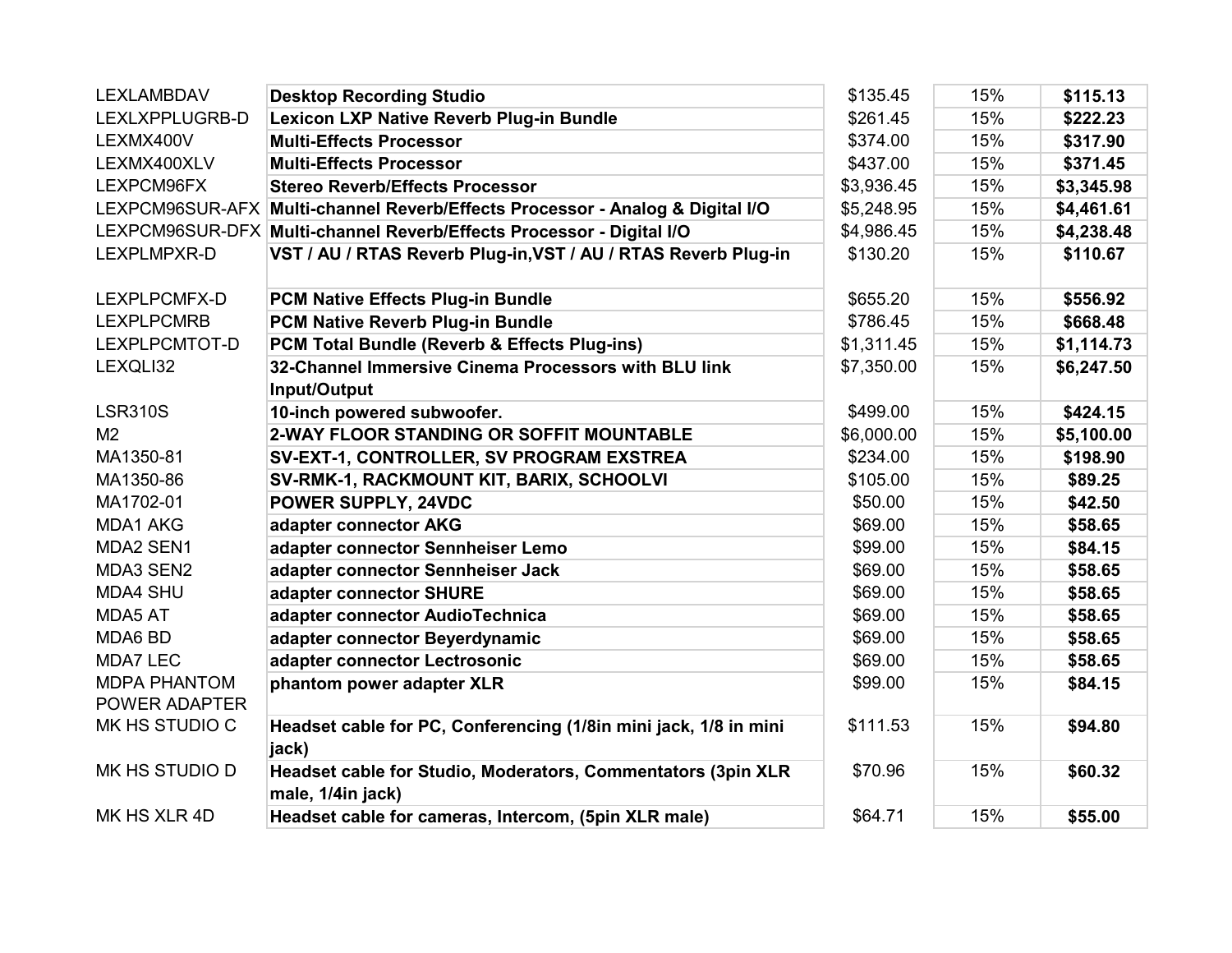| MK HS XLR 5D        | Plug and play desktop microphone for use with PC or laptop. For<br>conferences via VOIP. Cascadable. Colour: white                                                                                                                                            | \$70.96  | 15% | \$60.32  |
|---------------------|---------------------------------------------------------------------------------------------------------------------------------------------------------------------------------------------------------------------------------------------------------------|----------|-----|----------|
| <b>MKA 20</b>       | 5m BNC antenna cable                                                                                                                                                                                                                                          | \$67.22  | 15% | \$57.14  |
| MPA V L             | Light, rugged head-worn mic for presenters with mini XLR<br>connector for use with B29 L battery operated power supply, MPA<br>V L external phantom power adapter, or AKG WMS bodypack<br>transmitters.                                                       | \$89.00  | 15% | \$75.65  |
| MPATCH <sub>2</sub> | Versitile monitoring controls include an A & B output destination<br>selector; a Stereo/Mono summing switch and a Mute switch. Built-<br>in headphone amp with a dedicated volume control and front panel<br>headphone jack allows monitoring via headphones. | \$206.71 | 15% | \$175.70 |
| MTC-19MR            | <b>Optional Mud (Plaster) Ring Construction Bracket for Control</b><br>19CS, Control 19CST, and Control 226C/T. Installs before<br>Sheetrock, Integral Ring Extension for Drywall Mudding. Each<br><b>Pack Contains 6 Pieces.</b>                             | \$245.82 | 15% | \$208.95 |
| MTC-19NC            | <b>Optional New Construction Bracket for Control 19CS, Control</b><br>19CST, Control 226C/T, MTC-300BB8 and MTC-200BB6. Installs<br>before Sheetrock as Cutout Template. Each Pack Contains 6<br>Pieces.                                                      | \$178.50 | 15% | \$151.73 |
| <b>MTC-200BB6</b>   | Backcan for Control 227C & CT. Round with extra-thick 16-gauge<br>steel and heavy-duty 1/2in MDP reinforcement on top panel.<br>Knockouts on sides and top panel. 0.5 cu ft, 13.3in dia x 8.1in<br>deep, UL LISTED, (priced and shipped in eaches).           | \$77.52  | 15% | \$65.89  |
| MTC-210UB           | U-Bracket for Control SB-2210 Subwoofer, Black.                                                                                                                                                                                                               | \$96.39  | 15% | \$81.93  |
| MTC-210UB-WH        | U-Bracket for Control SB-2210 Subwoofer, White                                                                                                                                                                                                                | \$96.39  | 15% | \$81.93  |
| MTC-24MR            | Optional Mud (Plaster) Ring Construction Bracket for Control 24C,<br>24CT, 24C Micro, 24CT Micro, and 24CT Micro Plus. Installs before<br>Sheetrock, Integral Ring Extension for Drywall Mudding. Each<br><b>Pack Contains 6 Pieces.</b>                      | \$148.92 | 15% | \$126.58 |
| MTC-24NC            | Optional New Construction Bracket for Control 24C, 24CT, 24C<br>Micro, 24CT Micro, and 24CT Micro Plus. Installs before Sheetrock<br>as Cutout Template. Each Pack Contains 6 Pieces.                                                                         | \$115.26 | 15% | \$97.97  |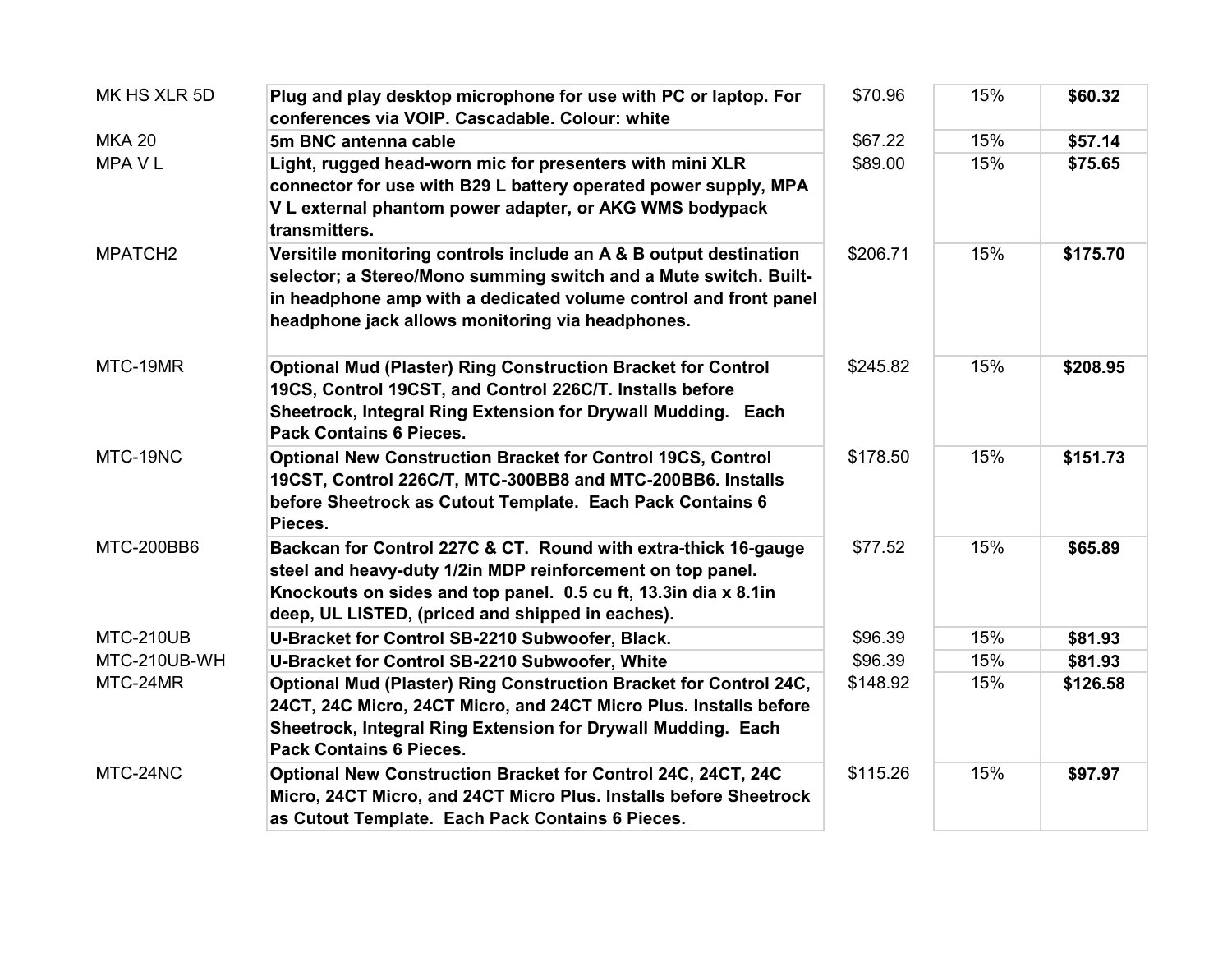| MTC-24TR          | Trim Ring for Retrofit Installations of Control 24 into Cutouts Up to<br>10in Diameter, White. 10 Pieces.                                                                                                                                                            | \$155.29 | 15% | \$132.00 |
|-------------------|----------------------------------------------------------------------------------------------------------------------------------------------------------------------------------------------------------------------------------------------------------------------|----------|-----|----------|
| MTC-25WMG-1       | WeatherMax Replacement Grille for Control 25-1 & 25-1L for harsh<br>environments. Thick aluminum with 3-layer foam backing and<br>powdercoat finish, black. Provides IP-55 Grille Rating. Priced and<br>packaged individually.                                       | \$53.04  | 15% | \$45.08  |
| MTC-25WMG-1-WH    | <b>WEATHERMAX GRILLE FOR C25-1 1L, WHT</b>                                                                                                                                                                                                                           | \$53.04  | 15% | \$45.08  |
| MTC-26MR          | <b>Optional Mud (Plaster) Ring Construction Bracket for Control 26C</b><br>and Control 26CT, Installs before Sheetrock, Integral Ring<br>Extension for Drywall Mudding. Each Pack Contains 6 Pieces.                                                                 | \$177.48 | 15% | \$150.86 |
| MTC-26NC          | <b>Optional New Construction Bracket for Control 26C and Control</b><br>26CT, Installs Before Sheetrock as Cutout Template. Each Pack<br><b>Contains 6 Pieces.</b>                                                                                                   | \$131.58 | 15% | \$111.84 |
| MTC-26TR          | Trim Ring for Retrofit Installations of Control 26 into Cutouts Up to<br>10in Diameter, White. Each Pack Contains 10 Pieces.                                                                                                                                         | \$155.29 | 15% | \$132.00 |
| <b>MTC-28UB-1</b> | U-Bracket for Control 28-1 & 28-1L. Black. Priced and packaged<br>individually. Master Pack = 6 pcs.                                                                                                                                                                 | \$54.06  | 15% | \$45.95  |
| MTC-28UB-1-WH     | U-BRACKET FOR CONTROL 28-1/1L, WHT                                                                                                                                                                                                                                   | \$54.06  | 15% | \$45.95  |
| MTC-28WMG-1       | WeatherMax Replacement Grille for Control 28-1 & 28-1L for harsh<br>environments. Thick aluminum with 3-layer foam backing and<br>powdercoat finish, black. Provides IP-55 Grille Rating. Priced and<br>packaged individually.                                       | \$74.46  | 15% | \$63.29  |
| MTC-28WMG-1-WH    | WEATHERMAX GRILLE FOR C28-1-WH 1L-WH, WH                                                                                                                                                                                                                             | \$74.46  | 15% | \$63.29  |
| MTC-29MK          | Marine Grille Kit for C29AV-1 Loudspeaker. Retrofit grille, adds<br>extra durability when installing C29AV-1s in challenging corrosive<br>environments such as sea-side restaurants, resorts in salt-air<br>areas, water parks and swimming facilities. Kit includes | \$146.62 | 15% | \$124.63 |
| MTC-29MK-WH       | Marine Grille Kit for C29AV-1 Loudspeaker. Retrofit grille, adds<br>extra durability when installing C29AV-1s in challenging corrosive<br>environments such as sea-side restaurants, resorts in salt-air<br>areas, water parks and swimming facilities. Kit includes | \$146.62 | 15% | \$124.63 |
| MTC-29UB          | <b>MOUNTING BRACKET, FOR CONTROL 29AV</b>                                                                                                                                                                                                                            | \$82.47  | 15% | \$70.10  |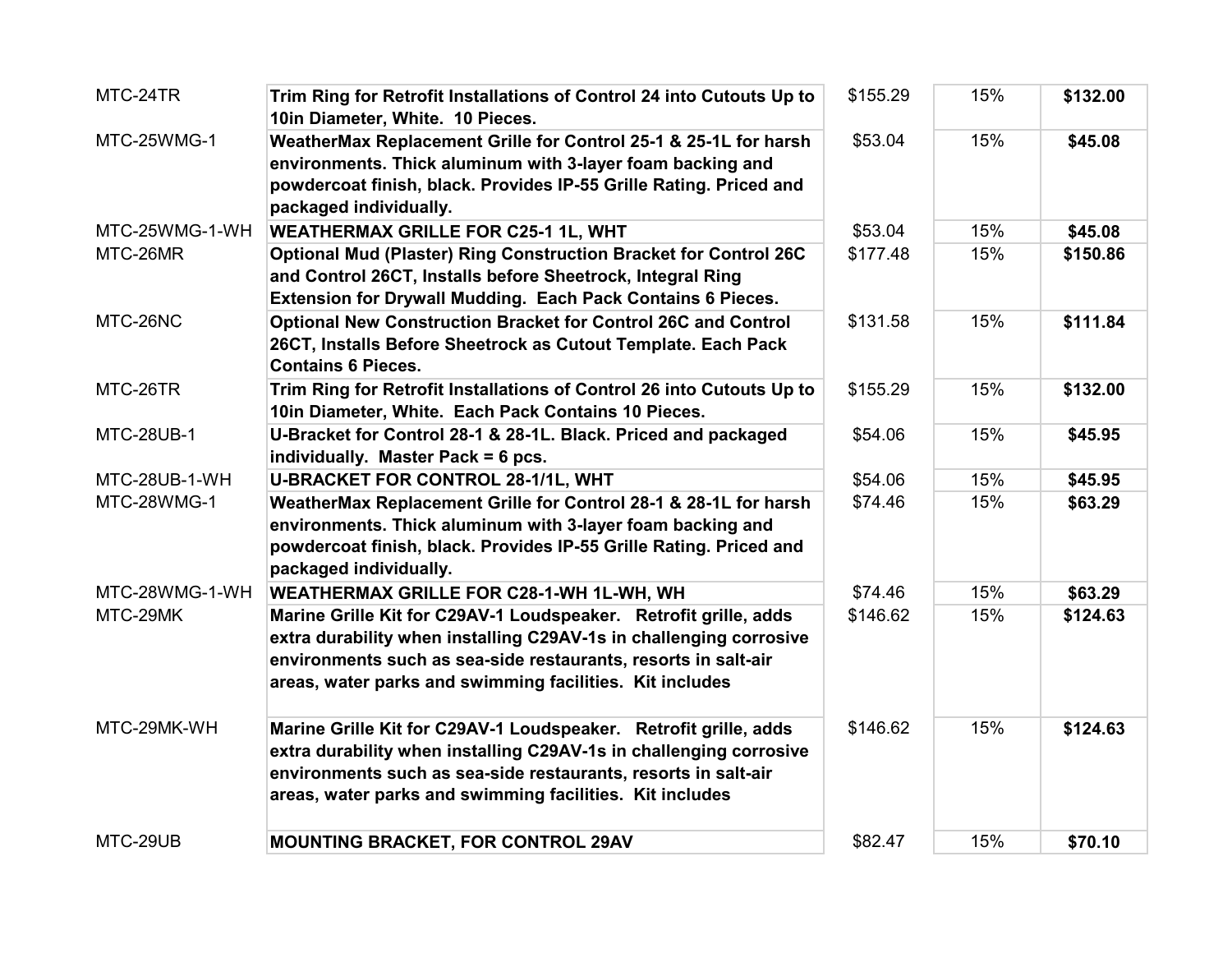| MTC-29UB-WH | U-Bracket for Control 29AV, in White.                                                                                                                                                                                                                   | \$82.47  | 15% | \$70.10  |
|-------------|---------------------------------------------------------------------------------------------------------------------------------------------------------------------------------------------------------------------------------------------------------|----------|-----|----------|
| MTC-300BB12 | <b>BACKBOX FOR 12 inch C300</b>                                                                                                                                                                                                                         | \$274.38 | 15% | \$233.22 |
| MTC-300BB8  | One Cubic Foot Back Box for 8in Models. Round with Extra-Thick<br>16 Gauge Metal and Heavy Duty .5in MDF Reinforcement on Top<br>Panel. Knockouts on Sides and Top Panel. Fits Control 328C &<br>328CT. 15in Dia x 10.6in Deep. NOW UL LISTED           | \$95.88  | 15% | \$81.50  |
| MTC-300T150 | 150 Watt Transformer for Higher Output from a 70V or 100V<br>System. Use with Non-T Version Loudspeakers.                                                                                                                                               | \$89.76  | 15% | \$76.30  |
| MTC-30MK    | Marine Grille Kit for Control 30 Loudspeaker. Retrofit grille, adds<br>extra durability when installing Control 30s in challenging<br>corrosive environments such as cruise ships, sea-side restaurants,<br>water parks and swimming facilities. Black. | \$146.73 | 15% | \$124.72 |
| MTC-30MK-WH | Retrofit grille, adds extra durability when installing Control 30s in<br>corrosive environ such as cruise ships and swimming parks, wht                                                                                                                 | \$165.24 | 15% | \$140.45 |
| MTC-30UB    | U-Bracket for Control 30, black.                                                                                                                                                                                                                        | \$89.96  | 15% | \$76.47  |
| MTC-30UB-WH | <b>MOUNTING BRACKET, FOR CONTROL 30-WH</b>                                                                                                                                                                                                              | \$89.96  | 15% | \$76.47  |
| MTC-42MR    | Mud-Ring Construction Brackets for C42C (each pack contains 6<br>pcs)                                                                                                                                                                                   | \$140.84 | 15% | \$119.71 |
| MTC-42NC    | New Construction Ring Brackets for Control 42C (each pack<br>contains 6 pcs)                                                                                                                                                                            | \$116.28 | 15% | \$98.84  |
| MTC-47MR    | Mud-Ring construction Brackets for C47C/T & C47LP (each pack<br>contains 6 pcs)                                                                                                                                                                         | \$256.02 | 15% | \$217.62 |
| MTC-47NC    | New construction Brackets for C47C/T & C47LP (each pack<br>contains 6 pcs)                                                                                                                                                                              | \$184.62 | 15% | \$156.93 |
| MTC-48TRX12 | Tile rails for using many of JBLs ceiling speaker in 1200 mm (48 in)<br>ceiling tile grid systems. Inverted-V design. Can be used with<br>8124/28, Control 19CS models. (Sold and packed as a kit of 12 tile<br>rails (for 6 spkrs).                    | \$274.38 | 15% | \$233.22 |
| MTC-CBT-70T | Bolt on Transformer Module to allow CBT70J-1 or CBT70JE-1<br>Speaker to be used on 70V/100V Distributed Line Speaker. 120W<br>Multi-Tap, Gland Nuts Provide Water Tight Cable Entrance and Exit.<br>Sold and priced as each.                            | \$132.60 | 15% | \$112.71 |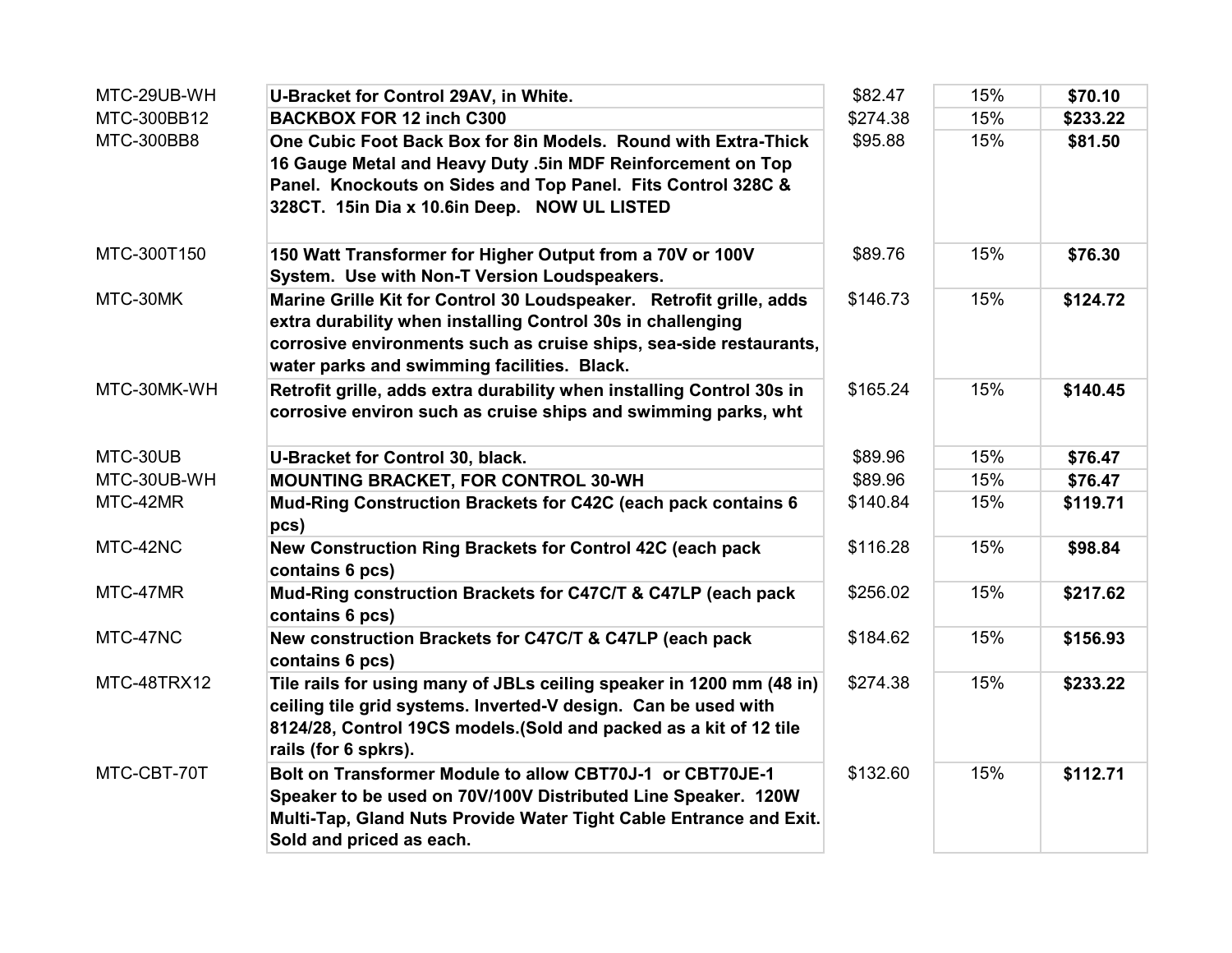| MTC-CBT-70T-WH    | Bolt on Transformer Module to allow CBT70J-1 or CBT70JE-1          | \$133.62 | 15% | \$113.58 |
|-------------------|--------------------------------------------------------------------|----------|-----|----------|
|                   | Speaker to be used on 70V/100V Distributed Line Speaker. 120W      |          |     |          |
|                   | Multi-Tap, Gland Nuts Provide Water Tight Cable Entrance and Exit. |          |     |          |
|                   | White. Sold and priced as each.                                    |          |     |          |
| MTC-CBT-FM2       | inFlush-Mountin Wall Bracket for CBT70J-1 and 70J-1/JE-1           | \$60.18  | 15% | \$51.15  |
| MTC-CBT-FM2-WH    | inFlush-Mountin Wall Bracket for CBT70J-1 and 70J-1 JE-1, White.   | \$60.18  | 15% | \$51.15  |
| MTC-CBT-SMB1      | <b>STAND MOUNT BRACKER FOR CBT</b>                                 | \$64.26  | 15% | \$54.62  |
| MTC-SB2C          | Bracket for Suspending Control SB-2 from a Ceiling.                | \$115.00 | 15% | \$97.75  |
| MTC-SB2W          | Bracket for Installing Control SB-2 to Wall or Corner.             | \$161.16 | 15% | \$136.99 |
| MTC-SBT300        | 300 Watt Multi-Tap 70V/100V Transformer for SB2210. Kit includes   | \$102.00 | 15% | \$86.70  |
|                   | transformer (for mounting on existing studs inside input plate)    |          |     |          |
|                   | with modular connectors for fast hook-up. Connect proper wire for  |          |     |          |
|                   | tap setting. 300W, 150W, 75W at 70V/100V                           |          |     |          |
| MTC-SG6/8         | Contemporary Square Grille for Control 200 & 300 Series 6.5in      | \$54.06  | 15% | \$45.95  |
|                   | inMedium-Format and 8in Large-format Coaxial Ceiling               |          |     |          |
|                   | Loudspeakers.                                                      |          |     |          |
| MTU-1             | U-Bracket For Models AM7215/xx and AM5215/xx.                      | \$202.00 | 15% | \$171.70 |
| <b>MTU-15</b>     | <b>U BRACKET FOR AC15</b>                                          | \$82.82  | 15% | \$70.40  |
| MTU-15-WH         | <b>U BRACKET FOR AC15</b>                                          | \$82.82  | 15% | \$70.40  |
| <b>MTU-16</b>     | <b>U BRACKET FOR AC16</b>                                          | \$109.08 | 15% | \$92.72  |
| MTU-16-WH         | <b>U BRACKET FOR AC16</b>                                          | \$109.08 | 15% | \$92.72  |
| <b>MTU-18</b>     | <b>U BRACKET FOR AC18</b>                                          | \$127.26 | 15% | \$108.17 |
| MTU-18-WH         | <b>U BRACKET FOR AC18</b>                                          | \$127.26 | 15% | \$108.17 |
| <b>MTU-195</b>    | <b>U Bracket for AC195, Blk</b>                                    | \$115.14 | 15% | \$97.87  |
| <b>MTU-195-WH</b> | <b>U Bracket for AC195, White</b>                                  | \$115.14 | 15% | \$97.87  |
| MTU-1-WH          | U-Bracket For Models AM7215/xx and AM5215/xx. White finish.        | \$228.26 | 15% | \$194.02 |
| MTU-2             | <b>U BRACKET FOR MODEL AC2215/XX</b>                               | \$228.26 | 15% | \$194.02 |
| <b>MTU-25</b>     | <b>U BRACKET FOR AC25</b>                                          | \$101.00 | 15% | \$85.85  |
| MTU-25-WH         | <b>U BRACKET FOR AC25</b>                                          | \$101.00 | 15% | \$85.85  |
| <b>MTU-26</b>     | <b>U BRACKET FOR AC26</b>                                          | \$121.20 | 15% | \$103.02 |
| MTU-26-WH         | <b>U BRACKET FOR AC26</b>                                          | \$121.20 | 15% | \$103.02 |
| <b>MTU-28</b>     | <b>U BRACKET FOR AC28</b>                                          | \$159.58 | 15% | \$135.64 |
| MTU-28-WH         | <b>U BRACKET FOR AC28</b>                                          | \$159.58 | 15% | \$135.64 |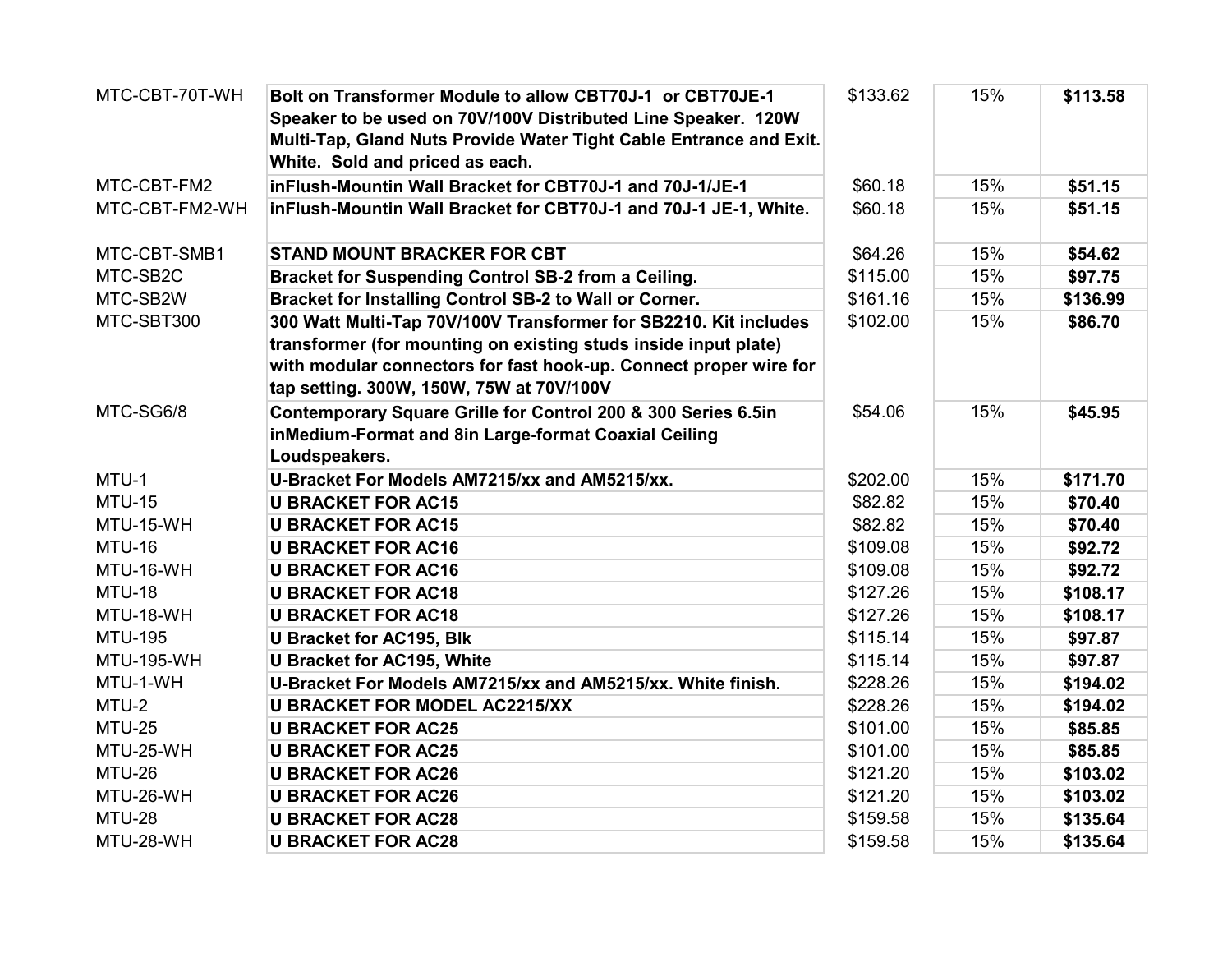| MTU-2-WH              | U-Bracket For Model AC2215/xx. White finish.                                                                                                         | \$228.26   | 15% | \$194.02   |
|-----------------------|------------------------------------------------------------------------------------------------------------------------------------------------------|------------|-----|------------|
| MTU-3                 | U-Bracket For Models AM7212/xx and AM5212/xx.                                                                                                        | \$236.34   | 15% | \$200.89   |
| MTU-3-WH              | U-Bracket For Models AM7212/xx and AM5212/xx. White finish.                                                                                          | \$236.34   | 15% | \$200.89   |
| MTU-4                 | <b>U-Bracket For Model AC2212/xx.</b>                                                                                                                | \$236.34   | 15% | \$200.89   |
| MTU-4-WH              | U-Bracket For Model AC2212/xx. White finish.                                                                                                         | \$236.34   | 15% | \$200.89   |
| <b>MTU-895</b>        | <b>U Bracket for AC895, Blk</b>                                                                                                                      | \$103.02   | 15% | \$87.57    |
| <b>MTU-895-WH</b>     | <b>U Bracket for AC895, White</b>                                                                                                                    | \$103.02   | 15% | \$87.57    |
| MXX-FG2265-25         | MSA-AMK-07 Mount Kit for 7 Modero S - Wall                                                                                                           | \$275.00   | 15% | \$233.75   |
| MXX-FG2904-50         | NXA-RK12 Rack Mount Kit 12 Wall/Flush Mount                                                                                                          | \$300.00   | 15% | \$255.00   |
| <b>NCDI1000</b>       | Two-channel, 500W @ 4, 70V/100V/140V Power Amplifier                                                                                                 | \$1,190.79 | 15% | \$1,012.17 |
| <b>NCDI2000</b>       | Two-channel, 800W @ 4, 70V/100V/140V Power Amplifier                                                                                                 | \$1,574.59 | 15% | \$1,338.40 |
| <b>NCDI2000</b>       | Two-channel, 800W @ 4, 70V/100V/140V Power Amplifier                                                                                                 | \$1,574.59 | 15% | \$1,338.40 |
| NCDI2X300BL-U-US      | Analog plus BLU link input, 2 channel, 300W per output channel                                                                                       | \$1,544.29 | 15% | \$1,312.65 |
| NCDI2X300-U-US        | Two-channel, 300W 4 Analog Power Amplifier, 70V/100V                                                                                                 | \$1,224.00 | 15% | \$1,040.40 |
| NCDI2X600BL-U-US      | Analog + BLU link input, 2 channel, 600W per output channel,<br><b>Amplifier</b>                                                                     | \$1,857.39 | 15% | \$1,578.78 |
| NCDI2X600-U-US        | Analog input, 2 channel, 600W per output channel, Amplifier                                                                                          | \$1,544.29 | 15% | \$1,312.65 |
| NCDI4X12BL-U-US       | 4x1200 Power Amplifier with BLU link CDi DriveCore Series                                                                                            | \$3,836.99 | 15% | \$3,261.44 |
| NCSA1120Z-U-US        | 1 X 120W DriveCore Amplifier, Fanless, 4ohm/8ohm/70V/100V, 1U<br><b>Half-Rack, Mounting Kit</b>                                                      | \$636.18   | 15% | \$540.75   |
| <b>NCSA1300Z-0-US</b> | <b>CSA1300Z</b>                                                                                                                                      | \$756.49   | 15% | \$643.02   |
| NCSA140Z-U-US         | 1 x 40W DriveCore Amplifier, Fanless, 4ohm/8ohm/70V/100V, 1U<br><b>Half-Rack, Mounting kit</b>                                                       | \$312.21   | 15% | \$265.38   |
| NCSA180Z-U-US         | 1 x 80W DriveCore Amplifier, Fanless, 4ohm/8ohm/70V/100V, 1U<br><b>Half-Rack, Mounting kit</b>                                                       | \$544.39   | 15% | \$462.73   |
| <b>NCSA2120Z-U-US</b> | 2 x 120W DriveCore Amplifier, Fanless, 4ohm/8ohm/70V/100V, 1U<br><b>Half-Rack, Mounting kit</b>                                                      | \$599.52   | 15% | \$509.59   |
| <b>NCSA2300Z-0-US</b> | 2 x 300W DriveCore Amplifier, Fanless, 8ohm/70V/100V, supports<br>CSR-V volume control, sleep mode (w/disable), 2U Full-Rack,<br><b>Mounting kit</b> | \$906.98   | 15% | \$770.93   |
| NCSA240Z-U-US         | 2 x 40W DriveCore Amplifier, Fanless, 4ohm/8ohm/70V/100V, 1U<br><b>Half-Rack, Mounting kit</b>                                                       | \$546.01   | 15% | \$464.11   |
| NCSA280Z-U-US         | 2 x 80W DriveCore Amplifier, Fanless, 4ohm/8ohm/70V/100V, 1U<br><b>Half-Rack, Mounting kit</b>                                                       | \$693.32   | 15% | \$589.32   |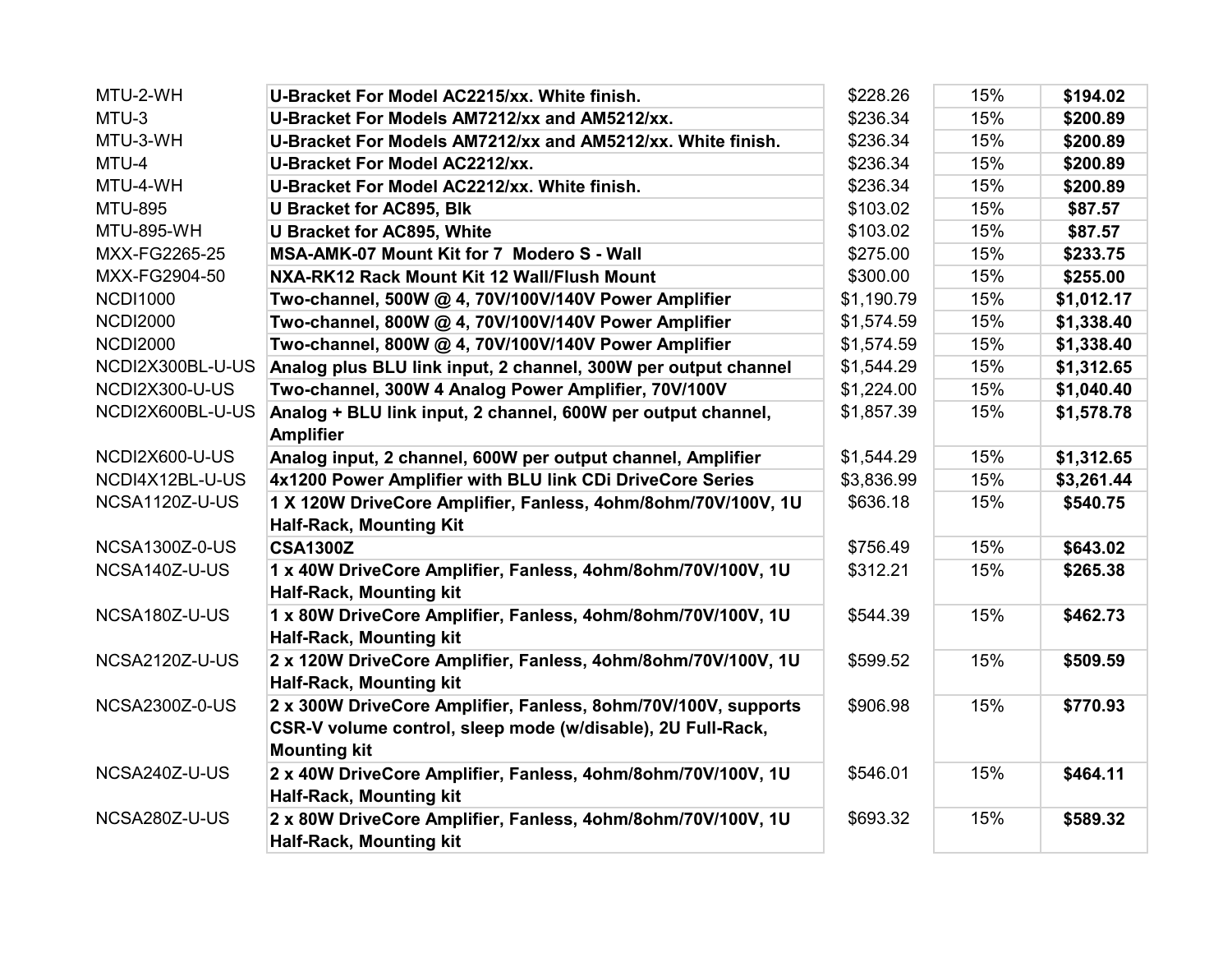| NCSM14-U-US           | 4 Input-1 Output Mixer, Fanless, 1U Half-Rack, Mounting kit<br>included                                                                                                                                                                                                    | \$503.46   | 15% | \$427.94   |
|-----------------------|----------------------------------------------------------------------------------------------------------------------------------------------------------------------------------------------------------------------------------------------------------------------------|------------|-----|------------|
| NCSM28-U-US           | 8 Input-2 Output Mixer, Fanless, 1U Full-Rack, Mounting kit<br>included                                                                                                                                                                                                    | \$717.10   | 15% | \$609.54   |
| NCSMA1120-U-US        | 4 input - 1 x 120W DriveCore Mixer-Amp, Fanless,<br>4ohm/8ohm/70V/100V, 1U Half-Rack, Mounting kit                                                                                                                                                                         | \$940.35   | 15% | \$799.30   |
| NCSMA180-U-US         | 4 input - 1 x 80W DriveCore Mixer-Amp, Fanless,<br>4ohm/8ohm/70V/100V, 1U Half-Rack, Mounting kit                                                                                                                                                                          | \$702.92   | 15% | \$597.48   |
| <b>NCSMA2120-U-US</b> | 8 input - 2 x 120W DriveCore Mixer-Amp, Fanless,<br>4ohm/8ohm/70V/100V, 1U Full-Rack, Mounting kit                                                                                                                                                                         | \$1,128.23 | 15% | \$959.00   |
| NCSMA240-U-US         | 8 input - 2 x 40W DriveCore Mixer-Amp, Fanless,<br>4ohm/8ohm/70V/100V, 1U Full-Rack, Mounting kit                                                                                                                                                                          | \$820.26   | 15% | \$697.22   |
| NCSMA280-U-US         | 8 input - 2 x 80W DriveCore Mixer-Amp, Fanless,<br>4ohm/8ohm/70V/100V, 1U Full-Rack, Mounting kit                                                                                                                                                                          | \$1,025.31 | 15% | \$871.51   |
| <b>NCST2120-X</b>     | 2-Channel Transformer Kit for CSA2120                                                                                                                                                                                                                                      | \$155.25   | 15% | \$131.96   |
| NCT4150A-U-US         | Crown ComTech DriveCore CT4150, Four channel, 125W 4/8 Power<br>Amp                                                                                                                                                                                                        | \$1,375.98 | 15% | \$1,169.58 |
| NCT475A-U-US          | Crown ComTech DriveCore CT475, Four channel, 75W 4/8 Power<br>Amp                                                                                                                                                                                                          | \$1,095.28 | 15% | \$930.99   |
| NCT875A-U-US          | Crown ComTech DriveCore CT875, Eight channel, 75W 4/8 Power<br>Amp                                                                                                                                                                                                         | \$1,896.18 | 15% | \$1,611.75 |
| <b>NPATCH BLK</b>     | Compact 2 channel analog passive volume control with Rotary<br>volume attenuation control, Mute button; two TRS/XLR combo<br>inputs (balanced and unbalanced); two TRS outputs (balanced and<br>unbalanced); one Mini jack I/O. Metal enclosure. Passive design-no<br>powe | \$69.00    | 15% | \$58.65    |
| <b>NVMA1120-0-US</b>  | VMA 1120: (5) input channel x (1) 120W output channel<br><b>Mixer/Amplifier</b>                                                                                                                                                                                            | \$559.54   | 15% | \$475.61   |
| <b>NVMA1240-0-US</b>  | VMA 1240: (5) input channel x (1) 240W output channel<br><b>Mixer/Amplifier</b>                                                                                                                                                                                            | \$680.74   | 15% | \$578.63   |
| <b>NVMA160-0-US</b>   | VMA 160: (5) input channel x (1) 60W output channel<br><b>Mixer/Amplifier</b>                                                                                                                                                                                              | \$438.34   | 15% | \$372.59   |
| <b>NVMA2120-0-US</b>  | VMA 2120: (8) input channel x (2) 120W output channel<br><b>Mixer/Amplifier</b>                                                                                                                                                                                            | \$741.34   | 15% | \$630.14   |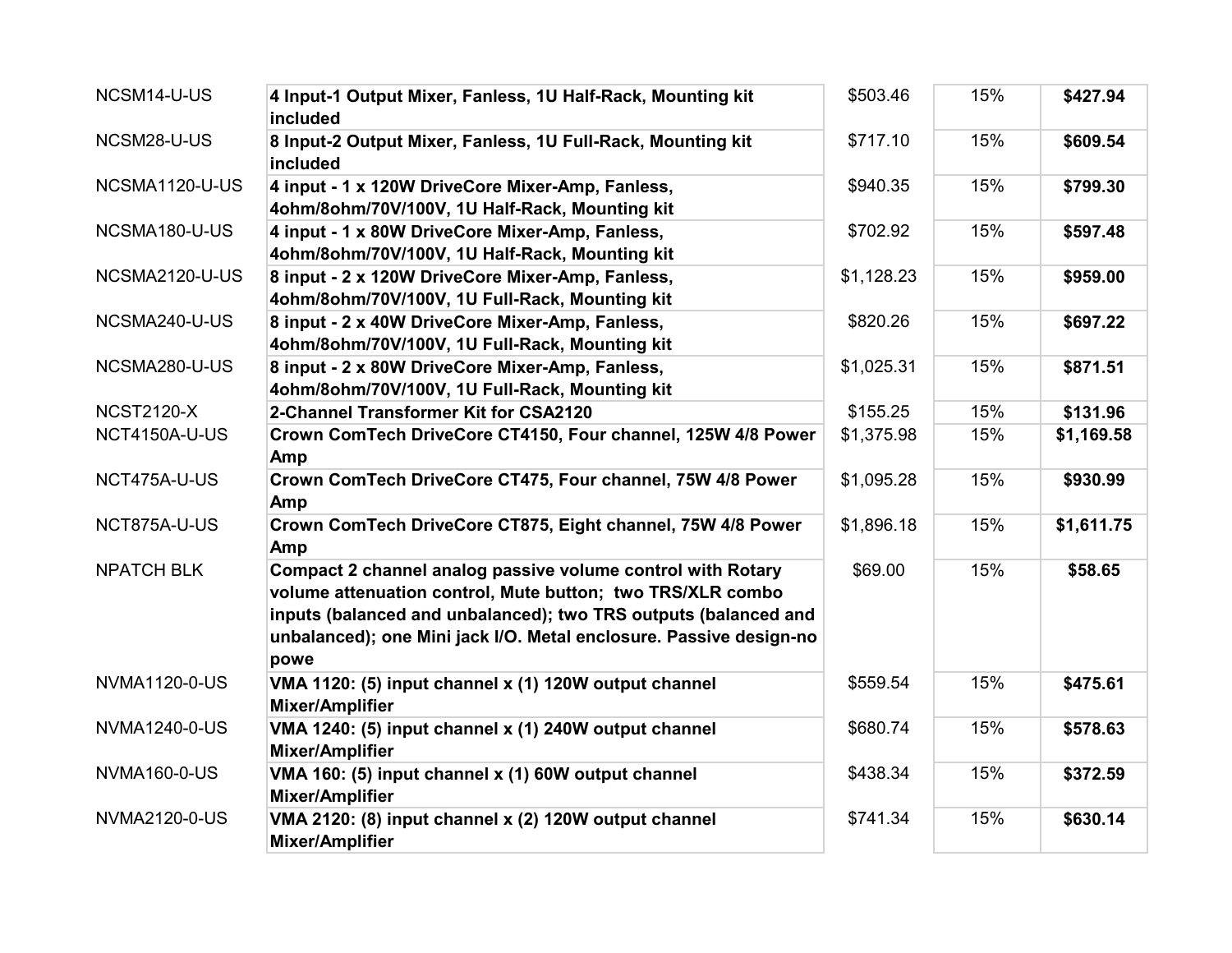| NVMA2120-34-EU       | VMA 2120: (8) input channel x (2) 120W output channel<br><b>Mixer/Amplifier</b>                            | \$734.00   | 15% | \$623.90   |
|----------------------|------------------------------------------------------------------------------------------------------------|------------|-----|------------|
| <b>NVMA260-0-US</b>  | VMA 260: (5) input channel x (2) 60W output channel<br><b>Mixer/Amplifier</b>                              | \$685.20   | 15% | \$582.42   |
| NXFMR4CH             | <b>Four-Channel Transformer</b>                                                                            | \$427.38   | 15% | \$363.27   |
| NXFMR8CH             | <b>Eight-Channel Transformer</b>                                                                           | \$733.38   | 15% | \$623.37   |
| <b>NXLI1500-0-US</b> | Two-channel, 450W at 4 Power Amplifier                                                                     | \$750.54   | 15% | \$637.96   |
| <b>NXLI2500-0-US</b> | Two-channel, 750W @ 4 Power Amplifier                                                                      | \$974.50   | 15% | \$828.33   |
| <b>NXLI800-0-US</b>  | Two-channel, 300W at 4 Power Amplifier                                                                     | \$537.98   | 15% | \$457.28   |
| <b>NXLS1002-0-US</b> | XLS4 1000W AMP W/XOVER AND LIMTR,120V                                                                      | \$577.07   | 15% | \$490.51   |
| <b>NXLS1502-0-US</b> | 2x525W Power Amplifier                                                                                     | \$447.78   | 15% | \$380.61   |
| <b>NXLS2002-0-US</b> | Two-Channel, 650W @4 Power Amplifier                                                                       | \$699.13   | 15% | \$594.26   |
| <b>NXLS2502-0-US</b> | XLS4 2500W AMP W/XOVER AND LIMTR,120V                                                                      | \$1,214.55 | 15% | \$1,032.37 |
| <b>NXTI1002-U-US</b> | XTI 1400W AMP W/DSP                                                                                        | \$1,140.36 | 15% | \$969.31   |
| <b>NXTI2002-U-US</b> | XTI 2000W AMP W/DSP                                                                                        | \$784.38   | 15% | \$666.72   |
| <b>NXTI4002-U-US</b> | XTI 3200W AMP W/DSP                                                                                        | \$1,100.58 | 15% | \$935.49   |
| P <sub>120</sub>     | same as above, but as matched stereo pair                                                                  | \$129.00   | 15% | \$109.65   |
| P170                 | Professional studio microphone for general purpose.                                                        | \$129.00   | 15% | \$109.65   |
| P <sub>2</sub>       | Dynamic microphone designed for drums and percussions, wind<br>instruments and guitar amps                 | \$129.00   | 15% | \$109.65   |
| P220                 | Professional instrumental microphone with small diaphragm-true                                             | \$229.00   | 15% | \$194.65   |
|                      | condenser transducer, package includes a stand adapter.                                                    |            |     |            |
| P <sub>3</sub> S     | Rugged performance microphone designed for lead vocals with<br>on/off switch                               | \$75.00    | 15% | \$63.75    |
| P <sub>4</sub>       | Dynamic instrument microphone designed for drums and<br>percussions, for wind instruments and guitar amps. | \$89.00    | 15% | \$75.65    |
| P420                 | as Perception 120 with one inch true condenser large diaphragm<br>capsule.                                 | \$319.00   | 15% | \$271.15   |
| P <sub>5</sub> I     | HANDHELD VOCAL MICROPHONE D7 with on/off switch                                                            | \$99.00    | 15% | \$84.15    |
| P820 TUBE            | Professional large-dual-diaphragm true-condenser microphone<br>with switchable polar patterns.             | \$879.00   | 15% | \$747.15   |
| PAE M                | Hanging module with 10 m non twisting cable and inline phantom<br>power adapter, hanging clamp included    | \$75.00    | 15% | \$63.75    |
| PAE5 M               | <b>Phantompower adapter - 3pinXLR</b>                                                                      | \$95.00    | 15% | \$80.75    |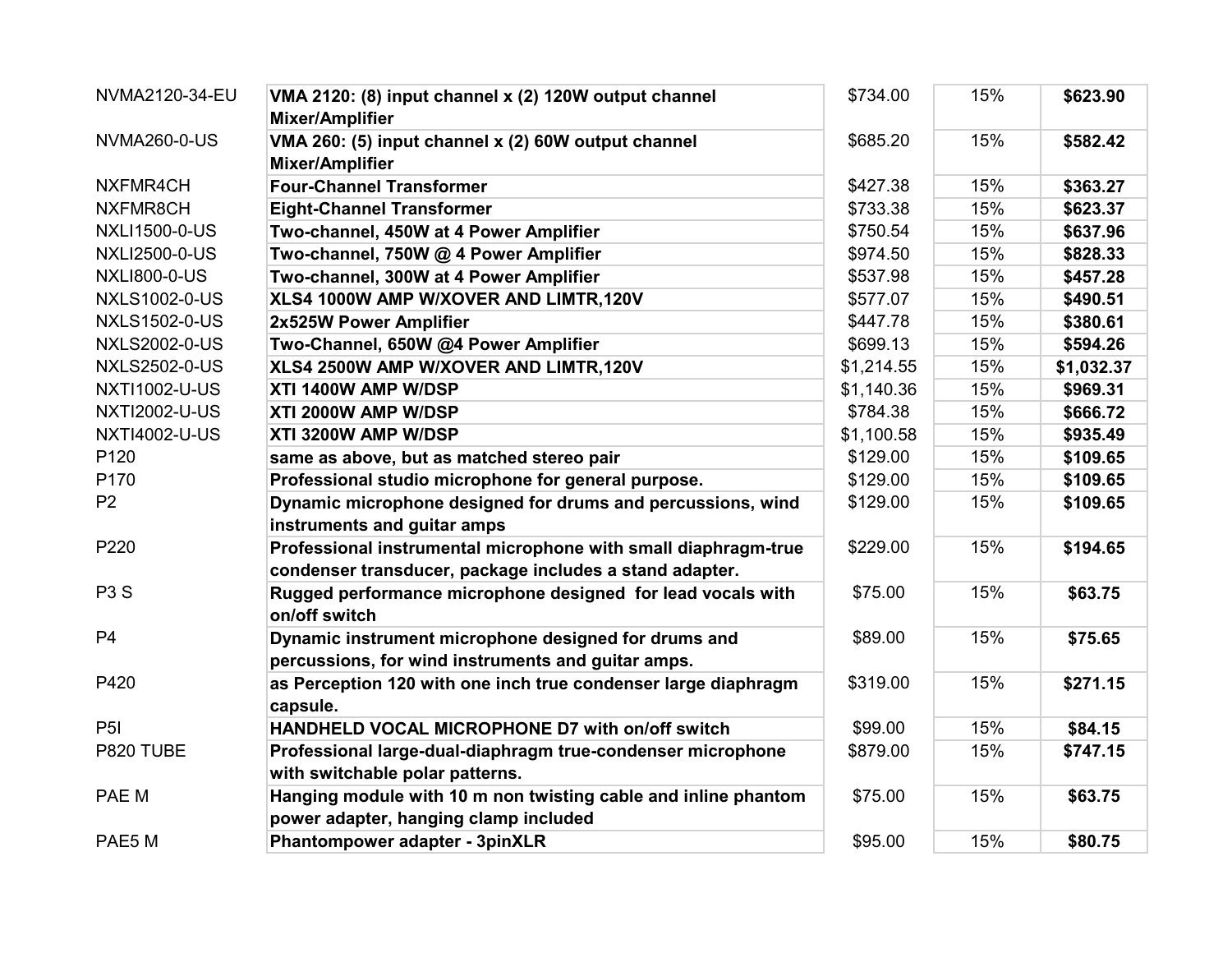| PAESP M                        | <b>Phantompower adapter - 5pinXLR</b>                                                                                                                                                                                                                               | \$199.00   | 15% | \$169.15   |
|--------------------------------|---------------------------------------------------------------------------------------------------------------------------------------------------------------------------------------------------------------------------------------------------------------------|------------|-----|------------|
| <b>PCC130</b>                  | Low profile boundary layer mic, XLR version, with switch                                                                                                                                                                                                            | \$379.00   | 15% | \$322.15   |
| <b>PCC130 SW</b>               | The industry-standard stage-floor microphone.                                                                                                                                                                                                                       | \$429.00   | 15% | \$364.65   |
| <b>PCC160</b>                  | Surface-mount supercardioid boundary layer mic, XLR version                                                                                                                                                                                                         | \$439.00   | 15% | \$373.15   |
| <b>PCC170</b>                  | Surface-mount supercardioid boundary layer mic, XLR version,<br>with switch                                                                                                                                                                                         | \$429.00   | 15% | \$364.65   |
| PCC170 SW                      | Surface-mount supercardioid boundary layer mic, XLR versio, with<br>remote sensing switch                                                                                                                                                                           | \$439.00   | 15% | \$373.15   |
| PCC170 SW - NON<br><b>ROHS</b> | Extremely small & inconspicuous lightweight supercardioid<br>boundary layer microphone                                                                                                                                                                              | \$439.00   | 15% | \$373.15   |
| PCC170 SW O                    | Low profile boundary layer microphone                                                                                                                                                                                                                               | \$469.00   | 15% | \$398.65   |
| <b>PD544</b>                   | 15in Horn-Loaded 2-way full-range system, 40 x 40 coverage<br>pattern with 2432H 38mm (1.5 in) exit, 75mm (3 in) voice coil and<br>2031H 15in low-frequency driver with 75mm (3 in) voice coil, 8 ohm<br>nominal system impedance.                                  | \$3,636.00 | 15% | \$3,090.60 |
| <b>PD564</b>                   | 15IN 2-WAY FULL-RANGE, 60 X 40                                                                                                                                                                                                                                      | \$3,636.00 | 15% | \$3,090.60 |
| <b>PD566</b>                   | 15IN 2-WAY FULL-RANGE, 60 X 60                                                                                                                                                                                                                                      | \$3,600.00 | 15% | \$3,060.00 |
| <b>PD595</b>                   | 15IN 2-WAY FULL-RANGE, 90 X 50                                                                                                                                                                                                                                      | \$3,636.00 | 15% | \$3,090.60 |
| PD6200/64                      | High Output Two-Way MID/HIGH Frequency Loudspeaker with 8in<br>MF and 60 x 40 Coverage Pattern. 200 mm (8 in.) CMCD-82H Cone<br>Midrange Compression Driver and Large Format 2431H<br>Neodymium HF Driver. 200 Hz to 17 kHz Frequency Range. 991 x<br>673 x 706 mm. | \$3,636.00 | 15% | \$3,090.60 |
| PD6200/64-WH                   | <b>TWO-WAY MID-HIGH HORN-LOADED LOUDSPEAKER</b>                                                                                                                                                                                                                     | \$3,636.00 | 15% | \$3,090.60 |
| PD6200/66                      | High Output Two-Way MID/HIGH Frequency Loudspeaker with 8in<br>MF and 60 x 60 Coverage Pattern. 200 mm (8 in.) CMCD-82H Cone<br>Midrange Compression Driver and Large Format 2431H<br>Neodymium HF Driver. 200 Hz to 17 kHz Frequency Range. 991 x<br>673 x 706 mm. | \$3,636.00 | 15% | \$3,090.60 |
| PD6200/66-WH                   | TWO-WAY MID-HIGH HORN-LOADED LOUDSPEAKER                                                                                                                                                                                                                            | \$3,636.00 | 15% | \$3,090.60 |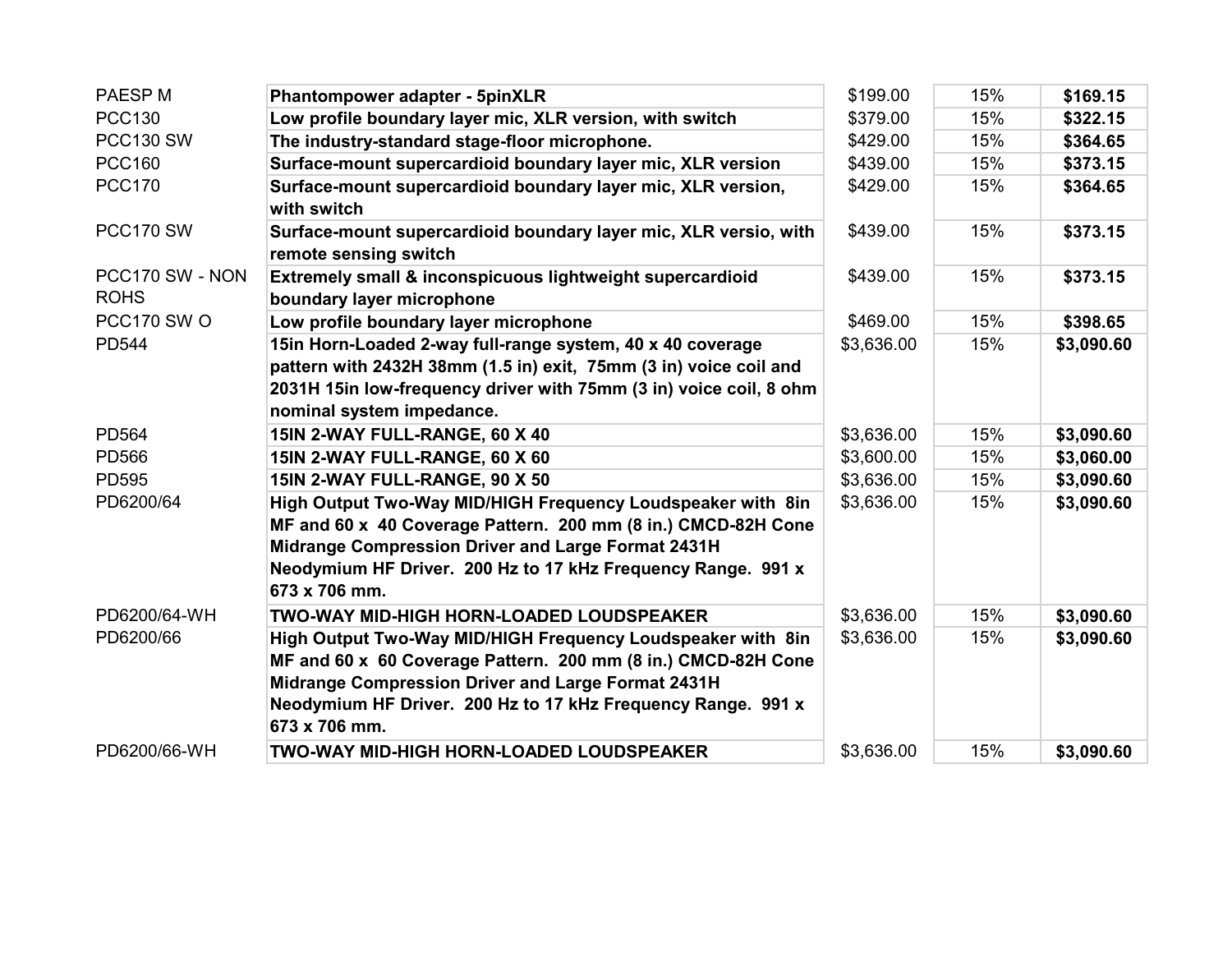| PD6200/95    | High Output Two-Way MID/HIGH Frequency Loudspeaker with 8in<br>MF and 90 x 50 Coverage Pattern. 200 mm (8 in.) CMCD-82H Cone<br>Midrange Compression Driver and Large Format 2431H<br>Neodymium HF Driver. 200 Hz to 17 kHz Frequency Range. 991 x<br>673 x 706 mm. ( | \$3,636.00 | 15% | \$3,090.60 |
|--------------|-----------------------------------------------------------------------------------------------------------------------------------------------------------------------------------------------------------------------------------------------------------------------|------------|-----|------------|
| PD6200/95-WH | TWO-WAY MID-HIGH HORN-LOADED LOUDSPEAKER                                                                                                                                                                                                                              | \$3,636.00 | 15% | \$3,090.60 |
| PD6212/43    | High Sensitivity Two-Way FULL-RANGE Loudspeaker with Horn<br>Loaded 12in LF and 40 x 30 Coverage Pattern. 300 mm (12 in.)<br>M222-8A Horn-loaded LF and Large Format 2451H-1 Neodymium<br>HF Driver. 80 Hz to 18 kHz Frequency Range.<br>991 x 673 x 897<br>mm. (39   | \$5,696.40 | 15% | \$4,841.94 |
| PD6212/64-WH | High Sensitivity Two-Way FULL-RANGE Loudspeaker with Horn<br>Loaded 12in LF and 60 x 40 Coverage Pattern. 300 mm (12 in.)<br>M222-8A Horn-loaded LF and Large Format 2451H-1 Neodymium<br>HF Driver. 80 Hz to 18 kHz Frequency Range.<br>991 x 673 x 706<br>mm. (39   | \$4,120.80 | 15% | \$3,502.68 |
| PD6212/66    | High Sensitivity Two-Way FULL-RANGE Loudspeaker with Horn<br>Loaded 12in LF and 60 x 60 Coverage Pattern. 300 mm (12 in.)<br>M222-8A Horn-loaded LF and Large Format 2451H-1 Neodymium<br>HF Driver. 80 Hz to 18 kHz Frequency Range.<br>991 x 673 x 706<br>mm. (39   | \$4,120.80 | 15% | \$3,502.68 |
| PD6212/66-WH | High Sensitivity Two-Way FULL-RANGE Loudspeaker with Horn<br>Loaded 12in LF and 60 x 60 Coverage Pattern. 300 mm (12 in.)<br>M222-8A Horn-loaded LF and Large Format 2451H-1 Neodymium<br>HF Driver. 80 Hz to 18 kHz Frequency Range.<br>991 x 673 x 706<br>mm. (39   | \$4,120.80 | 15% | \$3,502.68 |
| PD6212/95    | High Sensitivity Two-Way FULL-RANGE Loudspeaker with Horn<br>Loaded 12in LF and 90 x 50 Coverage Pattern. 300 mm (12 in.)<br>M222-8A Horn-loaded LF and Large Format 2451H-1 Neodymium<br>HF Driver. 80 Hz to 18 kHz Frequency Range.<br>991 x 673 x 706<br>mm. (39   | \$4,120.80 | 15% | \$3,502.68 |
| PD6322/43    | DUAL 12IN THREE-WAY FULL-RANGE LOUDSPEAK                                                                                                                                                                                                                              | \$6,544.80 | 15% | \$5,563.08 |
| PD6322/43-WH | DUAL 12IN THREE-WAY FULL-RANGE LOUDSPEAK                                                                                                                                                                                                                              | \$6,544.80 | 15% | \$5,563.08 |
| PD6322/64-WH | DUAL 12IN THREE-WAY FULL-RANGE LOUDSPEAK                                                                                                                                                                                                                              | \$4,848.00 | 15% | \$4,120.80 |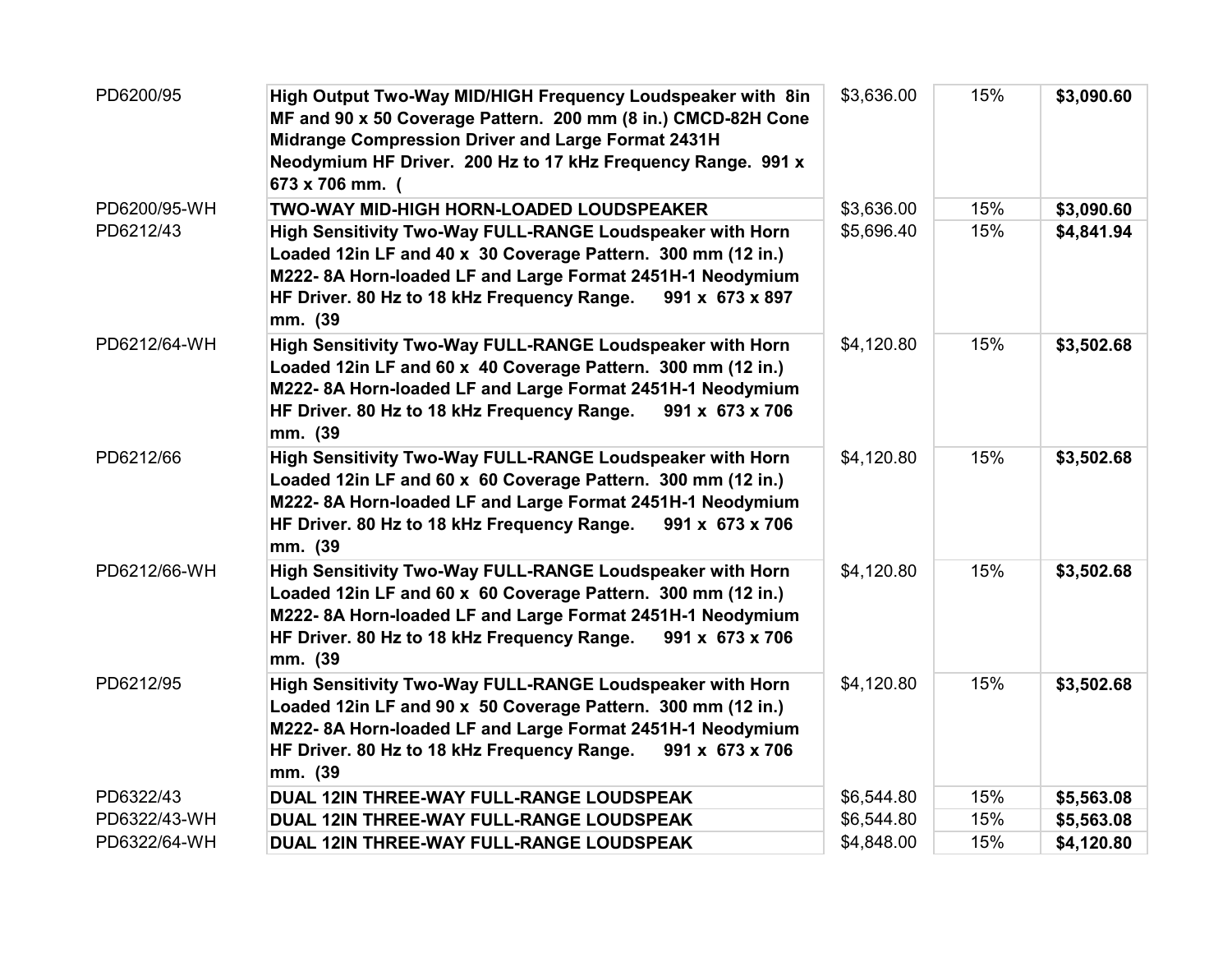| PD6322/66-WH   | DUAL 12IN THREE-WAY FULL-RANGE LOUDSPEAK                            | \$4,848.00 | 15% | \$4,120.80 |
|----------------|---------------------------------------------------------------------|------------|-----|------------|
| PD6322/95-WH   | High Output 3Way FULL-RANGE Loudspeaker with 12in LF, 8in MF        | \$4,848.00 | 15% | \$4,120.80 |
|                | and 90 50 coverage Pattern                                          |            |     |            |
| <b>PF80</b>    | inLow profilein table stand                                         | \$61.00    | 15% | \$51.85    |
| PROA056090     | <b>Active Headphone Display</b>                                     | \$1,150.00 | 15% | \$977.50   |
| <b>PRX412M</b> | <b>SALES MODEL, PRX412M</b>                                         | \$661.25   | 15% | \$562.06   |
| PRX412M-WH     | 12in two-way stage monitor or front of house passive speaker        | \$773.75   | 15% | \$657.69   |
|                | system; 1200 Watt peak power handling, 126dB Maximum SPL, 8         |            |     |            |
|                | ohms. White DuraFlex-covered 18mm plywood enclosure, 16 gauge       |            |     |            |
|                | cloth-backed steel grille. 12 M10 suspension points.                |            |     |            |
| <b>PRX415M</b> | 15in two-way stage monitor or front- of- house passive speaker      | \$723.75   | 15% | \$615.19   |
|                | system; 1200 Watt peak power handling, 129dB Maximum SPL, 8         |            |     |            |
|                | ohms. DuraFlex-covered 18mm plywood enclosure, 16 gauge cloth-      |            |     |            |
|                | backed steel grille, dual 36 mm pole sockets, non-skid rubber feet. |            |     |            |
| PRX415M-WH     | 15in two-way stage monitor or front- of- house passive speaker      | \$848.75   | 15% | \$721.44   |
|                | system; 1200 Watt peak power handling, 129dB Maximum SPL, 8         |            |     |            |
|                | ohms. White DuraFlex-covered 18mm plywood enclosure, 16 gauge       |            |     |            |
|                | cloth-backed steel grille. 12 M10 suspension points.                |            |     |            |
| <b>PRX418S</b> | Compact 18in portable subwoofer system; 35Hz Frequency Range,       | \$986.25   | 15% | \$838.31   |
|                | 2400 watt peak power handling, 130dB Max SPL, cloth-backed steel    |            |     |            |
|                | grille M20 pole socket, non-skid rubber feet, Net Weight 33.5kg (74 |            |     |            |
|                | lbs.)                                                               |            |     |            |
| <b>PRX425</b>  | Dual 15in two-way passive speaker system; 2400 Watt peak power      | \$986.25   | 15% | \$838.31   |
|                | handling, 134dB Maximum SPL, 4 ohms. DuraFlex-covered 18mm          |            |     |            |
|                | plywood enclosure, 16 gauge cloth-backed steel grille, dual 36 mm   |            |     |            |
|                | pole sockets, non-skid rubber feet. 12 M10 suspension points.       |            |     |            |
| <b>PRX812W</b> | <b>S/M, PRX812W</b>                                                 | \$1,069.00 | 15% | \$908.65   |
| <b>PRX815W</b> | Powered, 1500W, 15in two-way, bass-reflex system with monitor       | \$1,165.00 | 15% | \$990.25   |
|                | angle, WiFi capabilility in a wood cabinet, dual pole mount, M10    |            |     |            |
|                | suspension points. 137db SPL peak with a 90 x 50 nominal            |            |     |            |
|                | coverage pattern, user-selectable DSP that includes EQ.             |            |     |            |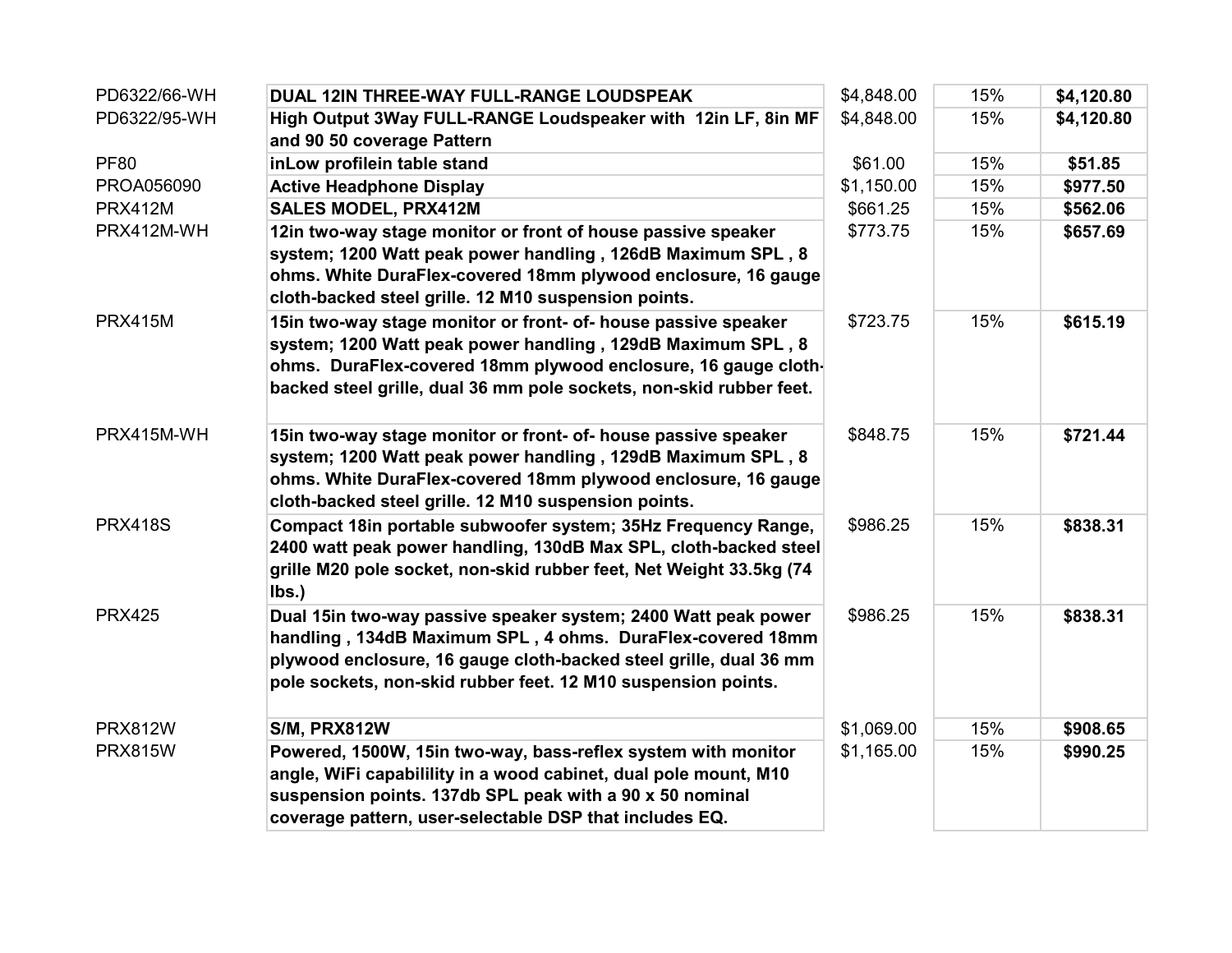| PRX815XLFW                  | Powered, 1500W, 15in extended low frequency subwoofer with<br>WiFi capabilility in a wood cabinet, dual pole mount, M20 threaded<br>pole socket. 134 db SPL with dbx Type IV Limiter circuit.                                                       | \$1,539.00 | 15% | \$1,308.15 |
|-----------------------------|-----------------------------------------------------------------------------------------------------------------------------------------------------------------------------------------------------------------------------------------------------|------------|-----|------------|
| PRX818XLFW                  | Powered, 1500W, 18in extended low frequency subwoofer with<br>WiFi capabilility in a wood cabinet, dual pole mount, M20 threaded<br>pole socket. 134 db SPL with dbx Type IV Limiter circuit.                                                       | \$1,629.00 | 15% | \$1,384.65 |
| <b>PRX825W</b>              | Powered, 1500W, dual 15in two-way, bass-reflex system with WiFi<br>capabilility in a wood cabinet, dual pole mount, M10 suspension<br>points. 138db SPL peak with a 90 x 50 nominal coverage pattern,<br>user-selectable DSP that includes EQ.      | \$1,623.75 | 15% | \$1,380.19 |
| <b>PRX835W</b>              | Powered, 1500W, 15in three-way, full-range system with WiFi<br>capabilility in a wood cabinet, dual pole mount, M10 suspension<br>points. 138db SPL peak with a 90 x 50 nominal coverage pattern,<br>user-selectable DSP that includes EQ.          | \$1,623.75 | 15% | \$1,380.19 |
| PS4000 W                    | <b>ACCESSORIES</b>                                                                                                                                                                                                                                  | \$674.00   | 15% | \$572.90   |
| PSB-1                       | 2.0 active soundbar with an application-specific feature set for<br>hotel guestrooms and cruise ship staterooms. Volume limiting<br>switch places upper limit on SPL. All table/wall mounting<br>hardware included. Black. Sold and packed as each. | \$253.98   | 15% | \$215.88   |
| PSB-1/230                   | Same as PSB-1, with 230 Volt power cord.                                                                                                                                                                                                            | \$253.98   | 15% | \$215.88   |
| PSB-1-CH                    | <b>2.0 ACTIVE SOUNDBAR FOR HOTELS AND CRUIS</b>                                                                                                                                                                                                     | \$249.00   | 15% | \$211.65   |
| PSU4000 NONE                | Microphone head with C636 acoustic for wireless systems DMS800<br>and WMS4500                                                                                                                                                                       | \$647.00   | 15% | \$549.95   |
| <b>PZM10</b>                | Low profile boundary layer microphone, Line level version                                                                                                                                                                                           | \$215.00   | 15% | \$182.75   |
| PZM10LL                     | Cost-effective boundary layer microphone                                                                                                                                                                                                            | \$249.00   | 15% | \$211.65   |
| <b>PZM11</b>                | Cost-effective boundary layer microphon, line level versio, water-<br>resistant version                                                                                                                                                             | \$149.00   | 15% | \$126.65   |
| PZM11 LL WR                 | Cost-effective boundary layer microphone, XLR version                                                                                                                                                                                               | \$229.00   | 15% | \$194.65   |
| PZM185 - NON<br><b>ROHS</b> | First-class boundary layer microphone, ideal for speen & music<br>recording, XLR version                                                                                                                                                            | \$289.00   | 15% | \$245.65   |
| PZM30D                      | First-class boundary layer microphone, smaller version of PZM30D,<br>ideal for speen & music recording, XLR version                                                                                                                                 | \$499.00   | 15% | \$424.15   |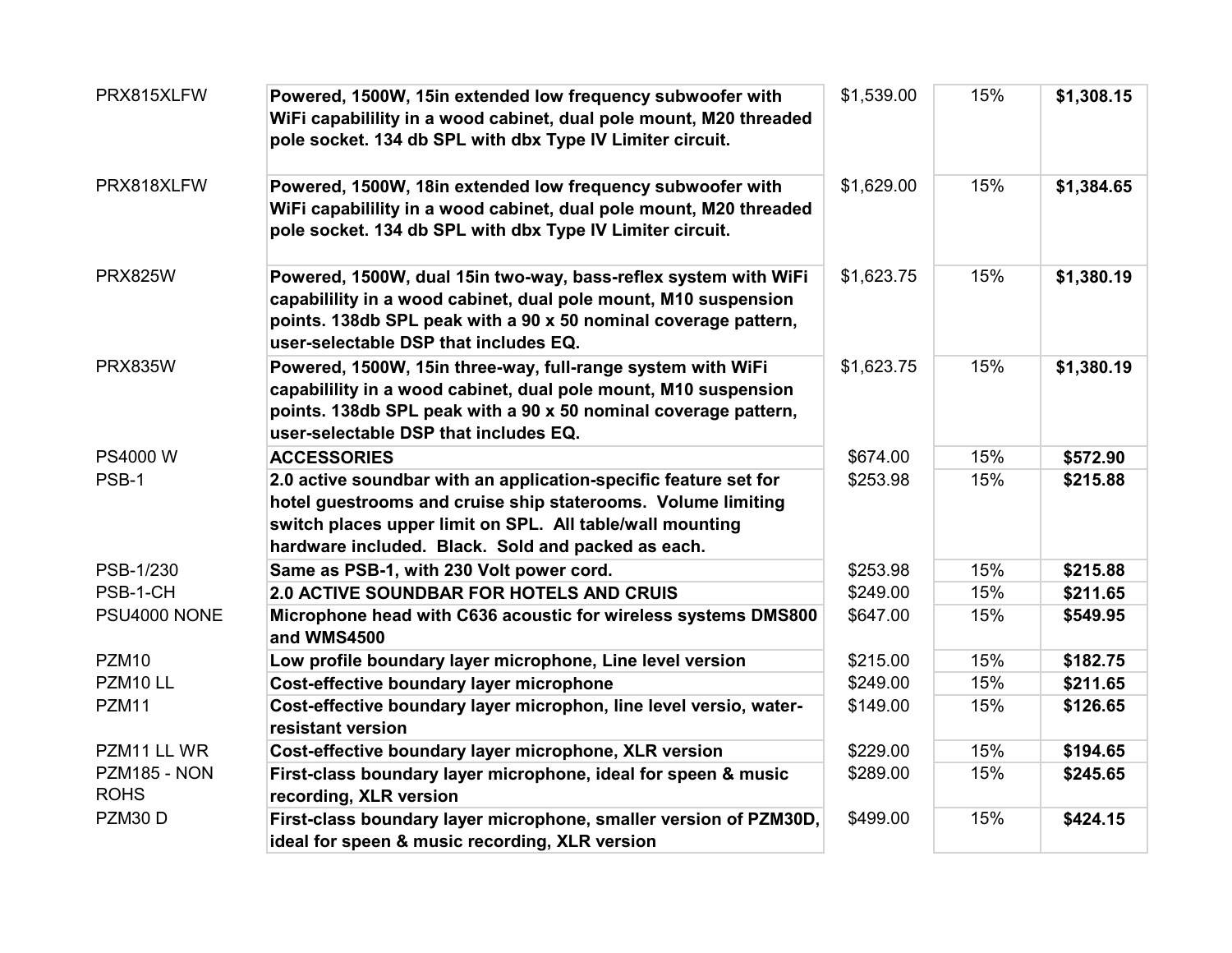| PZM6D                  | including CS3 BU, CS3 DU 30, CS3 CU 30, Trolley                    | \$499.00   | 15% | \$424.15   |
|------------------------|--------------------------------------------------------------------|------------|-----|------------|
| <b>RA4000B/EW</b>      | <b>RA4000B/EW ANTENNA</b>                                          | \$234.09   | 15% | \$198.98   |
| <b>RMA-REPAIR</b>      | <b>AMX Repair Charge</b>                                           | \$225.00   | 15% | \$191.25   |
| RMA-REPAIR-A           | <b>AMX Service Repair - Custom</b>                                 | \$650.00   | 15% | \$552.50   |
| <b>RMS4000</b>         | 0.6m BNC antenna cable                                             | \$99.00    | 15% | \$84.15    |
| RMU40 MINI PRO         | Rack mount kit for Perception Wireless 45, 450, 470, DMS70 Dual    | \$49.03    | 15% | \$41.68    |
|                        | (DSR70 Q receiver has its own rack-brackets included)              |            |     |            |
| <b>RW5675</b>          | LX7ii 24ch 24+4/4/3                                                | \$1,840.31 | 15% | \$1,564.26 |
| <b>RW5690SM</b>        | GB4 16ch 16+4/4/2                                                  | \$1,749.00 | 15% | \$1,486.65 |
| <b>RW5692SM</b>        | GB4 32ch 32+4/4/2                                                  | \$3,651.57 | 15% | \$3,103.83 |
| <b>RW5693SM</b>        | GB4 40ch 40+4/4/2                                                  | \$4,446.57 | 15% | \$3,779.58 |
| <b>RW5734US</b>        | <b>EPM6CH CONSOLE US (363569-001)</b>                              | \$311.25   | 15% | \$264.56   |
| SPR4500 SET BD7        | <b>Superior Reference headphones</b>                               | \$629.00   | 15% | \$534.65   |
| SPR4500 SET BD8        | SPR4500 IEM Diversity bodypack receiver with rugged metal          | \$629.00   | 15% | \$534.65   |
|                        | housing, new reference radio electronic design ensures reliable    |            |     |            |
|                        | transmission, Cue mode, radio signal attentuator. Stereo, Mono     |            |     |            |
|                        | and Dual mode. IP2 headphones and 2x AA size LR6 batteries         |            |     |            |
|                        | included.                                                          |            |     |            |
| <b>SRA2 EW ANTENNA</b> | <b>SRA2 EW ANTENNA</b>                                             | \$473.00   | 15% | \$402.05   |
| SRA2B/EW               | <b>SRA2B/EW ANTENNA</b>                                            | \$482.80   | 15% | \$410.38   |
| <b>SRX812</b>          | SRX812 is a two-way full range speaker with a 12in woofer made     | \$1,186.25 | 15% | \$1,008.31 |
|                        | for use as a light duty main PA, monitor, or rear or side fill.    |            |     |            |
|                        | Premium utility hardware makes SRX812 an ideal solution for        |            |     |            |
|                        | sound reinforcement.                                               |            |     |            |
| SRX812P                | 2000 Watt Powered 2-way system featuring Crown Amplification,      | \$1,648.75 | 15% | \$1,401.44 |
|                        | network control, and full user configurable DSP. The SRX812P can   |            |     |            |
|                        | be used as either a monitor or a main system and features M10      |            |     |            |
|                        | suspension points for easy rigging.                                |            |     |            |
| <b>SRX815</b>          | 2way full range speaker with a 15in woofer made for use as a light | \$1,311.25 | 15% | \$1,114.56 |
|                        | to medium duty main PA, monitor, or rear or side fill.             |            |     |            |
| SRX815P                | 2000 Watt Powered 2-way system featuring Crown Amplification,      | \$1,773.75 | 15% | \$1,507.69 |
|                        | network control, and full user configurable DSP. The SRX815P can   |            |     |            |
|                        | be used as either a monitor or a main system and features M10      |            |     |            |
|                        | suspension points for easy rigging.                                |            |     |            |